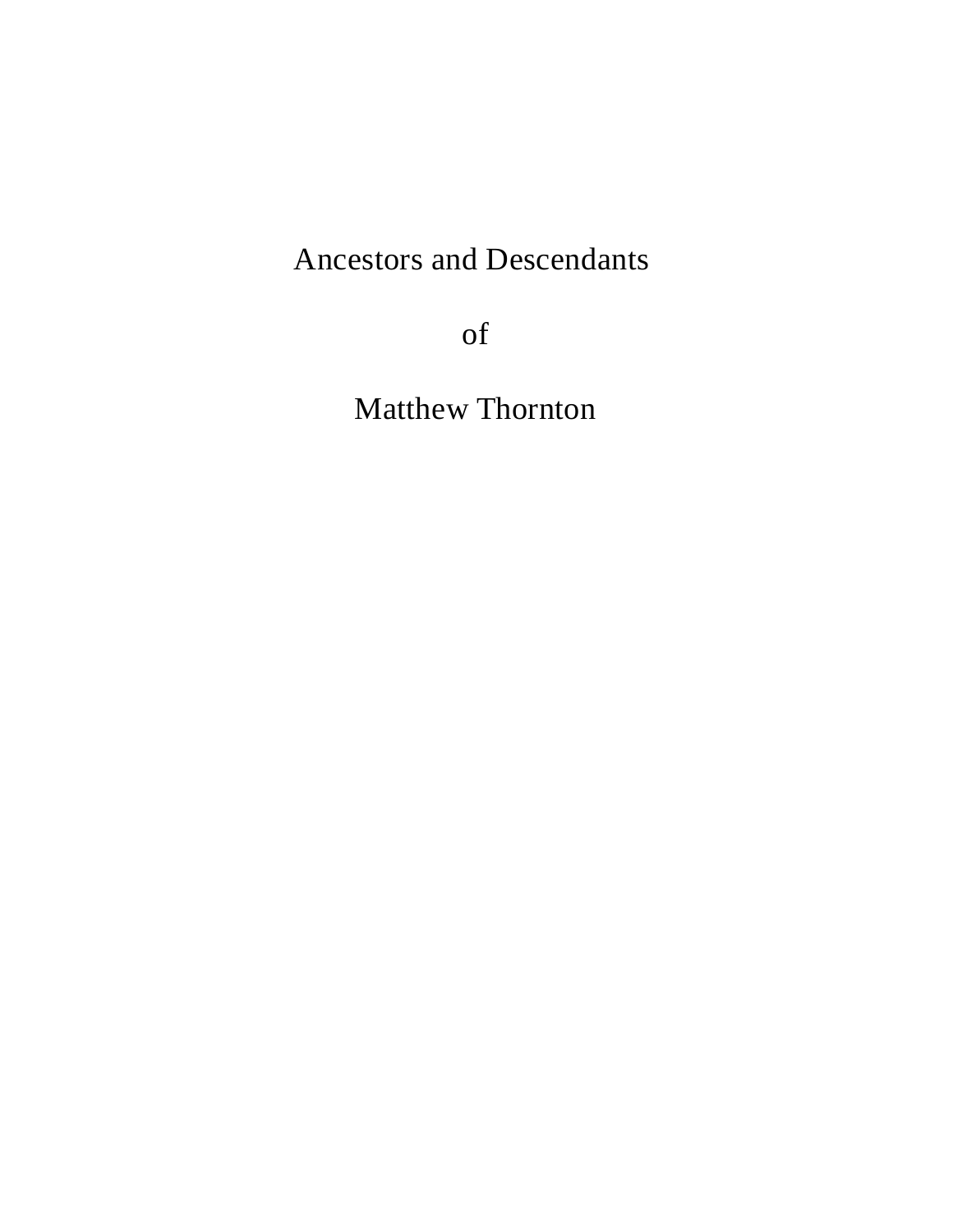# **Table of Contents**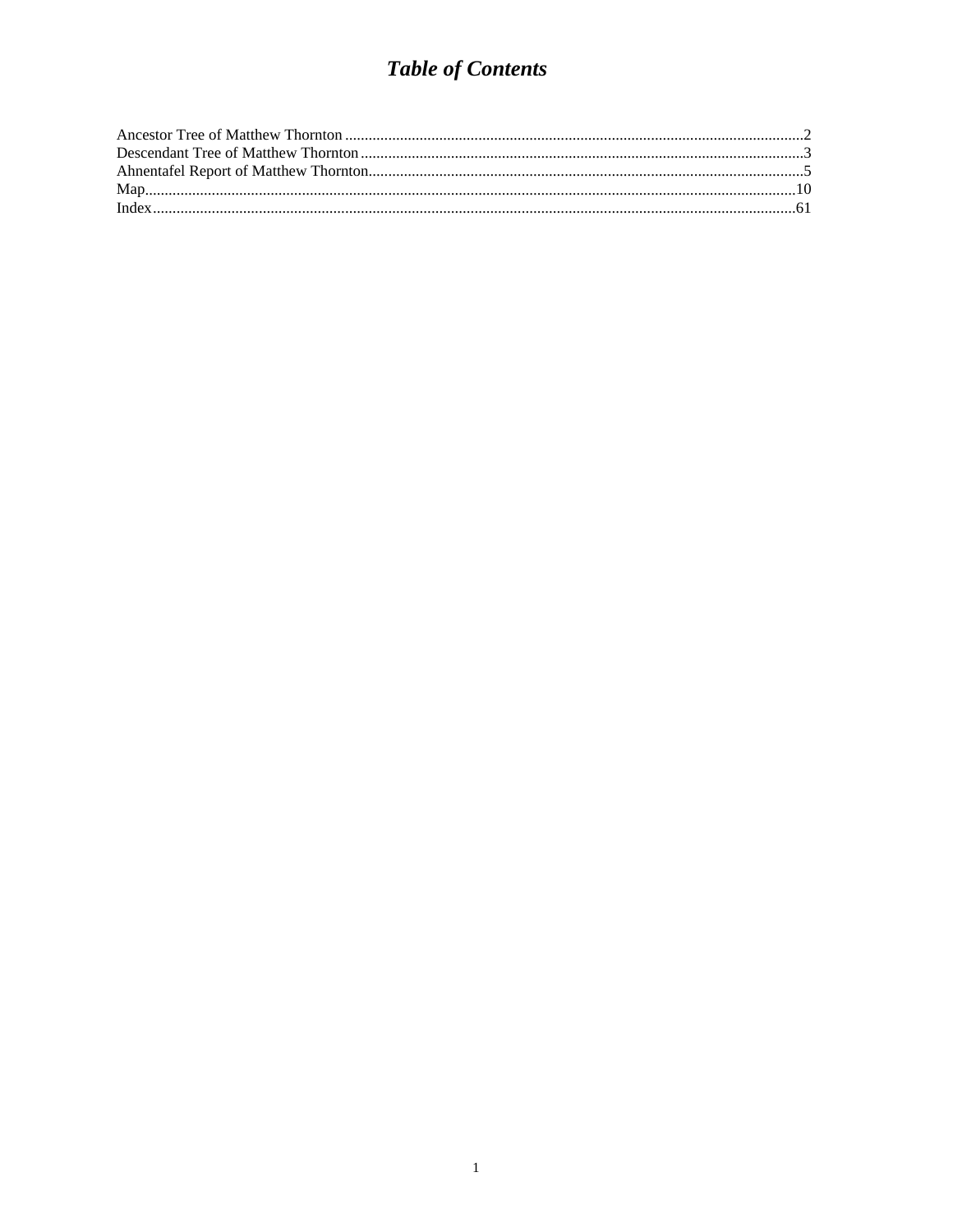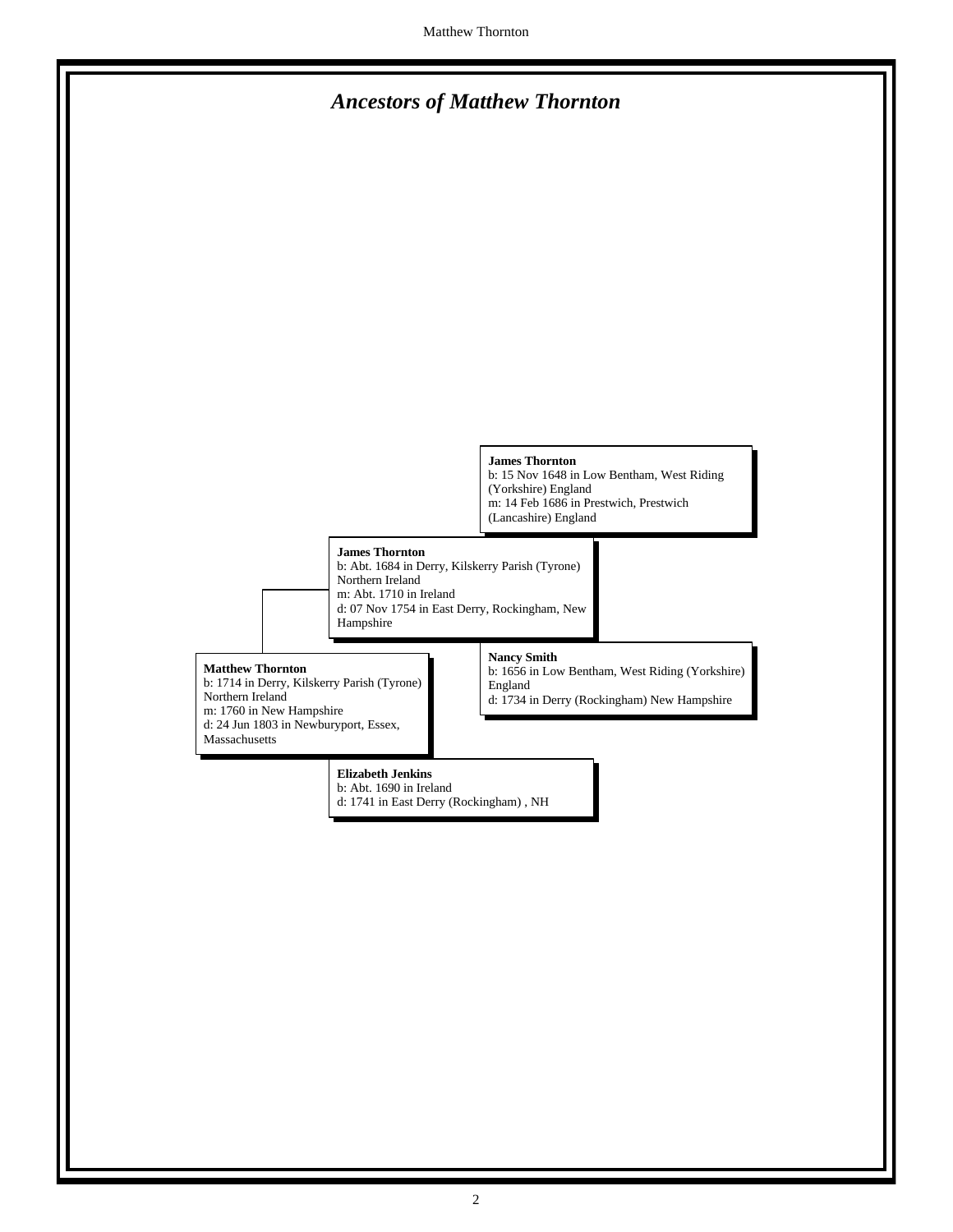# *Descendants of Matthew Thornton*

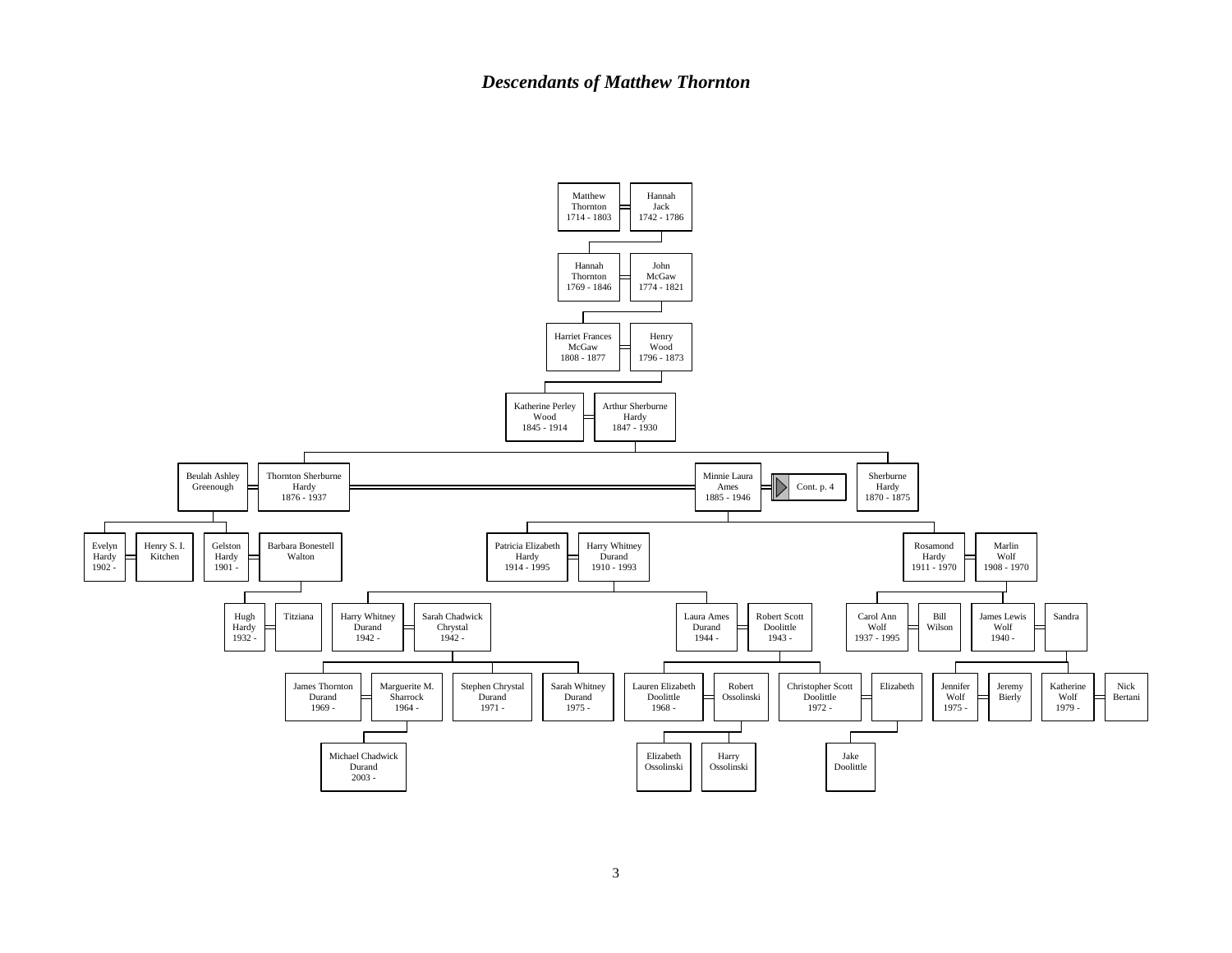*Descendants of Matthew Thornton*

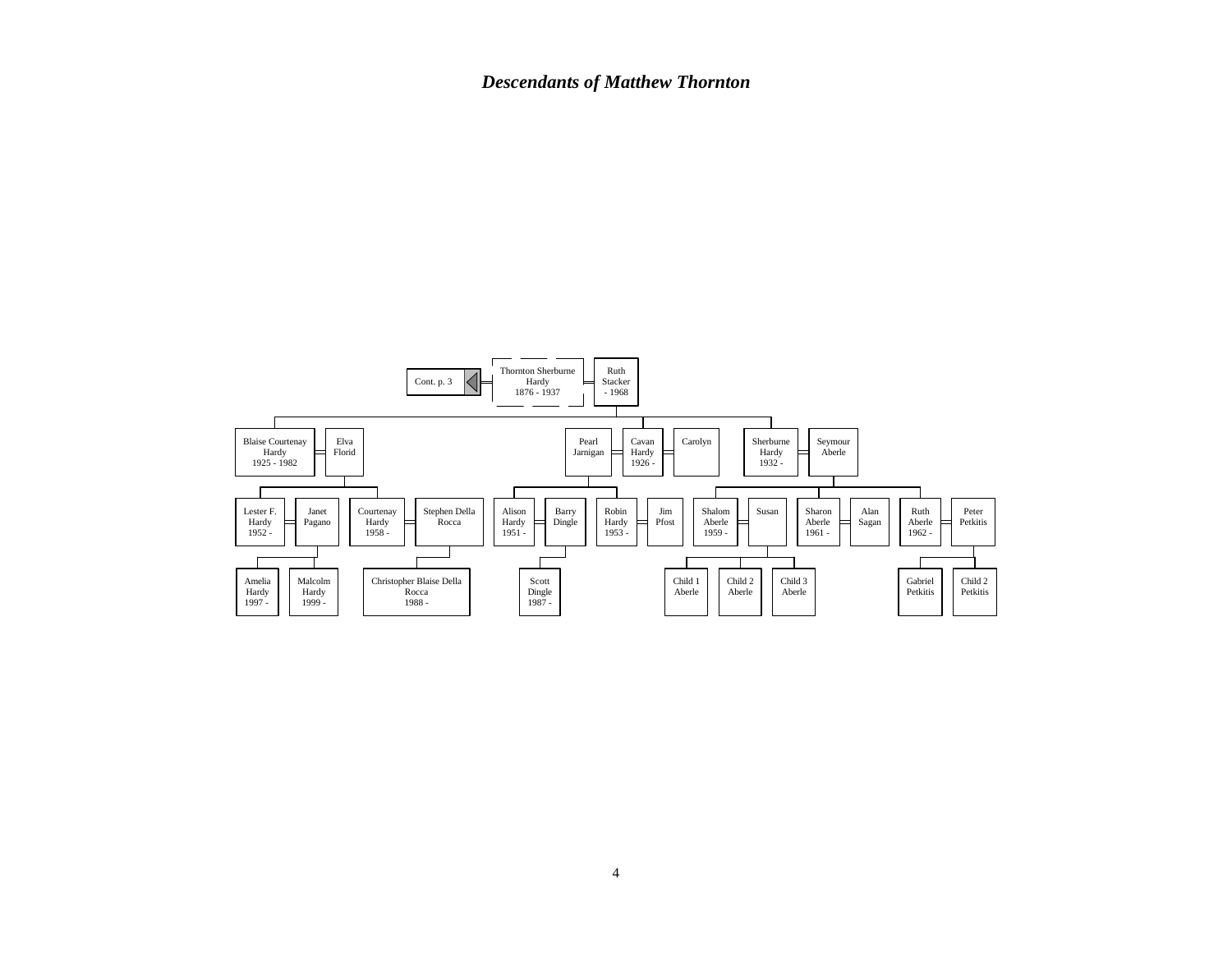# *Ancestors of Matthew Thornton*

#### *Generation No. 1*

**1. Matthew Thornton***<sup>1</sup>* **,** born 1714 in Derry, Kilskerry Parish (Tyrone) Northern Ireland*<sup>1</sup>* ; died 24 Jun 1803 in Newburyport, Essex, Massachusetts*<sup>1</sup>* . He was the son of **2. James Thornton** and **3. Elizabeth Jenkins**. He married **(1) Hannah Jack***1,2* 1760 in New Hampshire*<sup>3</sup>* . She was born 1742 in Chester, New Hampxhire*<sup>4</sup>* , and died 05 Dec 1786*<sup>5</sup>* . She was the daughter of Andrew Jack and Mary Morrison.

Notes for Matthew Thornton: [MATTHEW THORNTON.FTW]

Matthew Thornton was the son of James Thornton, a native of Ireland, and was born in that country, about the year 1714. When he was two or three years old, his father emigrated to America, and after a residence of a few years he removed to Worcester, Massachusetts. Here young Thornton received a respectable academical education, and subsequently pursued his medical studies, under the direction of Doctor Grout, of Leicester. Soon after completing his preparatory course, he removed to Londonderry, in New-Hampshire, where he commenced the practice of medicine, and soon became distinguished, both as a physician and a surgeon. In 1745, the well known expedition against Cape Breton was planned by Governor Shirley. The co-operation of New-Hampshire being solicited, a corps of five hundred men was raised in the latter province. Dr. Thornton was selected to accompany the New-Hampshire troops, as a surgeon. The chief command of this expedition was entrusted to colonel William Pepperell. On the 1st of May, he invested the city of Louisburg. Lieutenant Colonel Vaughan conducted the first column, through the woods, within sight of Louisburg, and saluted the city with three cheers. At the head of a detachment, chiefly of New-Hampshire troops, he marched in the night, to the northeast part of the harbour, where they burned the warehouses, containing the naval stores, and staved a large quantity of wine and brandy. The smoke of this fire, being driven by the wind into the grand battery, so terrified the French, that, spiking the guns, they retired into the city. The next morning, as Colonel Vaughan, with his men, consisting of only thirteen, was retiring, he accidentally discovered that the battery was deserted. Upon this, he hired a Cape Cod Indian to creep into an embrasure and open the gate. Thus he obtained possession of the place, and immediately dispatched a messenger to the commanding general, with the following note: "May it please your honour to be informed, that, by the grace of God, and the courage of thirteen men, I entered the royal battery about nine o'clock, and am waiting for a reinforcement and a flag." In the mean time, the news of Vaughan's capture of the battery being communicated to the French, a hundred men were dispatched to retake it; but the gallant colonel succeeded in preventing their design, until reinforcements arrived. The capture of Louisburg followed after a long and perilous siege. It was here that cannons were drawn by men, for fourteen nights, with straps over their shoulders, from the landing place through a deep morass, into which they sunk, at every step, up to their knees in mud. Few expeditions in the annals of American history, will compare with this. Louisburg was the "Dunkirk" of America; yet it surrendered to the valor of our troops. It is recorded to the praise of Dr. Thornton, and as an evidence of his professional abilities, that of the corps of five hundred men, of whom he had charge as a physician, only six died of sickness, previous to the surrender of the city, although they were among those who assisted in dragging the cannon over the above mentioned morass. Under the royal government, he was invested with the office of justice of the peace, and commissioned as colonel of the militia. But when the political crisis arrived, when that government in America was dissolved, Colonel Thornton abjured the British interest, and, with a patriotic spirit, adhered to the glorious cause of liberty. In 1775, the royal governor was obliged to flee from the province of New Hampshire. A provincial convention was at this time in session at Exeter, for temporary purposes, of which Colonel Thornton was president. In this capacity we find him addressing the inhabitants of the colony of New Hampshire in the following manner: "Friends and brethren, you must all be sensible that the affairs of America have, at length, come to a very affecting and alarming crisis. The horrors and distresses of a civil war, which, till of late, we only had in contemplation, we now find ourselves obliged to realize. Painful beyond expression, have been those scenes of blood and devastation which the barbarous cruelty of British troops have placed before our eyes. Duty to God, to ourselves, to posterity, ends forced by the cries of slaughtered innocents, have urged us to take up arms in our own defence. Such a day as this was never before known, either to us or to our fathers. You will give us leave, therefore, in whom you have reposed special confidence, as your representative body, to suggest a few things, which call for the serious attention of every one,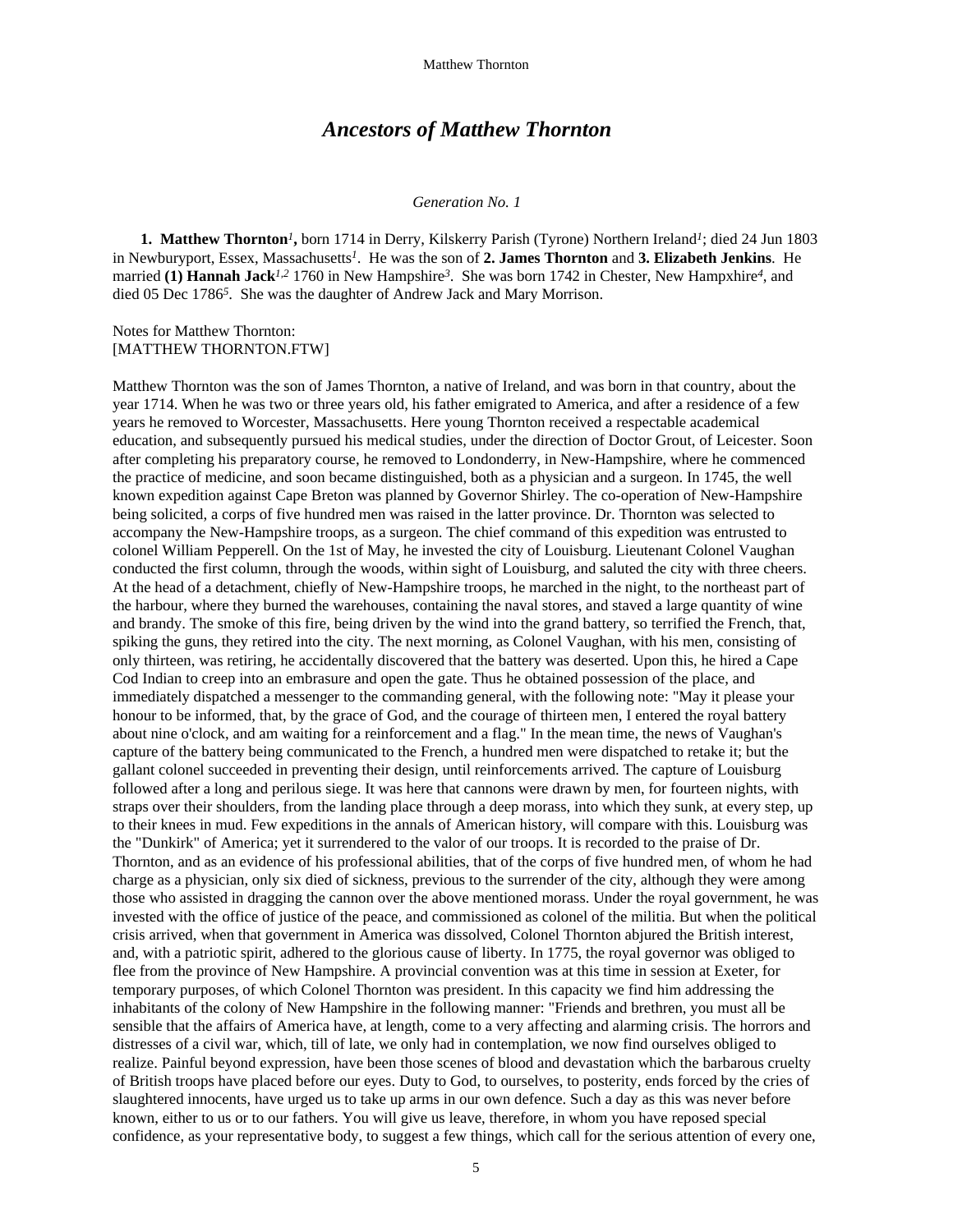who has the true interest of America at heart. We would, therefore, recommend to the colony at large, to cultivate that Christian union, harmony, and tender affection, which is the only foundation upon which our invaluable privileges can rest with any security, or our public measures be pursued with the least prospect of success." After enjoining an inviolable observance of the measures recommended by the Congress of 1774, lest they should cross the general plan, he proceeds to recommend, "that the most industrious attention be paid to the cultivation of lands and American manufactures, in their various branches, especially the linen and woollen[sic], and that the husbandry might be managed with a particular view thereto; accordingly, that the farmer raise flare and increase his flock of sheep to the extent of his ability. " We further recommend a serious and steady regard to the rules of temperance, sobriety, and righteousness; and that those laws which have, heretofore, been our security and defence from the hand of violence, may still answer all their former valuable purposes, though persons of vicious and corrupt minds would willingly take advantage from our present situation. "In a word, we seriously and earnestly recommend the practice of that pure and undefiled religion, which embalmed the memory of our pious ancestors, as that alone upon which we can build a solid hope and confidence in the Divine protection and favour, without whose blessing all the measures of safety we have, or can propose, will end in our shame and disappointment." The next year he was chosen a delegate to the Continental Congress, and took his seat on the fourth of November following. He was, therefore, not a member of that illustrious body which planned and published the Declaration of Independence. This was true, also, of Benjamin Rush, George Clymer, James Wilson, George Ross, and George Taylor. But all these gentlemen acceding to the Declaration, were permitted to affix their signatures to the engrossed copy of that instrument. During the same year, he was appointed chief justice of the court of common pleas; and not long after was raised to the office of judge of the superior court of New Hampshire, in which office he remained until 1782. In 1780, he purchased a farm, pleasantly situated on the banks of the Merrimack, near Exeter, where, in connection with his other diversified occupations, he devoted himself to the business of agriculture. Although advanced in life, he cheerfully granted his professional services, whenever they were required, and they were at all times highly appreciated. In the municipal affairs of the town, he took a lively interest. Of the general court he was a member for one or two years, and a senator in the state legislature, and served as a member of the council in 1785, under President Langdon. Dr. Thornton was a man of strong powers of mind, ad on most subjects to which he directed his attention, was able to elicit light and information. In private life, he was peculiarly instructive and agreeable. The young were delighted with his hilarity and humor. His memory was well stored with entertaining and instructive anecdotes, which he was able to apply upon any incident or subject of conversation. He often illustrated his sentiments by fable. He delighted to amuse a circle of an evening by some fictitious narrative, in which he greatly excelled. At such times, placing his elbows upon his knees, and supporting his head with his hands, he would rivet the attention of his auditors, and astonish them by his powers of invention. In satire he was scarcely equaled. And though he sometimes employed his power immoderately, he was universally beloved, and occupied a large share of the confidence of his neighbours. A single fault of his character should not pass unnoticed. It is asserted, that he betrayed some traits of an avaricious disposition, and sometimes enforced his rights, when if justice did not require, charity dictated a relinquishment of them. If, however, he was severe in his pecuniary claims, he was also strict in the payment of his debts. The powers of Dr. Thornton's mind continued unusually vigorous to a late period of his life. After he was eighty years of age, he wrote political essays for the newspapers, and about this period of life prepared for the press a metaphysical work, comprised in seventy-three manuscript pages in quarto, and entitled, "Paradise Lost; or, the Origin of the Evil called Sin, examined; or how it ever did, or ever can come to pass, that a creature should or could do any thing unfit or improper for that creature to do," This work was never published; but those who have had access to the manuscript, pronounce it a very singular production. It is not a little remarkable, that, although a physician and consequently often exposed to the whooping cough, he did not take that disease until he had passed his eightieth year. Although at this time enfeebled by years, he survived the attack, and even continued his medical practice. In stature, Dr. Thornton exceeded six feet in height, but he was remarkably well formed. His complexion was dark. and his eyes black and piercing. His aspect was uncommonly grave, especially for one who was naturally given to good humor and hilarity. Dr. Thornton died while on a visit at Newburyport, Massachusetts, on the 24th of June, 1803, in the 89th year of his age. In the funeral sermon by Rev. Dr. Burnap, we are furnished with the following sketch. "He was venerable for his age, and skill in his profession, and for the several very important and honourable offices he had sustained; noted for the knowledge he had acquired, and his quick penetration into matters of abstruse speculation; exemplary for his regard for the public institutions of religion, and for his constancy in attending the public worship, where he trod the courts of the house of God, with steps tottering with age arid infirmity. Such is a brief outline of one who was honoured in his day and generation; whose virtues were a model for imitation, and while memory does her office, will be had in grateful recollection." [Research of J, Robert Schmidt; Iowa City, Iowa; 1994]The men who led New Hampshire's civil government during the Revolution have nearly been forgotten by historians and others who have chosen to write about those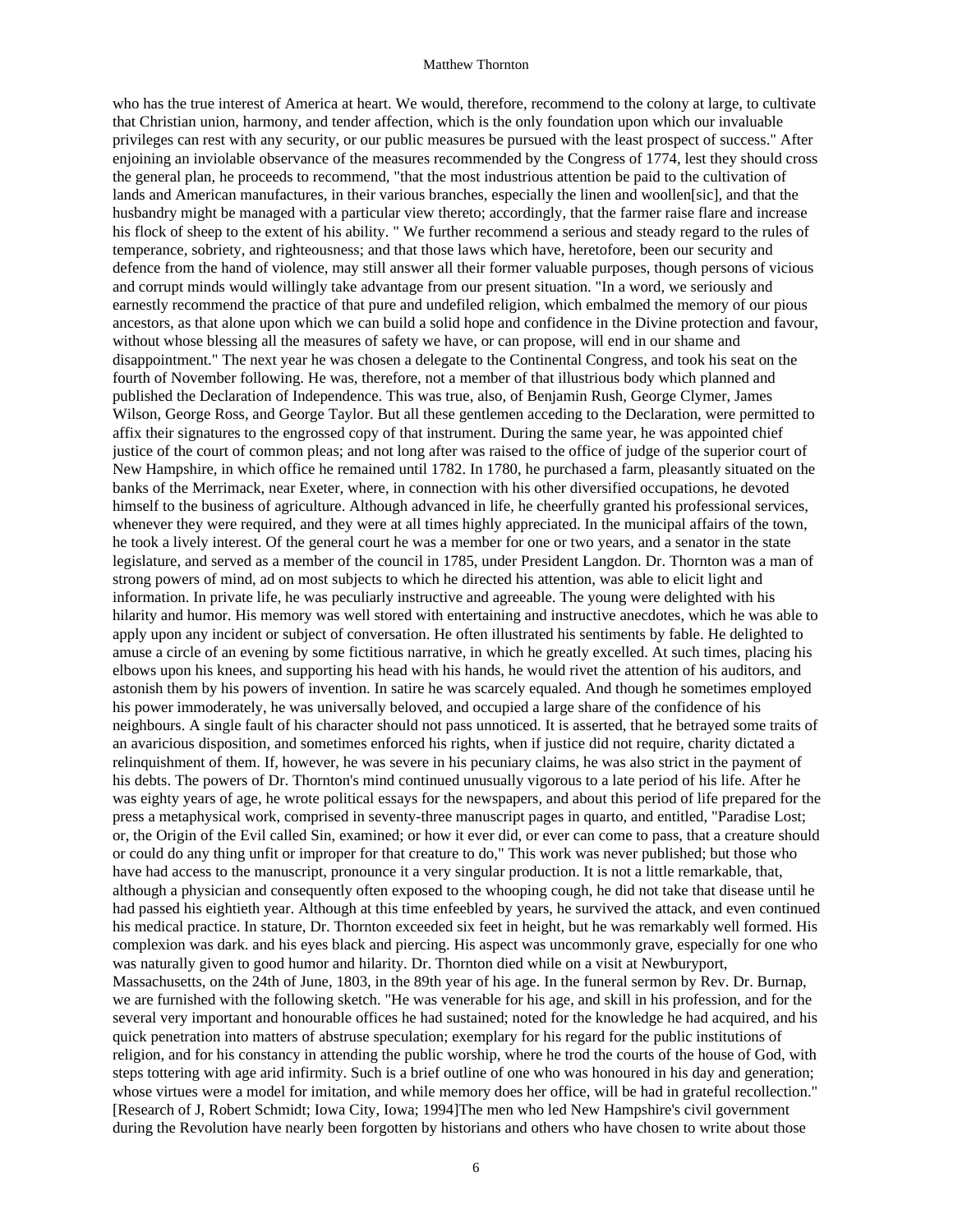events of 200 years ago. Military officers such as Stark, Dearborn and Sullivan and the flamboyant John Langdon have all been the subjects of various books. But the men such as Matthew Thornton who toiled long hours in the court room, the Provincial Congress and the legislature have received only passing notice in short biographies.Thornton is especially unusual for among the prominent New Hampshire individuals of this period, he alone was not a native born American. He was born in Ireland in 1714 and with his family came to Wiscasset, Maine, about 1717. The Thorntons soon moved to Worcester, Massachusetts, which with Londonderry, New Hampshire, was a center of Scotch lrish settlement in New England. Here Matthew studied medicine at the then famous Worcester Academy. In 1740, he opened his practice in Londonderry. Then a small, isolated settlement, it became by 1775 the second largest town in New Hampshire in both population and taxable wealth.Skilled as a physician, well educated and from the same European stock as most of the townspeople, Thornton soon became both an important and a wealthy man of the town.He accompanied the New Hampshire regiment on the military expedition to Cape Breton, Canada in 1745.Although the army suffered greatly in capturing Louisburg, Thornton's medical skill held his regiment's losses to only six men.He soon made a name for himself in civil matters, too, serving in a variety of town and provincial offices as both a legislator and a judge. He even received from Governor Wentworth a commission as a Colonel in the Londonderry militia. In 1768 he and other members of his family were granted the township which still bears his name, Thornton, and he had interests in other towns as well.The Scotch-Irish Presbyterians of Worcester had been badly treated by the Massachusetts Congregationalists and partly for that reason, Thornton and others of his nationality had moved to Londonderry. Perhaps because of that unfair treatment, Thornton readily took the side of the people of his town and province over the increasingly harsh policies of the royal government during the 1760s and 1770s.When the war began, he was 61 and too old to serve in the army (although he held the rank of colonel until 1779), but he readily served in the various provincial congresses, becoming president of the Fourth Congress on May 17, 1775. From this time on, the members of the Congress virtually ignored the remnant of the royal government in Portsmouth and they assumed the real authority for running the province. During this difficult period of transition from royal to provincial government, Thornton was the acknowledged leader of the government, acting as president of the Congress and chairman of the Committee of Safety throughout the rest of 1775.He was also president of the Fifth Congress, which on January 5, 1776, adopted the first constitution in the colonies. He had also chaired the five man committee that drafted that document, Since this acceptance vote was not unanimous, New Hampshire wrote to the Continental Congress for an opinion of their actions.Starting in the early summer of 1776, the Continental Congress made a series of decisions which culminated in the Declaration of Independence. Thornton was not a member of the Congress when the Declaration was adopted, but by law was permitted to sign it on November 4, 1776, the day after he arrived in Philadelphia to begin the first of two terms in the Congress. Nearly 18 months earlier in a letter to the Congress, Thornton had first suggested complete independence from England, a view which at that time was not universally supported. It must have been with a great deal of satisfaction that he signed the Declaration, for by November of 1776, his signature certainly was not required.After the adoption of the January 1776 constitution, Thornton was elected the first speaker of the house, then became a member of the council although Meshech Weare was named to head the council. Both Weare and Thornton were extremely able men and if times had been different, there might well have been a conflict between them. Whatever his personal feelings, Thornton set them aside and while he assumed a somewhat lesser role in the state, he was an active member of the Continental Congress from November 1776 through 1777.Before being sent to the Continental Congress, Thornton had been appointed as a Superior Court justice and he continued to serve on various committees of the legislature and the Committee of Safety. He served six years on the Superior Court and as chief justice of the Court of Common Pleas, but in 1782 declined reappointment to those posts.In 1780, Thornton moved to Merrimack where he purchased the confiscated estate of Tory Edward Goldstone Lutwyche. After the war he represented that town in both the House and the Senate, and also served on the governor's council. The pressure of his many duties forced Thornton to end his medical practice in 1779 and after the war he became a gentleman farmer and owned the ferry at that place on the Merrimack River still known as Thornton's Ferry.With the death of his wife in 1786 and of his son the following year and with increasing infirmities, Thornton resigned from public life. He died in 1803 while visiting his daughter in Newburyport, Massachusetts.

[Research of J. Robbie Schmidt of Iowa City, Iowa]"New Hampshire: Years of Revolution"; by Peter E, Randall; Profiles, Publications and the New Hampshire Bicentennial Commission: 1976"The Family Of James Thornton, Father of the Honorable Matthew Thornton"; by Charles Thornton Adams; New York City, New York; 1905 (CS71. T49. 1905 LofC) (Library of J. Robert Schmidt, Iowa City, Iowa)"The Encyclopedia Of The American Revolution"; by Mark Mayo Boatner III.; Stackpole Books; Mechanicsburg, Pennsylvania; 1994 (973.303 B662 1994 LAPL)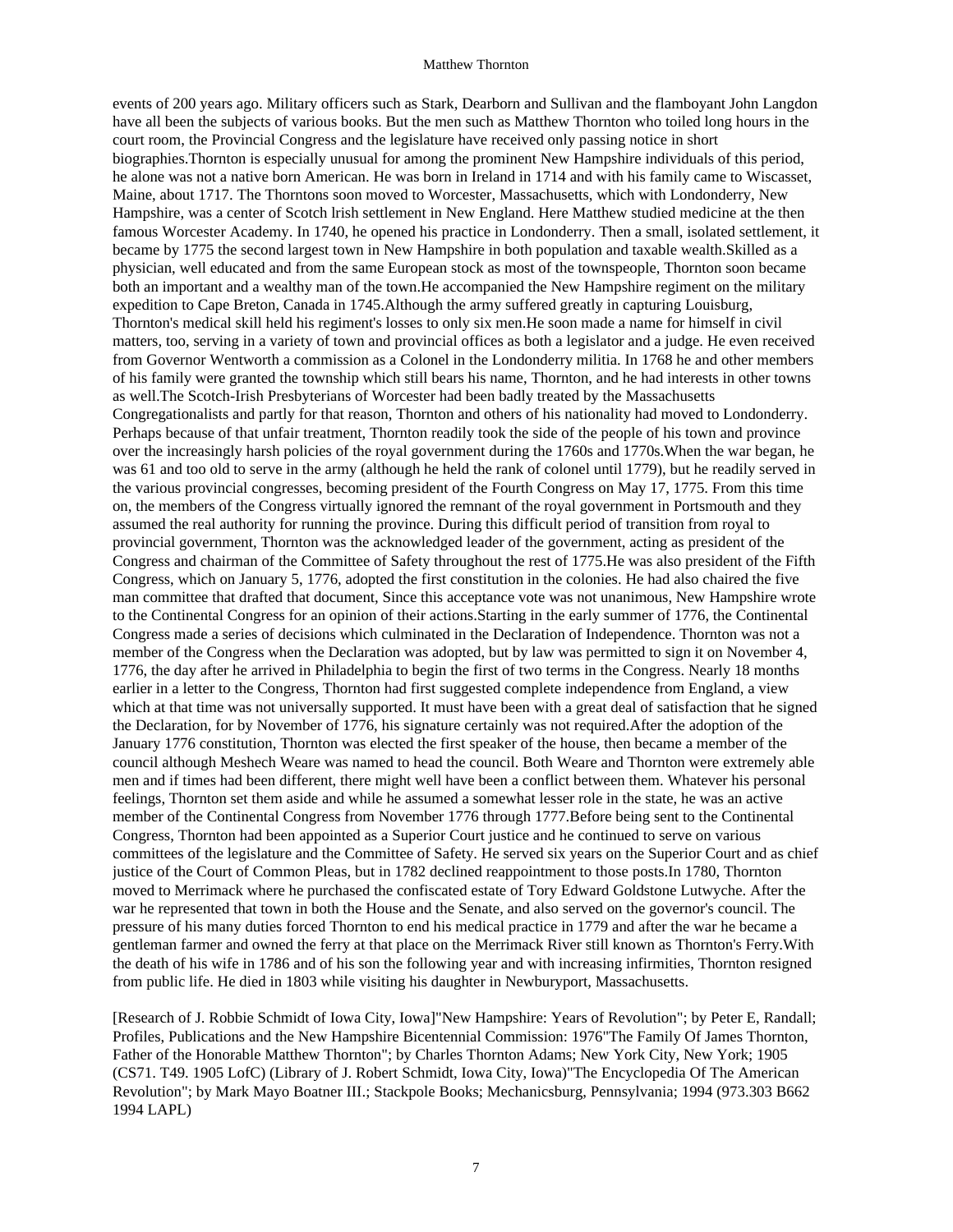See also "The Family Of James Thornton, Father of the Honorable Matthew Thornton"; by Charles Thornton Adams; New York City, New York; 1905 (CS71. T49. 1905 LofC)· ID: I08535 · Name: Matthew Thornton , MD · Sex: M · Birth: 1714 in Derry, Kilskerry Parish (Tyrone) Northern Ireland, The British Isles · Death: 24 JUN 1803 in Newburyport (Essex) Massachusetts · Burial: Thornton's Ferry Cemetery in Merrimack, New Hampshire ·

More About Matthew Thornton: Burial: 1803, Thornton's Ferry, Merrimack, NH*<sup>5</sup>*

More About Hannah Jack: Burial: Thornton's Ferry, Merrimack, NH*<sup>5</sup>*

*Generation No. 2*

**2. James Thornton***<sup>5</sup>* **,** born Abt. 1684 in Derry, Kilskerry Parish (Tyrone) Northern Ireland*<sup>5</sup>* ; died 07 Nov 1754 in East Derry, Rockingham, New Hampshire*<sup>5</sup>* . He was the son of **4. James Thornton** and **5. Nancy Smith**. He married **3. Elizabeth Jenkins** Abt. 1710 in Ireland*<sup>5</sup>* .

**3. Elizabeth Jenkins***<sup>5</sup>* **,** born Abt. 1690 in Ireland*<sup>5</sup>* ; died 1741 in East Derry (Rockingham) , NH*<sup>5</sup>* .

Notes for James Thornton: [MATTHEW THORNTON.FTW]

"The Family Of James Thornton, Father of the Honorable Matthew Thornton"; by Charles Thornton Adams; New York City, New York; 1905 (CS71. T49. 1905 LofC) (Library of J. Robert Schmidt, Iowa City, Iowa)

More About James Thornton: Burial: Forest Hills Cemetery, East Derry, NH*<sup>5</sup>*

Notes for Elizabeth Jenkins: [MATTHEW THORNTON.FTW]

"The Family Of James Thornton, Father of the Honorable Matthew Thornton"; by Charles Thornton Adams; New York City, New York; 1905 (CS71. T49. 1905 LofC) (Library of J. Robert Schmidt, Iowa City, Iowa)

Child of James Thornton and Elizabeth Jenkins is:

1 i. Matthew Thornton, born 1714 in Derry, Kilskerry Parish (Tyrone) Northern Ireland; died 24 Jun 1803 in Newburyport, Essex, Massachusetts; married Hannah Jack 1760 in New Hampshire.

# *Generation No. 3*

**4. James Thornton***<sup>5</sup>* **,** born 15 Nov 1648 in Low Bentham, West Riding (Yorkshire) England*<sup>5</sup>* . He married **5. Nancy Smith** 14 Feb 1686 in Prestwich, Prestwich (Lancashire) England*<sup>5</sup>* .

**5. Nancy Smith***<sup>5</sup>* **,** born 1656 in Low Bentham, West Riding (Yorkshire) England*<sup>5</sup>* ; died 1734 in Derry (Rockingham) New Hampshire*<sup>5</sup>* .

Notes for Nancy Smith: [MATTHEW THORNTON.FTW]

"The Family Of James Thornton, Father of the Honorable Matthew Thornton"; by Charles Thornton Adams; New York City, New York; 1905 (CS71. T49. 1905 LofC) (Library of J. Robert Schmidt, Iowa City, Iowa)

Child of James Thornton and Nancy Smith is:

2 i. James Thornton, born Abt. 1684 in Derry, Kilskerry Parish (Tyrone) Northern Ireland; died 07 Nov 1754 in East Derry, Rockingham, New Hampshire; married Elizabeth Jenkins Abt. 1710 in Ireland.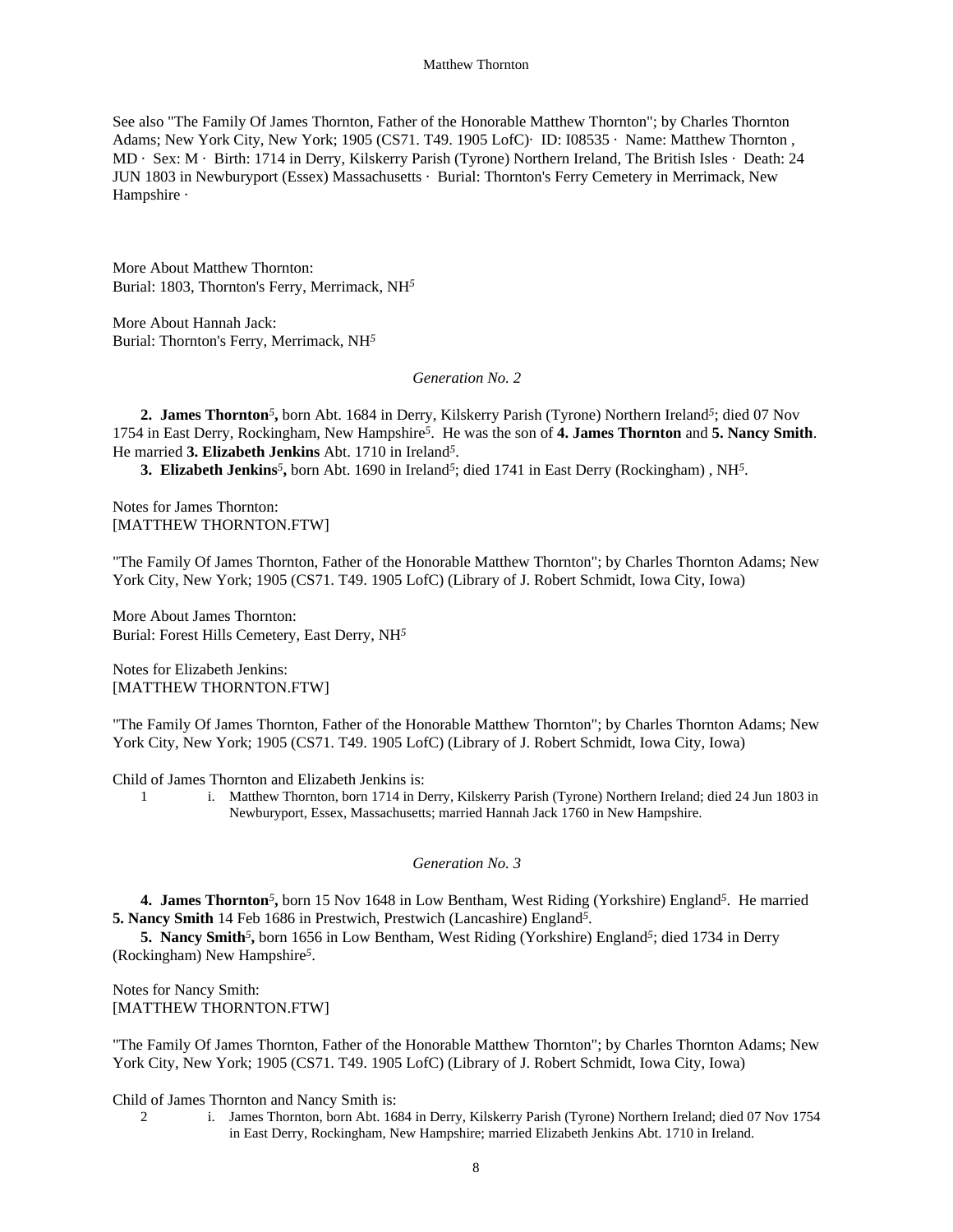### *Endnotes*

- 1. MATTHEW THORNTON.FTW, Date of Import: Apr 12, 2003.
- 2. OneWorldTree, Ancestry.com. One World Tree (sm) [database online]. Provo, UT: MyFamily.com, Inc.
- 3. MATTHEW THORNTON.FTW, Date of Import: Apr 12, 2003.
- 4. OneWorldTree, Ancestry.com. One World Tree (sm) [database online]. Provo, UT: MyFamily.com, Inc.
- 5. MATTHEW THORNTON.FTW, Date of Import: Apr 12, 2003.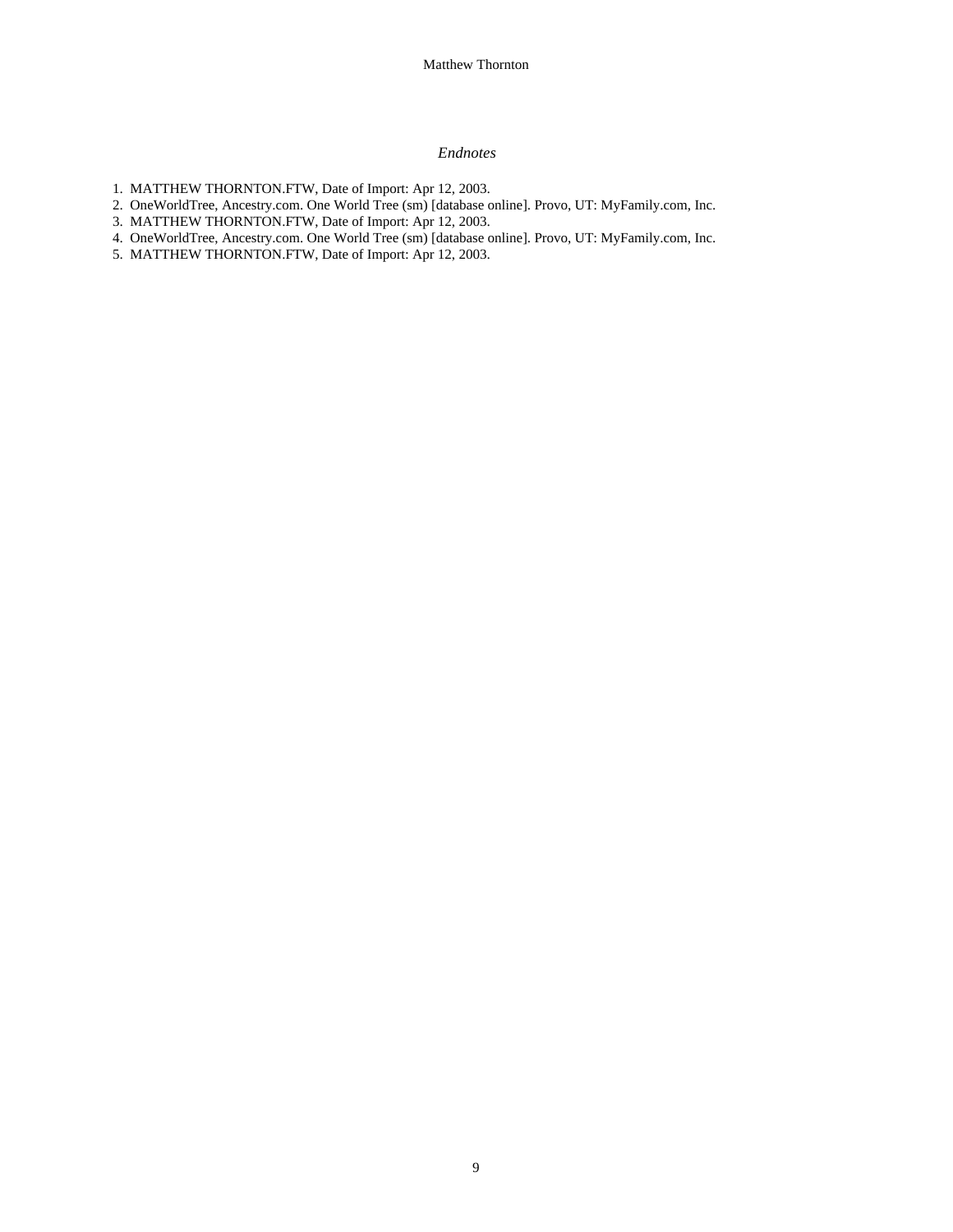# *Family Map*

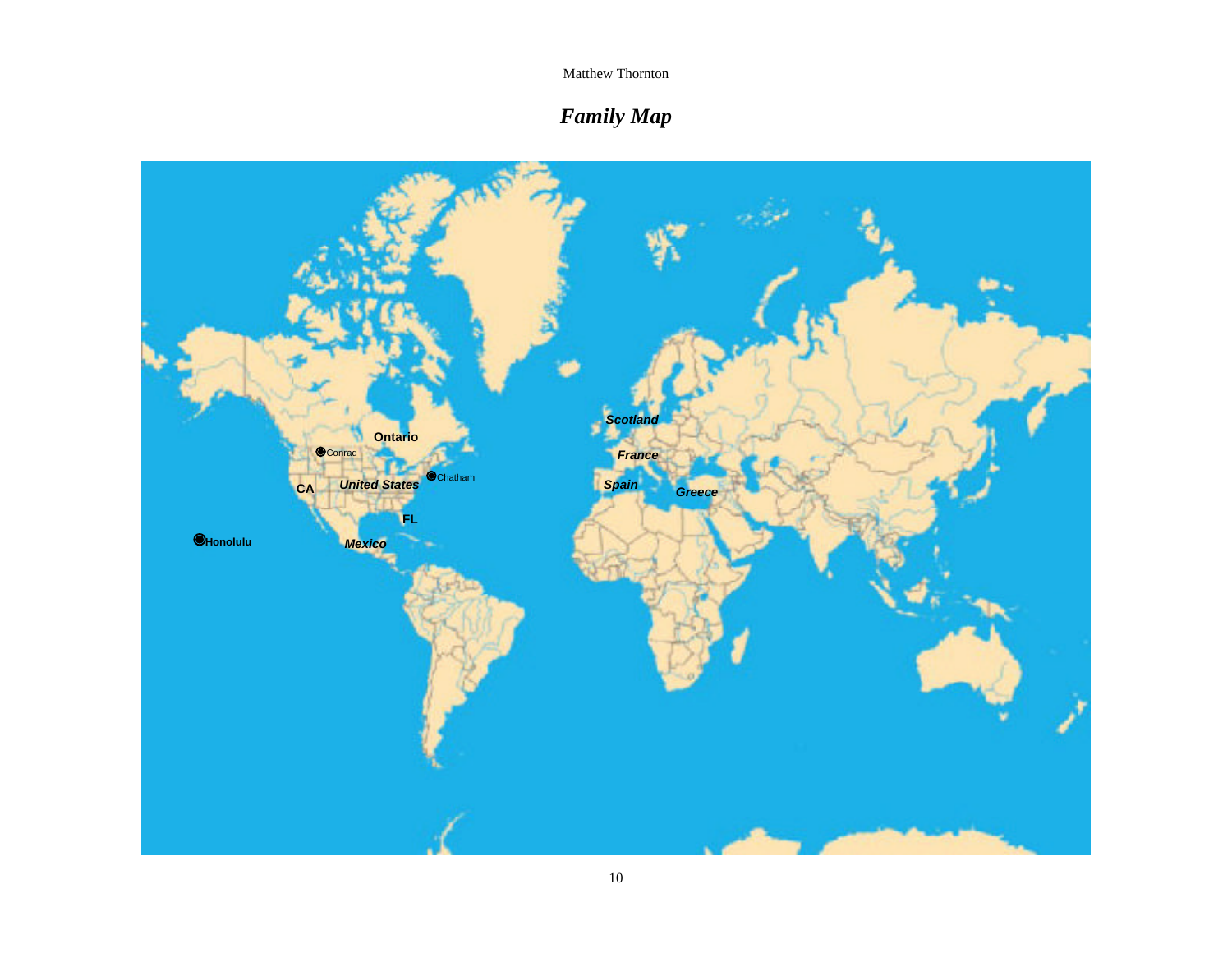# *Family Map*

#### **Aalst, Belgium**

Gertrud Van Aalst Born: 1098 Aalst Sint-Pieter, Ghent

#### **Abbeville, France**

Pierre Cresson Born: 1609 Menil La Cresson, Abbeville, Picardy

#### **Aberdeen, Scotland**

John Morrison Born: 1628

#### **Alameda, Alameda Co., CA**

Patricia Elizabeth Hardy Born: 19 Aug 1914

#### **Albany, Albany Co., NY**

Abram Abraham Ver Planck Born: 1606 Albany, Albany, NY, USA

Maritje Post Born: 1610 Albany, Albany, NY, USA

Catalyntje De Vos Born: 1628 Rensselaerwyck, Albany, NY, USA

Anetzie Webber Died: 29 Jan 1633 Beverwyck, Albany, New York, USA

Susanna Dirkse Mayer Born: 1634 Albany, Albany, NY, USA

Barent Albertse Bradt Born: 22 Oct 1634 Albany, Albany, NY, USA

Storm Albertse Bradt Born: 02 Nov 1636 Albany, Albany, NY, USA

Engeltje Bradt Born: 1637 Rensselaerwyck, Albany, NY, USA

Enleltje Alberts Bradt Born: 1637 Renselearwyck, Albany, NY, USA Guleyn Ver Planck Born: 01 Jan 1637 Albany, Albany, NY, USA

Hendrick Albertse Bradt Born: Mar 1637 Albany, NY, USA

Gisseltje Bradt Born: 1640 Rensselaerwyck, Albany, NY, USA

Andries Alberts Albertssen Born: 1642 Rensselaerwyck, Albany, NY, USA

Andries Bradt Born: 1642 Albany, NY, USA

Susanna Ver Planck Born: 25 May 1642 Albany, NY, USA

Jacomyntje Ver Planck Born: 06 Jul 1644 Albany, Albany, NY, USA

Gessetie Bradt Born: 1645 Albany, Albany, NY, USA

Gisseltje Albertse Bratt Born: 1645 Albany, NY, USA

Engeltie Bradt Slingerland Born: 1646 Rensselaerwyck, Albany, NY, USA

Ariaantje Ver Planck Born: 02 Dec 1646 Albany, Albany, NY, USA

Jan Albertse Bradt Born: 1648 Rensselaerwyck, Albany, NY, USA

Dirck Bradt Born: 1650 Rensselaerwyck, Albany, NY, USA

Abigel Uyten Bogaardt Born: 1651 Albany, Albany, New York, USA

Abigail Uytenbogart Born: 1651 Albany, Albany, NY, USA

Isaac Ver Planck Born: 26 Feb 1651 Albany, Albany, NY, USA

Mynno Jemima Jurckxen Born: 1655 Albany, Albany, NY, USA

Gysbert Van Blarcom Died: 1655 Rensselaewyck, Albany, New York, USA

Anthony Barentse Bradt Born: 1657 Albany, New Neth Colony, NY, USA

Maritje Bradt Born: 1661 Albany, Albany, NY, USA

Annetie Barentse Van Rotmers Died: 06 Jun 1662 Albany, Albany, NY, USA

Dirk Bradt Born: 1664 Albany, Albany, NY, USA

Anna Bradt Born: 1666 Albany, NY, USA

Johannes Bradt Born: 1668 Albany, Albany, NY, USA

Maria Vigne Died: 1671 Albany, Albany, NY, USA

Jacob Bradt Born: 1674 Albany, Albany, NY, USA

Isaac Bradt Born: Apr 1676 Albany, Albany, NY, USA

Daniel Bradt Born: 1677 Albany, NY, USA

Gisseltje Bradt Died: 1677 Albany, Albany, NY, USA

Anna Bradt Born: 1678 Albany, Albany, NY, USA

Hendrick Albertse Bradt Died: 1678 Albany, Albany, NY, USA

Sara Bradt Born: 1679 Albany, Albany, NY, USA

Storm Albertse Bradt Died: 1679 Albany, NY, USA

Rebecca Bradt Born: 1682 Albany, Albany, NY, USA

Engeltje Bradt Died: 1683 Albany, Albany, NY, USA

Enleltje Alberts Bradt Died: 1683 Albany, Albany, NY, USA

Albert Andriessen Bradt Died: 07 Jun 1686 Albany, Albany, NY, USA

Fredrick Debow De Boogh Born: 11 Sep 1686 Albany, NY, USA

Frederick Debow Born: 11 Sep 1686 Albany, Albany, NY, USA

Barent De Boog Born: Feb 1689 Albany, NY, USA

Ariaantje Ver Planck Died: 1690 Albany, Albany, NY, USA

Abigail Uytenbogart Died: 1690 Albany, Albany, NY, USA

Abram Abraham Ver Planck Died: 1691 Albany, Albany, NY, USA

Dirck Bradt Died: 1698 Albany, Albany, NY, USA

Andries Bradt Died: 1706 Albany, Albany, NY, USA

Catalyn Ver Planck Died: 08 Oct 1708 Albany, Albany, NY, USA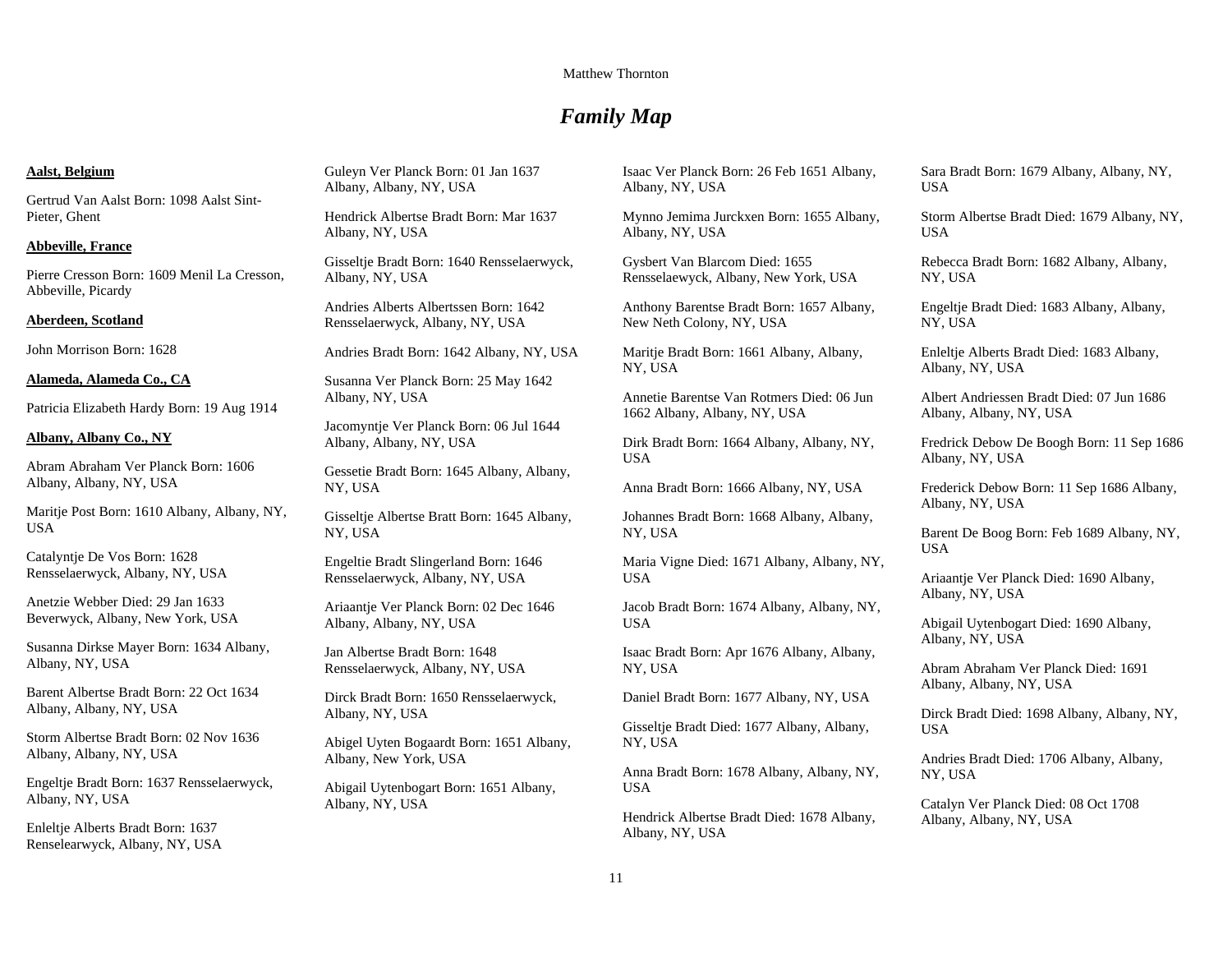# *Family Map*

Catharina Abrahamse Verplanck Died: 08 Oct 1708 Albany, Albany, NY, USA

Barent Albertse Bradt Died: 1716 Albany, Albany, NY, USA

Dirck Meyer Died: 1716 Albany, NY, USA

Anthony Barentse Bradt Died: 16 Feb 1722 Albany, Albany, NY, USA

Susanna Dirkse Mayer Died: 08 May 1722 Albany, NY, USA

Isaac Ver Planck Died: 1729 Albany, NY, USA

Jan Salomonse Goewey Died: 28 Sep 1731 Albany, Albany, NY, USA

Jan Albertse Bradt Died: 18 Dec 1739 Albany, Albany, NY, USA

Anna Bradt Died: 04 Jan 1740 Albany, NY, USA

Daniel Bradt Died: 05 Jun 1740 Albany, NY, USA

Sara Bradt Died: 06 Feb 1756 Albany, NY, USA

#### **Albemarle Co., VA**

John Buster Died: Albemarle, VA, USA

Andrew Wallace Born: 1711 Ivy Depot, Albemarle, VA, USA

William Buster Born: 1729 Albemarle, VA, USA

Jane Woods Born: 1735 Albemarle, VA, USA

William Buster Bustard Died: 1747 Albemarle, VA, USA

Elizabeth Wallace Died: 1772 North Garden, Albemarle, VA, USA

Andrew Wallace Died: 1785 Ivy, Albemarle, VA, USA

Claudius Buster Died: 1807 Albemarle, VA, USA

John Buster Died: 1820 Albemarle, VA, USA

#### **Amsterdam, Montgomery Co., NY**

Gudyen Vigne Died: New Amsterdam, NY, USA

Dirck Vanderburgh Born: 1600 New Amsterdam, New York, USA

Maria Vigne Born: 1613 New Amsterdam, NY, USA

Jan Vigne Born: 1614 New Amsterdam, NY, USA

Rachel Vigne Born: 16 Mar 1623 New Amsterdam, NY, USA

Celtje Jans Born: 1630 New Amsterdam, NY, NY, USA

Aechtje Lambertszyn Died: 1632 New Amsterdam, NY, USA

Guillaume Vigne Died: 30 Apr 1632 New Amsterdam, NY, USA

Jan Roeloff Died: 1637 New Amsterdam, New York, USA

Hillegont Verplanck Born: Oct 1648 New Amsterdam, NY, USA

Tryntje Hoppe Hopper Born: 10 Sep 1651 New Amsterdam, NY, USA

Judith Ellsworth Born: 22 Sep 1652 New Amsterdam, New York, USA

Cornelis Christiansen Van Horn Born: 03 Aug 1653 New Amsterdam, New York, USA

Lysbet Roos Van Lipstradt Born: 25 Oct 1654 New Amsterdam, NY, USA

Adrienne Cuvellier Died: 1655 New Amsterdam, NY, USA

Hendrick Hopper Born: 09 Jan 1656 New Amsterdam, NY, USA

Hendricks Henry De Boogh Born: 1658 Reformed Dutch Church, New Amsterdam, NY, USA

Andries Hopper Died: 18 Dec 1658 New Amsterdam, NY, USA

Abram Janns Died: 1663 New Amsterdam, NY, USA

Rachel Vigne Died: 18 Feb 1663 New Amsterdam, NY, USA

Pieter Casparszen Van Naerden Died: 1664 New Amsterdam, NY, USA

Phillip De Boogh Born: 11 Feb 1672 Reformed Dutch Church, New Amsterdam, NY, USA

Rebecca De Boogh Born: 12 Feb 1679 Reformed Dutch Church, New Amsterdam, NY, USA

Abraham De Boogh Born: 02 Apr 1681 Reformed Dutch Church, New Amsterdam, NY, USA

Marritie De Boogh Born: 03 Feb 1683 Reformed Dutch Church, New Amsterdam, NY, USA

Jan Pietersen Sloat Died: 1690 New Amsterdam, NY, USA

Yellis Giles Mandeville Died: 16 Mar 1701 New Amsterdam, New York, USA

Aegidius Jansz Mandeville Died: 22 May 1701 New Amsterdam, Long Island, New York, USA

Hendricus De Boog Born: 02 Oct 1715 Reformed Dutch Church, New Amsterdam, NY, USA

Salomon De Boog Born: 02 Oct 1715 Reformed Dutch Church, New Amsterdam, NY, USA

#### **Amsterdam, Netherlands**

Sargaent Gaspard Mabille Born: 1575 Naarden, Noord, Amsterdam, Holland

Pieter Cornelius Born: 1580 Breille, Amsterdam, North Holland

Antoinette D Dumond Died: 1580 Naarden, Amsterdam, Holland

Divertje Cornelius Born: 1584 Breille, Amsterdam, North Holland

Thomas Badie Born: 1586 Noord, Holland

Aeltje Braconie Born: 1589 Noord, Holland

Jean Bellier Born: 1590 North Brabant, Dutch Republic

Eli Braconie Died: 1590 New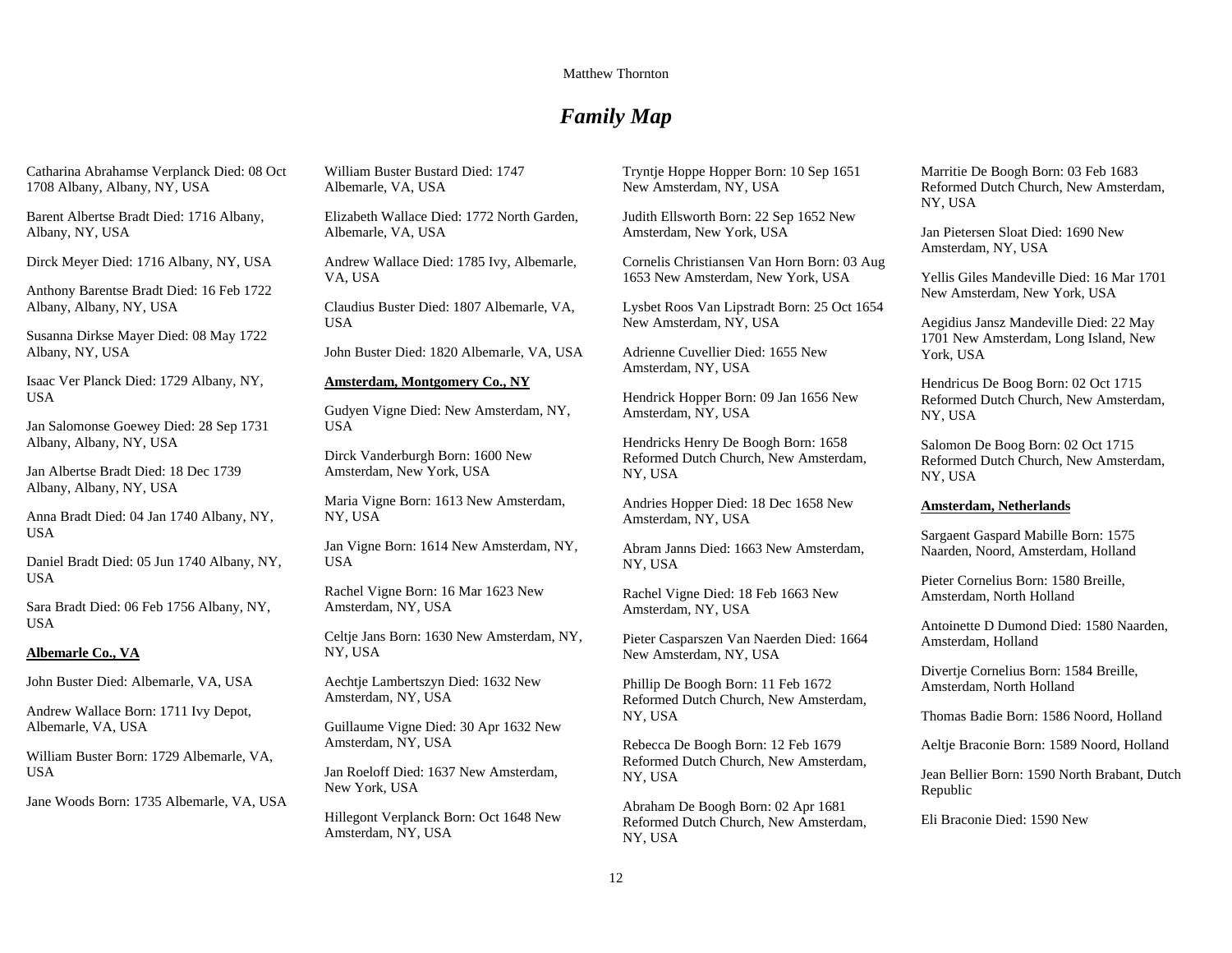# *Family Map*

Adrian Hendricks Dewees Born: 1595 Amsterdam, Noord Holland

Pieter Casparszen Van Naerden Born: Sep 1600 Naarden, Noord, Amsterdam, Holland

Jean Des Marets Died: 1604

Thomas Badie Born: 1607 Noord, Holland

Hildebrand Pietersen Born: 1613 Amsterdam, Holland

Hendrick Dewees Born: 06 Dec 1615 Beverwijk, Amsterdam, Holland

Elizabeth Bellier Born: 24 Jan 1616 Berlicum, Dutch Republic, Amsterdam, Holland

Hildebrand Pietersen Born: 1617 Amsterdam, Nord, Holland

Barber Phillips Born: 17 Nov 1619 Amsterdam Zuid, Holland

Hendrick De Boogh Born: 1620 Amsterdam, Holland

Aeltie Jans Born: 1620 Amsterdam, Noord

Andries Hopper Born: 1622 Amsterdam, Holland

Jean De La Vigne Died: 1622 Amsterdam, Holland

Frederick Hendricks Deboogh Born: 1633 Amsterdam, Holland

Eva Albertse Bradt Born: 09 Jan 1633 Amsterdam, Nord Holland

Abel Poppese Gowey Died: 1638 Amsterdam, Holland

Jannatie Hildebrand Pietersen Born: 1639 Amsterdam, Nord, Holland

Catharina Abrahamse Verplanck Born: Feb 1639 New

Peter Jansen Slot Born: 1640

Garrett Hendricks Dewees Born: 1641 Amsterdam, Noord Holland

Jan Jansen Sloat Born: 1642 Amsterdam, Noord

Anneken Ackerman Born: 31 Jul 1642 Den Bosch, N Brabant, Dutch Republic

Johannes Ackerman Born: 1645 Den Bosch, N Brabant, Dutch Rep

Jan Salomonse Goewey Born: 1650 Amsterdam, Zuid Holland

Aeltie Jans Died: 1650 Amsterdam, Holland

Sarrentje De Croix Du Bois Died: 1652 Naarden, Noord, Amsterdam, Holland

Sargaent Gaspard Mabille Died: 1656 Naarden, Noord, Amsterdam, Holland

Hillegont Govaerts Died: 15 Jan 1656 Amsterdam, Noord Holland

Hendrick Dewees Died: 1661 Amsterdam, Noord Holland

Adriaentje Jans Died: Nov 1661

Adrian Hendricks Dewees Died: 04 Apr 1674 Amsterdam, Noord Holland

Pieter Cornelius Died: 1686 Breille, Amsterdam, North Holland

Jean Pierre Legrand Born: 1695 Amsterdam, Holland

# **Andover, Essex Co., MA (89 Mi NW of Chatham)**

Ruth Greenslade Died: 16 Mar 1724 Andover, Essex, Massachusetts, USA

Arthur Sherburne Hardy Born: 13 Aug 1847

#### **Antrim, Ireland**

William McClung Born: 1706 Coloraine

#### **Armagh, Ulster, Northern Ireland**

Jane Dixon Born: 04 May 1719

#### **Arnhem, Netherlands**

Belitje Arabella Hendrickse Born: 1624 Norway, Arnhem, Gelderland, Netherlands

#### **Arques, France**

Godfrey Vicomte Arques Born: 1010 Arques La Bataille, Seine Inferieure, Normandy

Gozeline Vicomte Arques Died: 1035 Arques La Bataille, Seine Inferieure, Normandy

William D Arques Born: 1035 Arques La Bataille, Seine Inferieure, Normandy

Enguerrand De Ponthieu Died: 1053 Siege, Arques, Normandy

Maud D Arques Born: 1083 Arques La Bataille, Seine Inferieure, Normandy

# **Athens, Greene Co., NY (201 Mi NW of Chatham)**

Julianne Margaret Mix Born: 11 Dec 1801

#### **Atlantic Ocean (W of Spain)**

Nathaniel Turner Died: Jan 1646 Lamberton

### **Augusta Co., VA**

Keziah Stephens Born: 1737 Augusta, VA, USA

David Buster Died: 1797 Augusta, VA, USA

#### **Aylesbury, England**

Richard Bryan Born: 1632 Aylesbury, Co. Bucks

#### **Ayr, Scotland**

Mary Almour Died

Margaret Buckingham Died

Janet Cathcart Died

Anne Lady De Montgomerie Died: Kilmaurs

Christine Kilbane Died

Janet Schaw Died

Adam Wallace Died

Alan Crawford Born: 1106

James De Loudoun Born: 1130 Loudoun

Richard Wallense Born: 1143 Riccarton, Ayr, Clackmannanshire

Margaret De Loudoun Died: 1200 Loudoun

Hugh Crawford Born: 1201 Loudoun

Alan Fitzwalter Died: 1204 Dundonald, Kyle

Reginald De Crawford Died: 1250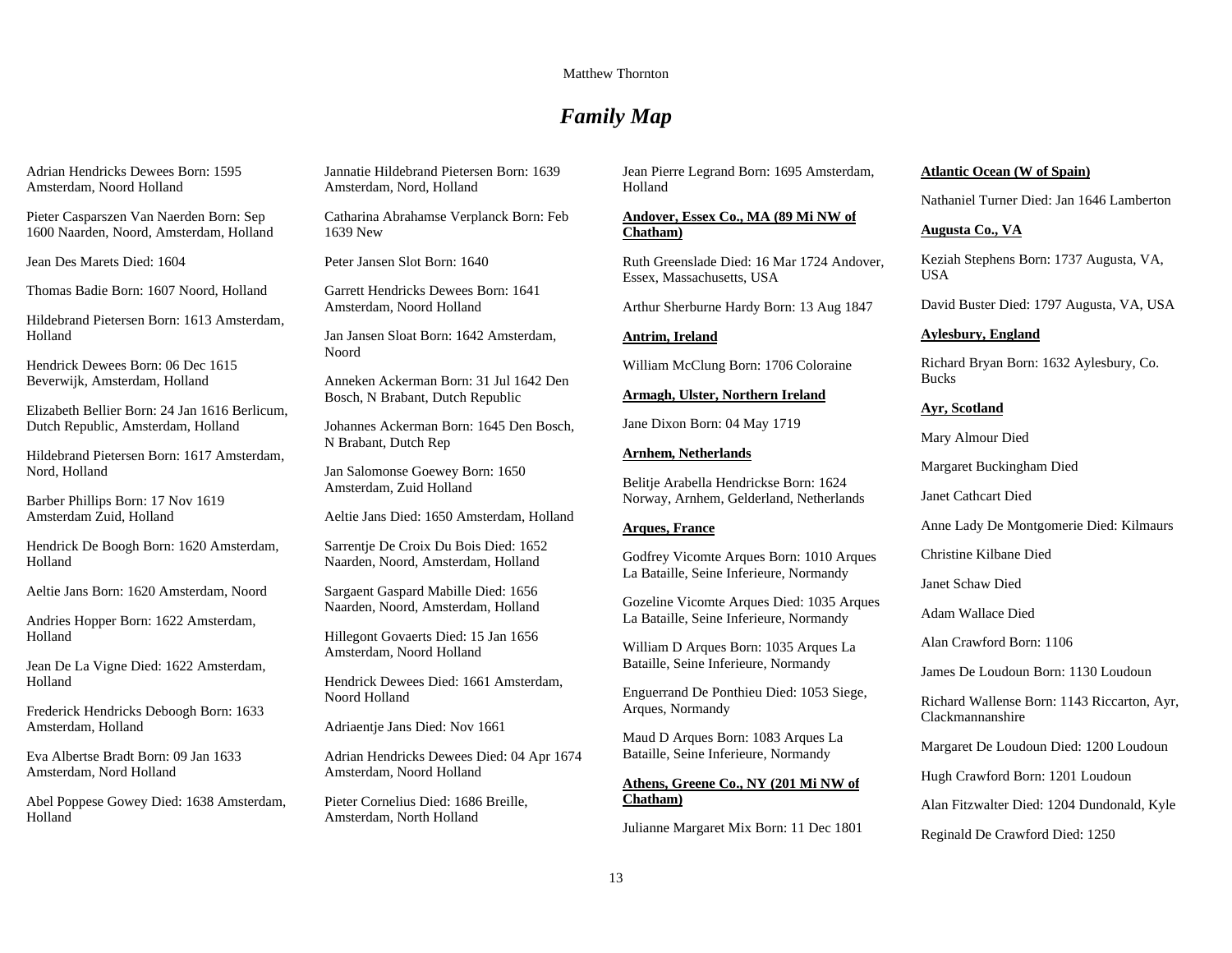# *Family Map*

| Alicia De Dalsallock Died: 1251 Loudoun   |
|-------------------------------------------|
| Cecilia De Crawford Born: 1255 Auchenames |
| John H Lindsey Born: 1293 Craige          |
| Reginald Crawford Died: 1297 Auchenames   |
| Andrew Campbell Born: 1314 Louden         |
| Margaret De Lindsay Born: 1320 Craige     |
| George Campbell Born: 1344 Louden         |
| Hugh Campbell Born: 1374 Louden           |
| Katherine Campbell Born: 1400 Louden      |
| Robert Cunningham Born: 1400 Kilmaurs     |
| James Kennedy Died: 1408 Dunure           |
| George Campbell Born: 1420 Louden         |
| George Campbell Born: 1444 Louden, Nisbet |
| Robert Cunningham Born: 1451 Kilmaurs     |
| Catherine Maxwell Died: 1484 Dunure       |
| John Wallace Born: 1484 Craige            |
| Jean Hamilton Born: 1517 Holmstone        |
| Isabel Wallace Died: 1530 Louden          |
| John Wallace Born: 1530 Craige            |
| Matthew Campbell Born: 1531 Loudon        |
| William Wallace Born: 1629 Holmstone      |
| John Wallace Born: 1633 Holmstone         |
| James Wallace Born: 1637 Holmstone        |

#### **Ayrshire, Scotland**

Hodierne De Lucerne Died Hodierne De Lucerne Died Hodierne De Lucerne Died Fergus Lord Born: 1090 Carrick Lambinus Laird De Loudoun Born: 1120 Loudoun Gilbert De Galloway Born: 1126 Carrick M Galloway Born: 1126 Carrick Margaret De Galloway Born: 1130 Carrick Reginald Crauford Born: 1162 Crawford James St Lord De Loudoun Born: 1165 Loudoun Margaret De Loudoun Born: 1165 Loudoun Richard Wallace Born: 1172 Riccarton, Clackmannan Duncan De Carrick Born: 1174 Carrick Margaret Buckingham Born: 1176 Walter Stewart Born: 1180 Dundonald, Kyle Gilbert De Galloway Died: 01 Jan 1185 Carrick Reginald De Crawford Born: 1190 Margaret De Loudoun Born: 1190 Loudoun Richard Wallace Died: 1196 Riccarton Adam Wallace Born: 1197 Riccarton, Clackmannan

Neil Carrick Born: 1202 Carrick Hugh Craufurd Born: 1202 Loudoun John Craufurd Died: 1202 Drawford Richard Wallense Died: 1204 Riccarton Euphemia Stewart Born: 1206 Dundonald, Scotladn Euphemia Stewart Born: 1206 Dundonald, Scotladn Euphemia Stewart Born: 1206 Dundonald Euphemia Stewart Born: 1206 Dundonald, Scotladn Margaret Stewart Born: 1206 Dundonald, Kyle Christine Kilbane Born: 1210 Adam Wallace Born: 1213 Riccarton, Clackmannan Alexander Stewart Born: 1214 Dundonald Walter Le Stewart Born: 1218 Dundonald, Scotladn Hugh De Crawford Born: 1226 Loudoun Reginald Crauford Died: 1229 Loudoun Richard Wallace Born: 1249 Riccarton, Clackmannan Jean Macrory Died: 1250 Dundonald, Sclotland Margaret Craufurd Born: 1251 Loudoun Marjorie Carrick Born: 1252 Carrick

Reginald Crawford Born: 1253 Loudon, Nisbet

Hugh Craufurd Died: Sep 1255 Loudoun

Alice Stewart Born: 1264 Dundonald

Alexander De Lindsay Born: 1267 Breneville

Reginald Crawford Born: 1269 Loudon, Nisbet

Adam Wallace Born: 1271 Riccarton, Clackmannan

Margaret Craufurd Died: 1273

Roger De Crawford Born: 1285 Crumshuc, Cunningham

Mary Menteith Died: 1286 Dundonald, Kyle

Susanna Crawford Born: 1289 Loudon, Nisbet

John Wallace Born: 1290 Riccarton, Clackmannan

Malcolm Wallace Died: 23 Aug 1305 Loudoun Hill, East

John Wallace Born: 1307 Riccarton, Craigie

Andrew Campbell Born: 1315 Loudon, Nisbet

John Wallace Born: 1315 Riccarton, Clackmannan

Adam Wallace Born: 1340 Craigie

George Campbell Born: 1342 Loudon, Nisbet

James John Wallace Born: 1345 Riccarton, Clackmannan

Elizabeth Stewart Born: 1346 Dundonald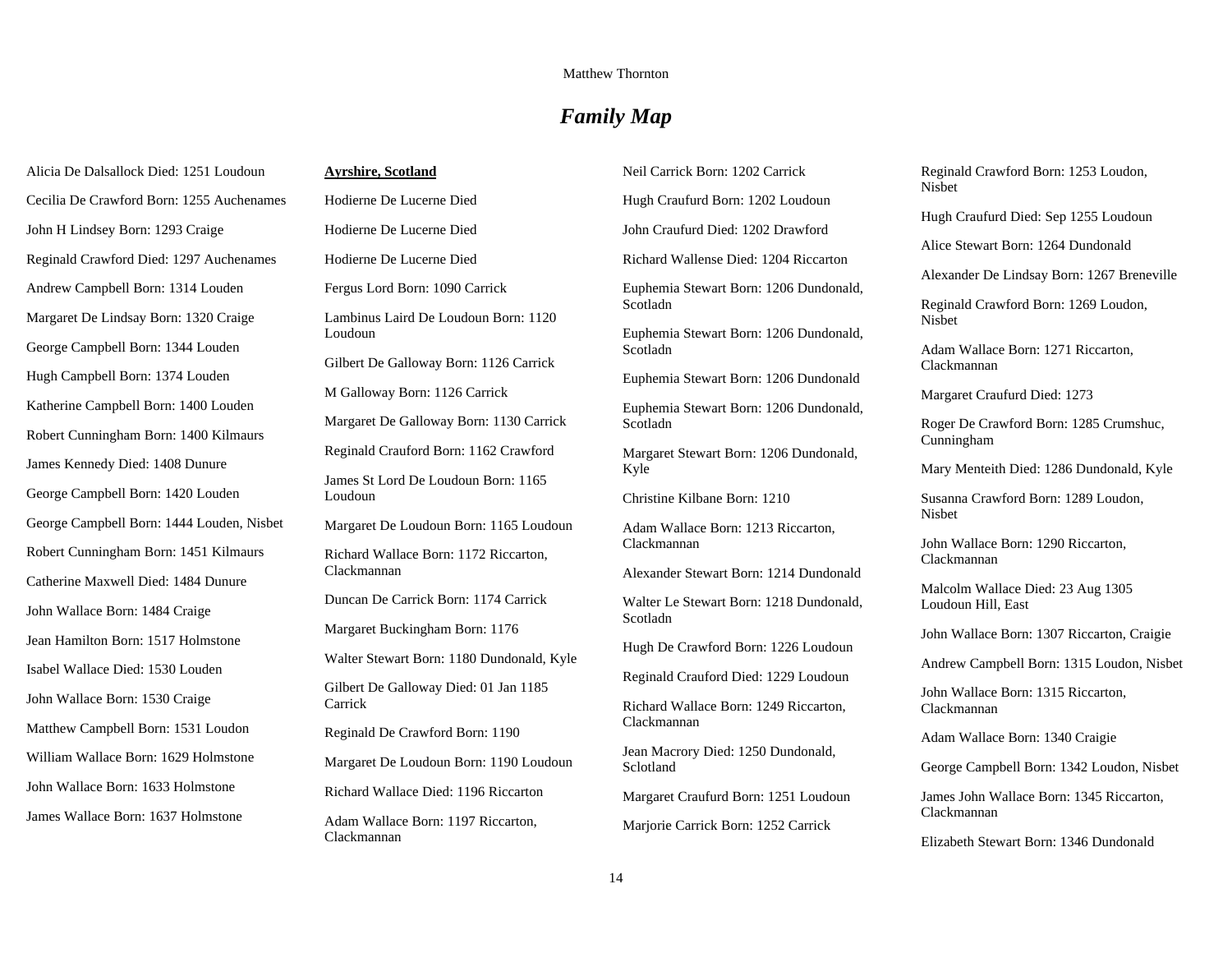# *Family Map*

Hugh Campbell Born: 1374 Loudon, Nisbet

Alan Cathcart Died: 1386 Auchencruive

George Campbell Born: 1390 Loudoun

John Wallace Born: 1390 Riccarton, Craigie

Mrs Alan De Cathcart Died: 1410

William Wallace Born: 1415 Craigie

Gilbert Kennedy Born: 1440 Bargany, Dailly

John Wallace Born: 1440 Craigie

John Wallace Died: 1447 Craigie

Thomas Kennedy Born: 1461 Bargany, Dailly

John Wallace Born: 1463 Craigie

Marjory Douglas Born: 1469 Kilmaurs

Isabel Wallace Born: 1472 Craigie

William Wallace Died: 1472 Craigie

Hugh Campbell Born: 1480 Loudon

Elizabeth Campbell Born: 1489 West Loudoun

Alexander Kennedy Born: 1491 Bargany, Dailly

Helen Campbell Born: 1507 Loudoun

John Wallace Died: 1507 Craigie

Hugh Campbell Died: 04 Aug 1508 Loudoun

William Wallace Born: 1513 Craigie

Margery Sophia Kennedy Born: 1517 Bargany, Dailly

Robert Crawford Born: 1534 Kilburnie Margaret Hepburn Died: 1542 Kamaurs Malcolm Crawford Born: 1551 Kilburnie Thomas Crawford Died: 30 Dec 1603

Beatrix Crawford Born: 1649 Auchenames

Robert Wallace Died: Oct 1681 St Quivox

#### **Bailleul, France**

Hugh De Balliol Born: 1065 Bailleul-En-Vimeu, Somme, Picardy

**Barnard, Lincoln Co., KS**

Gene C. Montgomery Died: 25 Mar 1923

#### **Barnard Castle, England**

John De Baliol Born: 1212 Barnard Castle, Gainford, Durham

Euphemia De Baliol Born: 1249 Barnard Castle, Gainford, Durham

#### **Bayeux, France**

De Bayeux Born: 984 Bayeux, Calvados, Normandie

Emme De Bayeux Born: 990 Bayeux, Calvados, Normandie

Emma Bayeux Born: 1017 Bayeux, Calvados, Normandy

Emme De Bayeux Born: 1017 Bayeux, Calvados, Normandy

Emmeline De Bayeux Born: 1018 Bayeux, Calvados, Normandy

Emma De Bayeux Born: 1020 Bayeux, Calvados, Normandy

#### **Beauchamp, France**

David Des Marets Born: 1620 Beauchamp, Picardy, Somme

# **Bedford, Bedford Co., VA (589 Mi SW of Chatham)**

Edmund Logwood Born: 1767 Bedford, VA, USA

Mary Logwood Died: 1805 Bedford, VA, USA

#### **Bedford, England**

Ralph Parles Born: 1340 Thurleigh

# **Bedford, Westchester Co., NY (193 Mi SW of Chatham)**

Abigail Ver Planck Born: 1635 Bedford, Westchester, NY, USA

#### **Bedfordshire, England**

Dervorgilla De Galloway Died: 28 Jan 1290 Kemston

Alice Died: 1309 Stevington

William Hervey Born: 1315 Thirley

John Harvey Born: 1330 Thirlye

John Lawyer Hervey Born: 1360 Thurleigh

Margaret Parles Born: 1368 Thurleigh

Margaret Parles Died: 26 Apr 1427 Elstow

#### **Begard, France**

Alan The Black Died: 15 Sep 1146 Begard, Bretagne

# **Belgium (NE of France)**

Baudouin I De Flanders Born: 838 Flanders

Baudouin I De Flanders Died: 879 Arras, Flanders

Folcard De Gand Born: 1015 Gand, Flanders

Landrade De Louvain Born: 1015 Louvain, Brabant

Lambert De Gand Born: 1040 Ghent, Flanders

Geyla De Gent Born: 1045 Gand, Flanders

Gilbert De Gand Born: 1048 Alost, Flanders

Baudouin Ii De Gant Gand Born: 1068 Ghent, Flanders

Heldiarde D De Mons Chievers Born: 1085 Flanders

Arnould De Gent Born: 1095 Ghent, Flanders

Baudouin Ii De Gant Gand Died: 13 Jan 1097 Drongen, Ghent

Petrus Ackerman Born: 1480 Ghent, Flanders

Jean Sohier Born: 1519 Bergenhenegouwen

Pieter Ackerman Born: 1520 St Stroud, Honault

Aegidius Van De Raede Born: 1555

Sara N Born: 1565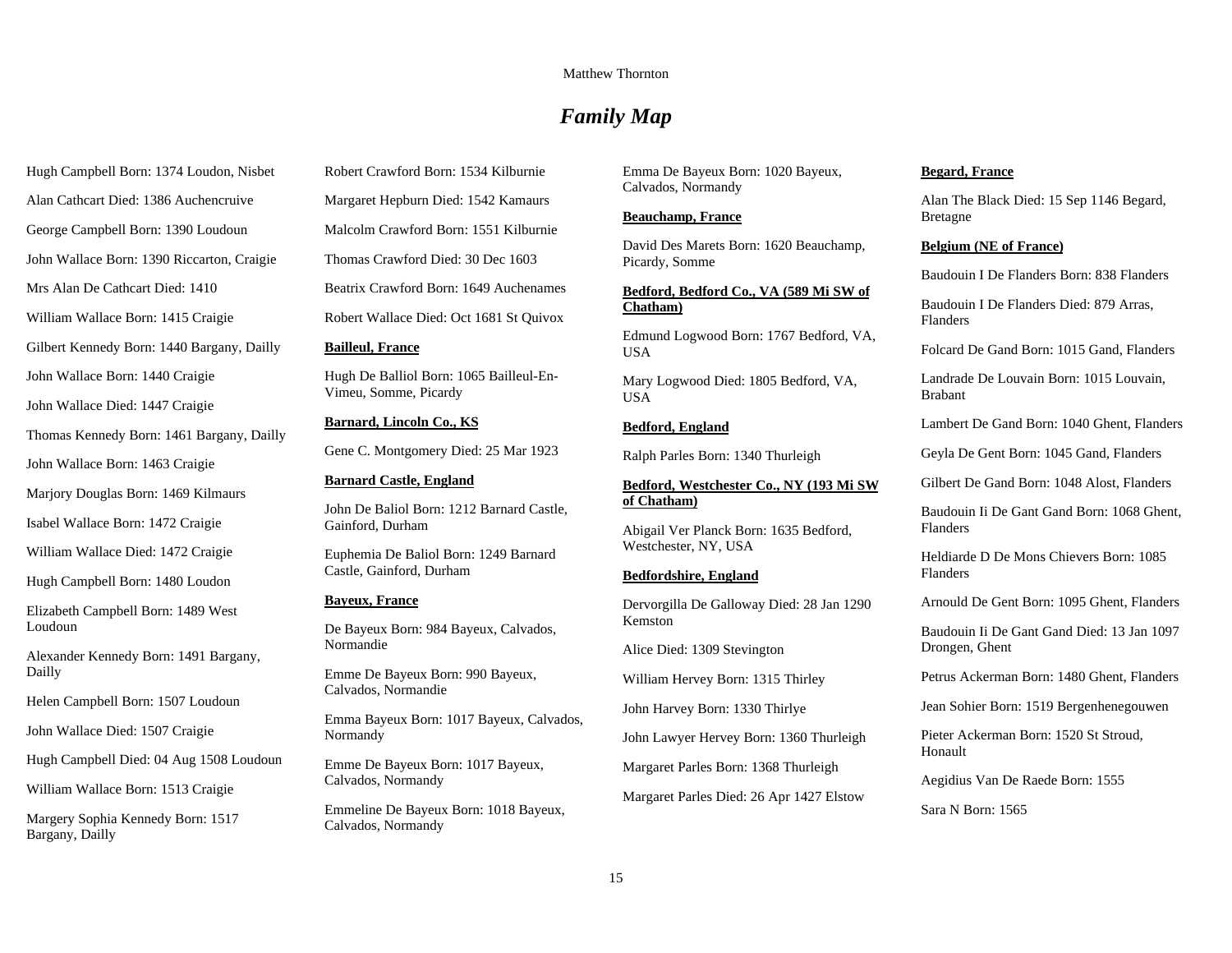# *Family Map*

### **Bergen Co., NJ**

Marguerite De Herville Died: 1626 Bergen, New Jersey, USA

Matthew Lubbertse Born: 1628 Bergen, Bergen, New Jersey, USA

Marretje Jacobs Van Winkle Born: 1643 Ahaismus, Bergen, New Jersey, USA

Lubbert Gysbertsen Van Blarcom Died: 1655 Bergen, New Jersey, USA

Wybrogh Helling Born: 1661 Bergen, New Jersey, USA

Jan Pietersen Sloat Born: 1665 Bergen, Bergen, New Jersey, USA

Tryntje Lubbertse Died: 1666 Bergen, Bergen, New Jersey, USA

Johannes Van Blarcom Born: 03 Nov 1667 Bergen, New Jersey, USA

Jacobus Slot Born: 17 Feb 1669 Bergen, New Jersey, USA

Antie Slot Born: 1670 Bergen, Bergen, New Jersey, USA

Jannetje Gerritzen Died: 12 Jan 1670 Bergen, New Jersey, USA

Divertje Jans Van Blarcom Born: 31 Jan 1670 Bergen, New Jersey, USA

Cathlyntje Van Blarcom Born: 02 Jun 1672 Bergen, New Jersey, USA

Claretje Clara Mockers Died: 04 Dec 1675 Bergen, Bergen, New Jersey, USA

Adriaen Post Died: 18 Feb 1677 Bergen, New Jersey, USA

Gysbert Janse Van Blarcom Born: 21 May 1682 Bergen, New Jersey, USA

Samuel Demarest Born: 1683 Kinderkamack, Bergen, New Jersey, USA

Willem Hopper Born: 02 Apr 1684 Bergen, Bergen, New Jersey, USA

Daniel Demarest Born: 01 Feb 1685 Kinderkamack, Bergen, New Jersey, USA

Henricus Banta Born: 08 Apr 1685 Bergen, Bergen, New Jersey, USA

Catherine Hopper Born: 05 Oct 1685 Bergen, Bergen, New Jersey, USA

Mary Demarest Born: 1687 Kinderkamack, Bergen, New Jersey, USA

Lydia Demarest Born: 1689 Kinderkamack, Bergen, New Jersey, USA

Benjamin Demarest Born: 1691 Kinderkamack, Bergen, New Jersey, USA

Jannetje Jans Died: 13 Jul 1694 Bergen, New Jersey, USA

Marretje Jacobs Van Winkle Died: 1701 Bergen, Bergen, New Jersey, USA

Maria Deruine Died: 1708 Bergen, New Jersey, USA

Rachel Demarest Died: 1710 Bergen, Bergen, New Jersey, USA

Divertje Jans Van Blarcom Died: 21 Feb 1710 Bergen, New Jersey, USA

Magdaleentje Theunis Died: 04 Sep 1711 Bergen, New Jersey, USA

Jan Lubbertsen Van Blarcom Died: 04 Sep 1711 Bergen Cty, New Jersey, USA

Catharina Hopper Died: 08 May 1716 Bergen, New Jersey, USA

Tryntje Hoppe Hopper Died: 08 May 1716 Bergen, New Jersey, USA

Cornelius Van Horn Born: 16 Jun 1717 Tappan, Bergen, New Jersey, USA

Samuel Laroe Died: 16 May 1719 Ramapo, Bergen, New Jersey, USA

Wybrege Van Orden Born: 20 Jan 1723 Schraalenburgh, Bergen, New Jersey, USA

Samuel Demarest Died: 1728 Bergen, New Jersey, USA

Samuel Des Marest Died: 1728 Bergen, Bergen, New Jersey, USA

Antie Losier Died: 1731 Schraalenburgh, Bergen, New Jersey, USA

Cornelius Van Hoorn Died: 12 Mar 1733 Schraalenburgh, Bergen, New Jersey, USA

Mary Demarest Died: 1741 Bergen, New Jersey, USA

David Des Marets Died: 04 Mar 1760 Bergen, Bergen, New Jersey, USA

Hendrik Larue Laroux Died: 13 Jun 1760 Ramapo, Bergen, New Jersey, USA

Paulus Vanderbeek Died: 1762 New Barbadoes, Bergen, New Jersey, USA Jacobus D Des Marest Died: 24 Mar 1763 Schraalenburgh, Bergen, New Jersey, USA

Jacob Banta Died: Jan 1764 Bergen, New Jersey, USA

Jan Hendrickse Hopper Died: 1766 Hoppertown, Bergen, New Jersey, USA

Marytje Ackerman Died: 1780 Schraalenburgh, Bergen, New Jersey, USA

Jacobus Lozier Died: 13 Jan 1792 Bergen, New Jersey, USA

Wiert Banta Died: Jan 1834 Bergen, New Jersey, USA

# **Bergenfield, Bergen Co., NJ (215 Mi SW of Chatham)**

Jannetje Lozier Died: 20 Apr 1738 Schraalenburg Bergenfield, New Jersey, USA

#### **Berkshire, England**

Ralph Basset Died: 1120 Abbey, Adingdon

Maria Wilson Died: 26 Jul 1613 Welford

#### **Berlicum, Netherlands**

Anneken Adrianse Born: 1593 Berlicum, Bois Le Duc, North Brabant, Netherlands

#### **Beverwijk, Netherlands**

Hillegont Govaerts Born: 1601 Beverwijk, Noord Holland, Netherlands

#### **Blaricum, Netherlands**

Lubbert Gysbertsen Van Blarcom Born: 1601 Blaricum, Gooiland, Netherlands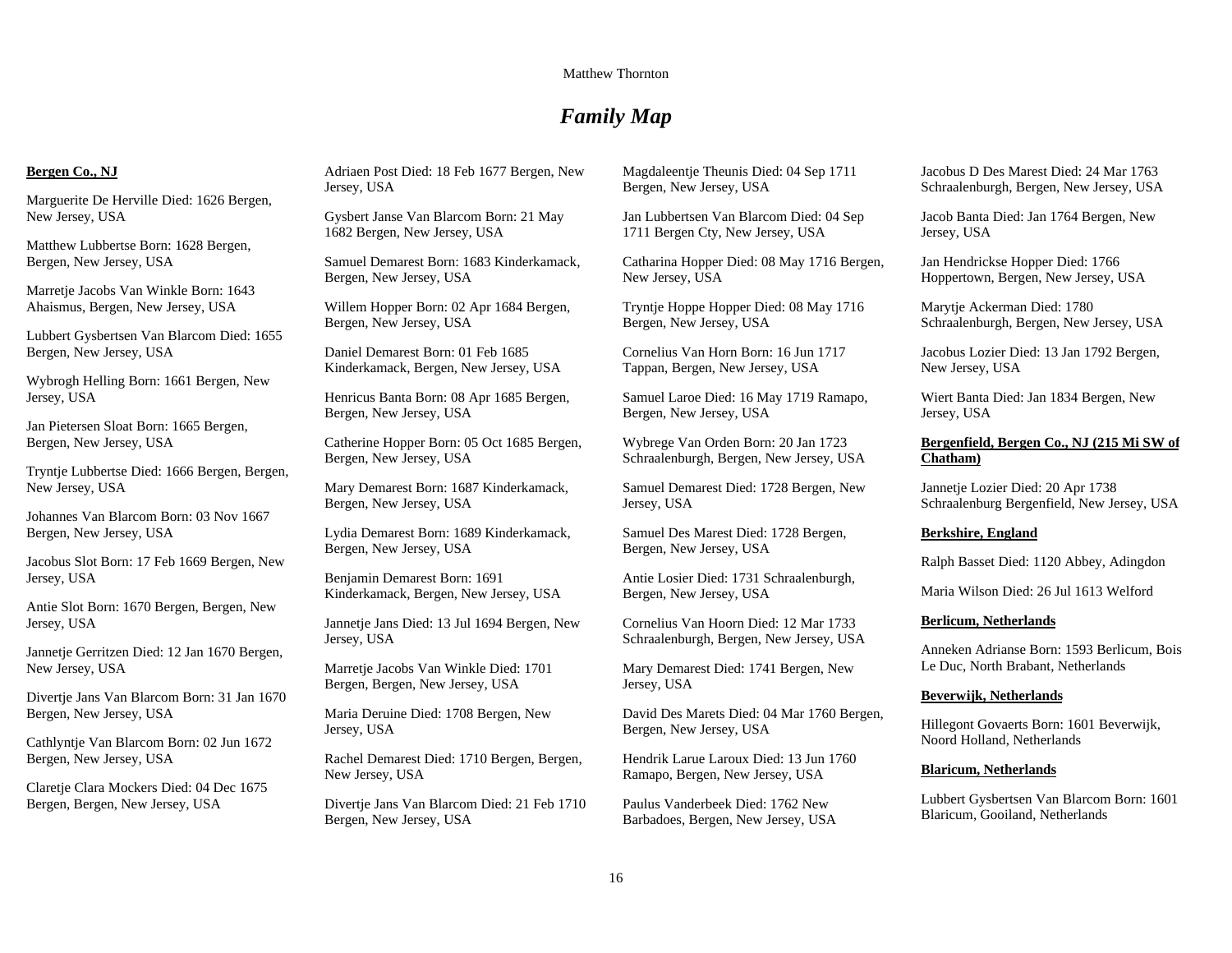# *Family Map*

# **Bloomington, Monroe Co., IN (886 Mi SW of Chatham)**

Harry Whitney Durand Born: 22 Oct 1856

Charles See Durand Born: 12 Nov 1864

#### **Boston, England**

Elizabeth Burton Born: Abt. 1544 Boston, Lincolnshire, England/Boston

#### **Boston, Suffolk Co., MA**

Sarah Died: Aft. 1630 or near

John Chesebrough Born: Bef. 11 Nov 1632

Jabez Chesebrough Born: Bef. 03 May 1635

John Miner, Sr Born: 03 Jun 1635 Charlestown

Elisha Chesebrough Born: Bef. 04 Jun 1637

Jabez Chesebrough Died: Bef. 1639 Boston, Suffolk County, Massachusetts at a young age

Bridget Cocke Died: Abt. Jul 1660

Nicholas Busby Died: 28 Aug 1697

Charles Holmes Died: 02 Jan 1845

Susan Died: 21 Jan 1856

Alpheus Hardy Died: 07 Aug 1887

# **Botetourt Co., VA**

Nathaniel Chrisman Born: 07 Jul 1789 Botetourt, VA, USA

#### **Boxford, Essex Co., MA (86 Mi NW of Chatham)**

Hephsibah Bridges Born: 1697 Boxford, Essex, Massachusetts, USA

# **Bradford Co., PA**

Hiram Mix Died: 08 Sep 1847 or near Wysox, Bradford County, PA probably

# **Braintree, Norfolk Co., MA (64 Mi NW of Chatham)**

Joseph Chesebrough Born: 18 Jul 1640

#### **Bremen, Germany**

Paulus Vanderbeek Born: 1623

# **Bristol Co., MA**

Jonah Palmer Born: 1617 Rehoboth, Bristol, Massachusetts, USA

Jonah Palmer Died: 22 Jun 1709 Rehoboth, Bristol, Massachusetts, USA

# **Brooklyn, Kings Co., NY**

Catherine Van Der Beek Born: 10 Sep 1645 Brooklyn, Kings, NY, USA

Elsje Jans Staats Born: 20 Apr 1653 Brooklyn, Kings, NY, USA

Thomas Badie Died: 1670 Brooklyn, Kings, NY, USA

Paulus Vanderbeek Died: 1680 Brooklyn, Kings, NY, USA

Paulus Van Der Beck Died: 1690 Brooklyn, Kings, New York, USA

Paulus Van Der Beek Died: 08 Oct 1691 Brooklyn, Kings, NY, USA

Grace Aspinwall Bowen Born: 1850

### **Broughton, England**

Warin De Vernon Died: 1248 Est

#### **Broward Co., FL**

Carol Ann Wolf Died: 24 Jul 1995

# **Brugge, Belgium**

Aganitrude Von Brugge Born: 1050 Brugge, Brabant

#### **Buckinghamshire, England**

Godfrey De Verdun Born: 1030 Farmham Royal

Godfrey De Verdun Died: 1069 Farmham Royal

Bertram De Verdun Died: 1100 Fanham Royal

Norman De Verdun Died: 1140 Farmham Royal

Aline De Gay Born: 1159 Wycombe

William De Fiennes Born: 1185

Alice Basset Born: 1192 Wycombe

Agnes Dammartin Died: 1192

Alice Basset Died: 1196 Wycombe

# **Bucks Co., PA**

William Moon Jr Born: 24 Feb 1744 Bucks Cty, PA, USA

#### **Byron, Ogle Co., IL**

Silas St John Mix Died: 1860 Byron, Ogle, IL, USA

#### **Cadiz, Trigg Co., KY**

Jane Hughes Born: 1937

# **Caen, France**

Matilda De Flanders Died: 02 Nov 1083 Caen, Calvados

Sylvia Norbert Died: 30 Jul 1126 Caen, Calvados, Normandy

#### **Caernarvonshire, Wales**

William Fleming Born: 1063 Caernarvon

Elen Verch Llewelyn Born: 1206

#### **Calais, France**

Elbodon D Ardres Died: Ardres, Artois, Pas De

Elbodon D Ardres Born: 1025 Bergues, Nord, Nord Pas De

Susanne De Gramines Born: 1025 Guisnes, Nord Pas De

Baldwin I De Guines Born: 1045 Guisnes, Nord-Pas-De-

Arnould I D Ardres Born: 1062 Ardres, Artois, Pas De

Eustace De Guisnes Died: 1065 Guisnes, Nord Pas De

Eustace De Licques Born: 1067 Licques, Artois Pas De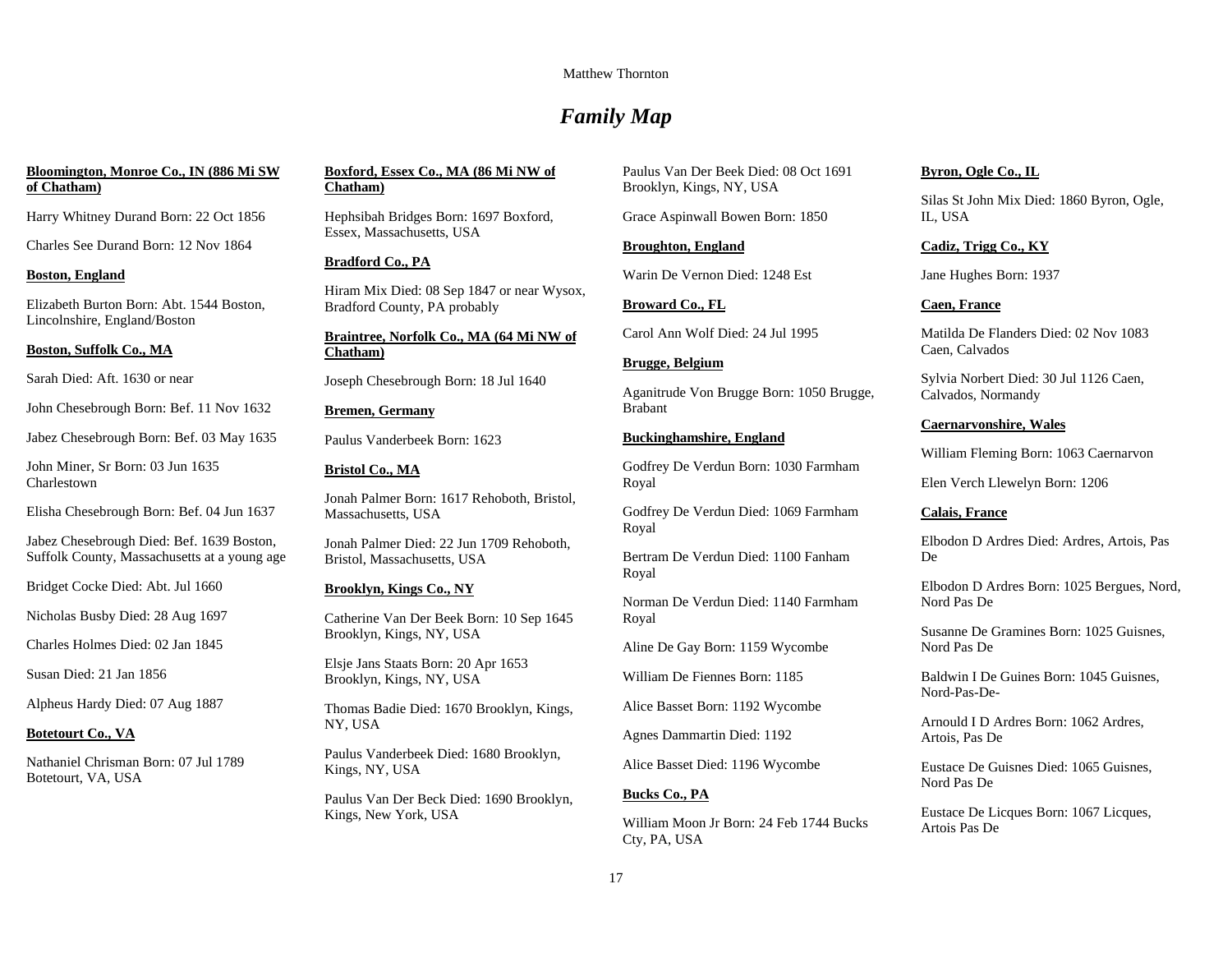# *Family Map*

Hugh De St Pol Born: 1067 St Pol, Nord, Nord Pas De

Gisele De Guines Born: 1075 Guisnes, Nord-Pas-De-

Arnould D Ardres Born: 1090 Castle Ardres, Artois Pas De

Elembert Vicomte De Marcq Born: 1090 Marcq En Ostrevent, Nord, Nord Pas De

Hugues De Saint Pol Born: 1090 St Pol, Artois, Pas-De-

Baldwin I De Guines Died: 1091 Guisnes, Nord-Pas-De-

Adele De Licques Born: 1095 Licques, Artois Pas De

Arnould Vicomte De Marcq Born: 1118 Marcq En Ostrevent, Nord, Nord Pas De

Adelaide D De Ardres Born: 1120 Castle Ardres, Artois, Pas De

Adelaide De St Pol Born: 1130 St Pol, Nord, Nord Pas De

Christine D Ardres Born: 1148 Castle Ardres, Artois, Pas De

Jacques Des Marets Born: 1519 Cauroy, Cambray

Antoinette Suceur Born: 1523 Cauroy, Cambray

Pierre Le Roux Born: 1634

# **Caledonia Co., VT**

Abel Poppese Gowey Born: 1586 Waterford, Caledonia, VT, USA

# **California**

Blaise Courtenay Hardy Born: 30 Sep 1925

# **Cambrai, France**

Aleïdis De Cambrai Born: 888 Cambrai, Nord

Hugues I D Oisy Born: 1048 Cambrai, Nord

Guillemette De Solomnes Died: 1421

Francois Des Marets Born: 1555 Cambrai, Nord, Hainaut

Elizabeth Herbecq Born: 1557 Cambrai, Nord, Hainaut

#### **Cambridge, Middlesex Co., MA (75 Mi NW of Chatham)**

Samuel Andrew Born: 29 Jan 1656

Samuel Andrew Died: 21 Jun 1701

#### **Cambridgeshire, England**

Richard De Enqaine Died: 1110 Abington, Litton

Godehold De Toeni Born: 1140 Brinkley

Ralph Gernon Died: 1248 East Thorpe

Eleanor De Vere Died: 1274 Great Birch

Ralph Gernon Died: 1274 East Thorpe

Nicholas De Engaine Died: 10 Dec 1322 Coton

Jacques Des Marets Died: 1500

Samuel Andrew Born: Abt. 1621

Elizabeth White Born: 24 Jan 1687

# **Camden, Camden Co., NJ (294 Mi SW of Chatham)**

Grietje Van Winkle Born: 1645 Pasonia, Camden, New Jersey, USA

# **Catskill, Greene Co., NY (203 Mi NW of Chatham)**

Silas St John Mix Born: 03 Oct 1799 Catskill, Greene, NY, USA

# **Cavan, Ulster, Ireland**

William White Born: 04 Feb 1786 Ballyjamesduff

William White Born: Nov 1830 Ballyjamesduff

#### **Chatham, Barnstable Co., MA**

Elizabeth Jones Died

Elizabeth Nickerson Died: Abt. 1706

Richard Sears Died: 04 May 1718 Sarah Matthews Died: Aft. 23 Jun 1718

Isaac Hardy Born: 14 Aug 1782

Alpheus Hardy Born: 01 Nov 1815

# *See Also Spotsylvania, Hingham, Goochland, Salem, Plymouth, Litchfield, Staten Island, Derry, Nashville, Mount Kisco, Knoxville, Glen Cove, Delaware, Maryville, Waterbury, Ipswich, Schenectady, Ridgewood, Freehold, Montclair, Andover, Old Saybrook, Bloomington, Hanover, Rowley, Tappan, Cambridge, Groton, Bedford, Newport, Lexington, Little Silver, Woodbury, Hickory, Norwalk, Jersey City, New Kent, Paramus, Wenham, Woburn, New Milford, Westerly, Coxsackie, Rising Fawn, Braintree, Boxford, Windsor, Lynn, Rensselaer, Cookeville, Stratford, Williamsburg, Jerseyville, Peekskill, Bergenfield, Bedford, Edgartown, Honeoye, Wethersfield, Watertown, Northampton, Catskill, Athens, Ridgefield, Essex, Newark, Nutley, Newburyport, Orange, South River, Trenton, Newport, Camden, Southampton, Lancaster, Malden, Green Pond, Cortland, Massena, Oswego, Syracuse, Gloucester, Concord, Dansville, and Skippack.*

# **Chattanooga, Hamilton Co., TN**

Franklin Anderson Vinson Died John Jerome Durand Born: 28 Apr 1828 Katherina Durand Born: 15 Jun 1886 Harry Whitney Durand Born: 19 Jul 1888 Harry Whitney Durand Died: 17 Nov 1890 Charles Jerome Durand Born: 02 May 1891 John Jerome Durand Died: 16 Apr 1901 Caroline E. McNabb Born: 1909 Elizabeth Yarnell Copland Died: 10 Nov 1910 Carrie DeLain Vinson Died: 16 Dec 1912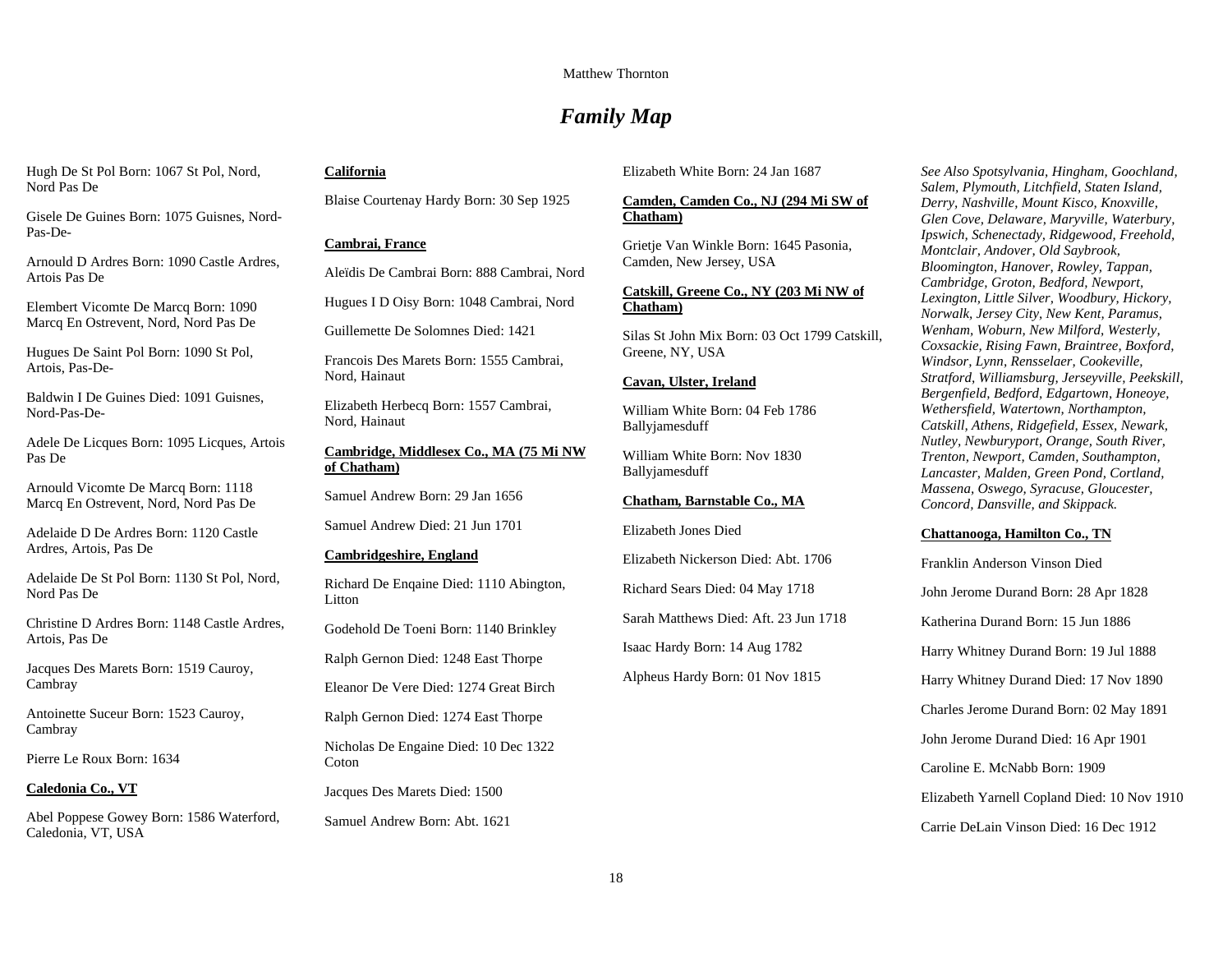# *Family Map*

Andrew George Vinson Died: 11 Jan 1913

Robert Paul Swanson Born: 18 Jan 1917

Betty Jo Montgomery Born: 12 Sep 1919

Charles Washington Vinson Died: 13 Oct 1923

John Jerome Durand Died: 03 Nov 1939

Robert Montgomery Swanson Born: 17 May 1942

Harry Whitney Durand Born: 09 Aug 1942

Laura Ames Durand Born: 12 Dec 1944

Jessie Lee Vinson Died: 13 Mar 1954

Harry Whitney Durand Died: 26 Jan 1958

Lucy Amelia Buster Died: 18 Feb 1962

James Thornton Durand Born: 09 Feb 1969

Stephen Chrystal Durand Born: 27 Oct 1971

Lillian Buster Died: 13 Sep 1973

Sarah Whitney Durand Born: 04 Nov 1975

Mary Clyde Buster Died: 03 Apr 1985

Harry Whitney Durand Died: 30 Nov 1993

Charles Anderson Chrystal Died: 27 Aug 1994

Patricia Elizabeth Hardy Died: 21 Apr 1995

Dorothy Bertha Chinnock Died: 15 Sep 1996

Frank Parker Durand Died: 23 Oct 1997

### **Chaumont, France**

Ermengarde De Chaumont Born: 1055 Chaumont, Loire

# **Cheshire, England**

Warin De Vernon Died: 1190 Bostock

Warine De Vernon Born: 1210 Shipbrook

Alditha Vernon Born: 1228 Shipbrook

Matilda Margaret De Haughton Born: 1290 Haughton

#### **Chesterfield, Chesterfield Co., VA**

Richard Lockett Born: 1727 Chesterfield, VA, USA

Mary Logwood Born: 1730 Chesterfield, VA, USA

William Lockett Born: 24 Mar 1772 Chesterfield, VA, USA

Jane Eke Died: 1775 Chesterfield, VA, USA

Edmund Logwood Died: 1775 Chesterfield, VA, USA

Richard Lockett Died: 1795 Chesterfield, VA, USA

# **Christian Co., KY**

James Gholson Chrisman Born: 11 Jan 1802 Christian, KY, USA

#### **Cincinnati, Hamilton Co., OH**

Zebediah "Zed" Mix Died: 07 Aug 1856 Cincinnati, Hamilton County, OH in his 71st year of age

# **Clay Co., MO**

Rebecca Chrisman Died: 1843 Clay, MO, USA

James B Buster Died: 1858 Clay, MO, USA

#### **Coal Hill, Johnson Co., AR**

Lillian Buster Born: 04 Oct 1884

Lucy Amelia Buster Born: 18 Apr 1888

Florence Belle Buster Born: 30 Apr 1891

# **Cocke Co., TN**

Lydia Coleman Born: 1778

Lydia Coleman Died: 26 Sep 1840

Anderson Dudley Vinson Born: 04 Sep 1845

Anderson Dudley Vinson Died: 25 Oct 1847

Adam Crittenden Vinson Born: 21 May 1849

Anderson A. Vinson Died: 15 Oct 1888

Adam Crittenden Vinson Died: 07 Jul 1911

# **Concord, Merrimack Co., NH (131 Mi NW of Chatham)**

Katherine Perley Wood Born: 26 Oct 1845

#### **Connecticut**

Elizabeth Palmer Died: 26 Oct 1677 CT, USA

Anna Quimby Born: 07 Oct 1701 Stonington, CT, USA

Anne St John Died: 1750 Sharon, CT, USA

Arthur Sherburne Hardy Died: 13 Mar 1930 Woodstock

Grace Aspinwall Bowen Died: Abt. 24 Jun 1940 Woodstock

#### **Conrad, Pondera Co., MT**

Johannes Ackerman Died: 1631 Conrad, Montana, USA

# **Cookeville, Putnam Co., TN (914 Mi SW of Chatham)**

Laura Lee Deason Born: 25 May 1970 Cookeville General

# **Cornwall, England**

Elizabeth Comyn Born: 01 Nov 1299 Wyke

Richard Talbot Born: 1302 Wyke

Elizabeth Comyn Died: 20 Nov 1372 Wyke

# **Cortland, Cortland Co., NY (324 Mi NW of Chatham)**

Henry Chadwick White Died: 03 Oct 1967 Cortland

# **Coxsackie, Greene Co., NY (202 Mi NW of Chatham)**

Salomon Abelse Goewey Born: 07 May 1617 Coxsackie, Greene, NY, USA

#### **Cumberland, England**

William Fleming Born: 1059 Caernarvon Castle, Beckermet

Edith Fitzforne Born: 1084 Greystoke

Michael Fleming Born: 1085 Caernarvon Castle, Beckermet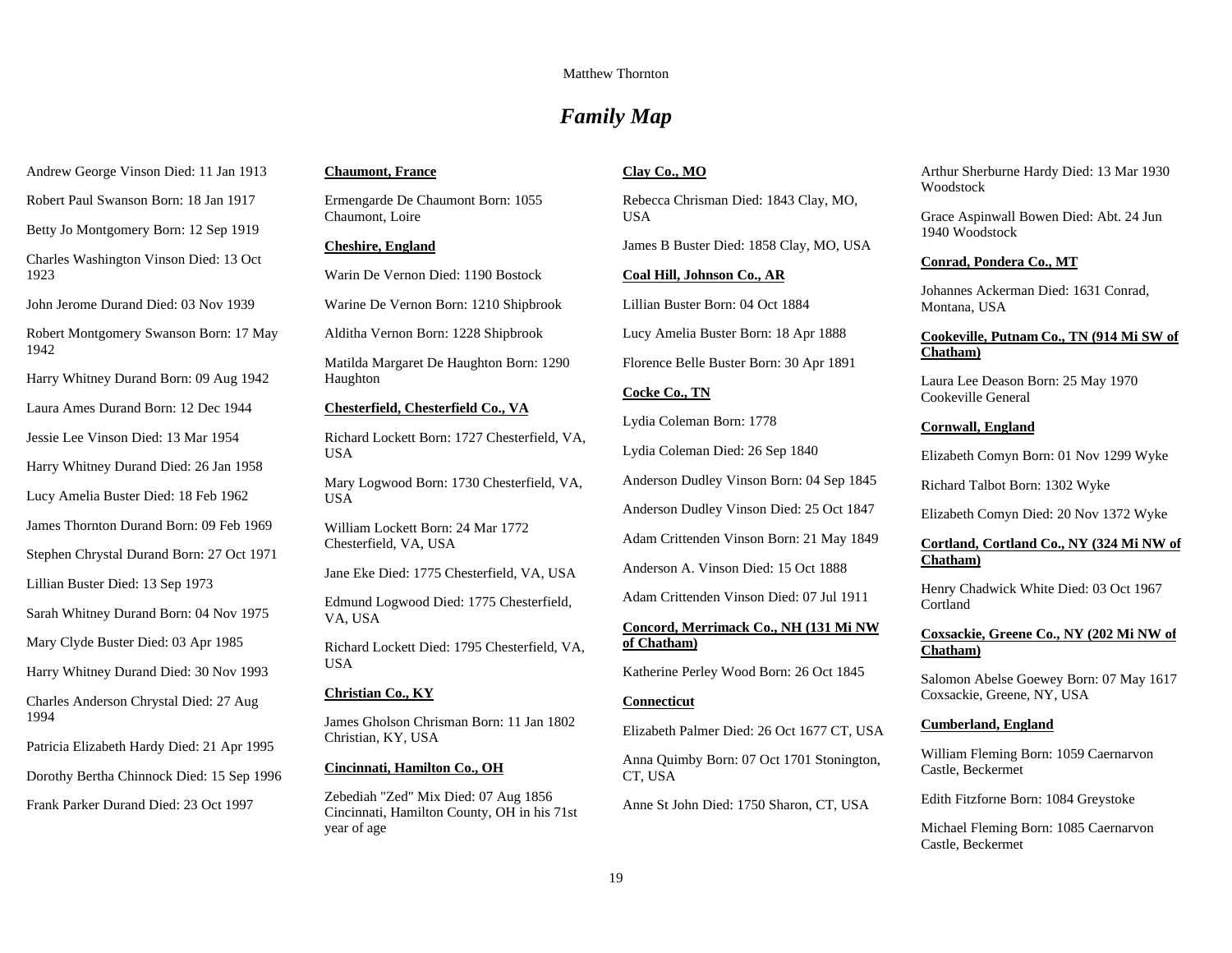# *Family Map*

William Fleming Died: 1150 Caernaevon Castle, Becermont

Robert Bruce Died: 04 Apr 1304 Holme Abbey, Holme Cultram

Maud Whitley Born: 1465 Whitley, Castle

Myles Whitfield Born: 1480 Netesbury, Aulston More

Robert Whitfield Born: 1492 Alston Moor

#### **Dalkeith, Scotland**

Jane Douglas Born: 1317 Dalkeith, Midlothian

James Douglas Born: 1350 Dalkeith, Mid, Lothian

Margaret Douglas Born: 1370 Dalkeith, Midlothian

Agnes Dunbar Died: 1378 Dalkeith, Mid, Lothian

James Douglas Died: 1420 Dalkeith, Mid, Lothian

# **Dansville, Livingston Co., NY (400 Mi NW of Chatham)**

Katherine Perley Wood Died: 14 May 1914 Per.

# **Darmstadt, Germany**

Jacob Markley Born: 11 Jul 1701 Wimpfen Am Hesse, Darmstadt, Bonfeld

# **Delaware**

Susanna Ver Planck Died: 1680 DE, USA

William Vinson Born: 1777

# **Delaware, Delaware Co., OH (688 Mi SW of Chatham)**

Dimmis Kaple Born: 04 Dec 1773 Galena, Delaware, OH, USA

Dimmis Kaple Died: 09 Apr 1847 Galena, Delaware, OH, USA

Stiles Parker Died: 16 Dec 1847 Galina, Delaware, OH, USA

# **Delft, Netherlands**

Rachel Cresson Born: 1656 Delft, Holland

# **Denmark (NE of Scotland)**

Lodowyck Ackerman Born: 1656 Berlicum, Nr Bosch, N Brabant

# **Derby, England**

Ralph Gernon Born: 1229 Bakewell Geoffrey Gresley Died: 1240 Drakelow Hawise Tregoze Born: 1250 Bakewell William Gresley Died: 1254 Drakelow Geoffrey Gresley Died: 1305 Drakelow

# **Derbyshire, England**

Hawise Tregoze Died: Bakewell

William Fitz De Stafford Born: 1090 Drakelow

Elena De Stafford Born: 1095 Drakelow

Maud De Ferrers Born: 1096

Robert Gresley Born: 1125 Drakelow

Basilia Gresley Born: 1130 Drakelow

Robert De Montgomery Died: 1139 Sualston

Goda De Toni Born: 1140 Eggington Basilia Gresley Born: 1151 Drakelow

William Gresley Born: 1151 Drakelow

Avice De Avenel Born: 1155 Haddon

Robert Bakepuiz Born: 1156 Burton Bakepuiz

William Fitz De Stafford Died: 1166 Church Gresley, Burton Upon Trent

Roesia Bakepuiz Born: 1169

Geoffrey Gresley Born: 1172 Drakelow

Henry De Theydon Born: 1174 Bakewell

Robert Gresley Died: 1183 Church-Gresley, Burton-Upon-Trent

John De Bakepuiz Born: 1184 Barton Bakepuiz

Goda De Toni Died: 1186 Eggington

Beatrix De Theydon Born: 1190 Bakewell

Pernell Of England Born: 1196 Ashbowne

William Gresley Born: 1206 Drakelow

Elizabeth Bakepuiz Born: 1212 Barton, Bakepuiz

William Gresley Died: 1220 Church-Gresley, Burton-Upon-Trent

Adam Mercaton Born: 1226 Ashbowne

Ermentrude Emma Fitz Walkelyn Born: 1227 Egginton, Burton Upon Trent

Geoffrey Gresley Born: 1243 Drakelow

Ms Agnes Gresley Born: 1248 Gresley Castle

Robert Stafford Born: 1251 Egginton

William Gernon Died: 04 Dec 1258 Bakewell

Peter Gresley Born: 1273 Morton

Johanna Stafford Born: 1278 Egginton

Ms Agnes Gresley Died: 1291 Gresley Castle

Geoffrey De Gresley Born: 1298 Morton

Gundreda Stafford Died: 1308 Egginton, Burton Upon Trent

Peter Gresley Died: 1310 Morton

John De Gresley Born: 1328 Morton

Geoffrey De Gresley Died: 1331 Church-Gresley, Burton-Upon-Trent

Margaret Gernon Died: 1352 Drakelow, Burton-Upon-Trent

Nicholas De Gresley Died: 1380 Morton

John De Gresley Died: 1395 Gresley, Drakelow

# **Derry, Rockingham Co., NH (108 Mi NW of Chatham)**

Nancy Smith Died: 1734

Elizabeth Jenkins Died: 1741 East

James Thornton Died: 07 Nov 1754 East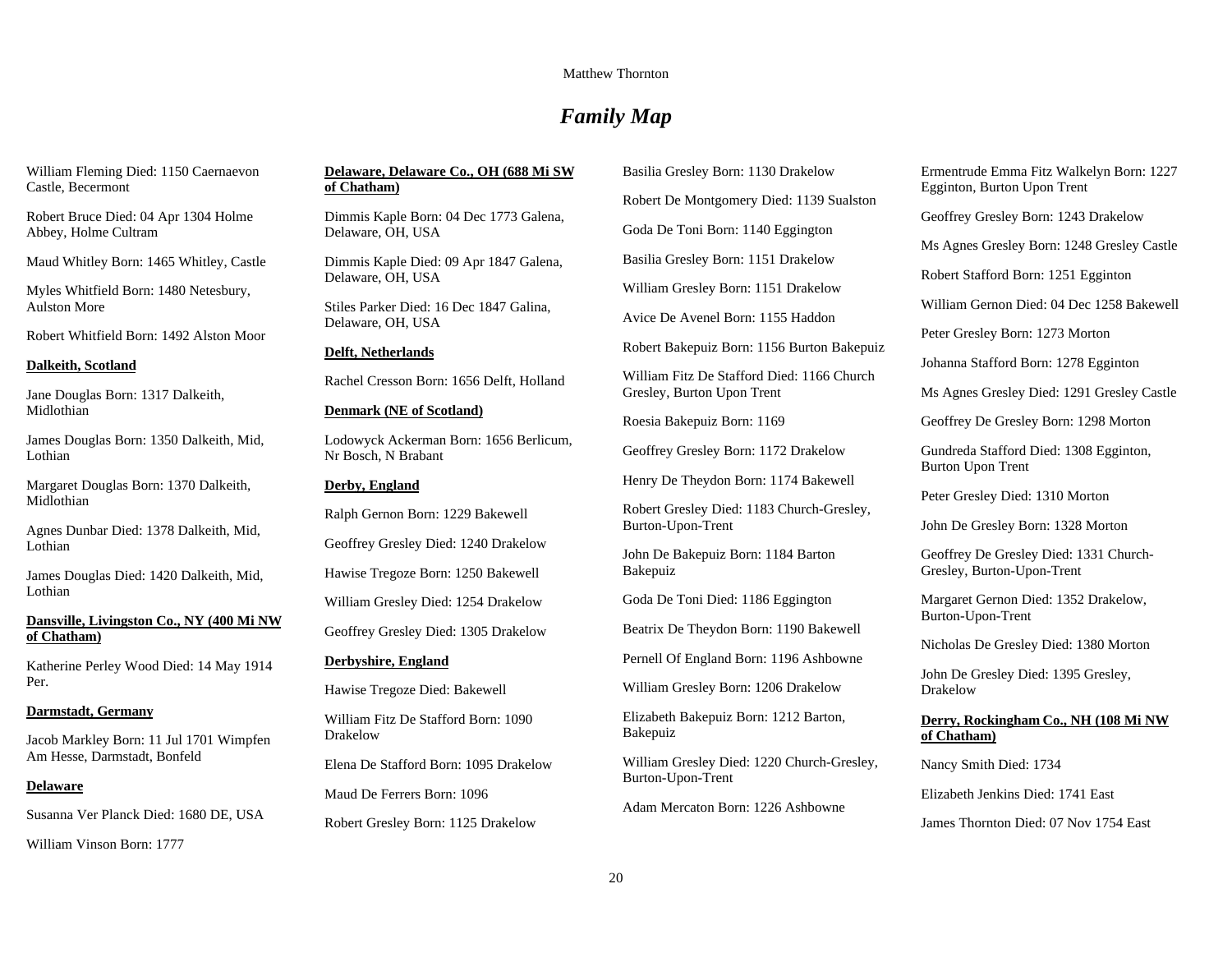# *Family Map*

#### **Detroit, Wayne Co., MI**

Peter Pond Died: 1765 Detroit, Wayne, MI, USA

#### **Devon, England**

Melisinde De Picquigny Born: 1060 Barnstable

De Briwere Born: 1143 Stoke Damerall

Engelesia De Briwere Born: 1167 Stoke

Roger De Valletort Died: 1207 Harberton

Walter Foliot Born: 1270 Whiteford

Roger Le Brett Born: 1285 Spencercombe

Walter Foliot Died: 1312 Whiteford

Ada Sanford Died: 1331 Whiteford

Joan Talbot Born: 1337 Wyke, Axminster

Thomas Parker Born: 1471 North Molton

Isabel Woodhall Born: 1546 Waldon

# **Dieppe, France**

Francois Le Sueur Born: 1625 Dieppe, Seine, Inferieure

#### **Doesburg, Netherlands**

Yellis Giles Mandeville Born: 1626 Doesburg, Netherlands

#### **Dol-de-Bretagne, France**

Alan De St Florent Born: 1020 St Florent, Dol-De-Bretagne, Ille-Et-Vilaine

Alan Fitzalan Born: 1050 St Florent, Dol-De-Bretagne, Ille-Et-Vilaine

Alan De St Florent Died: 1080 Dol-De-Bretagne, Ille-Et-Vilaine

# **Donegal, Donegal, Ulster, Ireland**

Grain O Niel Born: 984 Blairlusk

John Buster Born: 1683

William Buster Bustard Born: 1694

#### **Dordrecht, Netherlands**

Catherine Herque Born: 1590 Dordrecht, South, Holland

#### **Dorset, England**

Beatrice Bardolf Died

John Sanford Born: 1190 Melbury Turbeville

Laurence Sanford Born: 1232 Melbury Turbeville

Ada Sanford Born: 1270 Melbury Turbeville

Elizabeth Smith Brewster Born: 1589 Yetminster

Grace Palmer Born: 09 May 1612 Yetminster

#### **Douai, France**

Hugues De Douai Born: 1015 Douai, Nord

#### **Dumbarton, Scotland**

Duibhn More Born: 620 Rea Hall

Arthur Oig MacDuibhn Born: 684 Rea Hall

Arthur Oig Mac Dwbhn Born: 690 Rea Hall

Ferither Eile Born: 730 Rea Hall

### **Dumfries, Scotland**

Jean Hamilton Died: Glencairn, Dumfries-Shire

Nigel De Heriz Born: 1195 Dumfries-Shire

Henry De Heriz Born: 1230 Dumfries-Shire

Herbert De Maxwell Born: 1240 Carlaverock Castle, Carlaverock, Dumfries-Shire

John De Maxwell Died: 1241 Dumfries-Shire

William De Heriz Born: 1260 Dumfries-Shire

John De Maxwell Born: 1262 Caerlaverock Castle, Dumfries-Shire

John Maxwell Born: 1285 Caerlaverock Castle, Dumfries-Shire

Robert De Herries Born: 1294 Nithsdale, Dumfries-Shire

John Comyn Died: 1306 Grey Friars Church

John De Maxwell Died: Jun 1307 Caerlaverock Castle, Dumfries-Shire

John Maxwell Born: 1310 Caerlaverock Castle, Dumfries-Shire

Christian Maxwell Born: 1315 Carlaverock, Dumfries-Shire

John Johnstone Born: 1330 Annandale, Dumfries-Shire

Edward Crichton Born: 1340 Sanquhar, Dumfries-Shire

Robert Maxwell Born: 1340 Caerlaverock Castle, Dumfries-Shire

John Herries Born: 1360 Terregles, Kirkcudbright, Dumfries-Shire

Adam Johnstone Born: 1360 Annandale, Dumfries-Shire

Herbert Maxwell Born: 1366 Caerlaverock Castle, Dumfries-Shire

Katherine Stewart Born: 1366 Dalswinton, Nithsdale, Dumfries-Shire

John Maxwell Died: 1373 Caerlaverock Castle, Dumfries-Shire

Herbert Herries Born: 1380 Terregles, Kirkcudbright, Dumfries-Shire

John Herries Died: 27 Feb 1386 Terregles, Kirkcudbright, Dumfries-Shire

Herbert Maxwell Born: 1388 Caerlaverock Castle, Dumfries-Shire

Janet Herries Born: 1400 Terregles, Kirkcudbright, Dumfries-Shire

Robert Maxwell Died: 1410 Caerlaverock Castle, Dumfries-Shire

John Johnstone Died: 1420 Annandale, Dumfries-Shire

Herbert Maxwell Died: 16 Oct 1421 Caerlaverock Castle, Dumfries-Shire

Alexander Cunningham Born: 1425 Glencairn, Nithsdale, Dumfries-Shire

Herbert Maxwell Died: 1454 Caerlaverock Castle, Dumfries-Shire

Cuthbert Cunningham Born: 1467 Glencairn, Dumfries-Shire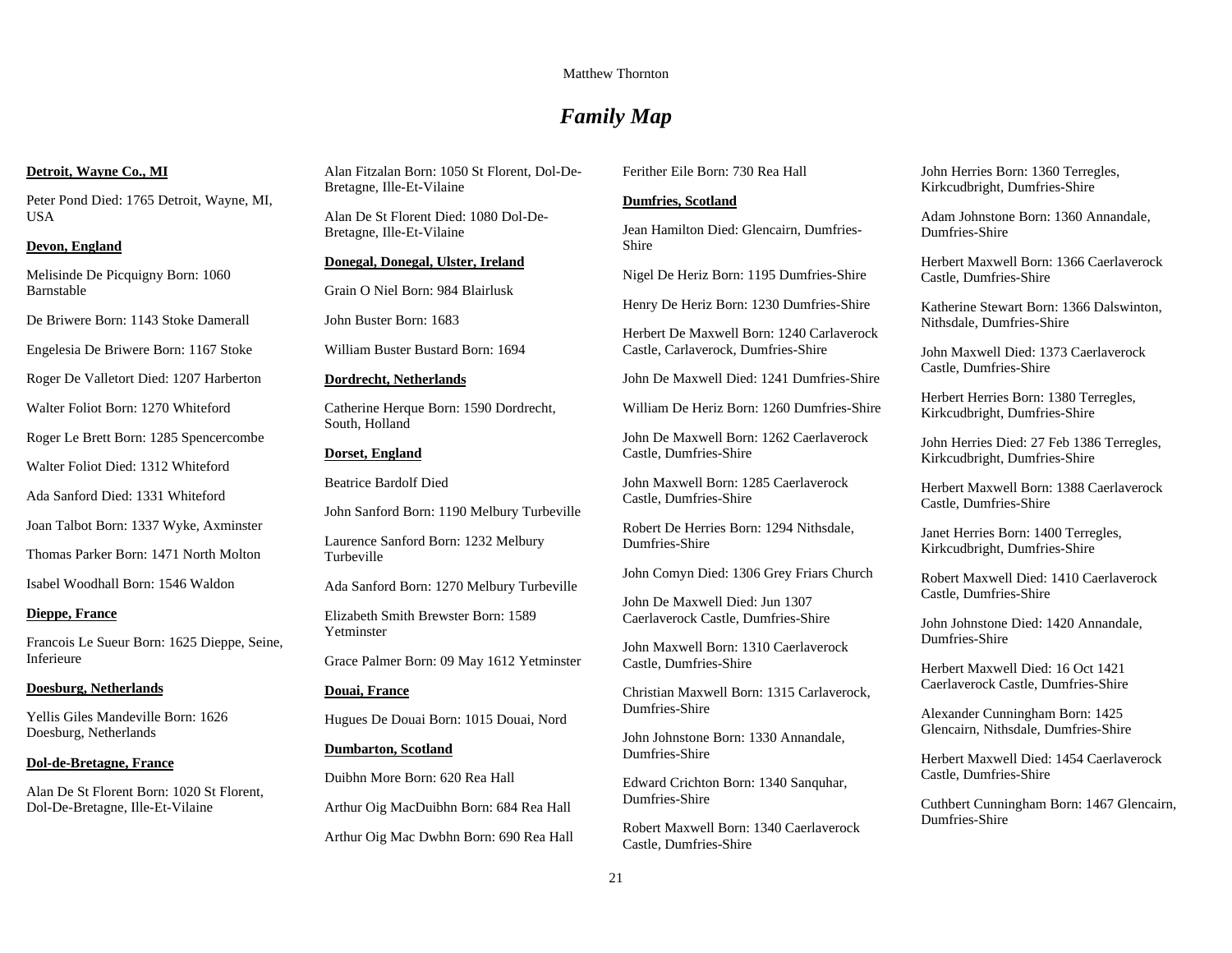# *Family Map*

Catherine Cunningham Born: 1482 Glencairn, Nithsdale, Dumfries-Shire

Robert Cunningham Died: 1490 Glencairn, Dumfries-Shire

Catherine Borthwick Born: 1493 Borthwick, Dumfries-Shire

William Cunningham Born: 1493 Glencairn, Dumfries-Shire

Christian Lindsay Died: 1496 Glencairn, Dumfries-Shire

Alexander Cunningham Born: 1510 Glencairn, Dumfries-Shire

Margaret Cunningham Born: 1533 Glencairn, Dumfries-Shire

#### **Dunbar, Scotland**

Agnes Dunbar Born: 1324 Dunbar Castle, East Lothian

Agnes Dunbar Born: 1335 Dunbar Castle, East Lothian

Beatrix Born: 1362 Dunbar, East Lothian

Beatrice Dunbar Born: 1373 Dunbar, East Lothian

Beatrix Dunbar Born: 1380 Dunbar, East, Lothian

Christina Seton Died: 1402 Dunbar Castle, East Lothian

#### **Dunfermline, Scotland**

Mary Stewart Born: 1380 Dunfermline, Fifeshire

#### **Durham, Durham, England**

Mathilda Baliol Born: 1100

John De Baliol Died: 12 Oct 1269 Bernard Castle, Gainford

Emma De Durham Born: 1275

Robert Keith Died: 17 Oct 1346 Durham

#### **Dutchess Co., NY**

Lucas Lozier Died: 1781 Hyde Park, Dutchess, NY, USA

#### **East Kilbride, Scotland**

Agnes Maxwell Born: 1353 Calderwood Castle, East Kilbride, Lanarkshire

#### **Edam, Netherlands**

Isaac Ver Planck Born: 1580 Edam, Holland, **Netherlands** 

Jan Lubbertsen Van Blarcom Born: 1632 Edam, Beemster, North Holland, Netherlands

# **Edgartown, Dukes Co., MA (35 Mi SW of Chatham)**

Martha Pease Born: 1682

#### **Edinburgh, Scotland**

Fergus Lord Died: 1161 Holyrood Abbey, Edinburgh, Edinburghshire

Elizabeth Gloucester Died: 1165 Abbey Holyrood

Margery Sophia Kennedy Died: 12 Jan 1597 Edinburgh, Edinburghshire

#### **Elderslie, Scotland**

Mary Almour Born: 1278 Elderslie, Renfrewshire

John Wallace Born: 1378 Elderslie, Renfrewshire

George Wallace Born: 1405 Elderslie, Renfrewshire

Patrick Wallace Born: 1440 Hellington, Elderslie, Renfrewshire

Patrick Wallace Born: 1444 Hellington, Elderslie, Renfrewshire

George Wallace Died: 1468

John Wallace Born: 1470 Hellington, Elderslie, Renfrewshire

William Wallace Born: 1500 Elderslie, Renfrewshire

Janet Schaw Born: 1503 Elderslie, Renfrewshire

William Wallace Born: 1530 Elderslie, Sctoland, Renfrewshire

# **Elgin, Scotland**

Robert Crichton Died: 1495 Barmuck, TY

#### **Elihu, Pulaski Co., KY**

Elisha Franklin Parker Died: 29 Aug 1916 Elihu, KY, USA

# **Ellwangen, Germany**

Otila Merckle Born: Sankt Vitus Katholisch, Ellwangen Jagstkreis Wuerttemberg

Johann Marthin Merkel Died: Sankt Vitus Katholisch, Ellwangen Jagstkreis Wuerttemberg

#### **Enghien, Belgium**

Richard De Enqaine Born: 1060 Enghien, Hainault

#### **England (NW of France)**

Maud D Arques Died

Ancelin De Beaumont Died

Agnes De Gaunt Died

Gisèle De Roucy Died

Matilda De Swynnerton Born: Maiden Name

Elizabeth Gresslap Died

Greeley Hobbs Died

Stephen Hopkins Born

Dorothy Jones Born

Nathaniel Mayo Born

Mary Newland Born

Elizabeth Nickerson Born

Isabella Pole Died

Odon Stigand Died

Joan Talbot Died

Gabriel Whelden Born

John Whitfield Died

Lucy Whitfield Died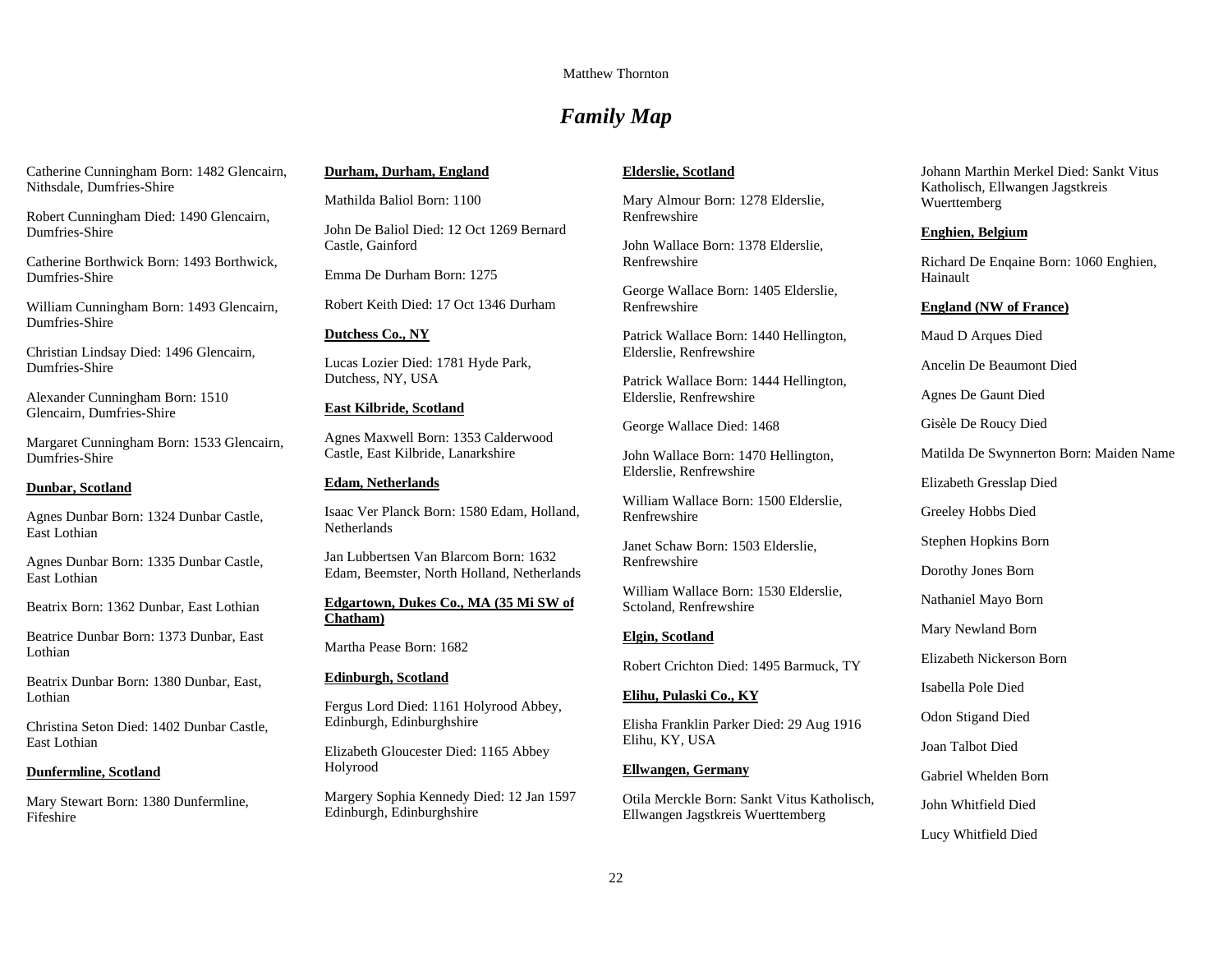# *Family Map*

Myles Whitfield Died: Aulston More, Nothumberland

Asperling De Vaudreuil Died: 975

Godefroi Seigneur Rumigny Born: 980

De Islay Born: 985 Isle Man

Adelucie De Torote Ferrieres Born: 1046 Tutbury

Fouque De Aulney Died: 1050 Abbey, Adington, Bershire

Godefroi Seigneur Rumigny Died: 1050

William Pantulf Born: 1051 Wemme, Shropshire

Avise De Roucy Died: 1070

Robert Pantulf Born: 1078 Wemme, Shropshire

Adeliz De Mohun Born: 1081 Dunster, Somerssetshire

Maud Beauclerc Born: 1086

Alice De Lisure Born: 1087 Northamps

Dionysia De Mandeville Born: 1105

William Fitzjohn De Tilli Born: 1105

William Pantulf Died: 1112 Wemme, Shropshire

Alicia De Verdun Born: 1136 Rodlowe, Shropshire

Maud De Boulers Died: 1138

Christina Fitzalan Born: 1143 Clun, Shropshire

Christina Fitzalan Born: 1143 Clun, Shropshire

Christina Fitzalan Born: 1143 Clun, Shropshire

Christina Fitzalan Born: 1143 Clun, Shropshire

Hugh Pantulf Born: 1145 Wemme, Shropshire

Alicia De Verdun Born: 1146 Rodlowe, Shropshire

Robert Corbet Born: 1151 Pontesbury, **Shropshire** 

Margery FitzUrse Born: 1160 Bulwick

Atte Wode Born: 1160

Sara Chesney Born: 1165 Laxton

Roger De Valletort Born: 1165 Caus, **Shropshire** 

Agnes De Fortibus Born: 1169

Alesia Valletort Born: 1169 Caus, Shropshire

Ivo Pantolph Died: 1175 Shropshire

Petronilla De Doreslowe Born: 1176 Little Sugnall Dorslow

Richard D Engaine Died: 1177 Pytchley, Kettreing Northa Ptonshire

Henry De Novo Mercato Died: 1178

Godehold De Toeni Died: 1186

Avice De Avenel Died: 1188

William Corbet Born: 1190 Caus, Shropshire

Maud De Ferrers Died: 1190

Alesia Valletort Died: 1191

Thomas Corbett Born: 1199 Cause, Shropshire

Avelina Fitzwalter Died: 1202

Avelina Fitzwalter Died: 1202

Isabell Valletort Born: 1203 Cause, Shropshire

Alice De Verdun Born: 1204 Rodlowe, Shropshire

Isobella Le Scot Born: 1206 Huntington, Huntingtonshire

Denise De Tilli Died: 1212

Robert Corbet Died: 1222 Caus, Shropshire

Alice Corbet Born: 1225 Caus, Shropshire

Christina Fitzalan Died: 1227 Shropshire

Christina Fitzalan Died: 1227 Shropshire

Christina Fitzalan Died: 1227 Shropshire

Christina Fitzalan Died: 1227 Shropshire

Emma Pantolph Died: 1227 Caus, Shropshire

Walter De Tilney Born: 1230 Lynn,

Johanna Hastings Born: 1230

Shropshire

Adam De Novo Foro Died: 1247

Hervey De Keth Died: 1250 Humble, East Lothian, Countyberwick

Andrew De Chaucer Born: 1251 Lynn, Shropshire

John Swynnerton Died: 1251 Swynnerton, Staffords

Ermentrude Emma Fitz Walkelyn Died: 1253

Isabella De Tilney Born: 1254 Lynn, Shropshire

Joan Heriz Born: 1262

Thomas Corbett Died: 1274 Caus, Shropshire

Robert Le Chaucer Born: 1277 Lynn, Shropshire

Alice Colville Born: 1286 Castle Bytham, Stanford, Lncln

Mary Heyrown Born: 1286 Lynn, Shropshire

Margaret Haughton Born: 1290 Haughton

Ada Corbet Died: 1291 Caus, Shropshire

Adam Forrester Born: 1294 Corstorphine, Midlothian

Margaret Forrester Born: 1294 Corstorphine, Midlothian

Hawise Corbet Died: 1297

Isabell Valletort Died: 1299 Caus, Shropshire

Walter De Faucomberge Died: 02 Nov 1304 Rise, Holderness

Mary Folliott Born: 1318 Kildale, Ingleby Greenhow North Riding

John Forrester Born: 1320 Corstorphine, Midlothian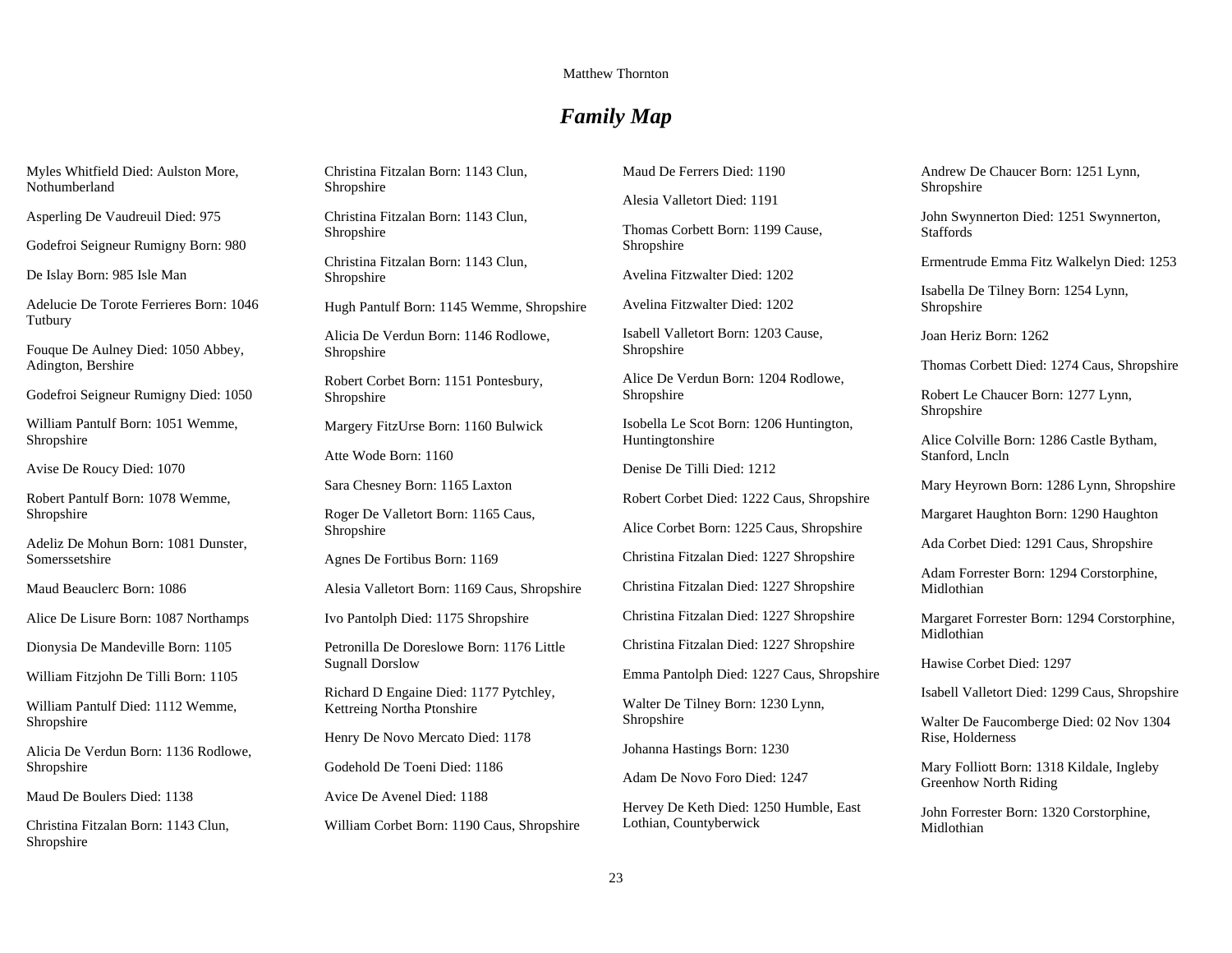# *Family Map*

Margaret Forrester Born: 1320 Corstorphine, Midlothian

Joan De Valence Died: Jul 1326 Abergavenny, Monmouthshire

Dulcia Le Taverner Died: 1328

Elizabeth De Mowbray Died: 1331

Alice Colville Died: 28 Feb 1334

Isabella De Tilney Died: 1338

Johanna Stafford Died: 1342

Janet Forrester Born: 1346 Corstorphine, Midlothian

Maud De Holand Died: 1361 Swynnerton, Staf

Joan Hastang Died: 1380 Swynnerton, Staffords

George Hervie Born: 1407 St Martins

Michael De La Pole Died: 14 Sep 1415 Harfleur

Mrs. Richard Whitfield Born: 1454

Thomasine De Wasteneys Died: 1456

George Dunbar Died: 1457

Lodovick L Miner Died: 1458

John Frye Born: 1476 Fryhall, Devonshire

Thomas Parker Born: 1496 Fryhall, Devonshire

Isabella Pole Born: 1499

Elizabeth Frye Born: 1500 Fryhall, Devonshire

Christopher Church Born: 1515

Anne Parker Born: 1517 North Molton, Devonshire

Mary Parker Born: 1522 South Moulton, Dvnshr

Joan Squire Died: 08 Mar 1524

John Parker Born: 1525 N Molton, Devonshire

Brewster Born: Bet. 1530 - 1570

Elizabeth Smith Born: Bet. 1530 - 1570

Walter Palmer Born: Abt. 1540

Elizabeth Carter Born: 1542 Brockhampton, Dorsetshire

William Wilson Born: 1542 Wellsbourne, Lincolns

Bridget Cocke Born: Abt. 1585

Nicholas Busby Born: Abt. 1587

Thomas Poindexter Born: 1590

Bridget Whitfield Died: 1591

Margaret Coke Born: 1592

Daniel Meekes Born: 1598

Margaret Leachland Born: 1602

Elizabeth Whitfield Died: 1614

Thomas Whitfield Died: 1624

Ann Poindexter Poynter Born: 1625 Devonshire

Jane Tapp Born: 14 Feb 1627

Elizabeth Carter Died: 1628

Jonathan Chesebrough, (twin) Died: Bet. Apr - Jun 1630 the Arbella crossing the ocean to America from

Pierre Le Roux Died: 1678 Detrouw

Jane Eke Born: 1702

Susanna Schofield Born: 08 May 1815

William Ames Born: 1830

Jane Ames Born: 1842

Esabella Wells Died: Unknown

#### **Erin, Houston Co., TN**

Melodie Kay Mitchell Born: 13 Aug 1973 Trinity Hospital

#### **Erskine, Scotland**

Henry Erskine Born: 1190 Erskine, Renfrewshire

John Erskine Born: 1217 Erskine, Renfrewshire

John Erskine Born: 1249 Erskine, Renfrewshire

John Erskine Died: 1271 Erskine, Renfrewshire

William Erskine Born: 1274 Erskine, Renfrewshire

Robert Erskine Born: 1320 Erskine, Renfrewshire

Beatrice De Lindsay Died: 1352 Erskine, Renfrewshire

Robert Erskine Died: 1385 Erskine, Renfrewshire

#### **Essex, England**

Rohese De Vere Born: 1070 Hedingham

Hodierna De Sackville Born: 1094 Bures Ad Montem

Briwere Born: 1122 Stanstead

Femname Bruce Born: 1122 Stansted

Nn De Briwere Born: 1132 Stanstead

Ralph De Gernon Born: 1138 Stansted, Bures

Ralph Gernon Born: 1152 Stansted

Matthew Gernon Died: 1161 Mont Bures

Rohese De Vere Died: 1166 Rickling

Margaret De Montfichet Born: 1170 Stanstead Montfichet

Eleanor De Vere Born: 1188

William Gernon Born: 1190 Stansted

Mahaut De Fiennes Born: 1210 Tolleshunt

Isabel Bassett Died: 1224 Stanstead Mountfitchet

Ralph De Gernon Died: 1248 Stansted, Bures

William De Gernon Born: 1250 Lexton Hundred, East Thorpe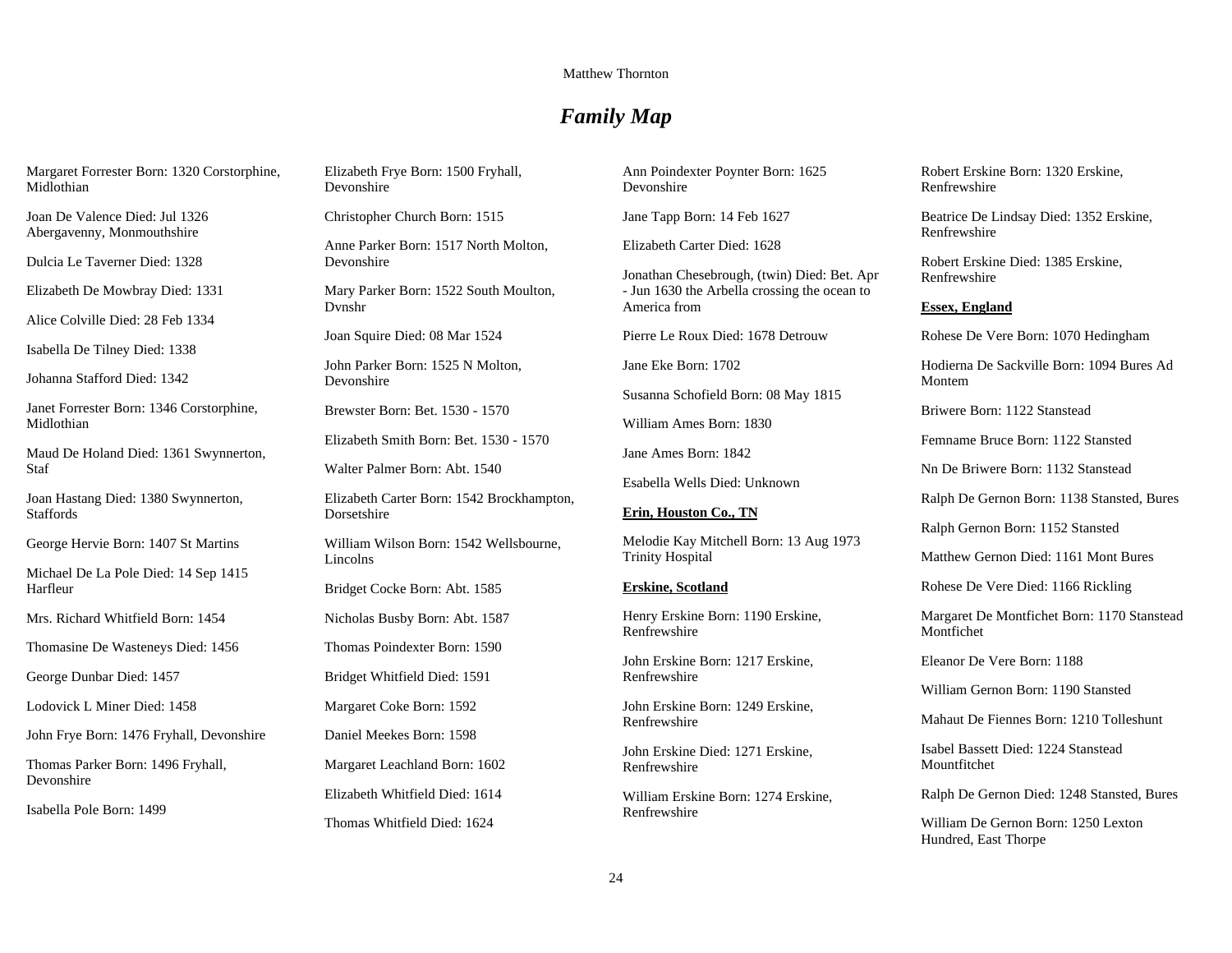# *Family Map*

John Brett Born: 1274 Anviliers

John Bret Born: 1275 Anviliers

John Gernon Born: 1285 Lees Hall

Joanna Brett Born: 1298 Anviliers

William De Gernon Died: 1327 Lexton Hundred, East Thorpe

Margaret Born: 1530

John Parker Born: 1560 Great Burstead

John Parker Died: 1581 Great Bursted, county

John Parker Born: Bet. 1585 - 1590 Great Bursted, county

John Parker Died: Bef. 05 Aug 1613 Great Bursted, county Essex, England [burial date]

Capt. James Parker Born: Abt. 1617 Great Bursted, county

James Fitch Born: 24 Dec 1622 Bocking

### **Essex, Essex Co., MA (78 Mi NW of Chatham)**

Elizabeth Mix Died: 14 Feb 1726 Newbury, Essex, Massachusetts, USA

# **Essex Co., NJ**

Jacob Van Winkle Born: 1599 Acquackanonck, Essex, New Jersey, USA

Samuel Des Marest Born: 1683 Kinderkamack, Essex, New Jersey, USA

# **Falaise, France**

William The Conqueror Born: 14 Oct 1024 Falaise, Normandy

Adeliza Of Normandy Born: 1029 Falaise, Calvados, Normandy

#### **Falkirk, Scotland**

Herbert De Maxwell Died: 22 Jul 1298 Falkirk, Stirlingshire

# **Farnham Royal, England**

Bertram De Verdun Born: 1062 Farnham Royal, Buckinghamshire

Norman De Verdun Born: 1097 Farnham Royal, Buckinghamshire

# **Flintshire, Wales**

Nest Verch Gruffydd Born: 1059 Rhuddlan

# **Florida**

Beatrix De Gand Born: 1127 Ghent, Florida, USA

# **Forfar, Scotland**

Gilchrist Ogilvie Thane Born: 1154 Forfar, Angusshire

Beatrix De Angus Born: 1184 Forfar, Angusshire

Gilchrist Ogilvie Thane Died: 1211 Forfar, Angusshire

Marjory De Huntingdon Died: 1213 Forfar, Angusshire

Beatrix De Angus Died: 1270 Forfar, Angusshire

Isobel Ogilvy Born: 1442 Lintrathen, Forfar, Angus

#### **Fort William, Scotland**

John Comyn Died: 1303 Inverlochy Castle, Fort William, Inverness

# **France**

Cambus Bellus Beauchamp Died: Normandy

Adrian Bennet Died

Hanry Claus Died

Raoul De Beauffou Died

Mahaud De Boulogne Died: Guisnes, Picardy

Mrs Arnoul Comtesse De Boulogne Died: Boulogne, Artois

Herald De Furnes Died

Siher De Gramines Died

Gisele De Guines Died

Walter De Hames Died

Adelle De Selvesle Died

Adelle De Selvesle Died

Jaques Desmarets Died: Cambrey

Hawise Rumigny Born: Cambray

Judith Princess Of France Born: 844 Flanders, Nord Dept

Regnier I De Hainault Born: 850 Lorraine, Alsace

Rudolf Raoul Born: 867 Flanders, Nord

Alaides De Amiens Born: 870 Flanders, Nord

Alberade De Mons Born: 870 Mons

Tilbert De Rumigny Born: 900 Rumigny, Ardennes, Champagne Ardenne

Tilbert De Rumigny Born: 904 Rumigny, Ardennes

Sporte De Bretagne Born: 911 Bretagne

Asperling De Vaudreuil Born: 911 Aubigny, Bretagne

Alpaïs De Lomegau Born: 921 Roucy, Aisne

Arnoul Comte De Boulogne Born: 922 Boulogne, Artois

Mrs Arnoul Comtesse De Boulogne Born: 927 Boulogne, Artois

Thurston De Montfort Born: 928 Normandy

Ardolph Le Blount Ct Born: 930 Guisnes, Picardy

Hildoin I Montdidier Born: 930 Arcis-Sur-Aube

Godfrey I De Rumigny Born: 940 Rumigny, Ardennes, Champagne

Sporte De Bretagne Died: 945 Normandy

Mahaud De Boulogne Born: 950 Boulogne, Artois

Raoul De Beauffou Born: 954 Beauffou, Normandy

Avelina De Crepon Born: 960 Arque, Seine Inferieure, Normandy

Maud De St Pol Died: 965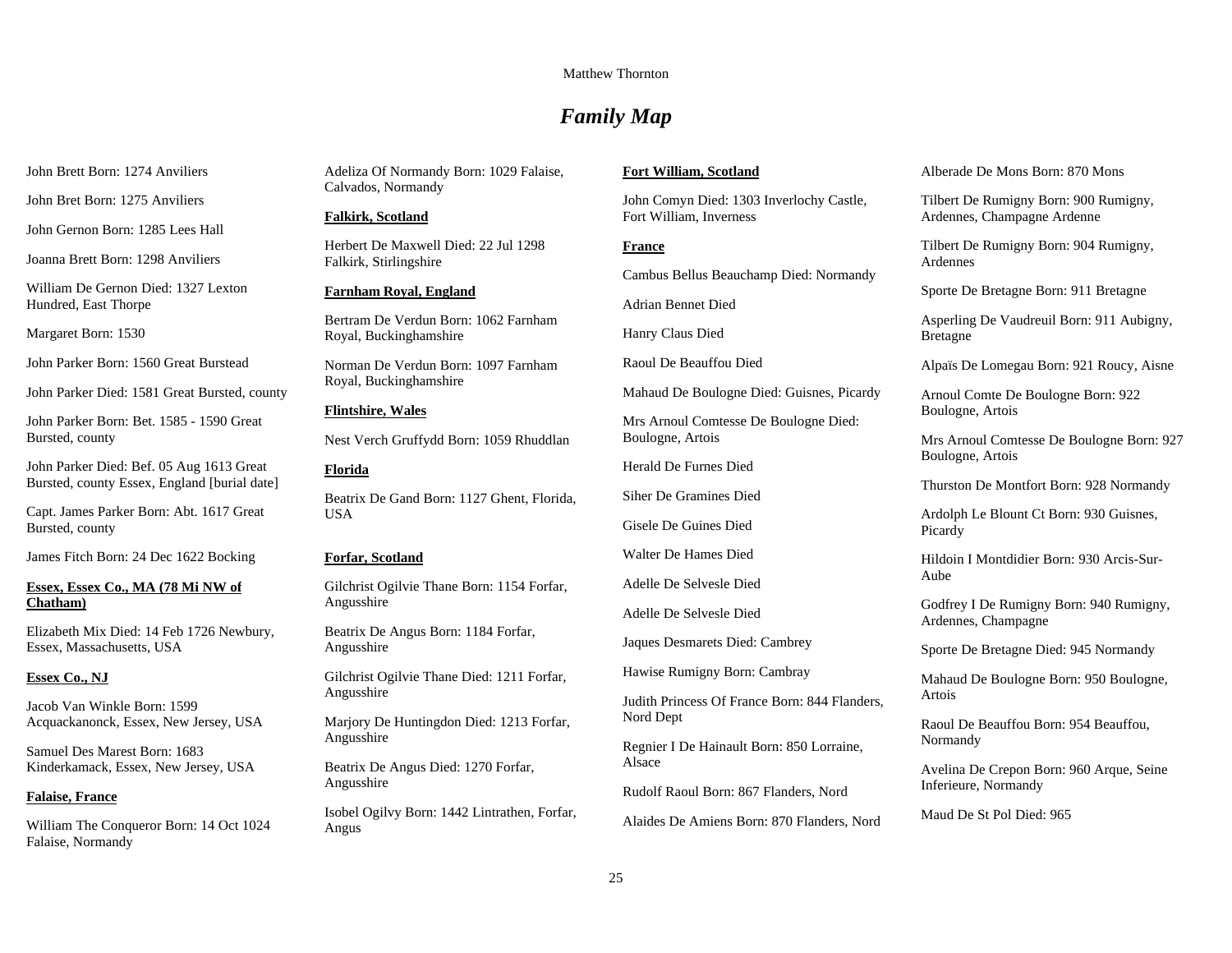# *Family Map*

Raoul De Beauffou Born: 968 Beauffou, Normandie

Osbern De Bolebec Born: 970 Longueville, Normandy

Arnoul De Rumigny Born: 970 Rumigny, Ardennes

Arnoul Comte De Boulogne Died: 972 Abbaye De Samer Aux Bois

Hugh I De Montfort Born: 975 Normandy

Enricule Boulogne Born: 976 Boulogne, Artois

Ardolph Le Blount Ct Died: 978 Guisnes, Picardy

Adeline Comtesse De Boulogne Born: 980 Boulogne, Artois

Mrs Hugh I De Montfort Born: 980 Normandy

Enguerrand I Ponthieu Born: 980 Ponthieu, Ain

Rudolph Ralph Born: 980 Guisnes, Picardy

Nn De Bayeaux Born: 984

Emme De Bayeux Born: 984 Beauffou, Normandy

Richard De Beauffou Born: 984 Beauffou, Normandy

Gozeline Vicomte Arques Born: 985 Longueville, Normandy

Emmaline De Normandy Born: 985 Normandy

Erneberge Albreda De Caux Born: 988 Caux, Normandy

Siher De Gramines Born: 990 Picardy, Somme

Gisèle De Roucy Born: 990 Roucy, Aisne

Rosetta De Saint Pol Born: 1000 St Pol, Artois

Emma De Ivry Born: 1005 Ivry La Bataille, Eure, Normandy

Herald De Furnes Born: 1008

Emma De Ivry Born: 1008 Ivry

Adelle De Selvesle Born: 1008 Selvesse

Adelle De Selvesle Born: 1008 Selvesse

Emma Of Ivry Born: 1008 Ivry

Matilda Billung Died: 25 May 1008 Flanders

Avise De Roucy Born: 1010 Roucy, Aisne, Picardy

Eudes Stigand Born: 1010 Normandy

Alice De Beauffou Born: 1015 Beauffou, Normandy

Godfrey Rumigny Born: 1018 Roucy, Aisne

Hugh De Montfort Born: 1020 Montfort, Normandy

Enguerrand De Ponthieu Born: 1020 Ponthieu, Somme, Picardy

Jeanne Irmengarde Born: 1020

William Pantulf Born: 1020 Noron, Calvados, Normandy

Cambus Bellus Beauchamp Born: 1021 Normandy

Thurston De Montfort Died: 1023 Montfort Sur Risle, Eure, Normandy

Amelie De Rouen Died: 1024

Tittensor De Dol Born: 1025 Dol, Normandie

Adeliza De Normandy Born: 1026 Falais, Calvados

Eustace De Guisnes Born: 1027 Guisnes, Picardy

Thurston Basset Born: 1030 Ouilly Basset, Normandy

Matilda De Flanders Born: 1031 Flanders

Enricule Boulogne Died: 1033 Abbaye De Samer Aux Bois

Emme De Bayeux Died: 1034

Emma De Brittany Born: 1034 Brittany

Isabel De Broyes Born: 1034 Broyes, Marne

Emma De Ivry Died: 1034 Normandie

Emma Of Ivry Died: 1034 Normandy

Beatrice De Bolbec Born: 1035 Longueville, Normandy

Woerta De Crepon Died: 1037 Dammertin

Hugh I De Montfort Died: 1037 Normandy

Hugues Sohier Born: 1040 Cambrey

Nigel Stafford Born: 1040 Normandy

Archibald Campbell Born: 1041 Normandy

Jean Des Marets Born: 1043 Marets, Cambray

Odon Stigand Born: 1045 Normandy

Ralph Bakepuiz Born: 1046 Bakepuiz, Normandy

Enguerrand I Ponthieu Died: 1046 Ponthieu, Somme, Picardy

Gansemond Des Mares Born: 1047 Picardy, Somme

Eulalie Gansemond Born: 1047 Picardy, Somme

Jean Born: 1047 Picardy, Somme

Eulalie Picquiguy Born: 1047 Picardy, Somme

Gansemond Picquiguy Born: 1047 Picardy, Somme

Mrs Ralph Bakepuiz Born: 1050 Normandy

Ralph Basset Born: 1050 Montreil-Au, Houlme, Normandy

Alice De Montfort Born: 1050 Montfort Sur, Risle

Aude De Rumigny Born: 1050 Roucy, Aisne

Elisenda De Ponthieu Born: 1052 Ponthieu, Somme, Picardy

Emma Aldreda Born: 1059 Ivry

Ancelin De Beaumont Born: 1060

Hamo De Crevequer Born: 1060 Cruelly, Calvados, Normandy

Eudes De Vermandois Born: 1060 Valois, Bretagne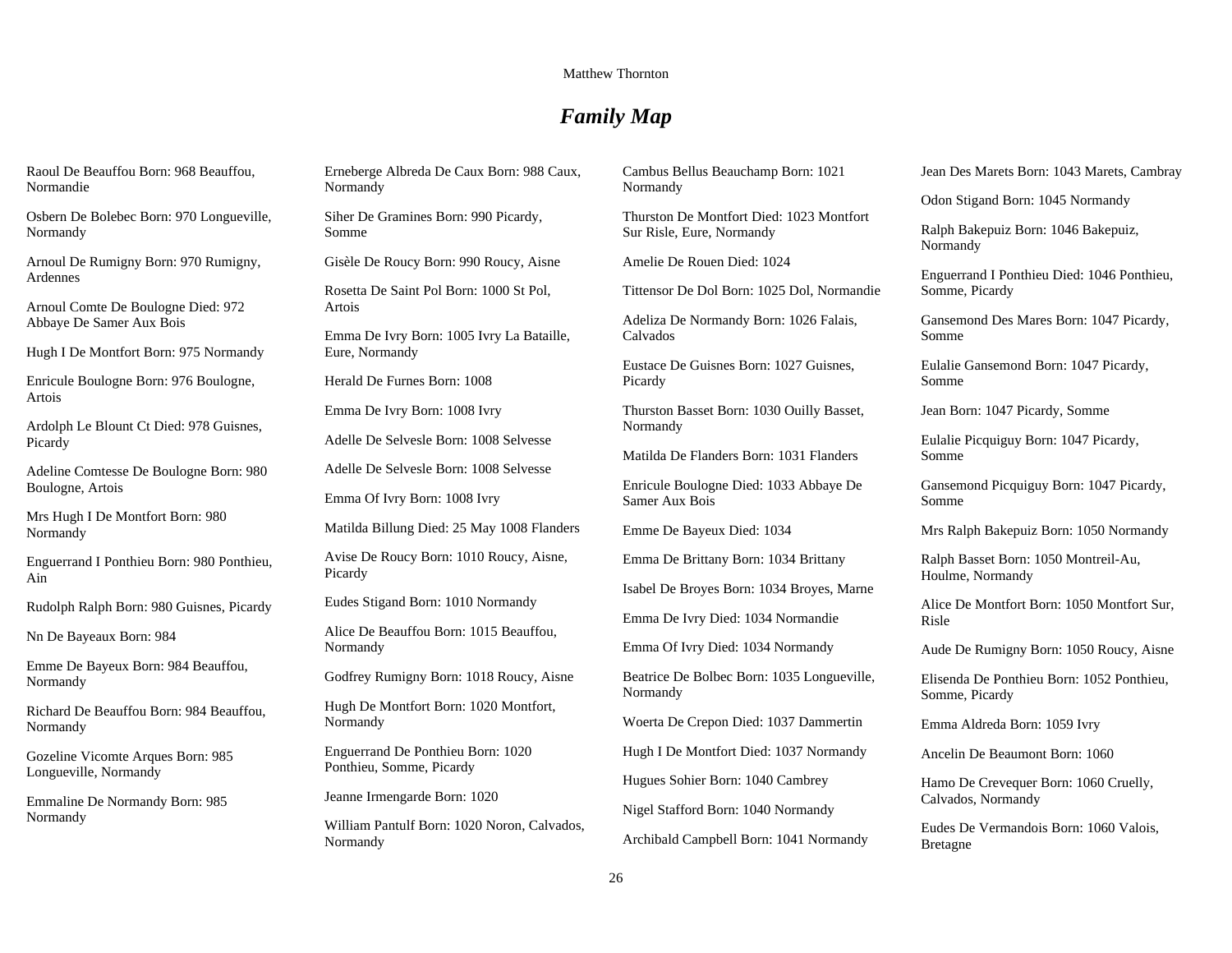# *Family Map*

Hugh De Bosville Born: 1061 Beuzeville La Giffard, Seine Inferieure, Normandy

Osbern De Bolebec Died: 1063 Longueville Sur Scie, Seine Inferieure, Normandy

Lesceline De Normandy Born: 1065 Normandy

Robert De Bruce Born: 1066 Normandy

Arthur Armberg Macduibhn Died: 1066 Normandy

Malcolm Macduibhn Died: 1066 Normandy

Susanne De Gramines Died: 1071

Adeline Comtesse De Boulogne Died: 1074 Boulogne Artois

Jean Des Marets Died: 1075 Picardy, Somme

Baldwin I Des Marets Born: 1076 Marets, Cambray

Nn De Bayeaux Died: 1078

Conan Le Grosse Of Brittany Born: 1080 Brittany

Alice De Tyrel Born: 1080 Merets, Cambray

Agnes Stigand Born: 1080 Normandy

Eudes De Vermandois Died: 1085 Bretagne

Hugh De Montfort Died: 1088 Duel, Abbey Bec

Adeliza Of Normandy Died: 1090 Artois

Eustace Grener Born: 1091 Palastine, Cambray

Matilda De Brittany Born: 1092 Brittany

Emma De Brittany Died: 1094 Brittany Rosetta De Saint Pol Died: 1094 St Pol,

Artois

Beatrice Born: 1095 Normandy

Beatrice De St Pol Born: 1095 St Pol, Artois

Alan The Black Born: 1096 Brittany

Matthew Gernon Born: 1100 Normandy

Eudes Stigand Died: 1101

Bertha Conan Born: 1108 Brittany

Hugues Sohier Died: 1111 Cambray, Seez, Normandy

Berthe De Bretagne Born: 1112 Richemont, Charente

Baldwin Des Marets Born: 1113 Marets, Cambray

Alice De Beauffou Died: 1115

Reginald Des Marets Born: 1115 Cambray

Agnes Grener Born: 1117 Palestine, Cambray

Otes De Tilli Born: 1121 Tilly Sur Seules, Calvados, Normandy

Elisenda De Ponthieu Died: 1128

William De Tankerville Died: 1129

Reniee Bodival De Jauche Born: 1130 Cambray, Nord

Godeheut De Toeni Born: 1130 Le Neubourg, Normandy

Beatrice De Rumigny Born: 1132 Rumigny, Ardennes

Geoffrey Le Breton Born: 1135 Bretagne, Indre Et Loire, Provence

Hugues De Saint Pol Died: 1141

Baldwin Des Marets Born: 1144 Cambray

Agnes Grener Died: 1147 Cambray

Agnes Stigand Died: 1150 Normandy

Melisande De Beauvoise Born: 1156 Cambray

Simon De Jauche Born: 1162 Cambray

Gertrude D Enne Born: 1164 Cambray

Berthe De Bretagne Died: 1167 Richemont, Charente

Agnes De Beaumont Died: 1175

Agnes Dammartin Born: 1177 Dammartin, S E Mr

Baldwin Des Marets Born: 1184 Cambray

Jean De Rambures Born: 1185 Cambrey

Goswin Des Marets Born: 1186 Cambray

Gillette De Jouche Born: 1188 Cambray

Melisande De Beauvoise Died: 1190 Cambray

Baldwin Des Marets Died: 1190 Cambresis

Hawise Bournonville Born: 1200 Wallincourt

Jean Des Marets Born: 1214 Cambray

Baldwin Des Marets Born: 1216 Marets, Cambray

Hugo Des Marets Born: 1218 Cambray

Ermegarde De Rambures Born: 1220 Walincourt, Cambray

Walter De Hames Born: 1222

Simon De Jauche Died: 1224 Cambray

Gertrude D Enne Died: 1230

Gillette De Jouche Died: 1233 Cambray, Picardie

Goswin Des Marets Died: 1239 Cambray

Peter De Brus Died: 07 Sep 1241 Marseilles, Bouches Du Rhone

Piers Died: 07 Sep 1241 Marseilles

William Des Marets Born: 1244 Merets, Cambray

Godwin De Mares Born: 1246 Merets, Cambray

Peter Brus Died: 1247 Marseilles, Bouches Du Rhone

Peter De Brus Died: 1247 Marsielles, Bouches Du Rhone

Peter De Brus Died: 1247 Marseilles

Guiote De Hames Born: 1248 Walincourt, Cambray

Hugo De Mares Born: 1248 Merets, Cambray

Hugo Des Marets Born: 1248 Marets, Cambray

Alix Des Marets Born: 1250 Merets, Cambray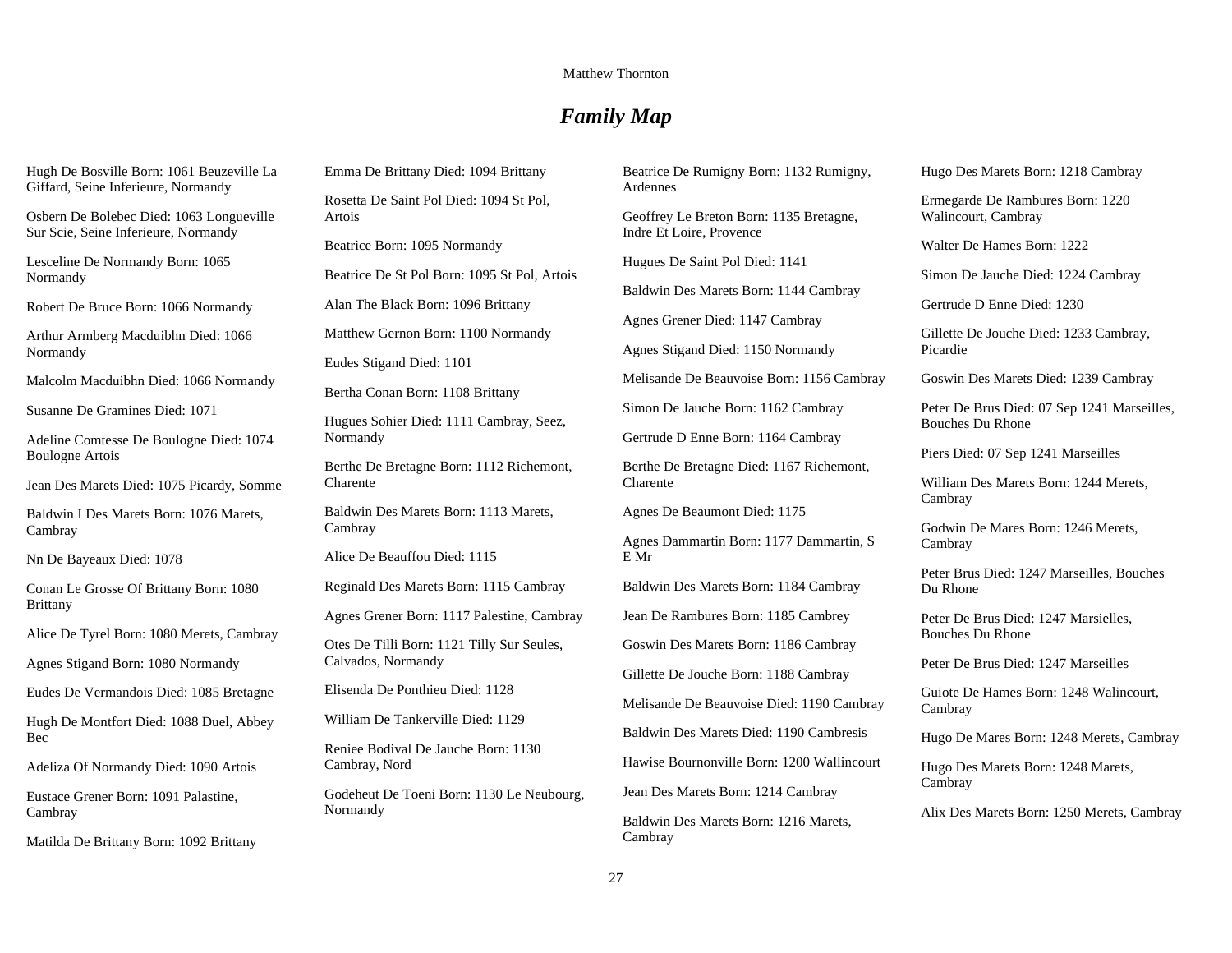# *Family Map*

Jaques Desmarets Born: 1250 Merets, Cambray

Pierre DesMarets Born: 1252 Merets, Cambray

Walter V De Brienne Born: 1275 Brienne Le Chateau, Aube, Champagne

Baldwin Des Marets Born: 1276 Herault, Cambray

Agnes De Forest Born: 1278 Cambray

Guiote De Hames Died: 1279 Cambray

Ermegarde De Rambures Died: 1280 Cambray

Baldwin Des Marets Died: 31 Jul 1287 Cambray

Baldwin Des Marets Born: 1315 Cambray

Jacqueline De Ranchicourt Born: 1317 Cambray

Pierre Des Marets Born: 1323 Cambray, Nord

Agnes De Forest Died: 1335 Cambray

William Des Marets Died: 1335 Cambray

Jean Des Marets Born: 1341 Cambral, Nord, Hainaut

Baldwin Des Marets Born: 1345 Cambray

Geoffrey Atte Wode Died: 26 Aug 1346 Crecy On Ponthie

Emma De Neuville Born: 1347 Cambray

Phillipa De Roet Born: 1348 Picardy, Somme

Jacqueline De Ranchicourt Died: 1370 Cambray

Baldwin Des Marets Born: 1373 Cambray

Hugo Des Marets Born: 1380 Cambray

Guillemette De Solomnes Born: 1382 Cambray

Baldwin Des Marets Died: 1395 Cambray

Baldwin Des Marets Born: 1406 Cambray

Reginald Des Marets Born: 1415 Cambray

Agnes De La Saulx Born: 1417 Cambray

Baldwin Des Marets Died: 1429 Cambray

Hugo Des Marets Died: 1429 Cambray

Jean Des Marets Born: 1450 Cambray

Pierre Des Marests Born: 1452 Cambray

Jacques Des Marets Born: 1454 Cambral, Nord, Hainaut

Agnes De La Saulx Died: 1456 Cambray

Reginald Des Marets Died: 1457 Cambray

Catherine Gerardel Born: 1458 Cambray

Guilliame D Montmorency Born: 1464

Fere D Mailly Born: 1476 Chateau, Mailly, Bourgogne

Jacques Des Marets Born: 1480 Cambray

Martin Sohier Born: 1484

Catherine Gerardel Died: 1486 Cambray

Louise D Montmorency Born: 1490 Chateau

Marta D Oise Born: 1490 Chateau Dmailly Bourgogne

Baron Robert Neville Born: 1491 Chateau, Leneuvy

Jean Des Marets Died: 1498 Cambray

Sanctine Brassart Born: 1500

Jean D Mailly Born: 1509 Chateau, Le Mailly, Bourgogne

Fere D Mailly Died: 1512

Jacquine D Neville Born: 1517 Chateau Leneauvy, Sur-Loire Nievre

Jean Des Marets Born: 1518 Cambray

Antoinette Malapert Born: 1520 Mons, Hainault

Martin Sohier Died: 1536

Seigneur Pierre Mabille Born: 28 Jun 1542 Neuvy-Sur-Loire, Nievere

Il Le Catherine Mailly Born: 1546 Neuvy, Sur-Loire, Nievre

Louise D Montmorency Died: 1550 Chatillion, Sur-Loire

Marta D Oise Died: 1550 Chatillion Sur-Loire

Antoinette D Dumond Born: 1555 Neuvy Sur, Loire, Nievre

Pierre Des Marets Born: 1557 Cambray

Jean Des Marets Born: 1559 Cambray

Jean Des Marets Died: 1560 Cambray

Wife De La Vigne Born: 1560

Jacquine D Neville Died: 1560 Chateau D Neuvy, Sur Loire

Aeltye Brackunell Born: 1569

Sarrentje De Croix Du Bois Born: 1587 Wicres, La Basse, Artois

Jean Des Marets Born: 1592 Oisemont, Somme, Picardie

Marguerite De Herville Born: 1596 Oisemont, Somme, Picardie

Chriatina De La Vinje Born: 1610 Vallenciennes, Nord

Pierre Cresson Died: 1611 Menil, La Cresson, Picardy

Rachel Clauss Born: 11 Feb 1618 Picardy

Jeanne Guerin Born: 1635 Artois

*See Also England, Netherlands, Germany, Belgium, Ireland, Wales, and Northern Ireland.*

#### **Frankfurt am Main, Germany**

Milton Pope Buster Died: 21 Jan 1864 Frankfurt, KY

#### **Frederick Co., VA**

Peter Stephens Born: 1690 Frederick, VA, USA

Abraham Chrisman Born: 15 Oct 1733 Frederick, VA, USA

George Chrisman Born: 1745

Peter Stephens Died: 06 Dec 1757 Frederick, VA, USA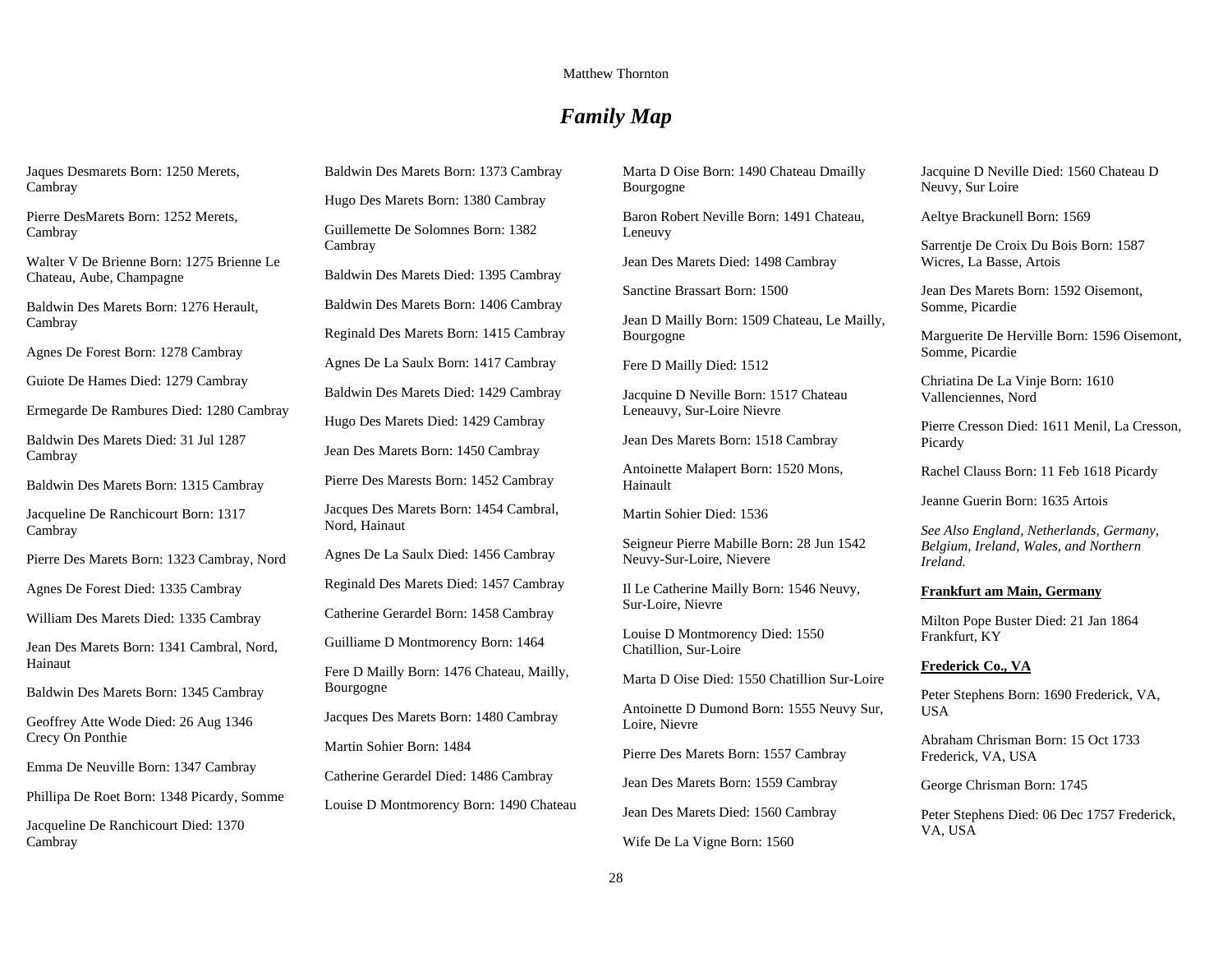# *Family Map*

Maria Christina Rittenhouse Died: 1758 Frederick, VA, USA

Regina Christine Merckle Died: 01 Jan 1760 Cedar Creek, Frederick, VA, USA

Phoebe Chrisman Born: 1771 Frederick, VA, USA

Magdalena Hite Died: 1771

Jacob Chrisman Died: 1778 Winchester

Jacob Chrisman Died: 1778 Winchester

#### **Fredrikstad, Norway**

Arent Bradt Born: 1549

Andries Arentse Bradt Born: 1578 Fredrikstad, Smaalenenes, Ostfold

Aefje Eva Kinetis Born: 1584 Fredrikstad, Ostfold

Albert Andriessen Bradt Born: 1607 Fredrikstad, Smaalenenes, Ostfold

Arent Andriessen Bradt Born: 1610 Fredrikstad, Ostfold

#### **Freehold, Monmouth Co., NJ (244 Mi SW of Chatham)**

Fredrick Debow De Boogh Died: 19 Dec 1757 Freehold, Monmouth, New Jersey, USA

Frederick Debow Died: 19 Dec 1757 Freehold, Monmouth, New Jersey, USA

#### **Geffen, Netherlands**

David Ackerman Born: Sep 1653 Geffen, Holland

# **Genesee Co., NY**

Ransom Parker Born: 02 Feb 1814 Genesee, NY, USA

#### **Germany (NE of France)**

Catharina Markle Born: Uhlback, Neckarkreis, Wuerttemberg

Georgius Markle Died: Uhlback, Neckarkreis, Wuerttemberg

Maria Markle Born: Uhlback, Neckarkreis, Wuerttemberg

Phillip Markle Born: Uhlback, Neckarkreis, Wuerttemberg

Regnier I De Hainault Died: 916 Meersen, Pfalz

Hester Storm Born: 1552 Franchendahl

Hester Storm Died: 1584

Laurens Ackerman Died: 1585 Frankendale, Dutch Republic, Pfalz

Jorg Merckle Born: 1603 Bonfeld, Wurttenburg

Eva Merkle Born: 1617 Bonfeld, Wurttenburg

George Chrisman Born: 1649 Strasbourg, Alsace Lorraine

Johannes Hans Heydt Born: Abt. 1650 Bonfield

Anna Marie Magdalena Born: 1653 Wimpfen

Georgius Rettinghausen Died: 1661

Abraham Merkle Born: 01 Mar 1664 Bonfeld, Kraichgau

Anna Veronica Born: 1666 Bonfeld, Wurttenburg

Johannes Peter Chrisman Born: 1668 Strasbourg, Alsais Lorraine

Jeremias Andreas Merckle Born: 16 May 1685 Bonfeld

Hans Jost Hite Born: 05 Dec 1685 Bonfield, Kraichgau

Jorg Merckle Died: 16 Dec 1686 Bonfeld, Kraichgau, Baden Wurtemberg

Anna Maria Merkle Born: 16 Jan 1687 Bonfield,Necker

William Stephens Died: Mar 1688 Heidelburg

Eva Merkle Died: 13 Mar 1690 Bonfeld, Wurttenburg

Anna Veronica Merckle Born: 22 Aug 1690 Bonfeld

Anna Veronica Merckle Died: 23 Aug 1691 Bonfeld, Wurttenburg

Andreas Jermias Merkle Born: 09 Jun 1692 Bonfeld

Anna Katherine Merckle Born: 19 Mar 1695 Bonfeld

Anna Veronica Merckle Born: 03 Jan 1697 Bonfeld, Wuerttemberg

Johannes Hans Heydt Died: 06 Mar 1697 Bonfield

Regina Christine Merckle Born: 20 Mar 1699 Bonfeld, Wurtenburg

Isaac Merckle Born: 11 Jul 1701 Bonfeld

Isaac Merckle Died: 15 Oct 1701 Bonfeld, Wurttenburg

Jacob Chrisman Born: 12 Sep 1706 Strasbourg, Alsas, Lorr

Anna Katherine Merckle Died: 1708 Bonfeld, Meckar

Anna Veronica Merckle Died: 1708 Bonfeld, Wurttenburg

George Chrisman Died: 1720

#### **Glasgow, Scotland**

Christina Bruce Died: 1357 Bothwell Castle, Glasgow, Strathclyde

John Colquhoun Died: 1570

# **Glen Cove, Nassau Co., NY (198 Mi SW of Chatham)**

Diantha White Chrystal Born: 30 Oct 1943

Charles Anderson Chrystal Born: 01 May 1948

Margot Chinnock Chrystal Born: 12 Aug 1951

# **Gloucester, Essex Co., MA (74 Mi NW of Chatham)**

Elisabeth Wise Born: 06 Aug 1723 Gloucester, Essex, Massachusetts, USA

#### **Gloucestershire, England**

Isobella Le Scot Died: 1251 Interred Saltre Abbey, Stilton

Philippe Beauchamp Born: 1334 Elmley

Ismania De Hanham Born: 1347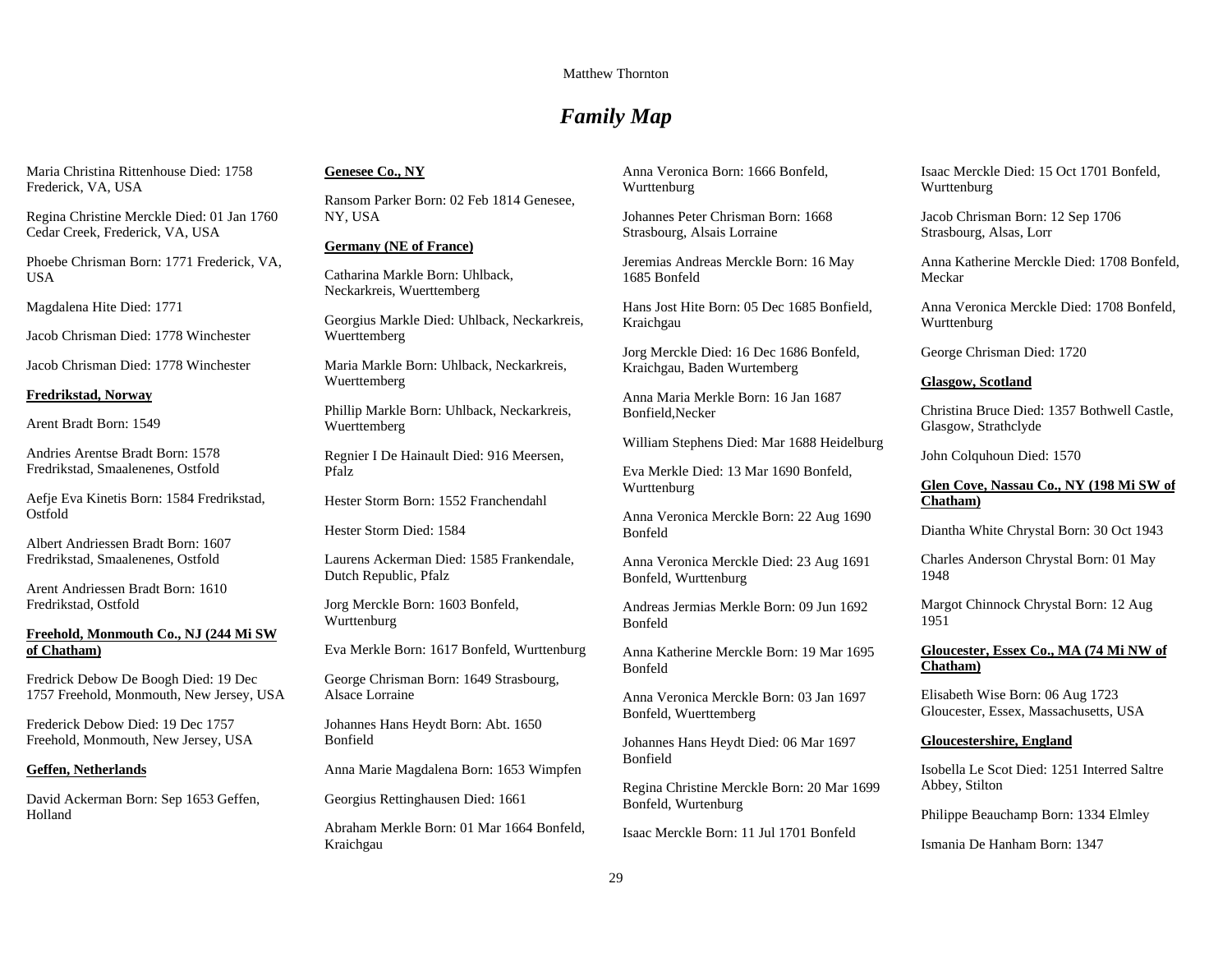# *Family Map*

# **Goochland, Goochland Co., VA (502 Mi SW of Chatham)**

Claudius Buster Born: 1731 Goochland, VA, USA

David Buster Born: 1735 Goochland, Goochland, VA, USA

John Buster Born: 1737 Goochland, Goochland, VA, USA

Jean Pierre Legrand Died: 10 Jul 1737 Goochland, VA, USA

# **Gorebridge, Scotland**

Margaret De Lyne Born: 1240 Lochorwart Castle, Gorebridge, Midlothian

William De Haya Born: 1263 Lochorwart Castle, Gorebridge, Midlothian

Gilbert De Haya Born: 1280 Lochorwart Castle, Gorebridge, Midlothian

Thomas De Haya Born: 1305 Lochorwart Castle, Gorebridge, Midlothian

William De Haya Died: 31 Oct 1308 Lochorwart Castle, Gorebridge, Midlothian

William De Haya Born: 1328 Lochorwart Castle, Gorebridge, Midlothian

Thomas De Haya Died: 15 Oct 1335 Lochorwart Castle, Gorebridge, Midlothian

Thomas Haya Born: 1354 Lochorwart Castle, Gorebridge, Midlothian

William De Haya Died: 29 Aug 1392 Lochorwart Castle, Gorebridge, Midlothian

# **Greece**

Walter V De Brienne Died: 15 Mar 1311 Cephisus, Attica

**Green Pond, Morris Co., NJ (238 Mi SW of Chatham)**

Esther Christine White Died: 1938

#### **Greenbrier Co., WV**

Susannah Wallace Died: 1797 Greenbrier, WV, USA

#### **Greene Co., TN**

Claudius Buster Died: 20 Aug 1806 Greene, Tennessee, USA

#### **Greenock, Scotland**

Mrs Roger De Crawford Born: 1290 Easter Greenock, Renfrewshire

Malcolm De Crawford Born: 1330 Easter Greenock, Renfrewshire

Gailbraith Born: 1335 Easter Greenock, EG, Renfrewshire

Roger Crawford Born: 1380 Eastern Greenock, Renfrewshire

Mrs Roger De Crawford Born: 1385 Easter Greenock, Renfrewshire

Malcolm De Crawford Died: 1390 Eastern Greenock, Renfrewshire

John Crawford Born: 1421 Eastern Greenock, Renfrewshire

Mrs John De Crawford Born: 1422 Easter Greenock, Renfrewshire

Malcolm Crawford Born: 1442 Easter Greenock, Renfrewshire

Roger Crawford Died: 1445 Eastern

#### **Greenwich, Fairfield Co., CT**

Elizabeth Reynolds Born: 1634 Greenwich, Fairfield, CT, USA

Joseph Ferris Born: 20 Aug 1657 Greenwich, Fairfield, CT, USA

Jeffery Ferris Died: 21 May 1666 Greenwich, Fairfield, CT, USA

Jonathan Reynolds Died: Jan 1674 Greenwich, Fairfield, CT, USA

Abigail Ferris Born: 13 Apr 1701 Greenwich, Fairfield, CT, USA

John Reynolds Died: 08 Nov 1701 Greenwich, Fairfield, CT, USA

#### **Groningen, Netherlands**

Anne Jacobse Died: 30 Aug 1605 Huisinge, Groningen, Holland

# **Groton, Middlesex Co., MA (105 Mi NW of Chatham)**

Elizabeth Long Died: Bef. 1697 (probably)

Capt. James Parker Died: Bef. 12 Jul 1700

#### **Hackensack, Bergen Co., NJ**

Elizabeth Van Orden Died: Hackensack, Bergen, New Jersey, USA

Marritje Janse Van Blarcom Born: 30 Dec 1661 Hackensack, Bergen, New Jersey, USA Cathlyntje Van Blarcom Died: 12 Sep 1673 Hackensack, Bergen, New Jersey, USA

Sitske Dircksda Died: 1675 Hackensack, Bergen, New Jersey, USA

Rachel Hopper Born: 1678 Hackensack, Bergen, New Jersey, USA

Wybrogh Helling Died: 20 Jul 1678 Hackensack, New Jersey, USA

Lea Des Marest Born: 07 Apr 1679 Hackensack, Bergen, New Jersey, USA

Rachel Demarest Born: 21 Jun 1680 Hackensack, Bergen, New Jersey, USA

Andries Hopper Born: 21 Dec 1680 Hackensack, Bergen, New Jersey, USA

Marie Sohier Died: 03 Oct 1681 Hackensack, Bergen, New Jersey, USA

Jannetje La Roe Born: 18 Apr 1682 Hackensack, Bergen, New Jersey, USA

Jan Hendrickse Hopper Born: 26 Jun 1682 Hackensack, Bergen, New Jersey, USA

Wiert Wiertse Banta Born: 19 Aug 1682 Hackensack, Bergen, New Jersey, USA

Peter La Roe Born: 1685 Hackensack, Bergen, New Jersey, USA

Hendrick Banta Born: 08 Apr 1685 Hackensack, Bergen, New Jersey, USA

Tryntje Hopper Born: 05 Oct 1685 Hackensack, Bergen, New Jersey, USA

Gelyn Ackerman Born: 1686 Hackensack, Bergen, New Jersey, USA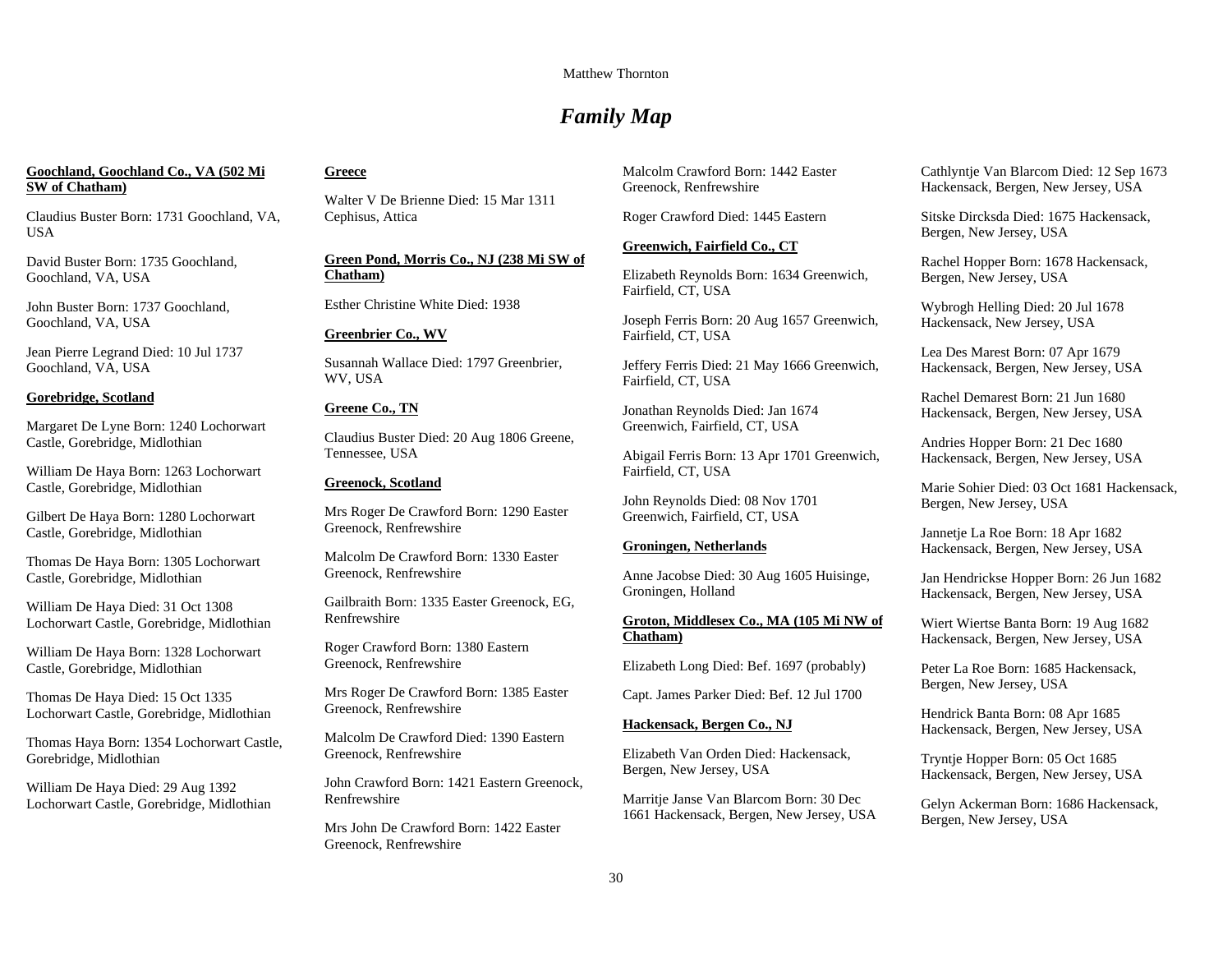# *Family Map*

Epke Jacobse Banta Died: 1686 Hackensack, Bergen, New Jersey, USA

Jacomina Demarest Born: 1686 Hackensack, Bergen, New Jersey, USA

Cornelius Van Hoorn Born: 1686 Hackensack, Bergen, New Jersey, USA

Margarita Van Orden Born: 1686 Hackensack, Bergen, New Jersey, USA

Antie Laroe Born: 1687 Hackensack, Bergen, New Jersey, USA

Elsie Banta Born: 20 Jun 1687 Hackensack, Bergen, New Jersey, USA

Aechtje Jans Died: 1689 Hackensack, Bergen, New Jersey, USA

Maritie Ackerman Born: 1690 Hackensack, Bergen, New Jersey, USA

Weart Epkese Banta Died: 1690 Hackensack, Bergen, New Jersey, USA

Mary La Roe Born: 1690 Hackensack, New Jersey, USA

Elizabeth Van Orden Born: 1690 Hackensack, Bergen, New Jersey, USA

Jacob Banta Born: 21 Mar 1690 Hackensack, Bergen, New Jersey, USA

Marqaret Leroux Born: 1691 Hackensack, Bergen, New Jersey, USA

Leah Hopper Born: 20 Jan 1691 Hackensack, Bergen, New Jersey, USA

David Desmarets Died: Aug 1691 Hackensack, Bergen, New Jersey, USA Jannetje Lozier Born: 1692 Hackensack, Bergen, New Jersey, USA

Hendrik Larue Laroux Born: 1694 Hackensack, Bergen, New Jersey, USA

Hillebrant Lozier Born: 1695 Hackensack, Bergen, New Jersey, USA

Samuel Laroe Born: 07 Mar 1696 Hackensack, Bergen, New Jersey, USA

Petrus Lozier Born: 07 Mar 1696 Hackensack, Bergen, New Jersey, USA

Gerret Hopper Born: 25 Dec 1696 Hackensack, Bergen, New Jersey, USA

Rachel Leroux Born: 1698 Hackensack, Bergen, New Jersey, USA

Agenitie LaRue Leroux Born: 1699 Hackensack, Bergen, New Jersey, USA

Margaret Laroe Leroux Born: 1699 Hackensack, New Jersey, USA

Johannes Lozier Born: 26 Feb 1699 Hackensack, Bergen, New Jersey, USA

Geertje Hopper Born: 26 Mar 1699 Hackensack, Bergen, New Jersey, USA

Seba Epkese Banta Died: 1700 Hackensack, Bergen, New Jersey, USA

Anthony Lozier Born: 1700 Hackensack, Bergen, New Jersey, USA

Susanna LaRue Leroux Born: 1701 Hackensack, Bergen, New Jersey, USA

Maritie Lozier Born: 11 May 1701 Hackensack, Bergen, New Jersey, USA Antie Losier Born: 31 Oct 1703 Hackensack, Bergen, New Jersey, USA

Abraham Leroux Born: 1705 Hackensack, Bergen, New Jersey, USA

Lucas Lozier Born: 18 Mar 1705 Hackensack, Bergen, New Jersey, USA

Jacobus Lozier Born: 05 Oct 1707 Hackensack, Bergen, New Jersey, USA

Susanna Laroe Died: 1708 Hackensack, Bergen, New Jersey, USA

Johannes Leroux Born: 1708 Hackensack, Bergen, New Jersey, USA

Benjamin Lozier Born: 24 Oct 1708 Hackensack, Bergen, New Jersey, USA

Tryntie Slot Died: 1709 Hackensack, New Jersey, USA

Wiert Banta Born: 1710 Hackensack, Bergen, New Jersey, USA

Rachel Cresson Died: 1710 Hackensack, Bergen, New Jersey, USA

Antie Slot Died: 1710 Hackensack, Bergen, New Jersey, USA

Jacobus Van Orden Born: 23 May 1711 Hackensack, Bergen, New Jersey, USA

Johannes Van Blarcom Died: 20 Feb 1712 Hackensack, Bergen, New Jersey, USA

Rachel Banta Born: 29 Jul 1712 Hackensack, Bergen, New Jersey, USA

Hillegond Ackerman Born: 30 May 1714 Hackensack, Bergen, New Jersey, USA

Peter La Roe Died: 19 Sep 1714 Hackensack, Bergen, New Jersey, USA

Geertie Banta Born: 20 Nov 1715 Hackensack, Bergen, New Jersey, USA

David Ackerman Born: 24 Jun 1716 Hackensack, Bergen, New Jersey, USA

Elizabeth Van Orden Born: 1717 Hackensack, Bergen, New Jersey, USA

Lydia Banta Born: 27 Oct 1717 Hackensack, Bergen, New Jersey, USA

Derrick Epke Banta Died: 1718 Hackensack, Bergen, New Jersey, USA

Trientjen Ackerman Born: 09 Nov 1718 Hackensack, Bergen, New Jersey, USA

Tryntie Ackerman Born: 09 Nov 1718 Hackensack, Bergen, New Jersey, USA

Cornelius Epkese Banta Died: May 1719 Hackensack, Bergen, New Jersey, USA

Nicolaes Ackerman Born: 22 Jan 1721 Hackensack, Bergen, New Jersey, USA

Gelyn Ackerman Born: 06 Aug 1722 Hackensack, Bergen, New Jersey, USA

Lodowyck Ackerman Died: 10 Jun 1723 Hackensack, New Jersey, USA

David Banta Born: 02 Sep 1723 Hackensack, Bergen, New Jersey, USA

Hillegont Verplanck Died: 1724 Hackensack, New Jersey, USA

David Ackerman Died: 04 Jun 1724 Hackensack, New Jersey, USA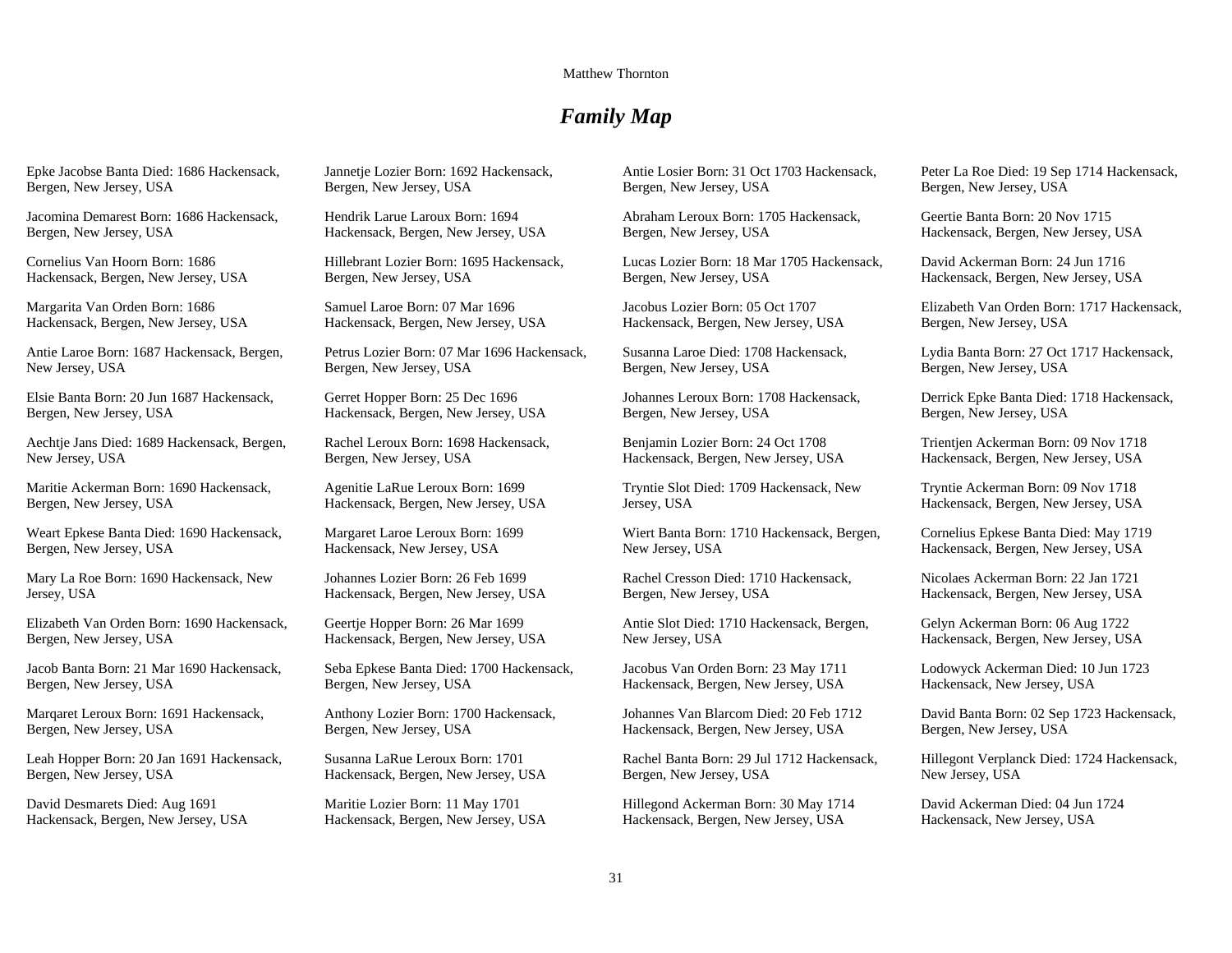# *Family Map*

Marritje Janse Van Blarcom Died: 27 Dec 1724 Hackensack, Bergen, New Jersey, USA

Jacobus Slot Died: 1725 Hackensack, Bergen, New Jersey, USA

Marytje Ackerman Born: 10 Jan 1725 Hackensack, Bergen, New Jersey, USA

Antien Ackerman Born: 27 Aug 1727 Hackensack, Bergen, New Jersey, USA

Hester Ackerman Born: 09 Aug 1728 Hackensack, Bergen, New Jersey, USA

Samuel Demarest Died: 19 Oct 1728 Hackensack, Bergen, New Jersey, USA

Cornelis Christiansen Van Horn Died: 24 Mar 1729 Hackensack, Bergen, New Jersey, USA

Jacques Laroe Died: 02 Sep 1730 Hackensack, Bergen, New Jersey, USA

Abraham Ackerman Born: 06 Oct 1730 Hackensack, New Jersey, USA

Metty Van Orden Died: 1732 Hackensack, Bergen, New Jersey, USA

Jan Pieterse Van Naarden Died: 29 Aug 1733 Hackensack, Bergen, New Jersey, USA

Lysbet Roos Van Lipstradt Died: 15 Dec 1735 Hackensack, Bergen, New Jersey, USA

Gerret Hopper Died: 1736 Hackensack, Bergen, New Jersey, USA

Powles Vanderbeck Born: 20 Mar 1737 Hackensack, Bergen, New Jersey, USA

Hendrick Hopper Died: 26 Sep 1737 Hackensack, Bergen, New Jersey, USA Benjamin Demarest Died: 1739 Hackensack, New Jersey, USA

Cornelius Van Horn Born: 05 Mar 1739 Closters Area, Hackensack, New Jersey, USA

Hendrick Epkese Banta Died: 1740 Hackensack, Bergen, New Jersey, USA

Sarah Berdan Born: 1740 Hackensack, Bergen, New Jersey, USA

Wiert Wiertse Banta Died: 13 Sep 1741 Hackensack, Bergen, New Jersey, USA

Jannetje Vanderbeek Born: 08 Nov 1741 Hackensack, Bergen, New Jersey, USA

Jacomyntje Van Horn Born: 1742 Closters Area, Hackensack, New Jersey, USA

Johannes Ackerman Died: 19 Aug 1745 Hackensack, Bergen, New Jersey, USA

Jacob Vanderbeek Born: 02 Mar 1746 Hackensack, Bergen, New Jersey, USA

Wiert Davidse Banta Born: 15 Mar 1747 Hackensack, Bergen, New Jersey, USA

Jannetje Van Horn Born: 23 Oct 1747 Closters Area, Hackensack, New Jersey, USA

Johannes Lozier Died: 1749 Hackensack, Bergen, New Jersey, USA

Salomon Vanderbeek Born: 12 Feb 1749 Hackensack, Bergen, New Jersey, USA

Andries Van Horn Born: 17 Jan 1750 Closters Area, Hackensack, New Jersey, USA

Jannetje Banta Born: 05 Jun 1750 Hackensack, Bergen, New Jersey, USA Rachel Van Horn Born: 18 Apr 1752 Closters Area, Hackensack, New Jersey, USA

Wiert Banta Born: 08 Jul 1753 Hackensack, Bergen, New Jersey, USA

James Van Horn Born: 09 Sep 1755 Closters Area, Hackensack, New Jersey, USA

Johannes Banta Born: 17 Aug 1756 Hackensack, Bergen, New Jersey, USA

David Demarest Died: 1759 Hackensack, Bergen, New Jersey, USA

Hendrick Vanderbeek Born: 25 Feb 1759 Hackensack, Bergen, New Jersey, USA

Mariah Banta Born: 25 Mar 1759 Hackensack, Bergen, New Jersey, USA

Nicholas Lozier Died: 08 Apr 1761 Hackensack, Bergen, New Jersey, USA

Elizabeth Van Horn Born: 16 Jul 1761 Closters Area, Hackensack, New Jersey, USA

Abram Banta Born: 23 Jan 1762 Hackensack, Bergen, New Jersey, USA

Hillebrant Lozier Died: 03 Aug 1763 Hackensack, Bergen, New Jersey, USA

Gysbert Janse Van Blarcom Died: 03 Mar 1764 Hackensack, Bergen, New Jersey, USA

Rachel Banta Born: 03 Sep 1764 Hackensack, Bergen, New Jersey, USA

Abraham Ackerman Died: Aug 1770 Hackensack, New Jersey, USA

Hendrick Junior Vanderbeck Born: 07 Dec 1773 Hackensack, Bergen, New Jersey, USA Leah Hopper Died: 03 Dec 1774 Hackensack, Bergen, New Jersey, USA

Antie Laroe Died: 1775 Hackensack, Bergen, New Jersey, USA

David Banta Died: 08 Oct 1782 Hackensack, Bergen, New Jersey, USA

Annetcha Ann Banta Born: 05 Aug 1783 Hackensack, Bergen, New Jersey, USA

Jacobus Van Orden Died: 16 Oct 1784 Hackensack, Bergen, New Jersey, USA

Elizabeth Alezbeth Banta Born: 18 Dec 1785 East Hackensack, Bergen, New Jersey, USA

Sarah Vanderbeck Born: 27 Jun 1810 Hackensack, Bergen, New Jersey, USA

Eliza Catherine Vanderbeck Born: 22 Sep 1816 Hackensack, Bergen, New Jersey, USA

Ann Vanderbeck Born: 1820 Hackensack, Bergen, New Jersey, USA

Jamina Jamime Vanderbeck Born: 1822 Hackensack, Bergen, New Jersey, USA

Christiana Vanderbeck Born: 10 Nov 1824

Henry Vanderbeck Born: 03 Mar 1829 Hackensack, Bergen, New Jersey, USA

Elizabeth Alezbeth Banta Died: 06 Feb 1868 Hackensack, Bergen, New Jersey, USA

#### **Haddington, Scotland**

Eupheme Stewart Born: 1215 Haddington, Lincolnshire

Mary Fraser Born: 1275 Yester, Haddington, Mid Lothian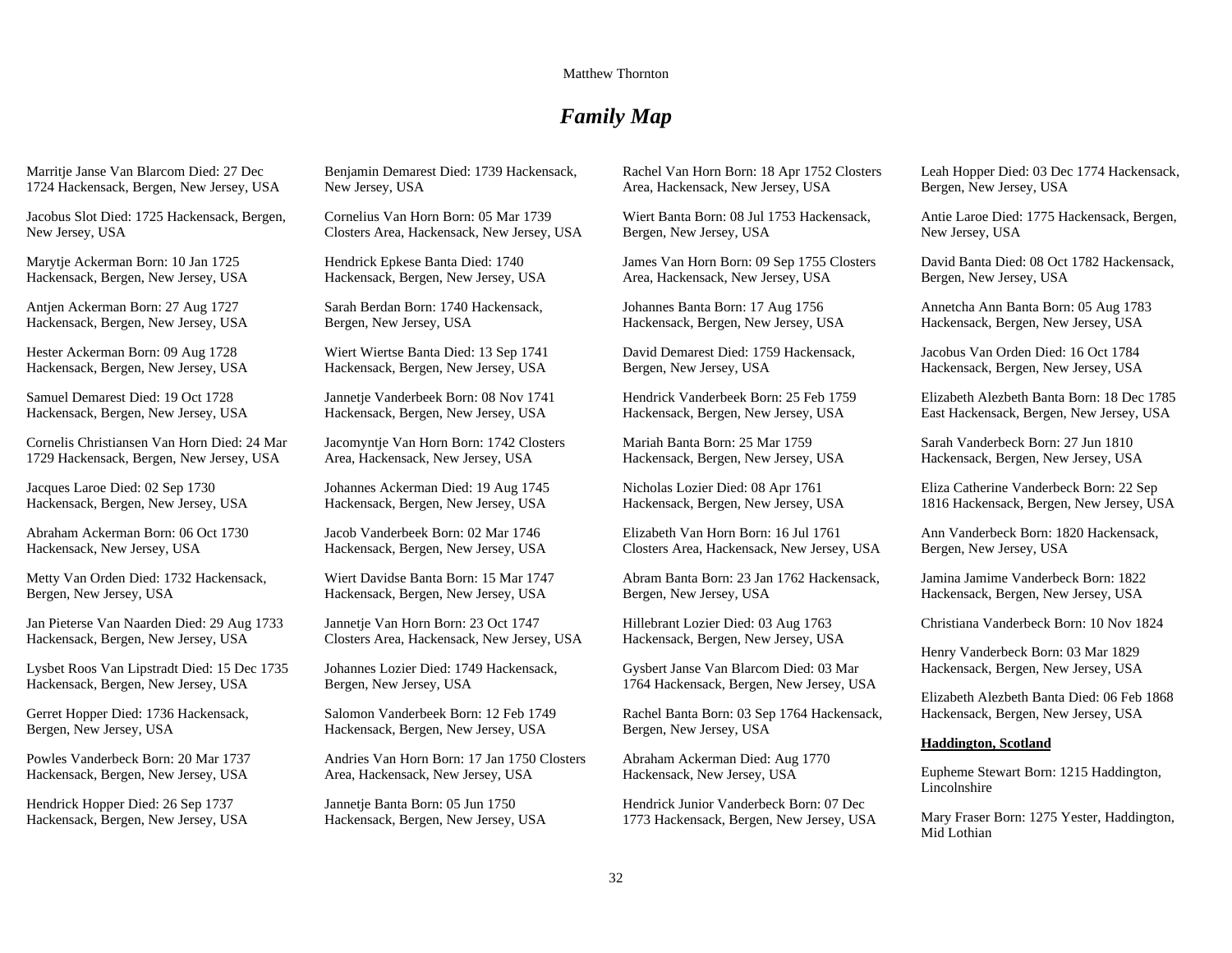# *Family Map*

Mary Fraser Born: 1275 Yester, Haddington, Mid Lothian

Christian Lindsay Born: 1430 Byres, Haddington, East Lothian

# **Hamilton Co., TN**

Jonas Posey Moon Died: 27 Feb 1849 Hamilton, Tennessee, USA

#### **Hannover, Germany**

Barent Van Rotmers Born: 1595 Altenbruch

Annetie Barentse Van Rotmers Born: 1608 Altenbruch

# **Hanover, Grafton Co., NH (182 Mi NW of Chatham)**

Sherburne Hardy Died: 05 Apr 1875

Thornton Sherburne Hardy Born: 16 Nov 1876

#### **Harderwijk, Netherlands**

Trintgen Wilms Born: 1601 Harderwijk, Gelderland, Netherlands

Trintgen Wilms Died: 1630 Harderwijk, Gelderland

# **Hardy Co., VA**

Jacob Chrisman Died: 28 Apr 1809 Lost River

# **Harlingen, Netherlands**

Reytske Sickedr Born: 1598 Harlingen, Friesland, Holland

Epke Jacobse Banta Born: 1619 Harlingen, Friesland, Holland

Sitske Dircksda Born: 1630 Harlingen, Friesland, Holland

Derrick Epke Banta Born: 1657 Harlingen, Minnertsga, Friesland, Netherlands

# **Hartford, Hartford Co., CT**

Ebenezer Richardson Born: 04 Feb 1689 Farmington, Hartford, CT, USA

Joseph Richardson Born: 24 Sep 1725 Farmington, Hartford, CT, USA

#### **Heilbronn, Germany**

Jeremias Andreas Merckle Died: May 1685 Bonfeld, Heilbronn, Baden Wuerttenberg

#### **Henrico Co., VA**

Peter Le Grand Born: 11 Jan 1726

#### **Hereford, England**

Nest Verch Gruffydd Died: 1153 Richards Castle

#### **Herefordshire, England**

Richard Talbot Died: 23 Oct 1356 Goodrich Castle, Eccleswall

#### **Hertfordshire, England**

Godeheut De Toeni Born: 1130 Flamsted

John Sanford Died: 1212 Hormead

Alice De Toeni Born: 1284 Flamsted

Alice De Toeni Died: 01 Jan 1324 Castle Maud, Flamsted

Elizabeth Long Born: 14 Nov 1621 St. Alban's, Hertfordshire, England [bapt. date]

### **Hickory, Catawba Co., NC (735 Mi SW of Chatham)**

Bryan Taylor Adams Born: 21 Sep 1970

Cecylia Grey Adams Born: 10 Nov 1997

### **Hingham, Plymouth Co., MA (61 Mi NW of Chatham)**

Clement Minor Born: 04 Mar 1639 Hingham, Plymouth, Massachusetts, USA

Ephraim Miner, Sr Born: 27 Apr 1642

Joseph Minor Born: 25 Aug 1644 Hingham, Plymouth, Massachusetts, USA

Judah Minor Born: 25 Aug 1644 Hingham, Plymouth, Massachusetts, USA

Judah Miner Born: 1646

### **Honeoye, Ontario Co., NY (393 Mi NW of Chatham)**

Zenas Dean Parker Born: 17 Sep 1807 Honeoye Lake, Ontario, NY, USA

#### **Honolulu, Honolulu Co., HI**

Sherburne Hardy Born: 30 Jun 1932

Thornton Sherburne Hardy Died: 16 Aug 1937

#### **Hoorn, Netherlands**

Mary Baerts Born: 1600 Hoorn, Noord Holland, Netherlands

Christian Barentsen Van Horn Born: 1625 Hoorn, E Friesland, Netherlands

Marretie VanWinckell Slot Born: 1643 Hoorn, Netherlands

#### **Huntingdon, England**

Daughter David I Of Scotland Born: 1199

#### **Indiana**

Duina Macduibhn Died: 1066 Normandy France, Indiana, USA

Paul Macduibhn Died: 1066 Scotland, Indiana, USA

Archibald Campbell Died: 1162 Indiana, USA

Adam Wallace Died: 1246 Witness Charters, Indiana, USA

John Wallace Died: 1366 Witness Charters, Indiana, USA

John Wallace Died: 1390 Witness Charters, Indiana, USA

Meritt Knapp Durand Died: 11 Dec 1849

#### **Inverness, Scotland**

Banquo Thane Born: 990 Lochaber, Inverness-Shire

Banquo Thane Died: 1043 Lochaber, Inverness-Shire

John The Comyn Born: 1225 Badenoch, Inverness Shire

John Comyn Born: 1242 Badenoch, Isle Skye

John Comyn Born: 1269 Badenoch, Inverness Shire

Joan De Valence Born: 1273 Badenoch, Inverness Shire

John The Comyn Died: 1274 Badenoch, Inverness Shire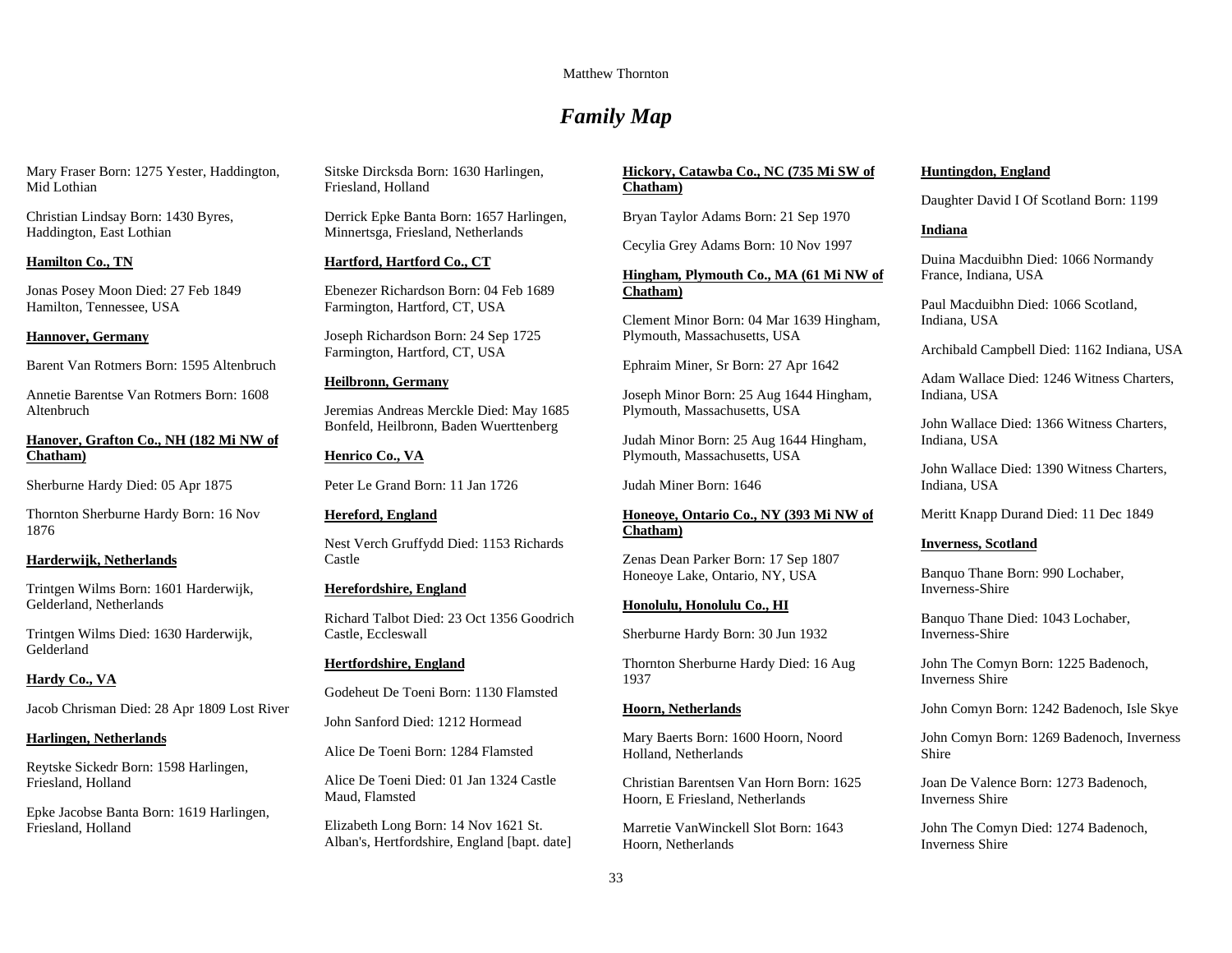# *Family Map*

Mary Margaret Fraser Born: 25 Jun 1881 Lovatt, Inverness-Shire

#### **Ipswich, England**

Andrew De Chaucer Died: 1288

Mary Heyrown Died: 1308

# **Ipswich, Essex Co., MA (82 Mi NW of Chatham)**

Ruth Greenslade Born: 1656 Ipswich, Essex, Massachusetts, USA

Elizabeth Manwaring Died: 31 Dec 1664 Ipswich, Essex, Massachusetts, USA

Edmund Bridges Died: 13 Jan 1684 Ipswich, Essex, Massachusetts, USA

#### **Ireland (NW of France)**

Jane Hunter Born

Margaret Irvine Born: Londonderry

Jane Steele Born

Margery De Braose Born: 1262 Pipton, Breconshire

Ephraim McDowell Born: 1672 Londonderry

Elizabeth Jenkins Born: Abt. 1690

William Bell Born: 06 Jan 1694 Temple Patrick

Mary Morrison Born: 1718

Susannah Wallace Born: 1719 Castle, Dunshanglin

Peter Wallace Died: 1723 Northern

Margaret Irvine Died: 1728 Londonderry

Mary McClung Born: 28 Oct 1735

Jacob McGaw Born: 1737 Lineygloss

**Jersey City, Hudson Co., NJ (223 Mi SW of Chatham)**

Tryntje Jacobs Died: 11 May 1677 Jersey City, Hudson, New Jersey, USA

Grietje Van Winkle Died: 20 Sep 1732 Jersey City, Hudson, New Jersey, USA

# **Jerseyville, Jersey Co., IL (1083 Mi SW of Chatham)**

Phoebe Chrisman Died: 1858 Jerseyville, Jersy, IL, USA

**Jerusalem, Israel**

Alan Fitzalan Died: 1097

#### **Kent, England**

Robert De Crevecoeur Born: 1085 Sarre Hendley Born: 1350 Cransbrook Thomas Hendley Born: 1375 Cransbrook John Hendley Born: 1400 Coursehorn, Cranbrook Peter Courthope Born: 1425 Cranbrook John Hendley Born: 1440 Cranbrook Thomas Sheafe Born: 1440 Cranbrook Robert Millon Born: 1443 Joan Born: 1445

Robert Foster Born: 1460 Cranbrook John Giles Born: 1460 Biddenton Robert Andrewe Born: 1465 Cranbrook Agnes Millon Born: 1468 Cranbrook Thomas Sheafe Born: 1470 Cranbrook John Hendley Died: 1472 Cranbrook John Hendley Died: Nov 1472 Cranbrook Alexander Courthope Born: 1474 Cranbrook John Harman Born: 1474 Cranbrook Katherine Foster Born: 1478 Cranbrook John Harman Born: 1478 Cranbrooke Gyles Andrews Born: 1480 Cranbrook Alice Hendley Born: 1480 Cranbrook Agnes Andrews Born: 1484 Cranbrook Robert Church Born: 1495 Robert Foster Died: 25 Sep 1497 Cranbrook Elizabeth Courthope Born: 1500 Cranbrook Thomas Harman Born: 1500 Cranbrook Joan Died: 1502 Robert Millon Died: 1502 Richard Sheafe Born: Sep 1505 Cranbrook Elizabeth Andrews Born: 1510 Cranbrook

Robert Andrewe Died: 15 May 1514 John Streetinge Born: 1515 Beakesbourne Alice Hendley Died: 1520 Cranbrook Thomas Sheafe Died: 1520 Cranbrook Alexander Courthope Died: 1525 Cranbrook Katherine Foster Died: 1525 Cranbrook Gyles Andrews Died: 1526 Cranbrook Thomas Sheafe Born: 10 Oct 1532 Cranbrook Mary Harmon Born: 1536 Cranbrook Agnes Andrews Died: 1540 Cranbrook James Church Born: 1540 Alyce Streetinge Born: 1544 Beaksbourne Elizabeth Courthope Died: 1547 Cranbrook John Harman Died: 1547 Cranbrook Thomas Harman Died: 17 Nov 1547 Cranbrook George Reynolds Born: 1555 Richard Sheafe Died: 1557 Cranbrook Thomas Sheafe Born: 10 Oct 1562 Cranbrook Elizabeth Andrews Died: 15 Oct 1564 Cranbrook Thomasyn Church Born: 1566 Beaksbourne Maria Wilson Born: 1575 Cranbrook Agnes Atwood Died: 1591 Downe

Agnes Millon Died: 1513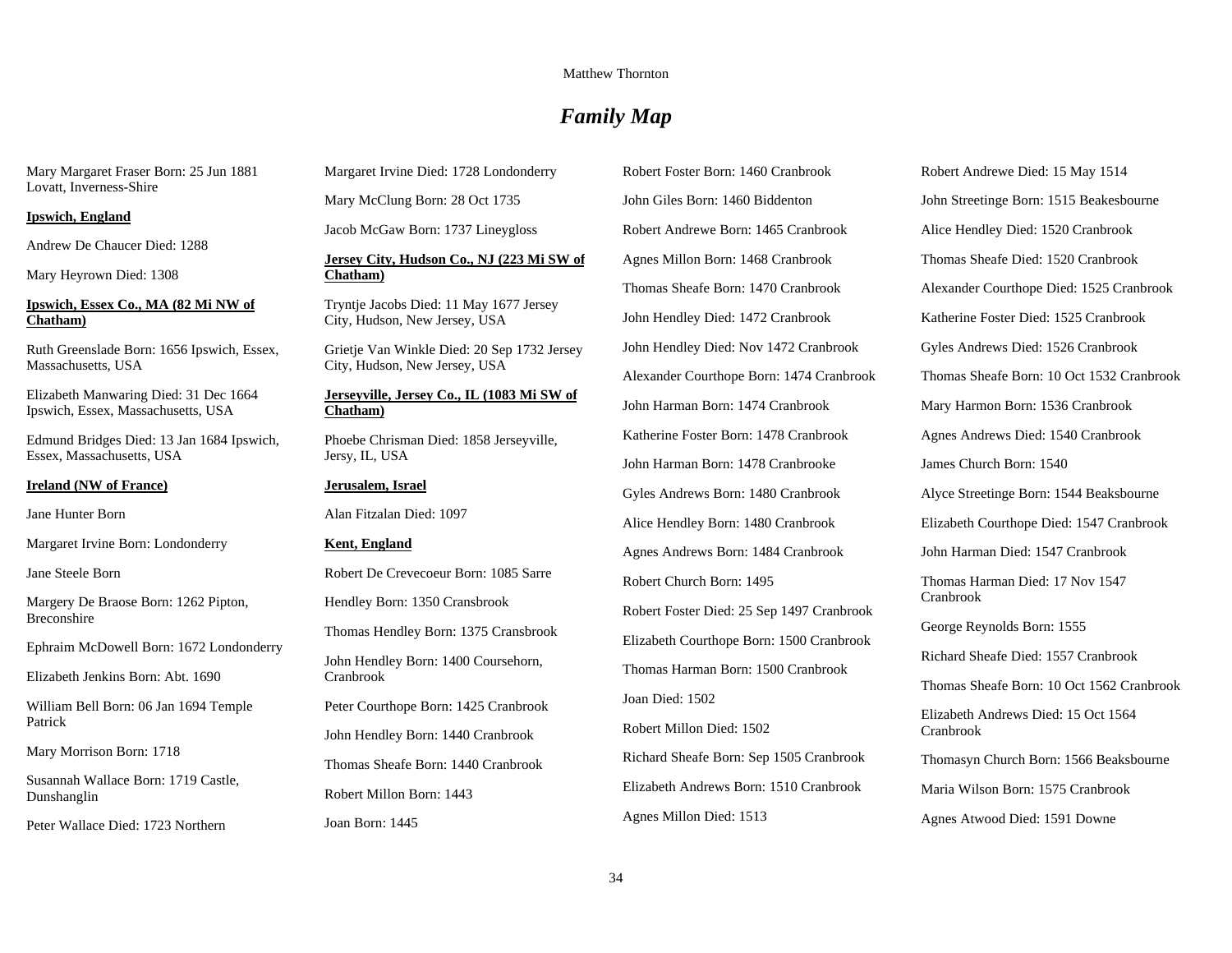# *Family Map*

James Church Died: 02 Nov 1596 Bekesbourne

Alyce Streetinge Died: 02 Nov 1596 Becksbourne

Dorothy Sheafe Born: 1601 Cranbrook

Thomas Sheafe Died: 06 Sep 1604 Cranbrook

Mary Harmon Died: 20 Nov 1609 Cranbrook

#### **Kentucky**

Samuel Wallace Died: 1800 KY, USA

Louisa Rachel Parker Born: 22 Feb 1827 KY, USA

Mary E Parker Born: 04 Dec 1828 KY, USA

Sarah M Parker Born: 1830 KY, USA

Jane Keaple Parker Born: 04 Apr 1832 KY, USA

Lemuel Deforrest Parker Born: 22 Aug 1834 KY, USA

Lewis Rousseau Parker Born: 20 Apr 1838 KY, USA

Marshall Emory Parker Born: 17 Jan 1841 KY, USA

Louisa Deforest Died: 1849 KY, USA

Mary Buster Died: 1852 KY, USA

Albert B. Ames Born: 1862

John William Parker Died: 10 Dec 1910 KY, USA

Mary E Parker Died: 1914 KY, USA

# **Kilbirnie, Scotland**

Robert Crawford Died: 1513 Kilbirnie, Ayershire

Isabel Crawford Born: 1526 Kilbirnie, Ayshire

Helen Campbell Died: 1547 Kilbirnie, Aylshire

Lawrence Crawford Died: 04 Jun 1547 Kilbirnie, Ayershire

Margaret Colquhoun Died: 1561 Kilbirnie, Aylshire

Hugh Crawford Died: 1576 Kilbirnie, Ayershire

Malcolm Crawford Died: 1595 Kilbirnie, Aylshire

#### **Kilkenny, Ireland**

Thomas Kaple Born: Abt. 1715

#### **Kings Co., NY**

Johannes Christoffel Schaers Born: 1641 Gowanus, Kings, New York, USA

Willem Adrianse Bennett Died: 1644 Gowanus, Kings, New York, USA

Adeltje Vanderbeek Born: 30 May 1649 Flatlands, Kings, NY, USA

Paulus Van Der Beek Born: 27 Nov 1650 Gowanus, Kings, NY, USA

William Mandeville Born: 1657 Flatlands, Kings, New York, USA

Francois Sohier Died: 1663 Flatbush, Kings, New York, USA

Maria Johannes Schaers Born: 1667 Gowanus, Kings, New York, USA

Paulus Vanderbeek Born: 1672 Gowanus, Kings, NY, USA

Aaltje Schaers Born: Jul 1678 Gowanus, Kings, New York, USA

Jacobus D Des Marest Born: 30 Oct 1681 Flatbush, Kings, NY, USA

Marritje Willemse Bennet Died: 25 Apr 1690 Flatbush, Kings, New York, USA

Johannes Christoffel Schaers Died: Oct 1690 Flatbush, Kings, New York, USA

Tryntje Mandeville Died: 1696 Flatbush, Kings, New York, USA

Adeltje Vanderbeek Died: 30 May 1710 Flatlands, Kings, NY, USA

#### **Kingston, Ulster Co., NY**

Jannetje Lozier Born: 22 Aug 1660 Kingston, Ulster, New York, USA

Hillebrandt Le Sueur Born: 04 Nov 1663 Kingston, Ulster, New York, USA

Hillebrandt Le Sueur Died: 04 Nov 1663 Kingston, Ulster, New York, USA

Jacob Le Sueur Born: 26 Jul 1665 Kingston, Ulster, New York, USA

John Le Sueur Born: 26 Jul 1665 Kingston, Ulster, New York, USA

Tryntie Slot Born: 06 Aug 1671 Kingston, Ulster, NY, USA

Andries Rees Died: 1674 Kingston, Ulster, NY, USA

Jannatie Hildebrand Pietersen Died: 1678 Kingston, NY, USA

Aeltje Slot Born: 1678 Kingston, Ulster, NY, USA

Jonas Sloat Born: 04 Apr 1681 Kingston, Ulster, NY, USA

Magdalena Hite Born: 06 Sep 1713 Kingston

# **Knoxville, Knox Co., TN (845 Mi SW of Chatham)**

Martha See Died: 06 Apr 1906

John Eric Swanson Born: 27 Jan 1967 Baptist Hosp.

Sheila Grey Swanson Born: 16 Feb 1972

#### **La Rochelle, France**

Anne Morand Born: 03 Aug 1646

John Durand Born: 26 Dec 1664

#### **Lanark, Scotland**

John De Crawford Died: Crawford

#### **Lanarkshire, Scotland**

Galfridus De Crawford Born: 1120 Crawfordjohn

Reginald De Crawford Born: 1120 Crawford John, Clydesdale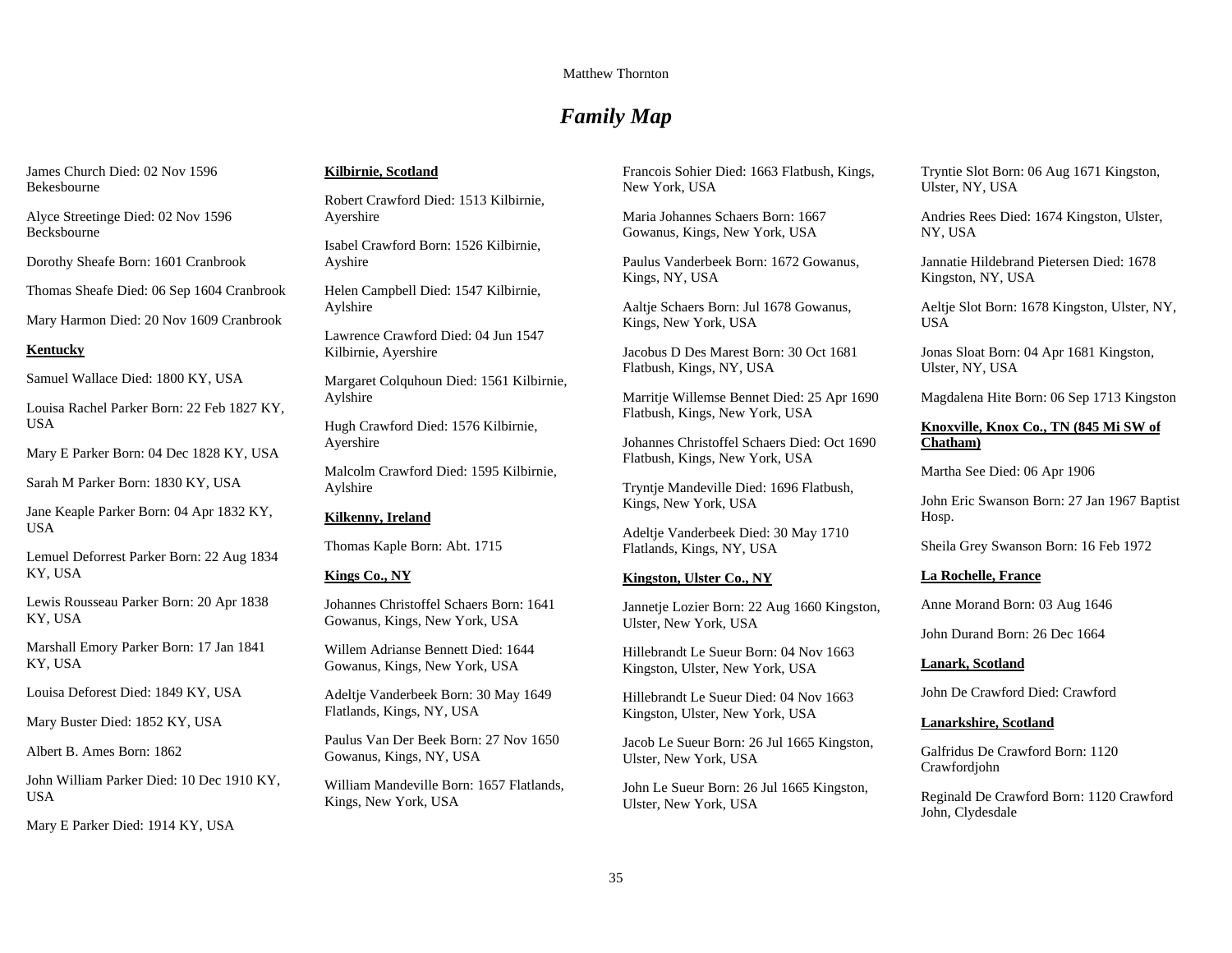# *Family Map*

Unknown Swane Sweinsdotter Born: 1122 Crawford, Clydesdale

John De Crawford Born: 1138 Crawford John, Clydesdale

John Crawford Born: 1140 Clydales, L

Gualterus Crawford Born: 1150 Crawford John, Clydesdale

Hugh De Crawford Born: 1170 Crawfordjohn, Clydesdale

Mrs Hugh Crawford Born: 1172 Crawford John, Clydesdale

Galfridus De Crawford Born: Apr 1185 Crawford John, Clydesdale

John De Crawford Born: 1222 Crawfordjohn, Clydesdale

Alicia De Dalsallock Born: 1226 Crawfordjohn, Clydesdale

Alicia De Dalsallock Born: 1230 Draffen, Lesmahagow

Alicia Draffen Born: 1230 Draffen, Lesmahagow

William Douglas Born: 1240 Douglas

Alexander Stewart Born: 1240 Crawford

Reginald Crawford Born: 1255 Crawfordjohn, Clydesdale

John Maxwell Born: 1289 Libberton

Beatrice De Lindsay Born: 1291 Crawford

Archibald Douglas Born: 1297 Douglas

Alexander De Lindsay Died: 1308 Crawford, Clydesdale

William Douglas Born: 1323 Douglas

Eleanor Douglas Born: 1325 Douglas

Margaret Stewart Born: 1325 Douglas

Eufemia Lindsay Born: 1365 Crawford, Clydesdale

William Douglas Died: May 1384 Douglas

Janet Herries Died: 1439 Caulderwood

#### **Lancashire, England**

Daughter Robert De Stuteville Died: Aldingham Manor

Daughter Robert De Stuteville Born: 1088 Aldingham Manor

Robert De Bruce Died: 1094 Gisburn

Michael Fleming Died: 1150 Aldingham Manor

Isabella De Albiniaco Born: 1229 Muston

George Douglas Died: 1402 Hamildon

## **Lancaster, Lancaster Co., PA (349 Mi SW of Chatham)**

James McClung Died: 1744 Lancaster, PA, USA

## **Le Havre, France**

William De Tankerville Born: 1054 Tancarville, Le Havre Seine Inferieure

## **Lee Co., IA**

William Palmer Mix Died: 21 Apr 1844 Lee, IA, USA

## **Leeds, England**

Daniel De Crevequer Born: 1130 Leeds Castle, Kent

Elias De Crevequer Died: 1145 Leeds Castle, Kent

Robert De Crevequer Born: 1155 Leeds Castle, Kent

#### **Leeuwarden, Netherlands**

Michael Johannis De Mandeville Born: 1585 Leeuwarden, Friesland, Netherlands

Maria Van De Raede Born: 1585 Leeuwarden, **Netherlands** 

Zytian Liuwes Born: 1644 Leeuwarden, Friesland, Netherlands

## **Leicestershire, England**

Ralph Bakepuiz Died: 1067 Allexton

Robert Bakepuiz Born: 1110 Allexton

Alice Grimbald Born: 1120

Margery Fitzurse Born: 1135 Kirby Bellars

Richard Fitzurse Died: 1141 Kirby Bellars

Margaret Somervile Born: 1176 Cossington

Eustace De Greinville Born: 1184 Hallaton, Uppingham

Gilbert De Greinville Born: 1210 Hallaton

Joan De Greinville Born: 1236 Hallaton

Gilbert De Greinville Died: 1243 Hallaton

Margaret Somervile Died: 1244 Cossington

Joan Peverel Died: 1358 Hallaton, Uppingham

## **Leiden, Netherlands**

Adriaentje Jans Born: 1619 Leiden, Zuid Holland, Netherlands

#### **Lens, France**

Adeliza De Normandy Died: 1090 Lens, Normandy

## **Lewis Co., NY**

Paulus Van Der Beck Born: 17 Nov 1650 Gowanus, Lewis, New York, USA

Tryntje Mandeville Died: 1696 Flatlands, Lewis, New York, USA

## **Lexington, Fayette Co., KY (808 Mi SW of Chatham)**

Peter Le Grand Died: 11 Jan 1813

Lucy Nash Died: 01 Dec 1817

#### **Limerick, Limerick, Munster, Ireland**

Harald Sitricsson Born: 925

#### **Lincolnshire, England**

William Wilson Died

Alice De Montfort Died: 1091 Folkingham

Walter De Gaunt Born: 1092 Folkingham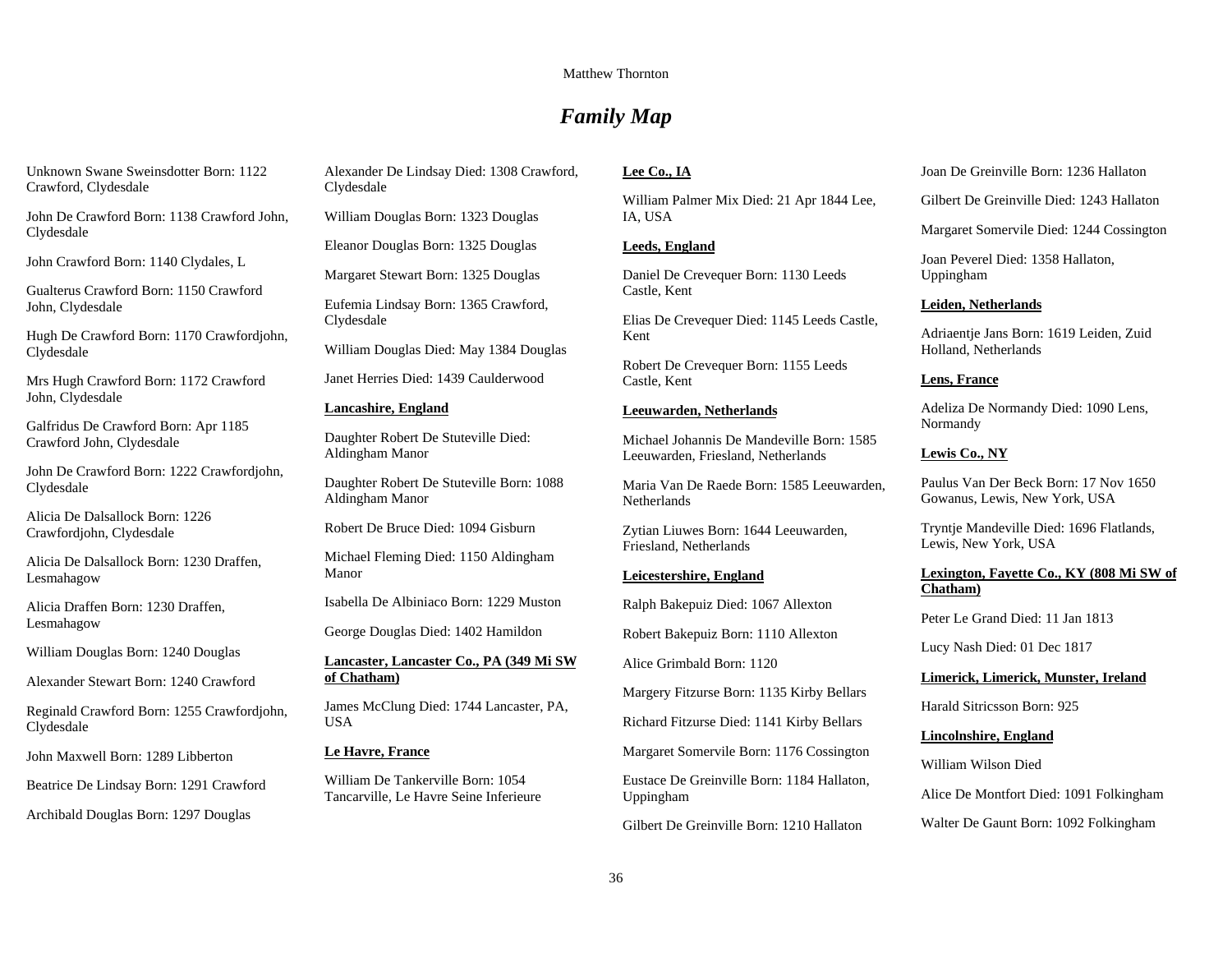# *Family Map*

Gilbert De Gand Died: 1094 Bardney

Agnes De Gaunt Born: 1121 Folkingham

Walter De Gaunt Died: 1139 Bardney

De Briwere Died: 1160 Moulton

Matilda De Albini Born: 1166 South Ingleby

Jordan I Foliot Died: 1166 Frisby

Roger De Colville Born: 1200 Bytham Castle

Walter Colvill Born: 1225 Bitham

Jordan Foliot Died: 1225 Frisby

Elizabeth De Mowbray Born: 1242 Axholme

Roger Colvill Born: 1251 Bitham

Isabella De Albiniaco Died: 1266 Castle Bytham, Stanford

Walter Colvill Died: 1276 Bitham

Roger Colvill Died: Apr 1288 Bitham

Margery De Braose Died: 1335 Castle Bytham, Stanford

Joan Toly Died: 28 Dec 1392 Bassingborough

Anna Dyer Born: 1425 Great Staughton

John De La Pole Born: 27 Sep 1442

William Wilson Born: 1496 Welbourn

William Wilson Born: 1512 Welbourn

William Wilson Born: 1516 Welbourn

William Cheesbrough Born: Abt. 1550

Margaret Jenkinson Born: Abt. 1550

William Cheesbrough Died: Unknown Lincolnshire, England probably

Margaret Jenkinson Died: Unknown Lincolnshire, England probably

**Linlithgow, Scotland**

Catherine Maxwell Born: 1408 Linlithgow, Linlithgowshire

**Lippstadt, Germany**

Andries Rees Born: 1629

**Litchfield, Litchfield Co., CT (166 Mi NW of Chatham)**

Ichabod A Mix Born: 1779 Litchfield, CT, USA

Olive Mix Born: 1779 Litchfield, CT, USA

Amelia Mix Born: 1783 Litchfield, CT, USA

Hiram Mix Born: 22 Apr 1801 Litchfield, CT, USA

## **Litchfield Co., CT**

Mary Mercy St John Born: 26 Jun 1734 Sharon

Amelia Pennoyer Born: 1762 Sharon

**Little Silver, Monmouth Co., NJ (232 Mi SW of Chatham)**

Hendrik Van Voorhees Born

Hendrik Van Voorhees Died

#### **Livingston Co., NY**

Leysebert Jans Born: 1627 Flatlands, Livingston, New York, USA

Lysbeth Janse Born: 1650 Flatlands, Livingston, New York, USA

Chriatina De La Vinje Died: 1663 Bushwick, Livingston, NY, USA

William Mandeville Died: 30 Oct 1679 Seatalcott, Livingston, New York, USA

Gerret Lubbertsen Died: 1721 Flatbush, Livingston, New York, USA

Aeltie Paulus Van Der Beek Died: 1728 Flatlands, Livingston, New York, USA

## **London, England**

Daniel Meekes Born

Daniel Meekes Died

William Douglas Died: 1298 Tower London, London, Middlesex

John Wallace Died: 1307 London, Middlesex

John Le Chaucer Born: 1309 London, Middlesex

Agnes Copton Born: 1317 London, Middlesex

Geoffrey Chaucer Born: 1343 London, Middlesex

John Maxwell Died: 1346 Tower London, London, Middlesex

Bartholomew Burghersh Died: 03 Aug 1355 Grey Friars, London, Middlesex

Elizabeth De Verdun Died: 01 May 1360 Grey Friars, London, Middlsex

John Le Chaucer Died: 1366 London, Middlesex

Agnes Copton Died: 1381 Vintry

Phillipa De Roet Died: 1387 London, Middlesex

Geoffrey Chaucer Died: 25 Oct 1400 London, Middlesex

Annie Giles Born: 1496 London, Sussex

John Hewson Atwood Died: Mar 1562 Field

Elizabeth Herbecq Died: 1602 London, Buckinghamshire

Thomas Mix, Sr Born: Abt. 1624 London City, Middlesex (now

Thomasyn Church Died: 1634 London, **Middlesex** 

George Reynolds Died: 1634 London, Middlesex

#### **Los Angeles, Los Angeles Co., CA**

Rosamond Hardy Born: 1911

## **Loudoun Co., VA**

Sarah Jane Jones Born: 17 May 1768 Loudoun, VA, USA

Sarah Jane Jones Born: 17 May 1768 Loudoun, VA, USA

Jockey Bill Buster Born: 05 Jun 1791 Loudoun, VA, USA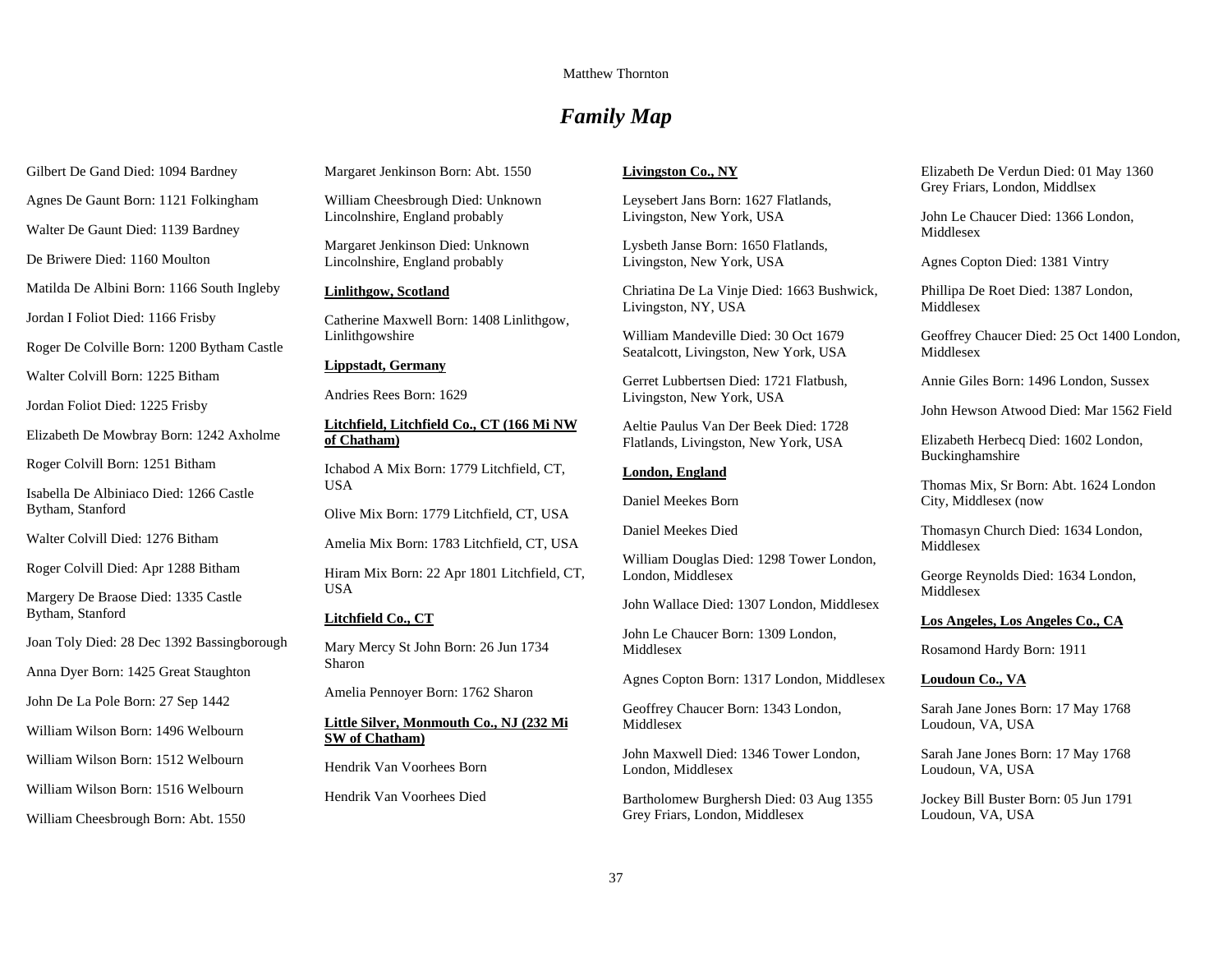# *Family Map*

Elizabeth Buster Born: 25 Dec 1795 Loudoun, VA, USA

## **Lynn, Essex Co., MA (74 Mi NW of Chatham)**

Edmund Bridges Born: 1612 Lynn, Essex, Massachusetts, USA

#### **Macon, Macon Co., MO**

John Buster Died: 21 Aug 1877 Macon, MO, USA

## **Malden, Middlesex Co., MA (76 Mi NW of Chatham)**

Gabriel Whelden Died: Abt. Mar 1654

#### **Mannheim, Germany**

David Desmarets Born: 20 Dec 1651 Mannheim, Baden, Wurttemberg

Samuel Demarest Born: 05 Aug 1656 Mannheim, Palatinate

Jacques Laroe Born: 02 Dec 1656 French Church

Susanna Laroe Born: 09 Oct 1658 Mannheim, Karlsruhe, Baden

Jacob Leroux Born: 1660 Mannheim, Karlsruhe, Baden

Marie Le Roux Born: 11 Aug 1662 Mannheim, Palz

Jeanne Guerin Died: 1664

Anne Le Roux Born: 17 Aug 1664 Mannheim, Palz

# **Chatham)** James Kevin Swanson Born: 13 Jun 1968 Blount Memorial Hospital Florence Belle Buster Died: 1971 Frank Boyd Montgomery Died: 1978 **Massachusetts** Joseph Atkins Died: Eastham Hope Howes Born: Yarmouth Hope Howes Died: Eastham Dorothy Jones Died: Yarmouth Elizabeth Jones Born: Yarmouth James Matthews Died: Yarmouth Judah Minor Died: Massachusetts, USA Martha Pease Died: Eastham Peter Chesebrough Died: Bef. 1649 Massachusetts probably Sarah Chesebrough Died: Bef. 1649 Massachusetts probably Sarah Matthews Born: 21 Jul 1649 Yarmouth Samuel Howes Born: Abt. 1650 Yarmouth Nathaniel Mayo Died: 1662 Eastham Thomas Howes Died: Oct 1665 Yarmouth

**Maryville, Blount Co., TN (855 Mi SW of**

Joseph Atkins Born: Bet. 04 Mar 1669 - 1670 Eastham

Henry Howland Died: Bet. 01 Jan 1670 - 1671 Duxbury

Abigail Howland Died: 07 Apr 1672 Eastham

Mary Newland Died: 16 Aug 1674 Duxbury

Richard Sears Born: Abt. 1680 Yarmouth

Giles Hopkins Died: Abt. 1690 Eastham

John Young Died: Bet. 28 Jan 1690 - 1691 Eastham

Joseph Wise Born: 1695 Chebacco, Massachusetts, USA

Samuel Smith Died: Bet. 22 Mar 1696 - 1967 Eastham

Hannah Prence Died: Bef. Nov 1698 Eastham

Henry Atkins Died: Bef. 21 Aug 1700 Eastham

Paul Sears Died: Bet. 20 Feb 1707 - 1708 Yarmouth

Deborah Williard Died: 13 May 1721 Yarmouth

Samuel Howes Died: Bet. 10 Jan 1722 - 1723 Yarmouth

## **Massena, Saint Lawrence Co., NY (334 Mi NW of Chatham)**

Louise Carolyn White Born: 30 Nov 1928

## **Maybole, Scotland**

Katherine Kennedy Born: 1465 Culzean Castle, Maybole, Ayreshire

#### **Meath, Leinster, Ireland**

Elizabeth Woods Born: 1682 Dunshauglin Castle

Elizabeth Wallace Born: 1695 Dunshanglin Castle, Dunshanglin

William Wallace Born: 1706 Dunshanglin Castle, Dunshanglin

#### **Mercer Co., KY**

Samuel McDowell Died: 25 Sep 1817

Mary McClung Died: Oct 1827 Shawnee Spring

## **Mexico**

Katherina Durand Died: Guadalahara

## **Middlesex, England**

Bridget Hervie Born: 1435

## **Middlesex Co., CT**

William Palmer Died: 1697 Killingworth, Middlesex, CT, USA

#### **Middletown, Middlesex Co., CT**

Zebediah Mix Born: Bef. 03 Mar 1728

Amos Mix Born: 10 Jun 1754

Zebediah Mix Born: 03 Mar 1756 Middletown, Middlesex, CT, USA

William Mix Born: Bef. 29 Jan 1758

William Mix Died: Bef. Oct 1759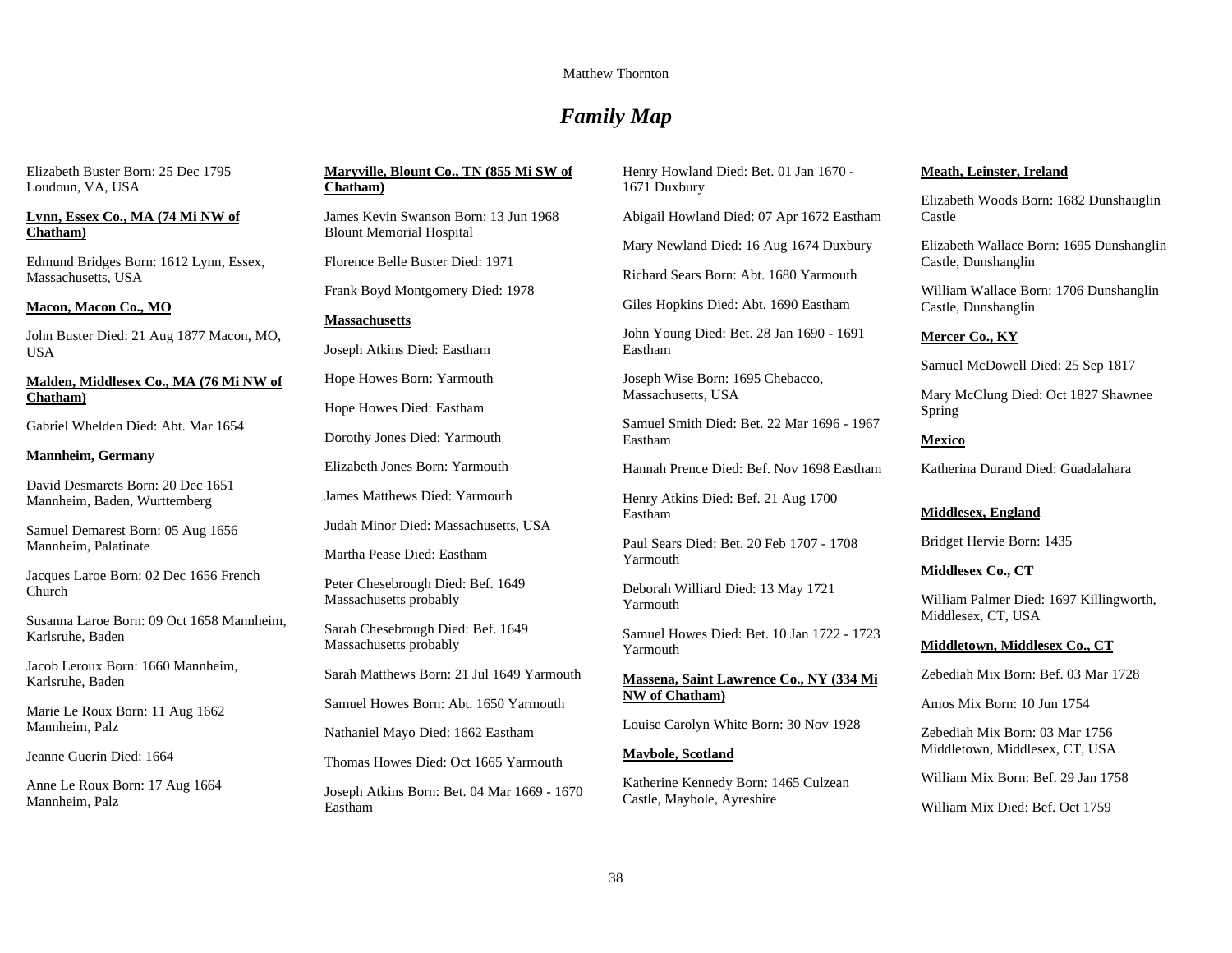# *Family Map*

William Mix Died: Oct 1759 Middletown, Middlesex, CT, USA

William Mix Born: 21 Oct 1759 Middletown, Middlesex, CT, USA

Ephraim Mix Born: 19 Jul 1761 Middletown, Middlesex, CT, USA

John Mix Born: 16 Sep 1764 Middletown, Middlesex, CT, USA

Sarah Mix Born: 02 Mar 1766 Middletown, Middlesex, CT, USA

Molly Mix Born: 07 Jun 1767 Middletown, Middlesex, CT, USA

Thomas Mix Born: 12 Feb 1769 Middletown, Middlesex, CT, USA

#### **Milford, New Haven Co., CT**

Abigail Treat Born: Apr 1660

Jane Andrew Born: 16 Apr 1699

Jane Tapp Died: 08 Apr 1703

John Downs Born: 18 Jul 1704 Milford, New Haven, CT, USA

Robert Treat Died: 12 Jul 1710

Ann Hine Born: 19 Feb 1711 Milford, New Haven, CT, USA

Abigail Treat Died: 25 Dec 1727

John Durand Born: Abt. Dec 1734

Samuel Andrew Died: 24 Jan 1738

Peter Pond Born: 18 Jan 1740 Milford, New Haven, CT, USA

Susan Newell Born: 1742 Milford, New Haven, CT, USA

Ann Hine Died: 27 Jan 1795 Milford, New Haven, CT, USA

Meritt Knapp Durand Born: 05 Oct 1795

John Downs Died: 12 Jan 1799 Milford, New Haven, CT, USA

Peter Pond Died: 1807 Milford, New Haven, CT, USA

#### **Minneapolis, Hennepin Co., MN**

Eliza Catherine Vanderbeck Died: 18 May 1889 Minneapolis, Hennepin, MN, USA

#### **Mississippi**

Walter Palmer Born: 01 Jun 1633 Suffolk, MS, USA

#### **Mons, Belgium**

Gossuin De Mons Born: 996 Mons, Hainault

Gossuin I De Mons Born: 1050 Mons, Hainault

Gossuin De Mons Born: 1110 Mons, Hainault

**Montclair, Essex Co., NJ (228 Mi SW of Chatham)**

Charles Anderson Chrystal Born: 12 Jul 1914

Dorothy Bertha Chinnock Born: 07 Sep 1914

## **Montgomery, Montgomery Co., AL**

Zenas Dean Parker Died: 21 Feb 1897 Montgomery, AL, USA

#### **Montgomery Co., VA**

Rebecca Chrisman Born: 1760 Montgomery, VA, USA

Joseph Chrisman Born: 1763

Elizabeth Chrisman Born: 1765 Montgomery, VA, USA

Isaac Chrisman Born: 11 Apr 1766 Montgomery, VA, USA

Jonathan Chrisman Born: 1769 Montgomery, VA, USA

Mary Chrisman Born: 1773 Montgomery, VA, USA

Ann Nancy Chrisman Born: 1776 Montgomery, VA, USA

Keziah Stephens Died: 05 May 1814 Montgomery, VA, USA

Jonathan Chrisman Died: 1818 Montgomery, VA, USA

Joseph Chrisman Died: 1847

#### **Monticello, Wayne Co., KY**

Julia (Kitty) Gholson Born: Monticello, KY, USA

Mary Buster Born: 12 Jun 1789 Monticello, Wayne, KY, USA

James Stone Chrisman Born: 14 Sep 1818

Sarah Buster Born: 26 May 1820 Monticello, KY, USA

John Parker Buster Born: 18 Jan 1861

Lucy Dixie Chrisman Born: 15 Jul 1863

James Stone Chrisman Died: 29 Jul 1881

## **Morris Co., NJ**

Margaret Mandeville Died: 1704 Pacquanac, Morris, New Jersey, USA

#### **Mount Kisco, Westchester Co., NY (197 Mi SW of Chatham)**

Minnie Laura Ames Died: 02 Oct 1946

Lewis A. Alliger Died: 28 Feb 1951

Rosamond Hardy Died: 1970

#### **Mulheim, Germany**

Georgius Rettinghausen Born: 1595 Mulheim, Westphalia

Heinrich George Rittenhouse Born: 1620 Mulheim, Westfalia

Nicholas Rittenhouse Born: 15 Jun 1666 Mulheim, Westphalia

#### **Naarden, Netherlands**

Seigneur Pierre Mabille Died: 1580 Naarden, Noord, Holland

Abram Janns Born: 1600 Naarden, Holland

#### **Namur, Belgium**

Ida Countess De Namur Born: 1083 Namur

#### **Nashville, Davidson Co., TN (977 Mi SW of Chatham)**

Sarah Frances Sanders Born: 28 Sep 1942 Nashville, Tennessee at Protestant Hosp.

William Jennings Bryan Died: 1991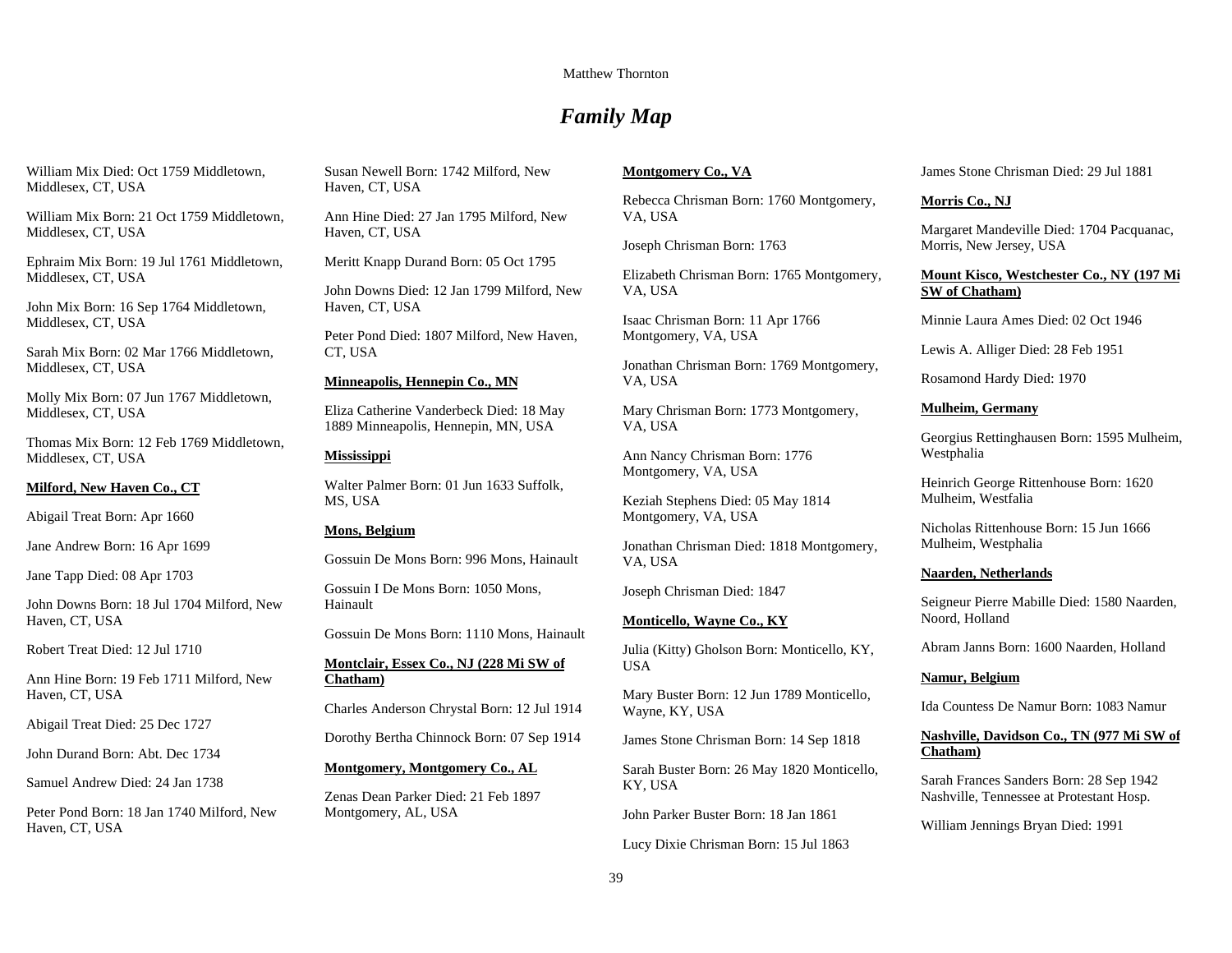# *Family Map*

Stephanie Morgan Swanson Born: 03 Jun 1999 Centennial Hospital

#### **Netherlands (NE of France)**

Lieuwe Te Banta Died: Holland

Wenemar De Gand Born: 1070 Ghent, Flanders, Holland

Wenemar De Gand Died: 1140 Ghent, Flanders, Holland

Pieter Walichs Born: 1478 Winkle, North Holland

Hendri Ackerman Born: 1500 Franckendahl, Palatine

Jan Pieter Walichs Born: 1508 Winkle, North Holland

Pieter Jans Walichs Born: 1538 Winkle, North Holland

Lieuwe Te Banta Born: 1540 Minnertsga, Friesland

Sil Cornelisda Born: 1554 Minnertsga, W Friesland

Anne Crommelin Born: 1560 Conay, Holland

David Sohier Born: 1560 Mons, Hainault, Holland

Eli Braconie

Jean Cuvellier Born: 1565 Hainault

Epke Luvese Banta Born: 1569 Minnertsga, Friesland

Dirck Walichs Born: 1570 Winkel, Holland

Anne Jacobse Born: 1573 North Holland, Gooiland, Holland

Jacob Walichs Born: 1573 Winkle, North Holland

Gysbert Van Blarcom Born: 1576 Holland

Tryn Willems Born: 1577 Winkle, North Holland

Adrian Bennet

Sara N Died: 1585

Aegidius Van De Raede Died: 1587 Franeker, Friesland, Friesland

Engeltje Jans

Adrian Bennett Born: 1594 Holland

Willem Hopper Born: 1596 Holland

Anne Crommelin Died: 1598 Holland

David Sohier Died: 1598 Holland

Barent Barents Born: 1599 Hooren, Zuyder Zee, East Friesland

Jean Cuvellier Died: 1599 Valenciennes

Divertje Cornelis Born: 1603 Debeemster, Noord Holland

Anetzie Webber Born: 1605 Hague, Holland

Maria Thomas Badie Born: 1608 Waverveen, Utrect Provence

Jan Pietersen Sloat Born: 1613 Holstein, Holland

Tryntje Jacobs Born: 1620 Hoorne, North Holland

Clerke Everts Born: 1621 Holland

Jannetje Gerritzen Born: 1624 Gelderland

Gysbert Lubbertsen Born: 1624 Beemster, North, Holland

Gysbert Van Blarcom Born: 1624 Noordt, Holland

Barent Barents Died: 02 Feb 1624 Hooren, East Friesland

Giles Jansen De Mandeville Born: Jun 1626 Garderen, Veluwe, Gelderland, Holland

Thys Lubbertsen Born: 1628 De Rijp, North, Holland

Thuys Lubberts Van Blarcom Born: 1628 Rijp, Beemster, Noordt-Holland

Epke Luvese Banta Died: 1630 Minnertsga, Friesland

Neeltje Weber Died: 1632 Ultrecht, Holland

Divertje Cornelius Died: 1638 Holland

Magdaleentje Theunis Born: 1639 Huisen, Gooiland, Noordt, Holland

Marritje Jacobse Walichs Born: 1644 Hoorne

Tuman Jansen Jans Died: 1646 Ultrecht, Holland

Hendrick Mandeville Born: 1646 Guilderland, Holland

Aeltie Paulus Van Der Beek Born: 30 May 1649 New

Sil Cornelisda Died: 1650 Minnertsga, Friesland

Cornelius Epkese Banta Born: 1652 Minnertsga, Friesland

Tryntje Mandeville Born: 1652 Gardeven, Veluwe, Gilderland

Seba Epkese Banta Born: 1654 Osterbierum, Friesl, Holland

Jan Mandeville Born: 1654 Voortbuizen, Garderen, Gelderland

Tryntje Mandeville Born: 1654 Voortbuizen, Gelderland

Hendrick Epkese Banta Born: Jun 1655 Minnertsga, Friesland

Jacob Epkese Te Banta Died: 1656 Arum, Friesland

Johannes Michaelsz Mandeville Died: 1657 Garderen, Gelderland

Jacob Walichs Died: 17 Aug 1657 Winkle, North Holland

Weart Epkese Banta Born: May 1658 Minnertsga, Friesland, Holland

Wilhelmina Dewees Born: 13 Mar 1673 Lieuwarden, Friesland, Holland

Isaac Ver Planck Died: 1689 Holland

Johannes Ackerman Died: 09 Jan 1731

#### **New Hampshire**

Mary Morrison Died: Londonderry, NH, USA

John Morrison Died: 16 Feb 1736 Londonderry, NH, USA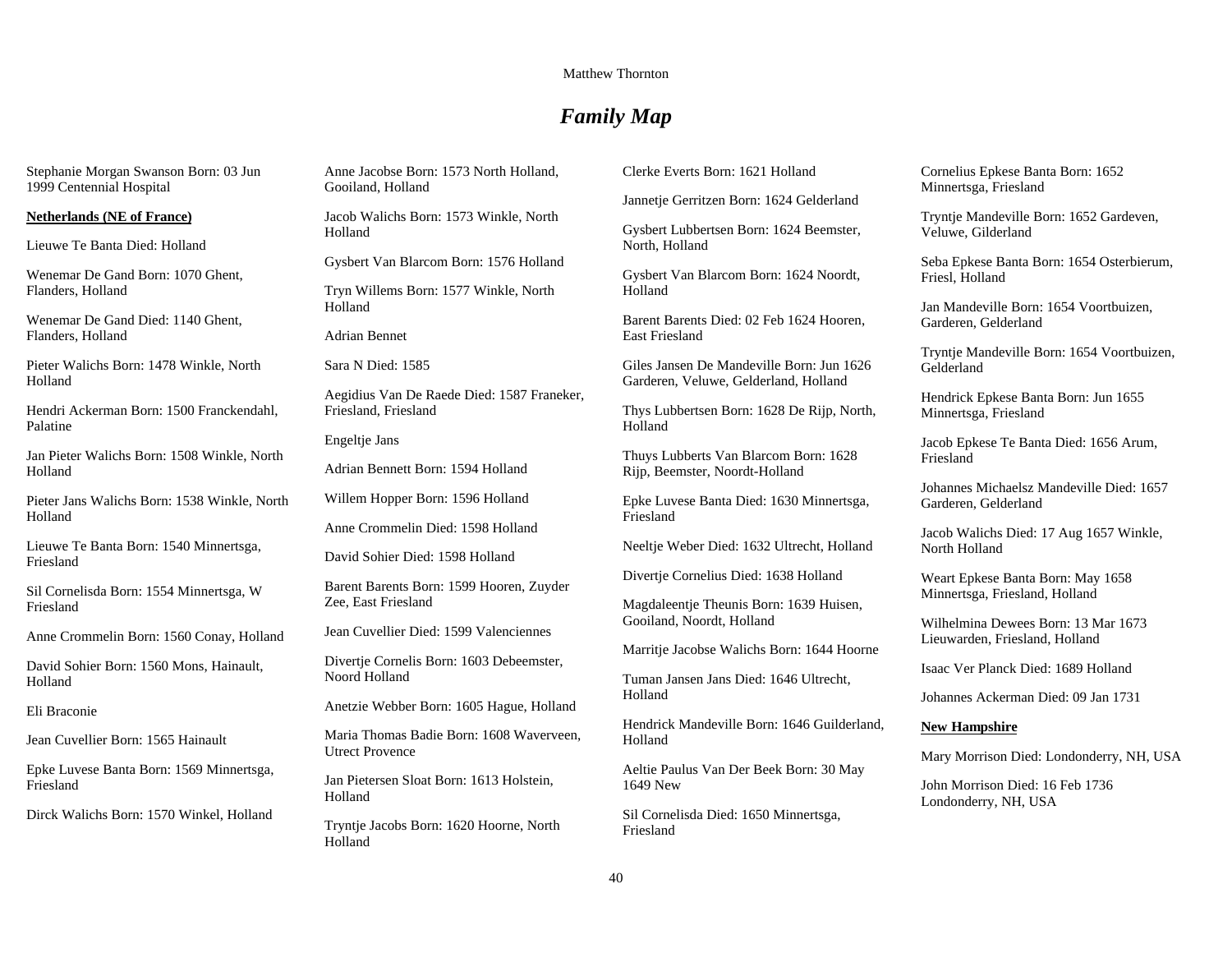# *Family Map*

Hannah Thornton Born: Abt. 1769 prob. Londonderry

John McGaw Born: 12 May 1774 prob. Bedford

Henry Wood Born: 10 Apr 1796 Loudon

Harriet Frances McGaw Born: 1808 Bedford

#### **New Haven, New Haven Co., CT**

Nathaniel Turner Born: 1600 New Haven, New Haven, CT, USA

Rebecca Turner Born: 1624 New Haven

Thomas Mix Born: 30 Aug 1655 New Haven

James Mix Born: 29 Dec 1683 New Haven, New Haven, CT, USA

Thomas Mix, Sr Died: 1691 New Haven

Dorothy Mix Born: 23 Nov 1691 New Haven, New Haven, CT, USA

Ann Mix Born: 07 May 1694 New Haven, New Haven, CT, USA

Peter Pond Born: 22 Jan 1718 Branford, New Haven, CT, USA

Rebecca Turner Died: 14 Jun 1731 New Haven

Joseph Mix Born: 1789 New Haven, New Haven, CT, USA

#### **New Haven Co., CT**

Andrew Durand Born: 17 Dec 1702 Derby

John Durand Died: 29 Mar 1727 Derby

Jane Andrew Died: 15 Feb 1778 Derby

Zebediah "Zed" Mix Born: Bet. 1784 - 1785 or near Litchfield County or

Hiram Mix Born: 1787 or near Litchfield County or

Andrew Durand Died: 28 Oct 1791 Derby

#### **New Jersey**

Jacob Van Winkle Died: 1657 Pavonia, New Jersey, USA

Laurents Ackerman Died: 03 May 1707 New Jersey, USA

Lydia Demarest Died: 1712 New Jersey, USA

Hendrick Mandeville Died: 08 Dec 1712 Mountain View, New Jersey, USA

Marrityn Ackerman Born: 10 Jan 1725 New Jersey, USA

Jacomina Demarest Died: 1728 New Jersey, USA

Maritie Lozier Died: 30 Mar 1728 New Jersey, USA

Daniel Demarest Died: 30 Mar 1767 Oradel, New Jersey, USA

Lydia Banta Died: 27 Oct 1792 Schraalenburgh, New Jersey, USA

Johannes Banta Died: 26 Dec 1822 Schraalenburg, New Jersey, USA

William White Died: 18 Nov 1868

Hannah White Died: 08 Jul 1873

Lillian E. Keegan Born: 21 Jul 1895 Bogota

Helen Raymond Chinnock Born: 1908

Beatrice White Chinnock Born: 04 Oct 1909

John Henry White Died: Aug 1917 Beaver Lake

John Edward White Born: 11 Aug 1932

Dorothy Allegra Chrystal Born: 17 Aug 1937 Glen Ridge

Bertha White Died: 1939

Mary Chadwick Died: 19 Feb 1942

Sarah Chadwick Chrystal Born: 01 Apr 1942 Glen Ridge

James Hunter White Died: 26 Jul 1966

Lillian E. Keegan Died: 1969

## **New Kent, New Kent Co., VA (470 Mi SW of Chatham)**

Matthew Whitfield Died: 1684 New Kent, VA, USA

Matthew Whitfield Died: 1761 New Kent, VA, USA

## **New London, New London Co., CT**

Lydia Moore Born: 06 Oct 1644 Stonington, New London, CT, USA

Manasseh Miner Born: 23 Apr 1647 New London, New London County, CT, the first male child born in

Rebecca Palmer Born: 01 Jul 1647 Stonington, New London, CT, USA

Ann Minor Born: 28 Apr 1649 New London

Maria Miner Born: 05 May 1651 New London

Eunice Minor Born: 05 May 1651 New London, New London, CT, USA

Ann Minor Died: 13 Aug 1652 New London

Rebecca Baldwin Born: 20 May 1673 Stonington, New London, CT, USA

Elnathan Miner, Sr Born: 28 Dec 1673 Quiambaug, New London

Samuel Miner Born: 20 Sep 1675 Quiambaug, New London

Sylvester Baldwin Born: 04 Mar 1677 Stonington, New London, CT, USA

Hannah Miner Born: 30 Nov 1677 Quiambaug, New London

Lydia Miner Born: Bet. 1678 - 1681 Quiambaug, New London

Thomas Miner, Sr Born: 20 Sep 1683 Quiambaug, New London

Hannah Miner Died: 1692 New London

Hannah Chesebrough Born: 25 Feb 1699 Stonington, New London, CT, USA

Rebecca Baldwin Died: 12 Mar 1700 Stonington, New London, CT, USA

Clement Minor Died: 08 Nov 1700 New London, CT, USA

James Fitch Died: 18 Nov 1702 Lebanon

Elihu Chesebrough Born: 30 Nov 1704 Stonington, New London, CT, USA

Lydia Chesebrough Born: 10 Mar 1710 Stonington, New London, CT, USA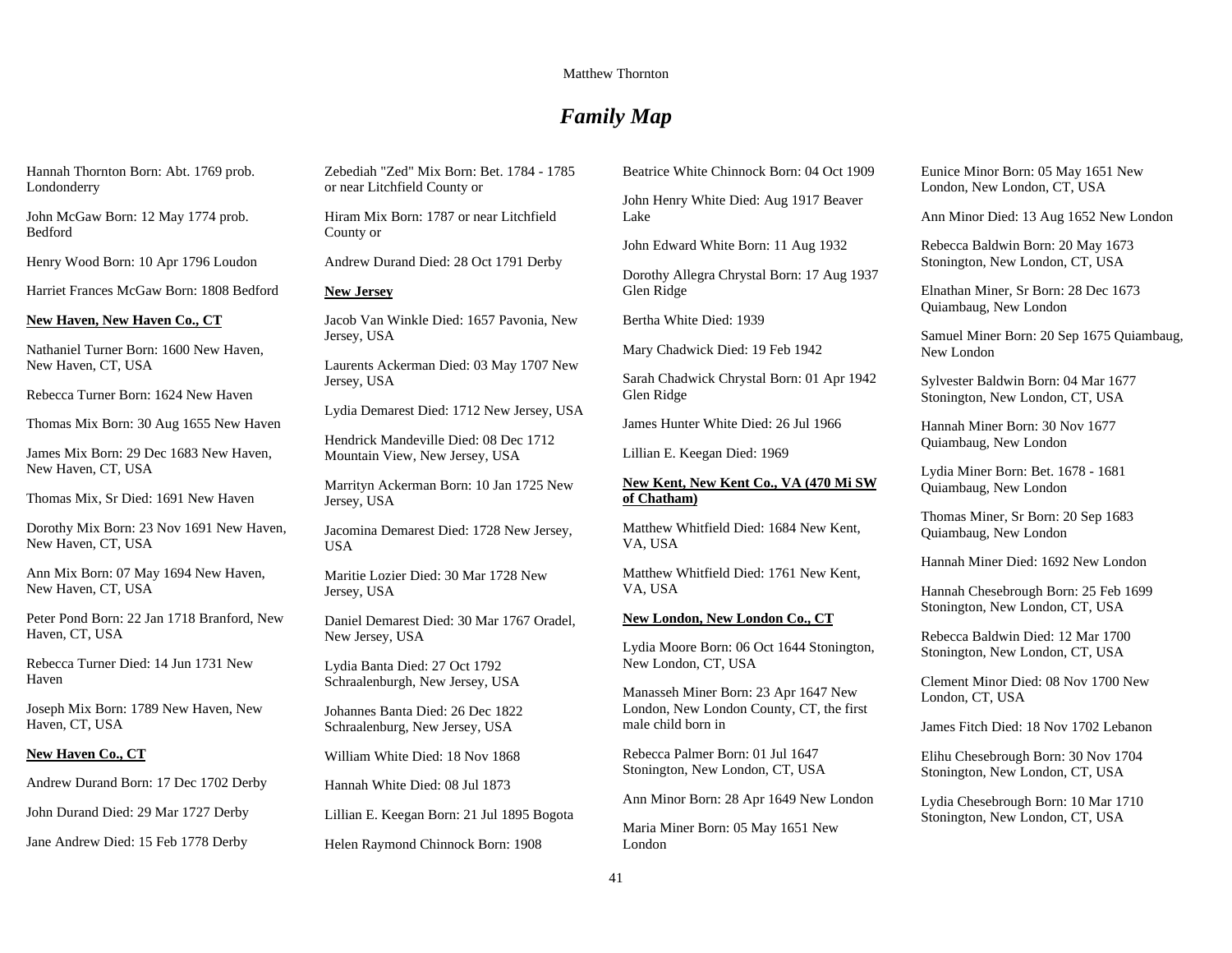# *Family Map*

Joseph Minor Died: 31 Jan 1711 Stonington, New London, CT, USA

Rebecca Chesebrough Born: 16 Mar 1711 Stonington, New London, CT, USA

Rebecca Palmer Died: 02 May 1713 Stonington, New London, CT, USA

Elisha Chesebrough Born: 30 Jun 1714 Stonington, New London, CT, USA

Elisha Chesebrough Died: 12 Aug 1719 Stonington, New London, CT, USA

Manasseh Miner Died: 22 Aug 1728 Quiambaug, New London

Sylvester Baldwin Died: 1732 Stonington, New London, CT, USA

Hannah Chesebrough Died: 1737 Stonington, New London, CT, USA

John Kaple Born: 12 Nov 1750 Stonington, New London, CT, USA

Anna Mix Born: 04 Mar 1753 Stonington, New London, CT, USA

Sarah Richardson Born: 10 Jun 1753 Lebanon, New London, CT, USA

Lydia Chesebrough Died: 29 Jul 1762 Stonington, New London, CT, USA

Elihu Chesebrough Died: 27 Oct 1769 Stonington, New London, CT, USA

#### **New London Co., CT**

Joseph Chesebrough Died: Aft. 1649 Stonington, New London County, CT at a young age

John Chesebrough Died: Bet. 1649 - 1660 Stonington

Samuel Miner Born: 04 Mar 1652 Mystic

Elizabeth Miner Born: 1653 Stonington

Hannah Miner Born: 15 Sep 1655 Mystic

Maria Miner Died: 24 Jan 1660 Stonington

Walter Palmer Died: 20 Nov 1661 Stonington

William Chesebrough Died: 09 Jun 1667 Wequetequock, Stonington

Elihu Chesebrough Born: 03 Dec 1668 Wequetequock, Stonington

Elisha Chesebrough Died: 01 Apr 1670 Stonington

Samuel Chesebrough, Sr Died: Abt. 31 Jul 1673 Stonington

Anna Stevenson Died: 24 Aug 1673 Wequetequock, Stonington

Nathaniel Chesebrough, Sr Died: 22 Nov 1678 Stonington

Grace Palmer Died: 12 Oct 1690 Stonington

Thomas Minor Died: 23 Oct 1690 Quiambaug

Zebediah Mix Born: 12 Dec 1697 Preston

Sarah Chesebrough Born: 03 Dec 1700 Stonington

Lydia Miner Died: 22 Apr 1707 Stonington, New London County, CT from complications with the birth of her son John Baldwin

Ephraim Miner, Sr Died: 19 May 1724 Stonington

Amos Mix Born: Bef. 06 Feb 1726 Stonington

Hannah Mix Born: Bef. 11 Jan 1730 Stonington

Olive Bell Born: Bef. 12 Apr 1730 Stonington

Sarah Mix Born: Bef. 03 Nov 1734 Stonington

Rebecca Mix Born: Abt. 1736 Stonington

Thomas Miner, Sr Died: 09 Apr 1739 Stonington

Lydia Mix Born: 13 Jul 1746 Stonington

Elihu Chesebrough Died: 28 Jun 1750 Stonington

Hannah Miner Died: 22 Aug 1751 Stonington

Elnathan Miner, Sr Died: 11 Oct 1756 Stonington

Sarah Mix Died: 19 Jan 1790 Stonington

#### **New Milford, Bergen Co., NJ (216 Mi SW of Chatham)**

David Des Marets Died: 16 Oct 1695 New Milford, New Jersey, USA

## **New York**

Gudyen Vigne Born: 1614 LI, NY, USA

Jan Jans Jenszen Born: 05 Dec 1636 NY, USA

Elizabeth Solomon Goewey Born: 1640 NY, USA

Hendrick De Boogh Died: 1649 NY, USA

Hester Van Der Beek Born: 15 Dec 1652 NY, **USA** 

Barent Van Rotmers Died: 1660 NY, USA

Elizabeth Bellier Died: Mar 1668 Harlem, NY, USA

Jacomyntje Ver Planck Died: 20 Apr 1669 NY, USA

Francois Le Sueur Died: 1671 Harlem, NY, USA

Abigail Ver Planck Died: 1672 NY, USA

Isaac Salomon VandeBong Born: 1673 Dutch Church, NY, USA

David Demarest Born: 19 Feb 1676 New Harlem, NY, USA

David Des Marets Born: 19 Feb 1676 New Haarlem, NY, USA

Peter Des Marest Born: 21 Apr 1677 NY, NY, NY, USA

Abraham Van Der Beek Born: 01 Apr 1682 NY, USA

Jacob Vanderbeck Born: 02 Mar 1688 NY, USA

Jan Vigne Died: 21 Dec 1689 New Netherlands, NY, NY, USA

Conrad Vanderbeck Born: 05 Nov 1693 NY, USA

Abraham Van Der Beek Died: 17 Jul 1706 NY, NY, NY, USA

Tryrntie Lozier Died: 1711 NY, NY, USA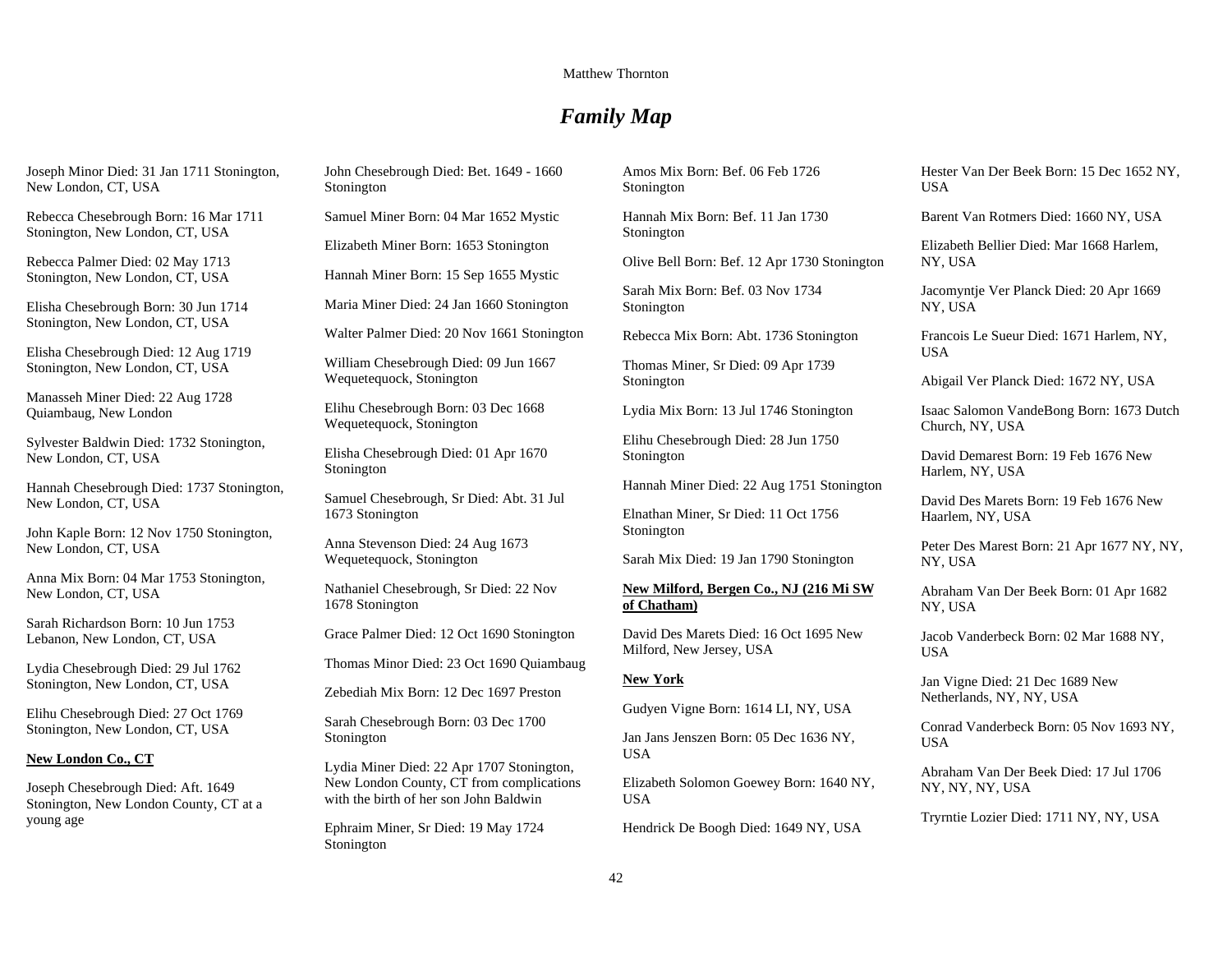# *Family Map*

Annatje Barent De Boog Born: 26 May 1717 NY, NY, NY, USA

William Palmer Mix Born: 1795 NY, USA

Otis Parker Born: 01 Jan 1796 NY, USA

Gelyn Ackerman Died: 09 May 1800 Fishkill, NY, USA

George A Mix Born: 01 Aug 1805 NY, USA

Sarah Richardson Died: 1816 Decatur, NY, USA

John Parker Died: 25 Mar 1865 NY, USA

#### **New York, NY**

Elizabeth Janse Clausen Died: New York, USA

Marritie De Boogh Died: New York, NY, USA

Gysbert Van Blarcom Died: New York, USA

Geertje Hendricks Born: 1624 New York, New York, NY, USA

Lucas Dirckszen Vanderburgh Born: 1625 New Amsterdam, New York, New York, USA

Annatje Cornelis Born: 1630 New Amsterdam, New York, New York, USA

Hildebrand Pietersen Died: 1639 New York City

Catalyn Ver Planck Born: Feb 1639 New York, NY, NY, USA

Conrad Vanderbeek Born: 01 Sep 1647 New York, New York, NY, USA

Catharina Hopper Born: 10 Sep 1651 New York City, New York, NY, USA

Hendrickje Hopper Born: 10 Sep 1651 New York City, New York, NY, USA

William Hopper Born: 29 Mar 1654 New York City, NY, USA

Jan Pieterse Van Naarden Born: 04 Oct 1654 New Amsterdam, New York, NY, USA

Margrietje Vanderburgh Born: 1658 New York, Dutchess, New York, USA

Matthys Hopper Born: 03 Mar 1658 New Amsterdam, New York, NY, USA

Solomon De Boogh Born: 1660 New York, NY, USA

Jeanne Leseur Born: 22 Aug 1660 New York, New York, New York, USA

David Ackerman Died: 1662 New York, New York, NY, USA

Belitje Arabella Hendrickse Died: 1662 New York, NY, USA

Maria Deruine Born: 01 Jan 1662 New Harlem, New York, USA

Sara Fredrick DE Boogh Born: 1665 New York, NY, USA

Lucas Dirckszen Vanderburgh Died: 1665 New Amsterdam, New York, New York, USA

David Mandeville Born: 1670 New Amersfort, NY, New York, USA

Stoffel Johannes Schaers Born: 1672 Gowanus, New York, USA

Jeanne Leseur Died: 1675 New York, USA

Gysbert Lubbertsen Died: 1676 New York, USA

Isaac Fredericks De Boog Born: 1677 New York, NY, USA

Andries Van Orden Born: 1678 New York, NY, USA

Metty Van Orden Born: 1678 New Amsterdam, New York, NY, USA

Mary Bush Van Der Beek Born: 10 May 1679 New York City, New York, NY, USA

William Mandeville Died: 30 Oct 1679 Seatalcott, Long Island, New York, USA

David Ackerman Born: Mar 1681 New York City, NY, USA

Divertje Cornelis Died: 11 Dec 1681 New Amsterdam, New York, NY, USA

Johannes Ackerman Born: 16 Apr 1684 New York, NY, USA

Guleyn Ver Planck Died: 23 Apr 1684 New York City, NY, NY, USA

Frederick Hendricks Deboogh Died: 1686 New York City, NY, USA

Geertje Hendricks Died: 1686 New York City, NY, USA

Celtje Jans Died: 1688 New York, NY, USA

Peter Jansen Slot Died: 1688 New York, NY, USA

Gelyn Ackerman Died: 11 Aug 1688 New York City, NY, NY, USA

Hendricks Henry De Boogh Died: 30 Oct 1688 New York, NY, USA

Anna Margariet Vanderbeek Born: 18 Sep 1690 New York, NY, USA

Thys Lubbertsen Died: 30 Jul 1693 New York, USA

Gerritje Jillisae Manderville Died: 1696 Pacquenac, New York, New York, USA

Jan Jansen Sloat Died: 1696 New York City, New York, USA

Maria Thomas Badie Died: 1697 Long Island, New York, USA

Jacob De Boogh Died: Feb 1699 New York, NY, USA

Rebecca De Boogh Died: 1702 New York, NY, USA

Elsje Jans Staats Died: 21 Oct 1702 New York City, NY, USA

Jan Pietersen Sloat Died: 1704 New York City, NY, USA

Conrad Vanderbeek Died: 1707 New York, Kings, NY, USA

David Mandeville Died: 16 Jan 1724 Greenwich Vill, New York, New York, USA

Anneken Ackerman Died: 09 Jan 1731 New York, USA

Matthys Hopper Died: 1733 New York, New York, NY, USA

Judith Ellsworth Died: 1735 New York, USA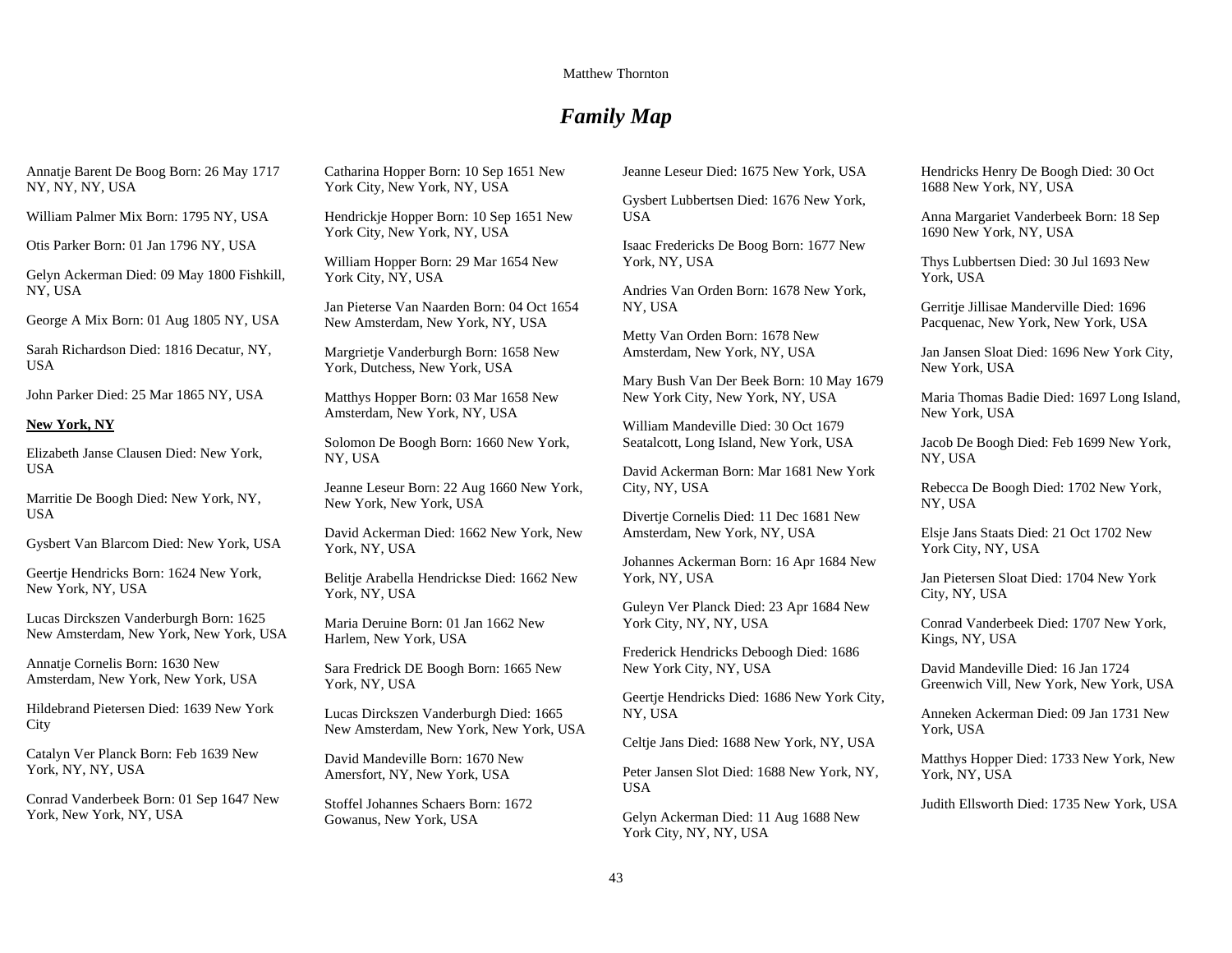# *Family Map*

Margarita Van Orden Died: 1742 New York, NY, USA

Jacob Bradt Died: 19 Apr 1746 Dutch Ch, New York, NY, USA

Solomon De Boogh Died: 1753 New York, NY, USA

Jonas Sloat Died: 29 May 1759 New York City, Kings, NY, USA

John Pennoyer Died: Aft. 1785 Connecticut or New York possibly

Louis Parker Born: 23 Mar 1798 New York, NY, USA

Robert Stevenson Chinnock Died: 04 Mar 1986 New York City

Edith Louise Woodward Died: 18 Jun 1988 Fairport

Dorothy Allegra Chrystal Died: 16 Apr 2006 Sag Harbor

## **Newark, Essex Co., NJ (227 Mi SW of Chatham)**

Kenneth Carlyle Sutphen Born: 13 Jun 1924

**Newburyport, Essex Co., MA (91 Mi NW of Chatham)**

Matthew Thornton Died: 24 Jun 1803

## **Newport, Cocke Co., TN (811 Mi SW of Chatham)**

Anderson A. Vinson Born: 07 Mar 1804

William Vinson Died: 26 Nov 1870

## **Newport, Newport Co., RI (71 Mi SW of Chatham)**

Thomas Miner Died: 19 Apr 1662 Narragansett, Newport, RI, USA

## **Nieppe, France**

Francois Sohier Born: 1595 Nieppe, Hainault

Marie Sohier Born: 1623 Nieppe, Hainault

## **Nijmegen, Netherlands**

Joannes De Mandeville Born: 1560 Nijmegen, Gelderland, Netherlands

Michael Johannis De Mandeville Died: 1635 Nijmegen, Gelderland

Joannes De Mandeville Died: 11 Oct 1635 Nijmegen, Gelderland

Maria Van De Raede Died: 07 Jul 1636 Nijmegen, Gelderland

## **Nogent, France**

Isabel De Broyes Died: 1058 Nogent Le Roi, Eure Et Loire, Beauce Centre

## **Norden, Germany**

Aechtje Lambertszyn Born: 1600 Norden, East Friesland, Holland, Germany

Aechtje Jans Born: 17 Aug 1629 Norden, Din Hooren, East Friesland

## **Norfolk, England**

Margery De Stuteville Born: 1216 Gressenhall, Mitford

Agnes De Tilney Born: 1233 Lynn

Jordan Foliot Born: 1249 Gressenhall, **Mitford** 

Jordan Foliot Died: 02 May 1299 Elsing, Mitford

Robert Le Chaucer Died: 1315 Lynn

Maud Kerdeston Born: 1324 Claxton, Loddon

Margery De Newmarch Died: 18 Apr 1330 Wendling Abbey, Mitford

John Harvey Died: 1386 Burnham Thorpe

## **North Carolina**

Samuel Stephens Born: 1650 NC, USA

William Stephens Born: 1674 NC, USA

## **Northampton, Hampshire Co., MA (145 Mi NW of Chatham)**

Stiles Parker Born: 02 Jan 1765 Northampton, Hampshire, MA, USA

## **Northamptonshire, England**

Richard Engaine Born: 1060 Laxton Pytchley, Enghire

Alice De Buci Born: 1080 Weldon

Viel Engaine Born: 1086 Laxton Pytchley

Viel Engaine Born: 1086 Laxton Pytchley

Viel Engaine Born: 1086 Laxton Pytchley

Viel Engaine Born: 1086 Laxton Pytchley

Richard Fitzurse Born: 1095

Richard Engaine Born: 1116 Laxton

Margery Fitzurse Born: 1119

Reginald De Baliol Born: 1120 Bywell

Richard D Ingham Born: 1120

Richard Engaine Born: 1130 Laxton Pytchley

Richard Engaine Born: 1130 Laxton Pytchley

Richard D Engaine Born: 1130 Laxton, Uppingham

Richard D Engaine Born: 1130 Laxton, Uppingham

De Baliol Born: 1137 Bidwell

Richard I Born: 1137 Laxton

Richard D Engayne Born: 1160 Laxton Fytchley

Richard Engaine Born: 1167 Laxton

Richard De Engaine Born: 1178

Margery Fitzurse Died: 1196 Laxton

Viel Engaine Born: 1200 Laxton, Uppingham

John De Engaine Born: 1232 Laxton, Uppingham

Rohese Montgomery Died: 1248 Laxton

Viel Engaine Died: 22 Oct 1248 Laxton, Uppingham

Joan Peverel Born: 1310 Castle Ashbey

John De Engaine Died: 16 Feb 1358 Laxton, Uppingham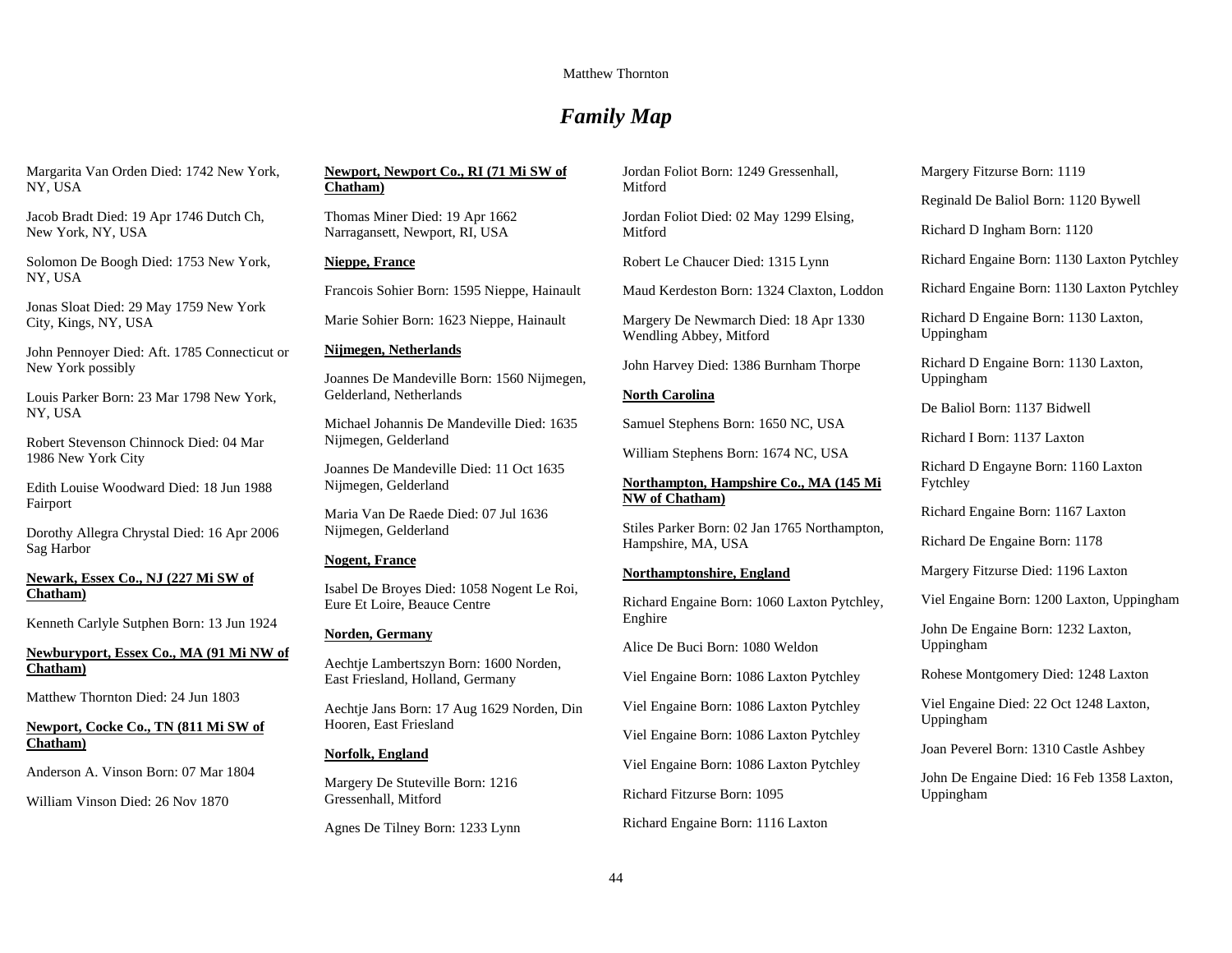# *Family Map*

#### **Northern Ireland (NW of France)**

Abraham McDowell Died

Joseph "The Calvinist" MacDowall Died: 1655

**Northumberland, England**

Richard Whitfield Died

Bernard De Balliol Born: 1095 Bywell

Hugh De Balliol Died: 1122 Bywell

Henry De Huntingdon Born: 1151

Bernard De Balliol Died: 1153 Bywell

Henry Cinneadth Born: 1155

Archibald Douglas Died: 19 Jul 1333 Haliden Hill

Patrick Hepburn Died: 22 Jun 1402 Nisbet Moor, Wooler

John Wheatley Born: 1440

Archibald Campbell Died: 09 Sep 1513 Flodden, Kirknewton

**Norwalk, Fairfield Co., CT (182 Mi SW of Chatham)**

Ezra St John Born: Jun 1707 Norwalk, Fairfield, CT, USA

Ezra St John Died: 10 Dec 1740 Norwalk, Fairfield, CT, USA

#### **Norway (NE of Scotland)**

Malahule Eysteinsson Born: 845 Maer, Nord Trondelag

Maud De St Pol Born: 859 Maer

Richard I De Cotentin Born: 912 Maer

Malahule Eysteinsson Died: 912 Maer, Nord Trondelag

Pieter Kinetis Born: 1560

Dirck Meyer Born: 1608

**Norwich, England**

Jacques Des Marets Died: 1522

Pierre Des Marets Died: 1604

Antoinette Suceur Died: 1604

#### **Norwich, New London Co., CT**

Abigail Mix Born: 10 Mar 1680 Norwich, New London, CT, USA

Deborah Mix Born: 14 Apr 1687 Norwich, New London, CT, USA

Rebecca Mix Born: 14 Apr 1687 Norwich, New London, CT, USA

Elizabeth Mix Born: 15 Apr 1689 Norwich, New London, CT, USA

Thomas Mix Died: 1691 Norwich, New London County, CT possibly

Rebecca Mix Died: 1718 Norwich, New London, CT, USA

Abigail Mix Died: 1742 Norwich, New London, CT, USA

Dorothy Mix Died: 17 May 1761 Norwich, New London, CT, USA

#### **Nottinghamshire, England**

Ralph De Novo Foro Born: 1061 Blythe Elton Thurston Basset Died: 1086 Colston Bassett

Ivo FitzHerice Born: 1090

De Novo Foro Born: 1091 Blythe Elton

Thomas Basset Born: 1099 Colston

Alice De Dunstanville Died: 1186 Colston

## **Nutley, Essex Co., NJ (226 Mi SW of Chatham)**

Kenneth Carlyle Sutphen Died: 10 Sep 1983

#### **Ohio**

Stiles J Parker Died: 09 May 1854 OH, USA

## **Old Saybrook, Middlesex Co., CT (128 Mi SW of Chatham)**

Hannah Fitch Born: 17 Dec 1653

Abigail Whitfield Died: 09 Sep 1659

## **Onondaga Co., NY**

John Parker Born: 18 Mar 1793 Onondaga, NY, USA

## **Ontario, Canada**

James St Lord De Loudoun Died: 1165 Woolwich, Guelph, ON

Piers De Brus Died: 30 Jan 1307

Arent Bradt Died: 1579 S Lincoln, Upper Canada, ON

## **Ontario Co., NY**

Stiles J Parker Born: 28 Apr 1800 Ontario, NY, USA

Charles Parker Born: 23 Jul 1802 Ontario, NY, USA

Artemus Parker Born: 23 Jun 1804 Ontario, NY, USA

Artemus Parker Died: 26 Jun 1804 Ontario, NY, USA

Riley Parker Born: 19 Jun 1805 Ontario, NY, USA

Sanford Parker Born: 13 Apr 1810 Ontario, NY, USA

## **Orange, Essex Co., NJ (230 Mi SW of Chatham)**

Maritie Ackerman Died: 24 Nov 1756 Orange, Essex, New Jersey, USA

## **Orange Co., NC**

Elizabeth Buster Born: 1751 Orange, NC, USA

Caswell Buster Born: 1752 Orange, NC, USA

William Woods Buster Born: 1754 Orange, NC, USA

David Buster Born: 1760 Orange, NC, USA

Charles L Buster Born: 10 Dec 1765

## **Orange Co., NY**

Eybertie Lubberts Van Blarcom Born: 1636 Ft Orange, New York, USA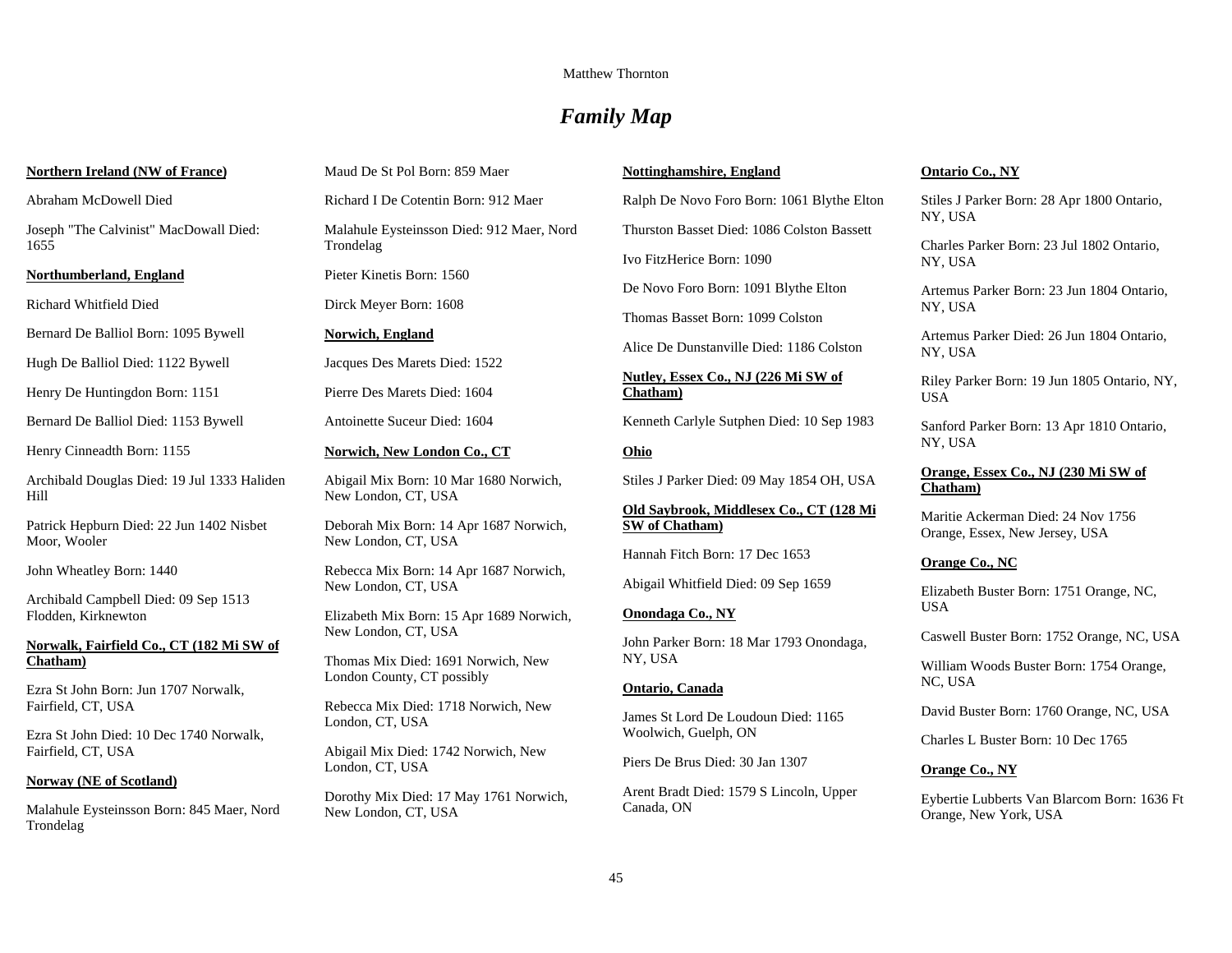# *Family Map*

Eybertie Lubberts Van Blarcom Died: 24 Aug 1663 Ft Orange, New York, USA

Eybetie Lubberts Van Blarcom Died: 1666 Fort Orange, New York, USA

Thomas Badie Died: 1670 Gowanus, Orange, NY, USA

Aeltje Braconie Died: 22 Jun 1670 Gowanus, Orange, NY, USA

Nicolaes Ackerman Died: 01 May 1769 Orangetown, Orange, NY, USA

#### **Oss, Netherlands**

David Ackerman Born: 1615 Oss, Nord Brabant, Netherlands

**Oswego, Oswego Co., NY (354 Mi NW of Chatham)**

Mary Ruth White Born: 17 Jun 1927 Oswego Hosp

#### **Oswestry, England**

Christian Fitzalan Born: 1145 Oswestry Castle, Shropshire

#### **Otsego Co., NY**

Thomas Kaple Died: 1801 Decatur

Abigail Pennoyer Died: 28 Mar 1821 Gilbertsville, Otsego, NY, USA

Jane Dixon Died: 29 Mar 1821 Decatur, Otsego, NY, USA

#### **Oxfordshire, England**

William De Arsic Born: 1040 Cogges

Robert De Arsic Born: 1095 Cogges, Whitney

Manasser De Arsic Born: 1120 Cogges Alexander De Arsic Born: 1140 Cogges Emma De Solenbi Born: 1140 Cogges Renebault Tankerville Died: 1140 Clinton Edith Fitzforne Died: 1152 Oseney Abbey Alan Bassett Born: 1155 Headington Robert De Arsic Died: 1155 Coggs Robert De Arsic Born: 1170 Cogges Thomas Basset Died: 1182 Hedington Joan De Arsic Born: 1190 Cogges Manasser De Arsic Died: 1191 Coggs Alexander De Arsic Died: 1202 Coggs Robert De Arsic Died: 31 Jan 1230 Coggs Alan Bassett Died: 1233 Headington Margaret Gernon Born: 1304 Launton John Gernon Died: 1335 Launton John De Burghersh Born: 29 Sep 1343 Ewelme John Burghersh Died: 30 Jun 1349 Ewelme Thomas Chaucer Born: 1367 Ewelme Alice Chaucer Born: 1385 Ewelme John De Burghersh Died: 21 Sep 1391 Ewelme Maud De Burghersh Born: 1396 Ewelme

Thomas Chaucer Died: 1434 Church, Ewelme

Maud De Burghersh Died: 28 Apr 1436 Church, Ewelme

Alice Chaucer Died: 20 May 1475 Ewelme

## **Paisley, Scotland**

Alan Fitzwalter Born: 1126 Paisley Abbey, Renfrewshire

Avelina Fitzwalter Born: 1179 Paisley, Renfrewshire

Avelina Fitzwalter Born: 1179 Paisley, Renfrewshire

Wallace Heiress Born: 1360 Eldeslie, Paisley, Renfrewshire

## **Paramus, Bergen Co., NJ (219 Mi SW of Chatham)**

Andries Hopper Died: 10 Mar 1750 Paramus, Bergen Nj

#### **Paterson, Passaic Co., NJ**

Sarah Cooper Died

Geertje Hopper Died: 14 Jan 1795 Paterson, Passaic, New Jersey, USA

Richard White Born: 13 Sep 1850

Elsie White Born: Abt. 1853

Hannah White Born: 04 Feb 1855

Catherine White Born: 01 Feb 1856

Thomas White Born: 31 Aug 1857

James Hunter White Born: 09 Mar 1859

Sara Jane White Born: 12 Feb 1861 Esther White Born: 19 Mar 1863 William Alexander White Born: 05 Feb 1865 Eliza C (Elizabeth) White Born: 29 Sep 1867

John Henry White Born: 15 Jan 1870

Andrew Jackson White Born: 14 Sep 1872

Richard Andrew White Born: 28 Dec 1873

William White Born: 22 Feb 1877

William White Died: 14 Oct 1878

Mary Stevenson "Mamie" White Born: 26 Jun 1879

Sarah "Sadie" White Born: 31 Mar 1881

Bertha White Born: 29 Aug 1883

Angelo Zabriskie Born: 07 Feb 1886

Alice Beatrice White Born: 26 Nov 1887

Mary Stevenson Died: 31 Oct 1889 Paterson, Pasaic

Ada B White Born: 04 May 1891

James Hunter White Born: 21 Jul 1892

Henry Chadwick White Born: 03 Aug 1894

Helen Myrick White Born: 30 Oct 1896

Amelia White Born: 12 Jun 1899

Mary Evelyn White Born: 12 Jun 1900

Elsie Joy White Born: 05 Jan 1901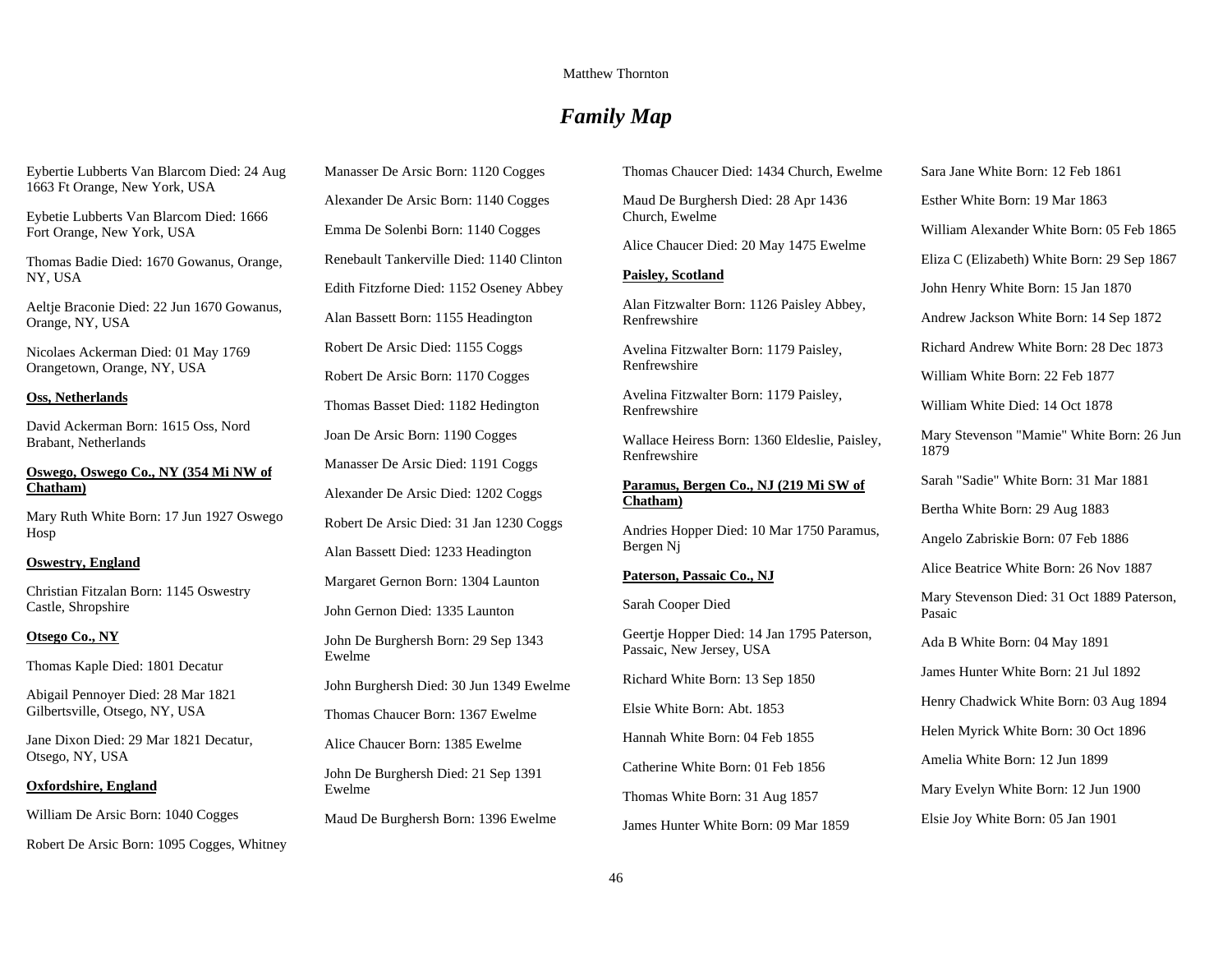# *Family Map*

Florence Mabel White Born: 12 May 1901

Leonora White Born: 12 Oct 1904

William Alexander White Born: 15 Jun 1906

James Hunter White Died: 26 Aug 1916

Joseph White Died: 1918

Mary "Jane" Sutphen Born: 04 Oct 1930

Helen Myrick White Died: 13 Aug 1944

## **Paxton, Ford Co., IL**

James A. Vinson Died: 1918

## **Peebles, Scotland**

Margaret De Lyne Died: Locherwarth, Peebles-Shire

Margaret Fraser Born: 1271 Oliver Castle, Tweedmuir, Peebles-Shire

Margaret Fraser Born: 1271 Oliver Castle, Tweedmuir, Peebles-Shire

John De Haya Died: 1272 Locherwarth, Peebles-Shire

Mary Fraser Born: 1288 Peebles-Shire

Margaret Fraser Died: 1383 Locherwarth, Peebles-Shire

Margaret Fraser Died: 1383 Locherwarth, Peebles-Shire

## **Peekskill, Westchester Co., NY (206 Mi SW of Chatham)**

Jan Mandeville Died: 15 Sep 1696 Peekskill, Westchester, New York, USA

## **Pembrokeshire, Wales**

Joan Munchensy Born: 1222

#### **Pennsylvania**

Jacob Chrisman Born: 1730

Abraham Merkle Died: 1734 PA, USA

Samuel McDowell Born: 29 Oct 1735

Adam Wallace Died: 1738 PA, USA

Jonas Posey Moon Born: 18 Jul 1777

Edwin Ames Born: 1864

Caroline Crork Born: 1865

Laura Ames Born: 1867

William Ames Born: 1874

## **Peronne, France**

Adelise De Peronne Born: 975 Peronne, Somme, Picardy

Robert De Peronne Born: 1010 Peronne, Somme, Picardy

Adelaide De Peronne Born: 1090 Peronne, Somme, Picardy

## **Perth, Scotland**

De Moray Born: 592

Muldivana De Atholl Born: 998 Atholl

William De Haya Born: 1192 Errol, Tay Estuary

John De Haya Born: 1235 Errol, Tay Estuary

Nicholas De Haya Born: 1240 Erroll Gilbert De Haya Born: 1270 Erroll Nicholas De Haya Died: 1306 Erroll Nicolas De Haya Died: 1332 Dupplin Moor

Mary Menteith Born: 1238 Menteith, Rusky

Thomas Hay Born: 1342 Inchetuthyll

Alicia Hay Born: 1382

Elizabeth Stewart Died: 1389 Kinnoul Castle, Perth

Catherine Douglas Born: 1442 Angus, Atholl

Isabell Drummond Born: 1531 Innerpeffray, Crief

## **Philadelphia, Philadelphia Co., PA**

Maria Christina Rittenhouse Born: 1695 Germantown, Philadelphia, PA, USA

Garrett Hendricks Dewees Died: 1701 Germantown, Philadelphia, PA, USA

Zytian Liuwes Died: 1703 Germantown, Philadelphia, PA, USA

Geertruid Kersten Pieters Died: 1708 Germantown, Philadelphia, PA, USA

William Rittenhouse Died: 18 Feb 1708 Germantown, Philadelphia, PA, USA

Nicholas Rittenhouse Died: 04 Jun 1734 Germantown, Philadelphia, PA, USA

Wilhelmina Dewees Died: 1737 Philadelphia, PA, USA

Henry Wood Died: 09 Oct 1873

Harriet Frances McGaw Died: 10 Dec 1877

Minnie Laura Ames Born: 07 Jan 1885

Jennie Ames Born: 1887

William Ames Born: 1889

Anna Ames Born: 1892

Delhia Ames Born: 1898

Caroline Ames Born: 1900

Edith Ames Born: 1903

Clayton Ames Born: 1906

**Phoenix, Maricopa Co., AZ**

Cavan Hardy Born: 1926

## **Plymouth, Plymouth Co., MA (40 Mi NW of Chatham)**

Abigail Howland Born

Hannah Prence Born

Thomas Miner Born: 10 May 1640 Plymouth, Plymouth, Massachusetts, USA

Stephen Hopkins Died: Abt. Jul 1644

## **Pont-Audemer, France**

Woerta De Crepon Born: 968 Pont Audemer, Eure

Avelina De Crepon Died: 1010 Pont Audemer, Eure

## **Pontefract, England**

Adam De Novo De Newmarch Died: 1160 Womersley, Pontefract West Riding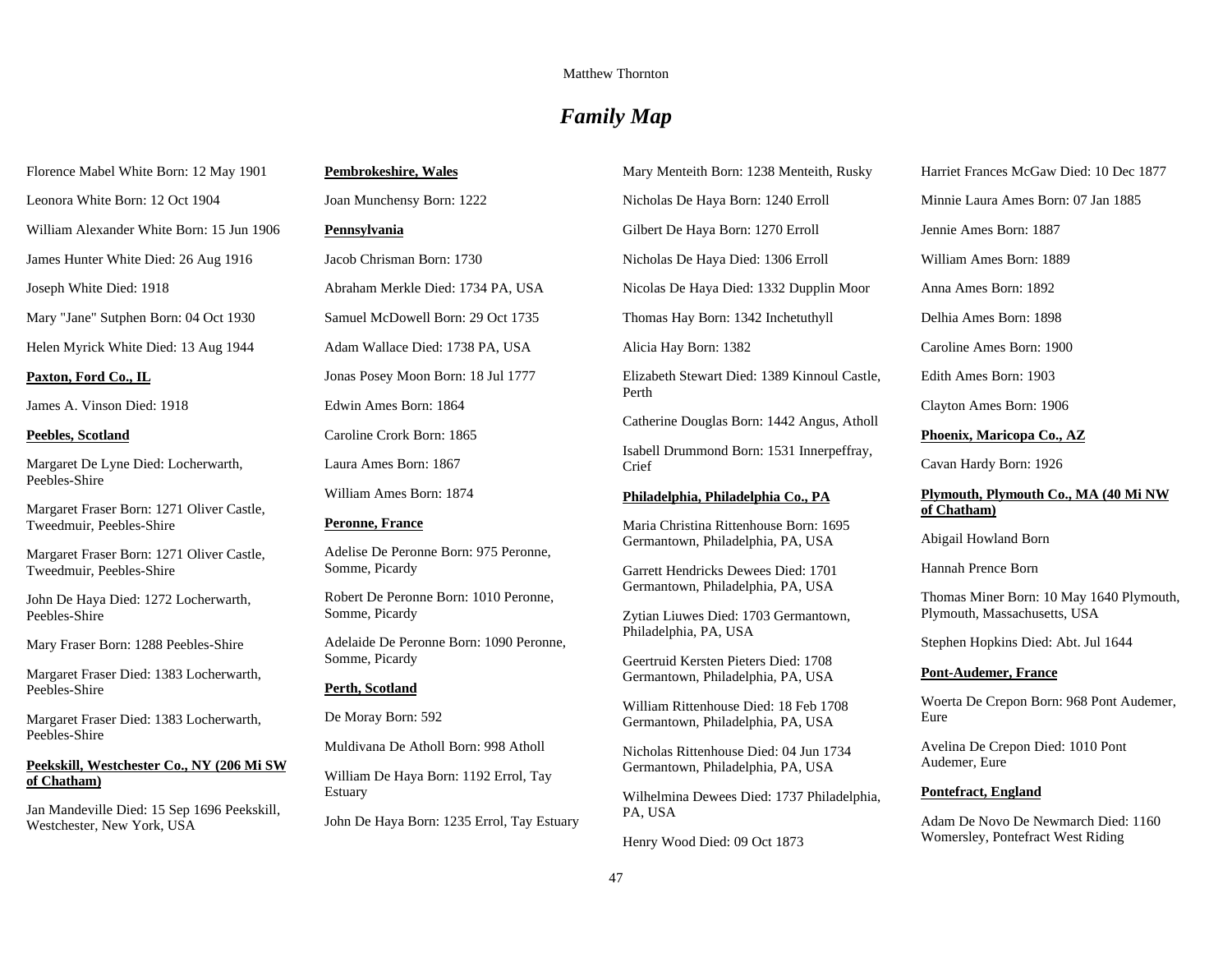# *Family Map*

#### **Pulaski Co., KY**

David Buster Died: 1806 Pulaski, KY, USA

William Woods Buster Died: 15 Nov 1829 Pulaski, KY, USA

Michael Buster Died: 1846 Pulaski, KY, USA

Matilda Deforrest Lockett Died: 31 Jan 1867

Louisa Rachel Parker Died: 30 May 1908 Cedar Hill

#### **Raleigh, Smith Co., MS**

James Gholson Chrisman Died: 1866 Raleigh, MS, USA

## **Renfrew, Scotland**

Helen Roodman Born: 1585 Helington

Janet Wallace Born: 1608 Helington

David Wallace Born: 1610 Helington

#### **Rensselaer, Rensselaer Co., NY (204 Mi NW of Chatham)**

Johannes Bradt Died: 20 Oct 1711 Schaghticoke, Rensselaer, NY, USA

#### **Ridgefield, Fairfield Co., CT (185 Mi SW of Chatham)**

Anne St John Born: 01 May 1717 Ridgefield, Fairfield, CT, USA

## **Ridgewood, Bergen Co., NJ (220 Mi SW of Chatham)**

Angelo Zabriskie Born: 11 May 1922

Carlyle Edgar Sutphen Born: 12 Feb 1928

Angelo Zabriskie Died: 18 Jul 1954

# **Rising Fawn, Dade Co., GA (966 Mi SW of Chatham)**

William Jennings Bryan Born: 1900

## **Roane Co., TN**

Charles Washington Vinson Born: 30 Jan 1830 Pond Creek, Philadelphia

Mary Sample Vinson Born: 11 Feb 1832

Martha Howard Vinson Born: 12 Apr 1835

William Vinson Born: 10 Feb 1837

Bartlett Cannon Vinson Born: 08 Jan 1839

James A. Vinson Born: 25 Feb 1842

## **Rockbridge Co., VA**

Samuel Wallace Born: 1708 Rockbridge, VA, USA

Michael Wallace Born: 1709 Rockbridge, VA, USA

John McDowell Died: 25 Dec 1742 Petit's Gap

Elizabeth Woods Died: 1745 Rockbridge, VA, USA

William McClung Died: 1784 Timberridgemaybe, Rockbridge, VA, USA

Peter Wallace Died: Sep 1784 Thornhill, Rockbridge, VA, USA

## **Rouen, France**

Gozelin De Rouen Born: 975 Rouen, Seine Inferieure, Normandy

Emmaline De Arques Born: 988 Rouen, Seine Et Maritime

Amelie De Rouen Born: 1010 Rouen, Seine Inferieure, Normandy

William The Conqueror Died: 09 Sep 1087 Hermenbraville, Rouen, Normandy

Elizabeth Plantagenet Born: 22 Apr 1444 Rouen, Seine-Maritime

## **Rowley, Essex Co., MA (85 Mi NW of Chatham)**

Elizabeth Manwaring Born: 1615 Rowley, Essex, Massachusetts, USA

Josiah Bridges Born: 1650 Rowley, Essex, Massachusetts, USA

## **Saint-Denis, France**

Henry I Beauclerc Died: 01 Dec 1135 St Denis, Seine-

## **Saint-Lo, France**

William De Mohun Born: 1066 Moyon, St Lo, Normandy

Geoffrey De Clinton Born: 1100 St Pierre De Semily, St Lo Manche Normandy

## **Saint-Omer, France**

Guillaume De Saint Omer Born: 1045 St Omer, Pas De Calais

Guillaume De St Omer Born: 1075 St Omer, Normandy

Mahaut De St Omer Born: 1110 St Omer, Pas-De-Calais

## **Saint-Quentin, France**

Jean D Mailly Died: 04 Jan 1556

## **Salem, Essex Co., MA (75 Mi NW of Chatham)**

Thomas Greenslade Born: 1625 Salem, Essex, Massachusetts, USA

Thomas Greenslade Died: Jul 1674 Salem, Essex, Massachusetts, USA

Sarah Whitfield Died: 08 Jul 1675 Salem, Essex, Massachusetts, USA

Ann Poindexter Poynter Died: 22 Sep 1692 Salem, Essex, Massachusetts, USA

## **San Antonio, Bexar Co., TX**

Charles See Durand Died: 23 Nov 1904

## **San Francisco, San Francisco Co., CA**

Lester F. Hardy Born: 1952

## **Schenectady, Schenectady Co., NY (217 Mi NW of Chatham)**

Arent Andriessen Bradt Died: 1662 Schenectady, Schenectady, NY, USA

Andries Arentse Bradt Died: 1690 Schenectady, Schenectady, NY, USA

Catalyntje De Vos Died: 1712 Schenectady, Schenectady, NY, USA

## **Scotland**

John Crawford Died

Janet Dunbar Died

Mary Fraser Died: Locherwarth, Pebbles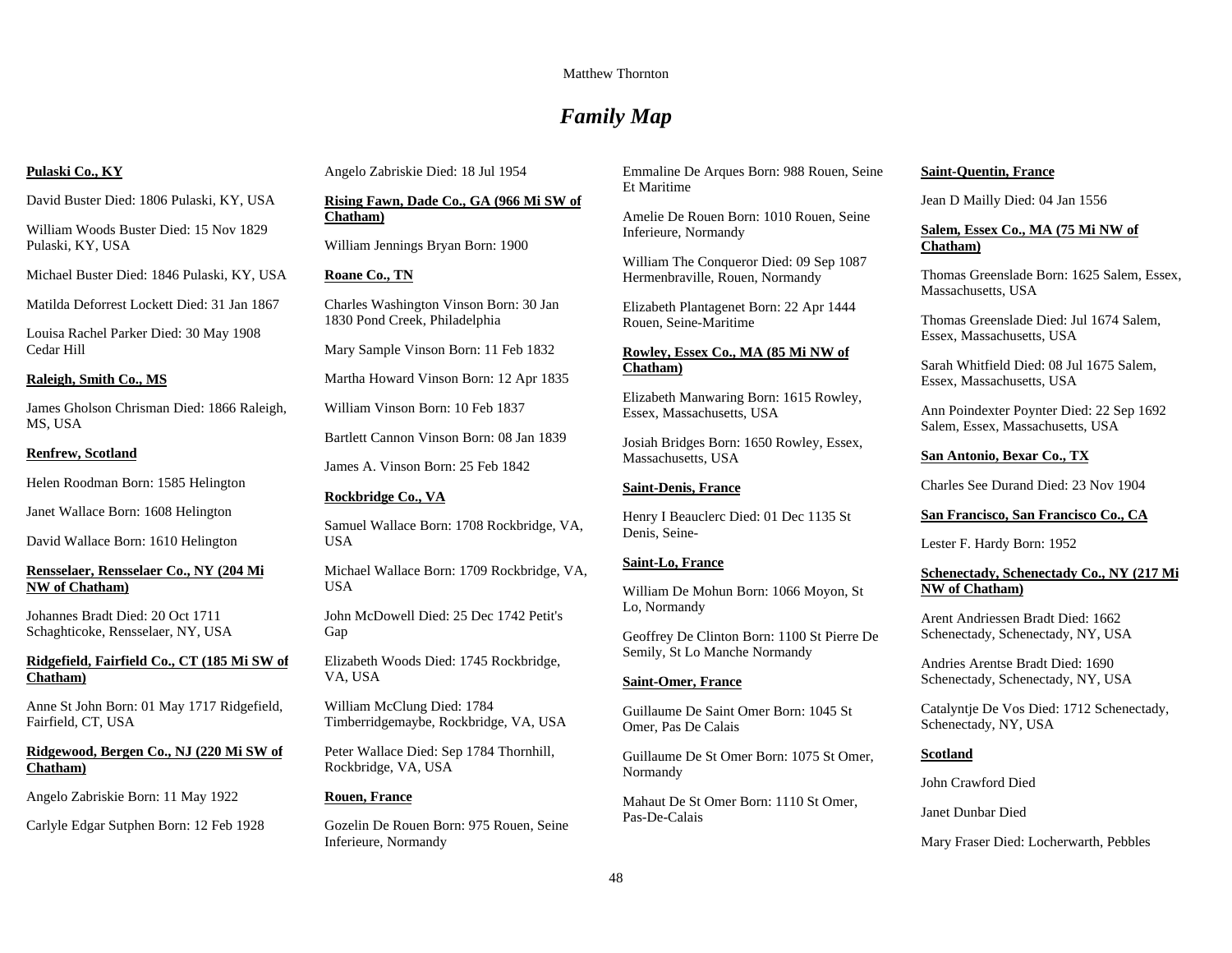# *Family Map*

| Go         |
|------------|
| Dia        |
| Arg        |
| Cai<br>Arg |
| Art<br>Lo. |
|            |
| Pau        |
| Du<br>Arş  |
|            |
|            |
| Ma         |
| Rol<br>Arş |
| Wa         |
| Du         |
| Arg        |
| Eva<br>Arş |
| Du         |
| Arg        |
| Aro        |
| Arg        |
| Sin<br>Pee |
|            |

Dumbartonshire

| Godfrey Haraldsson Born: 950 Isle Man                       |
|-------------------------------------------------------------|
| Diarmid MacDuibhn Died: 977 Lochowe,<br>Argyllshire         |
| Cambus Bellus Niece Born: 980 Lochowe,<br>Argyllshire       |
| Arthur Armberg Macduibhn Born: 1004<br>Lochowe, Argyllshire |
| Duina Mac Diubhn Born: 1005 Lochowe,<br>Argyllshire         |
| Paul Macduibhn Born: 1005 Argyllshire                       |
| Duina Macduibhn Born: 1006 Lochowe,<br>Argyllshire          |
| Malcolm Macduibhn Born: 1020 Lochowe,<br>Argyllshire        |
| Marion Godfrey Born: 1035 Maun                              |
| Robert De Brusse Born: 1036 Carrick,<br>Argyllshire         |
| Walter De Lochaber Born: 1045                               |
| Dugald Cruachan Born: 1047 Lochowe,<br>Argyllshire          |
| Eva Na Macduibhn Born: 1050 Lochowe,<br>Argyllshire         |
| Dugald Crauchan Born: 1051 Lochowe,<br>Argyllshire          |
| Archibald Campbell Died: 1067 Lochawe,<br>Argyllshire       |
| Simon Fraser Born: 1068 Tweeddale,<br>Peebleshire           |

Duncan Mac Durine Campbell Born: 1070 Lochowe, Argyllshire

Margaret De Lochaber Born: 1070

Dorothy Crauchan Born: 1072 Lochowe, Argyllshire

Archibald Campbell Born: 1090 Lochowe, Argyllshire

Cailen Maol Campbell Born: 1096 Lochowe, Argyllshire

Duncan Mac Durine Campbell Died: 1097 Lochow, Argyllshire

Marjory Alexander Born: 1098 Lochowe, Argyllshire

Gilbert Fraser Born: 1098 Tweeddale, Peebleshire

Thurstan De Crichton Born: 1100 Crichton Castle, Pathhead, East Lothian

Mrs Gilbert Fraser Born: 1102 Tweeddale, Pebblesshire

Undweyn The Norseman Born: 1105

Herveus De Keth Born: 1109 Humbie, East Lothian

Gilbert Fraser Died: 1109

Cailen Maol Campbell Died: 1110 Lochawe, Argyllshire

Juliana De Soules Born: 1110 Liddel Castle, Liddesdale, Roxburghshire

Margaret Douglas Born: 1120 Keth Symon, East Lothian

John Fraser Born: 1120 Tweeddale, Peebleshire

Swane Born: Apr 1120

Roland De Mearns Born: 1124

Maccus Undweysson Born: 1130 Maxwheel, Springwood, Roxburghshire

Malcolm De Keth Born: 1135 Humbie, East Lothian

Finetta Fraser Born: 1136 Peebleshire

John Craufurd Born: 1138 Ehc S Lenarkshire, Roxburghshire

Dorothy Crauchan Died: 1140

Thurstan De Crichton Died: 1140 Crichton Castle, Pathhead, East Lothian

William De Crichton Born: 1140 Crichton Castle, Pathhead, East Lothian

Margaret De Keith Born: 1140 Humbie, East Lothian

Juliana De Sordis Born: 1140 Liddisdale

Le Scot Born: Apr 1145

Reginald De Crawford Died: 1146 Auchinames, Refrew

Marjory Alexander Died: 1150

Janet Cathcart Born: 1150 Riccarton

Gilbert De Galloway Born: 1150 Carrick, Galloway, Argyllshire

Lambinus Laird De Loudoun Died: 1150

Maccus Undweysson Died: 1150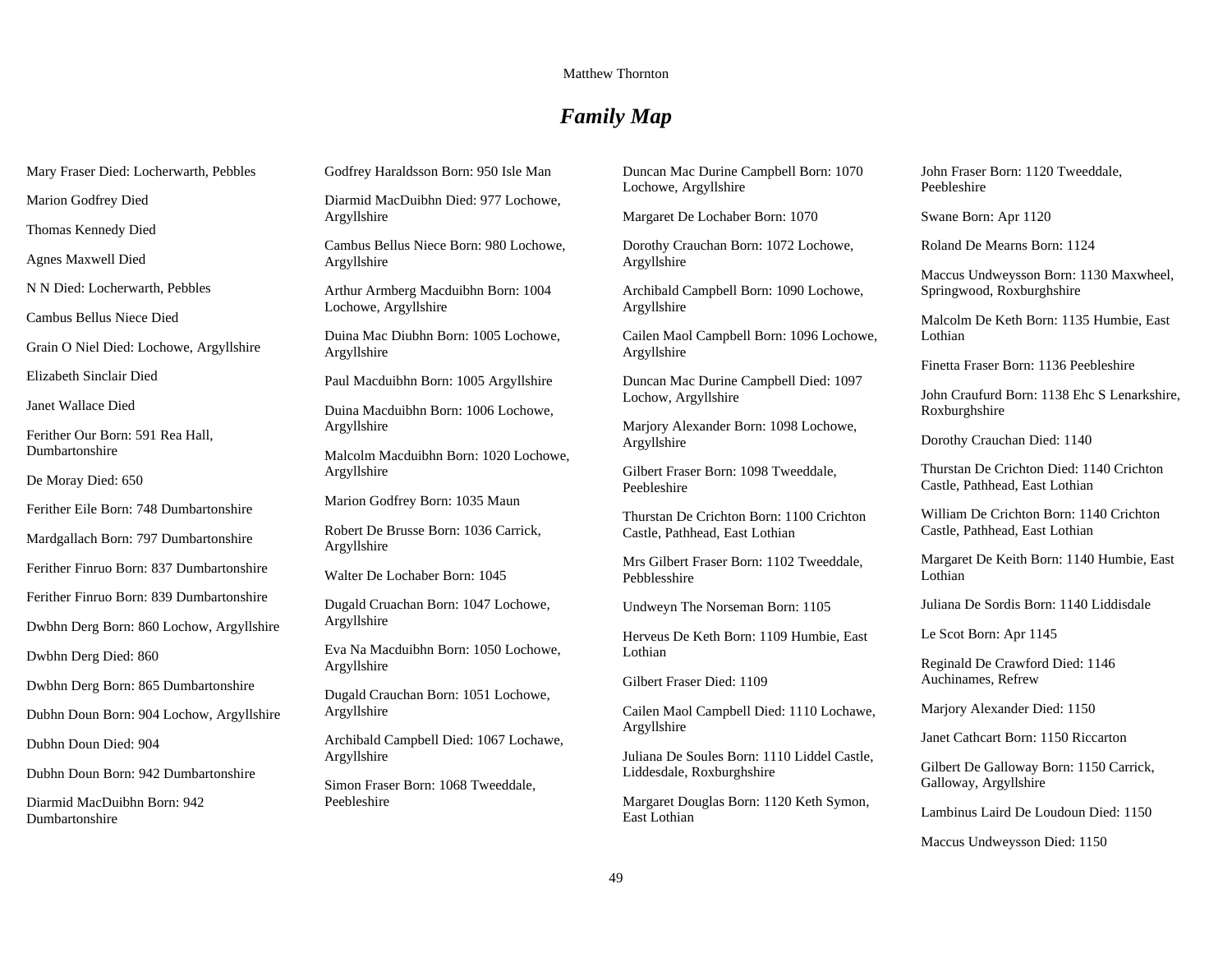# *Family Map*

Naughton Macgillivail Born: 1154 Lochowe, Argyllshire

Duncan Campbell Born: 1158 Lochowe, Argyllshire

Naughton Mac Gillivrail Born: 1159 Lochowe, Argyllshire

Philip De Keith Born: 1161 Humbie, East Lothian

Nachtan MacGilmory Born: 1162 Argyllshire

Herbert De Maxwell Born: 1165 Teviotdale, Roxburghshire

Eda Lorens Born: 1166 Humbie, East Lothian

Thurston De Crichton Born: 1170 Crichton Castle, Pathhead, East Lothian

William De Heriez Born: 1170

Nicholas De Mearns Born: 1170 Mearns, Clydesdale

David De La Hay Lord Erroll Born: 1170 Erroll

Roland McGeachan Born: 1170 Mearns, Aberdeenshire

Alexander Galloway Born: 1175 Carrick, Galloway, Argyllshire

Avelina Fitzwalter Born: 1179 Carrick, Galloway, Argyllshire

Alexander Galloway Born: 1179 Carrick, Galloway, Argyllshire

Finlay MacGillivrail Born: 1180 Clarinch, Buchanan, Stirlingshire

Macrow Mackennedy Born: 1180 Carrick, Galloway, Argyllshire

Archibald Campbell Born: 1182 Lochowe, Argyllshire

Marcow Mac Kennedy Born: 1184 Carrick, Galloway, Argyllshire

Hervey De Keth Born: 1187 Humbie, East Lothian

Galfridus De Crawford Died: 1189 Renfrewshire

Hervey De Keith Born: 1192 Humbie, East Lothian

Findoig Finval Mac Gilmory Born: 1192 Lochowe, Argyllshire

John De Maxwell Born: 1195 Teviotdale, Roxburghshire

Herveus De Keth Died: 1196 Humbie, East Lothian

Archibald Campbell Born: 1199 Lochowe, Argyllshire

Duncan Campbell Died: 1200 Lochowe, Argyllshire

William De Crichton Born: 1200 Crichton Castle, Pathhead, East Lothian

William Douglas Born: 1200 Hermiston, Midlothian

Mary McGeachan Born: 1200 Mearns

Nicholas De Mearns Died: 1203 Mearns, Clydesdale

Archibald Campbell Died: 1204 Lochow, Argyllshire

Roland De Mearns Died: 1204

Mrs Eva De Haya Born: 1205

Herbert De Maxwell Died: 1206 Teviotdale, Roxburghshire

Martha De Bruce Born: 1207 Carrick, Galloway, Argyllshire

Robert Bruce Born: 1210 Annandale, Dumfrieshire

Gilbert De Haya Born: 1210 Altyre, Morayshire

Naughton Macgillivail Died: 1210

John De Keith Born: 1212 Humbie, East Lothian

Aymer De Maxwell Born: 1215 Caerlaverock, Dumfrieshire

Margaret Cumyn Born: 1217 Buchan, Aberdeenshire

Jean Bute Born: 1218 Bute

Dervorgilla De Galloway Born: 1218 Galloway, Wigtownshire

Jean Macrory Born: 1218 Bute

David Huntingdon Died: 17 Jun 1219 Jedburgh, Roxburghshire

Malcolm De Keth Died: 1220 Humbie, East Lothian

Marthout Mac Kennedy Born: 1220 Carrick, Galloway, Argyllshire

Idonea Comyn Born: 1221 Altyre, Morayshire

Idonea Comyn Born: 1221 Altyre, Morayshire

Idonea Comyn Born: 1221 Altyre, Morayshire

Euphemia Fitzalan Born: 1222

Marthout Mac Kennedy Born: 1224 Carrick, Galloway, Argyllshire

Philip De Keith Died: 1225 Humbie, East Lothian

Robert Hepburn Born: 1225 Newton, Aberdeenshire

Henry Erskine Died: 1226

Colin Mor Campbell Born: 1230 Stirlingshire

Finetta Fraser Died: 1230 Lochowe, Argyllshire

St Clair Born: 1232 Rosslyn Castle, Roslin, Midlothian

Thomas De Crichton Born: 1235 Crichton Castle, Pathhead, East Lothian

William Keith Born: 1236 Humbie, East Lothian

Barbara Seton Born: 1236 Seton, East Lothian

Eda Crichton Born: 1240 Crichton Castle, Pathead, East Lothian

William De Crichton Died: 1240 Crichton Castle, Pathhead, East Lothian

David De La Hay Lord Erroll Died: 27 Apr 1241

Donald Mar Born: 1243 Kildrummy, Aberdeenshire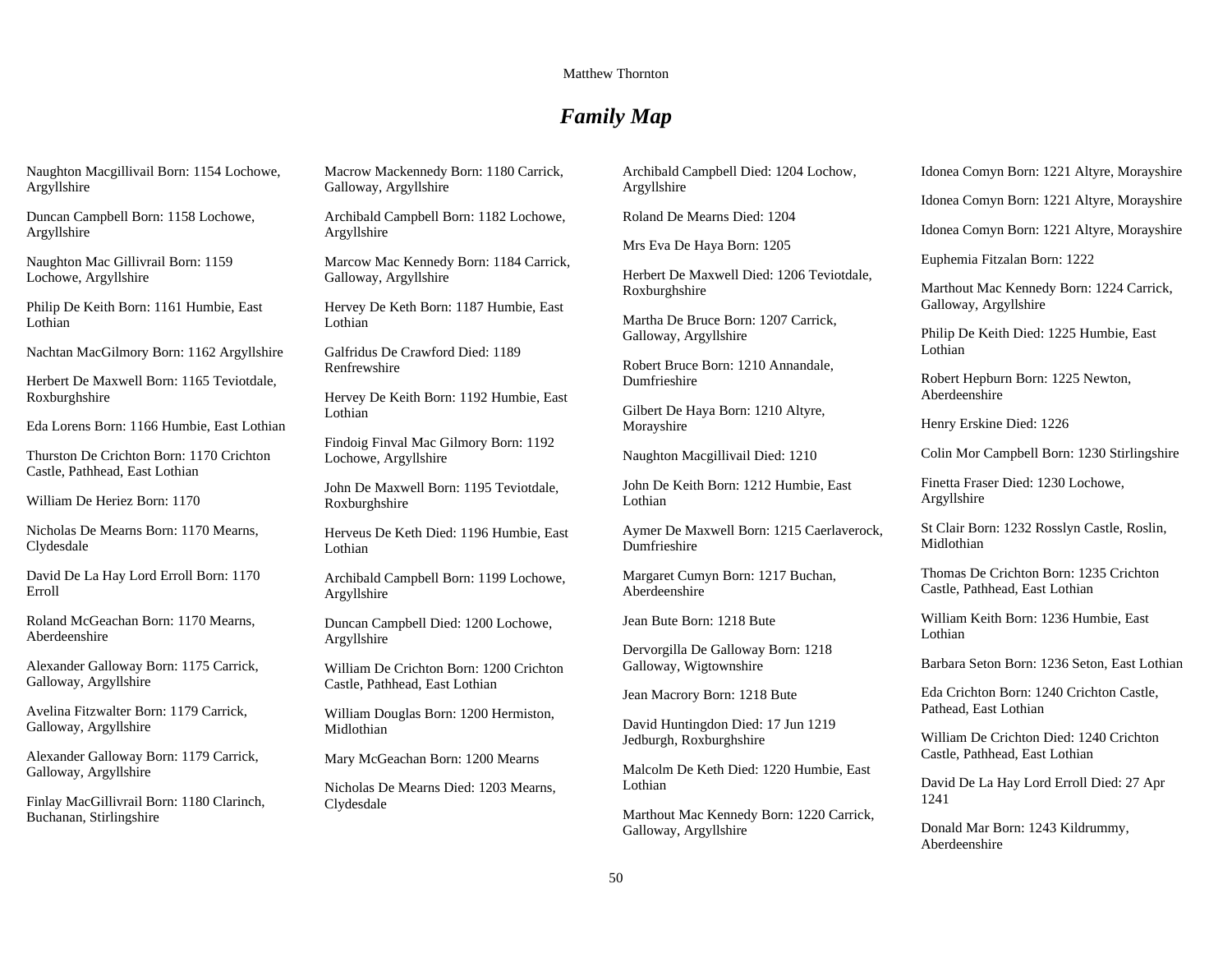# *Family Map*

Robert Bruce Born: Jul 1243 Annandale, Dumfrieshire

Joan Haye Born: 1245

Joan Haye Born: 1245

Margaret De Lindsay Born: 1247 Lamberton, Mordington, Berwickshire

William De Ross Born: 1249 Fearn, Ross, Ross And Cromarty

Finlay MacGillivrail Died: 1250 Lochawe, Argyle

Duncan De Carrick Died: 13 Jun 1250 Carrick, Galloway, Wigtownshire

Mac Gilronan Born: 1253

Margaret Stewart Died: 1255 Carrack, Galloway

Neil Carrick Died: 1256 Carrick, Argyll

Donald Campbell Born: 1260 Loudoun

Aymer De Maxwell Died: 1260 Mearns, Clydesdale

Gilbert De Haya Died: 1262 Pitmilly, Kingbarns, Fifeshire

Robert Keith Born: 1262 Buchan, Aberdeenshire

John Menteith Born: 1265 Menteith, Rusky, Perthshire

Eupheme Fitzalan Died: 1267 Whittingham, East Lothian

Eupheme Stewart Died: 1267 Whittingham, East Lothian

Euphemia Stewart Died: 1267 Whittingham, East Lothian

Euphemia Stewart Died: 1267 Whittingham, East Lothian

Euphemia Stewart Died: 1267 Whittingham, East Lothian

Euphemia Stewart Died: 1267 Whittingham, East Lothian

Margaret Crawford Born: 1269 Loudon, Ayreshire

William De Crichton Born: 1270 Crichton Castle, Pathhead, East Lothian

John De Keith Died: 1270 Humbie, East Lothian

Hugh De Crawford Died: 1271 Loudoun, Ayreshire

St Clair Died: 1271 Dunnyglass

Gratney Mar Born: 1272 Kildrummy Castle, Kildrummy, Aberdeenshire

Piers De Brus Died: 18 Sep 1272 Skelton

Christina Bruce Born: 1273 Seton, East Lothian

William De Cunningesburgh Born: 1273 Tullybody, Clackmannanshire

Margaret Cumyn Died: 1274

Margaret De Lindsay Died: 1274 Lamberton, Mordington, Berwickshire

William Douglas Died: 1276 Fawdon

Jean Bute Died: 1280 Dundonald

Archibald Campbell Died: 1280 Menstrie, Clackmannanshire

Errick Carrick Died: 1280 Lochawe, Argyle

William De Cuningesburgh Born: 1280 Tullybody, Clackmannanshire

Isabel Ross Born: 1280 Sanquhar Castle, Dumfrieshire

Margaret Fraser Born: 1283 Neidpath Castle, Scottish, Borders

Margaret Fraser Born: 1283 Neidpath Castle, Scottish, Borders

Ellen De Mar Born: 1284 Mar, Aberdeenshire

Barbara Seton Died: 1285 Humbie, East, Lothian

Marjorie Carrick Died: 1292 Carrick, Argyll, Strathclyde

Nicolas De Haya Born: 1292 Slains Castle, Buchan, Aberdeenshire

Alexander Gordon Born: 1292 Huntley, Aberdeenshire

William Keith Died: 1293 Humbie, East Lothian

Colin Mor Campbell Died: 1294 String Lorne

Robert Bruce Died: 1295 Priory, Lochmaben, Dumfriesshire

John De Crawford Died: 1295 Melrose Abbey

Walter Le Stewart Died: 1296 Inchmoh Island, Loch Rusky, Stirlingshire

Donald Mar Died: 1297 Kildrummy Castle, Aberdeenshire

De Soules Born: 1298 Hermitage Castle, Liddesdale, Roxburghshire

John Menteith Born: 1298 Mar, Aberdeenshire

Euphemia De Baliol Died: 1300 Fearn, Ross, Ross And Cromarty

Thomas De Crichton Died: 1300 Crichton Castle, Pathhead, East Lothian

Macgilronan Born: 1300

Stewart Born: 1300

Duncan Campbell Born: 1305 Lochowe, Argyle

Reginald Crawford Died: 13 Feb 1307 Carlisle

Lora De Cuningesburgh Born: 1310 Tullybody, Clackmannanshire

Agnes Maxwell Born: 1311

Edward Crichton Born: 1315 Crichton Castle, Pathhead, East Lothian

William De Crichton Died: 1317 Sanquhar, Dumfrieshire

David Hay Born: 1318 Slains Castle, Buchan, Aberdeenshire

Reginald Crawford Died: 1320 Renfrewshire

Margaret Keith Born: 1320 Innerpeffer

Donald Campbell Died: 06 Apr 1320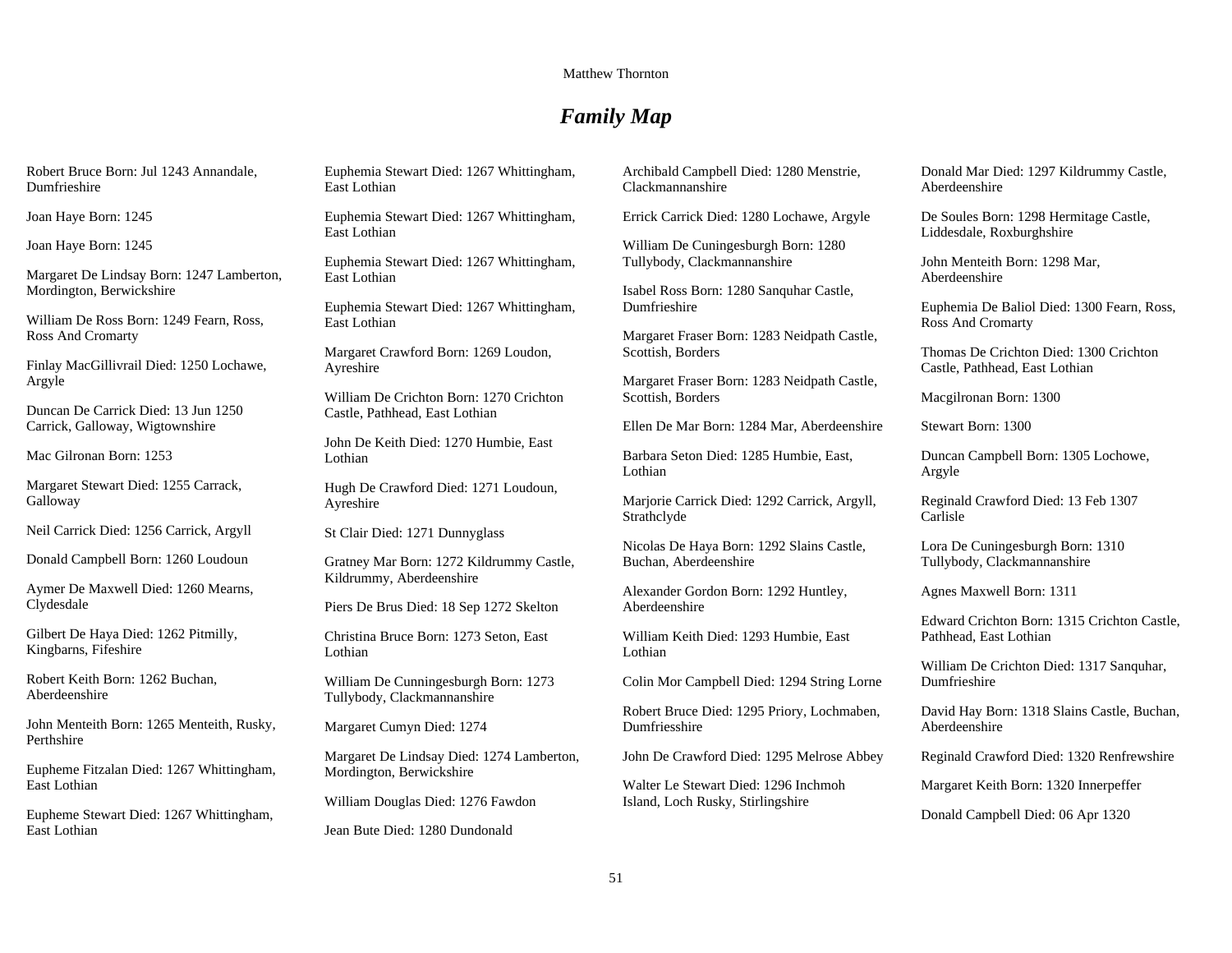# *Family Map*

Christian Menteith Born: 1321 Mar, Aberdeenshire

Agnes Hepburn Born: 1322 Hailes, Prestonkirk, East Lothian

Patrick Hepburn Born: 1322 Hailes Castle, Prestonkirk, East Lothian

John Menteith Died: 1323 Menteith, Perthshire

William De Ross Died: 28 Jan 1323 Fearn, Ross, Ross And Cromarty

John Keith Died: 1324 Innerpeffer, Angusshire

John Herries Born: 1330 Terregles, Dumf

Alan Cathcart Born: 1331 Cathcart, Renfrewshire

William Erskine Died: 1331

Gilbert De Haya Died: Apr 1333 Slains Castle, Buchan, Aberdeenshire

Mrs Alan De Cathcart Born: 1335 Cathcart, Renfrewshire

Patrick Hepburn Born: 1338 Hailes Castle, Prestonkirk, East Lothian

Christina Seton Born: 1340 Cockburn, Berwickshire

Christina Seton Born: 1340 Cockburn, Berwickshire

Christina Seton Born: 1340 Cockburn, Berwickshire

Ellen De Mar Died: 1342

Robert Crichton Born: 1345 Sanquhar Castle, Dumfrieshire

Beatrice De Vaux Born: 1345 Dirleton Castle, East Lothian

David Hay Died: 17 Oct 1346 Durham

Agnes Dunbar Born: 1350 Morayshire

Christina Seton Born: 1350 Seton, East Lothian

Margaret Stewart Born: 1354 Angusshire

Johanna Gifford Born: 1356 Yester Castle, Gifford, E Lothian

Christina Erskine Born: 1358 Kinoull, Sanquhar, Perthshire

Margaret Boyd Died: 1360

Roger De Crawford Died: 1360 Renfrewshire

Eleanor Douglas Died: 1360

William John Erskine Born: 1360 Kinoull, Sanquhar, Perthshire

Alan Cathcart Born: 1362 Cathcart, Renfrewshire

Adam Forrester Died: 1365 Corstorphine, Mid, Lothian

Mrs Alan Cathcart Born: 1366 Renfrewshire

Andrew Campbell Died: 1368

George Dunbar Born: 1370 Cockburn, Berwickshire

Adam Hepburn Died: 1371 Hailes Castle, Prestonkirk, East Lothian

Janet De Seton Born: 1374 Berwickshire

Robert Crichton Born: 1376 Sanquhar Castle, Dumfrieshire

George Douglas Born: 1376 Mar, Aberdeenshire

Agnes Dunbar Died: 1378 Thirlestane Castle, Lauder, Berwickshire

Janet De Seton Born: 1380 Berwickshire, Aberdeenshire

Margaret Douglas Born: 1380 Mar, Aberdeenshire

William Hay Born: 1380 Lockerworth, Mar

Adam Hepburn Born: 1382 Hailes Castle, Prestonkirk, East Lothian

Janet Seton Born: 1382 Berwickshire, Aberdeenshire

Elizabeth Erskine Born: 1385 Kinoull, Sanquhar, Perthshire

Christian Menteith Died: 1387 Synton, Selkirkshire

Janet Borthwick Born: 1388 Barthwick, Midlothian

Janet Dunbar Born: 1390 Cockburn, Berwickshire

Beatrice Hay Born: 1390

Elizabeth Cathcart Born: 1395 Cathcart, Renfrewshire

Thomas Haya Died: 1397 Yester Castle, Haddingtonshire

Johanna Gifford Died: 1398 Locherwarth, Pebbles

William Douglas Born: 1399 Mar, Aberdeenshire

Patrick Hepburn Died: 1402 Hailes Castle, Prestonkirk, East Lothian

Christina Seton Died: 1402 Stranith, East-Lothian

Christina Seton Died: 1402 Stranith, East-Lothian

Christina Seton Died: 1402 Stranith, East-Lothian

Margaret Hay Born: 1404 Locharret

Anne Lady De Montgomerie Born: 1405 Eaglesham, Sotland, Renfrewshire

Alan Cathcart Died: 1406 Cathcart, Renfrewshire

Thomas Hay Died: Jul 1406 Slains Castle, Buchan, Aberdeenshire

Gilbert Kennedy Died: 08 Nov 1408 Dunure

Robert Crichton Born: 1409 Sanquhar, Dumfriesshire

Catherine Graham Born: 1409 Angusshire, Kincardineshire

Elizabeth Erskine Born: 1413 Sanquhar, Dumfriesshire

Thomas Kennedy Born: 1415

Margaret Johnston Born: 1418 Abernathy, Aberdeenshire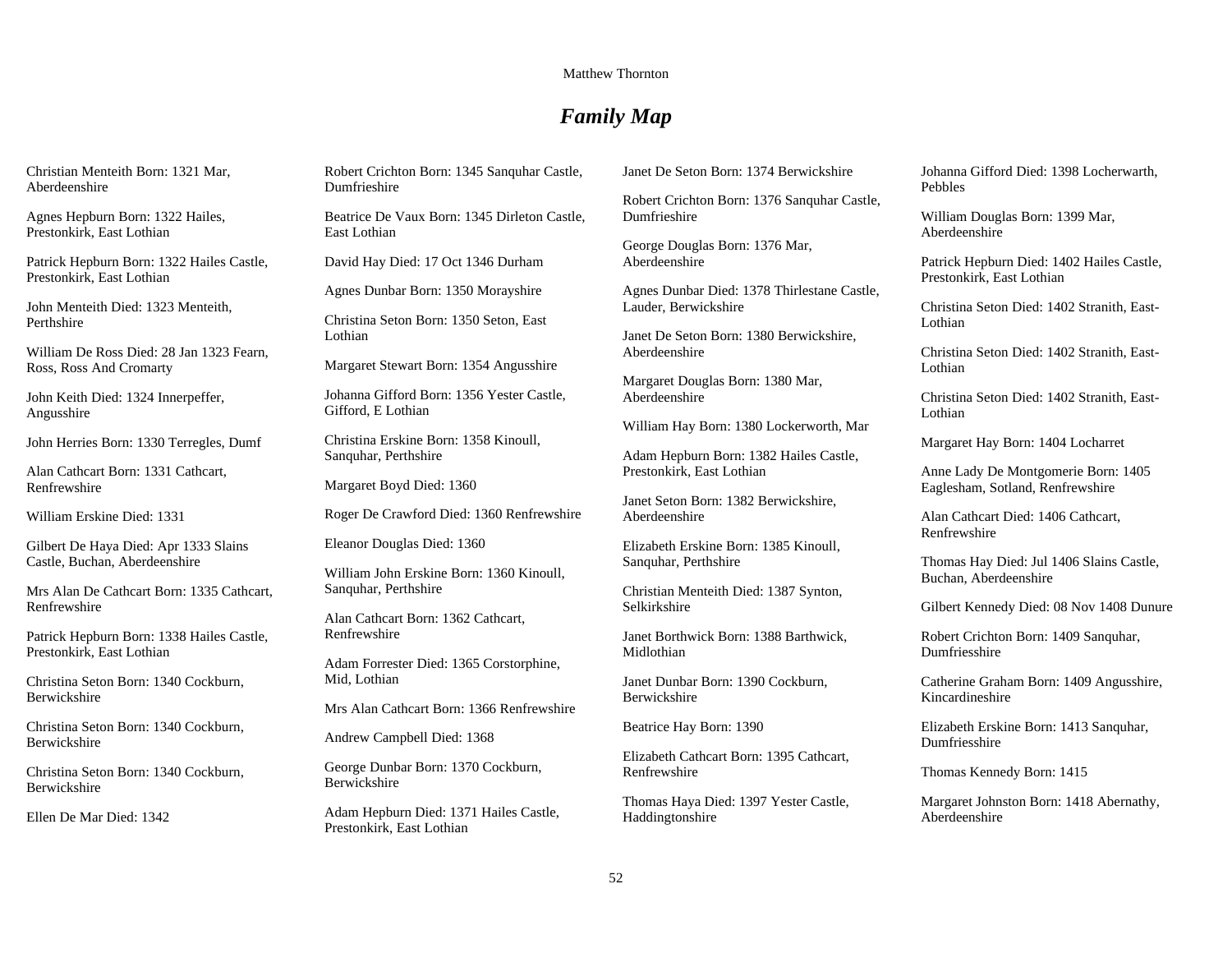# *Family Map*

Margaret Stewart Died: 23 Mar 1418 South

Margaret Stewart Died: 23 Mar 1418 Angusshire

William Hay Died: 1421 Yester Castle, Gifford, E Lothian

Margaret Hepburn Born: 1424 Hailes, Prestonkirk, East Lothian

Elizabeth Stewart Born: 1427 Darnley, Renfrewshire

Hugh Campbell Died: 1430

Margaret Glendinwyn Born: 1435

William Douglas Died: Oct 1437 Mar, Aberdeenshire

Robert Crichton Born: 1440 Sanquhar, Dumf

Herbert Herries Died: 04 Jul 1440

Adam Hepburn Died: 1446 Hailes Castle, Prestonkirk, East Lothian

Robert Cunningham Died: 1448

Alicia Hay Died: 1451

Robert Crichton Born: 1457 Riccanton, West Lothian

Marion Stewart Born: 1457 Lennox Hills, Dunbarton

Mary Stewart Died: 1458 Duntreath Castle, Strathblane, Stirlingshire

Marion Crichton Born: 1464 Sanquhar, Dumfriesshire

Elizabeth Stewart Born: 1465 Darnley, Renfrewshire

Archibald Campbell Born: 1466 Argyllshire

Catherine Borthwick Born: 1467 Nenthorn, Lothian

Robert Crichton Died: 1478 Sanquhar Castle, Dumfrieshire

Elizabeth Erskine Died: 1478

Robert Crichton Died: 17 Oct 1478

Margaret Hay Died: 22 Apr 1484 Mar, Aberdeenshire

George Campbell Died: 1485 Loudon

Marion Stewart Died: 1488 Lennox

Alexander Cunningham Died: 11 Jun 1488 Sauchieburn, Stirlingshire

Isabel Campbell Born: 1489 Glenorchy, Lorn, Argyllshire

George Campbell Died: 09 Mar 1491

George Campbell Died: 1492

Mariot Dunbar Born: 1495 Mochrum

Malcolm Crawford Died: 1499 EG, Renfrewshire

Gilbert Kennedy Died: 1500

Elizabeth Sinclair Born: 1500 Caithnessshire

Margaret Semple Died: 1509 Crawford John

John Colquhoun Born: 1511 Luss, Dumbartonshire

Catherine Borthwick Died: 17 Jan 1528

Isabel Campbell Died: 1529

Elizabeth Stewart Died: 09 Dec 1529 Castle Campbell

Janet Hamilton Born: 1535 Ferguslie, Buchen, Aberdeenshire

William Wallace Died: 1538

Cuthbert Cunningham Died: 1541 Glencairn, Dumfrieshire

Marjory Douglas Died: 06 Mar 1542

William Cunningham Died: Mar 1548 Glencairn, Dumfrieshire

Alexander Kennedy Died: 1551

Marion Crawfurd Born: 1557

Margaret Crawfurd Born: 1559

John Wallace Died: 1559

Robert Wallace Born: 1560 Holmstone, Ayreshire

Isabel Campbell Born: 1568 Loudon

Margaret Cunningham Died: Jun 1573

Alexander Cunningham Died: 23 Nov 1574 Glencairn, Dumfrieshire

Matthew Campbell Died: 21 May 1593 Loudon, Aryshire

Mariot Dunbar Died: 1595

Robert Wallace Died: 1600

Robert Wallace Born: 1600 Holmstone, Ayreshire

Joseph "The Calvinist" MacDowall Born: 1620

Helen Roodman Died: 1620

William Wallace Died: Dec 1620

Samuel Wallace Born: 1635 Holmstone, Sterlingshire

Abraham McDowell Born: 1648

James McClung Born: 1650

James McClung Died: 1670

Peter Wallace Born: 1680 Highlands

Samuel Wallace Died: 1682

James McClung Born: 1685 Galloway

Mary Stevenson Born: 12 Jul 1832

*See Also Norway, Sweden, and Denmark.*

#### **Sedan, France**

Hanry Claus Born: 1570 Sedan, Ardennes

Pierre Cresson Born: 1578 Sedan, Picardy

Elizabeth Vuilesme Born: 1582 Sedan, Picardy

Elizabeth Vuilesme Born: 1582 Sedan, Picardy

Elizabeth Vuilesme Born: 1582 Sedan, Picardy

Jeanne Famelar Born: 1590 Sedan, Ardennes

Pierre Clauss Born: 15 Apr 1598 Sedan, Picardy

Elizabeth Vuilesme Died: 1610 Sedan, Picardy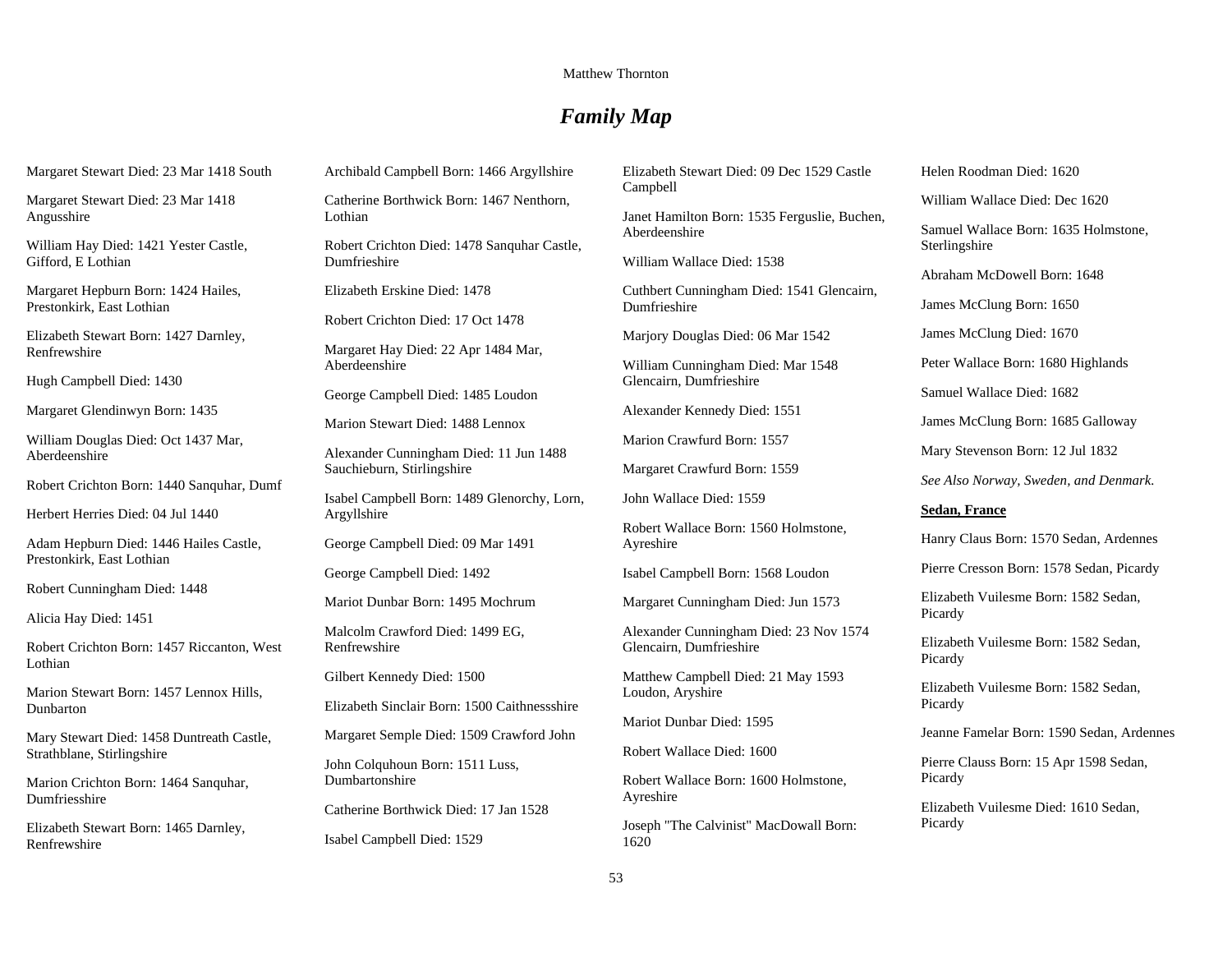# *Family Map*

Elizabeth Vuilesme Died: 1610 Sedan, Picardy

Elizabeth Vuilesme Died: 1610 Sedan, Picardy

Pierre Clauss Died: 11 Aug 1660 Sedan, Ardennes, Picardy

Jeanne Famelar Died: 11 Aug 1660 Sedan, Picardy

#### **Senlis, France**

Robert I De Senlis Born: 955 Senlis, Oise, Picardie

Robert I De Senlis Died: 1034 Senlis, Oise, Picardy

## **Sevier Co., TN**

Sophia Moon Born: 27 Apr 1805

#### **Skelton, England**

Walter De Faucomberge Born: 1220 Skelton-In-Cleveland, Rise Withernwick, Holderness

**Skippack, Montgomery Co., PA (300 Mi SW of Chatham)**

Jacob Markley Died: 29 Aug 1784 Skippack, Montgomery, PA, USA

#### **Somerset, England**

Adeliz De Mohun Died: Dunster

William De Mohun Died: 1090 Dunster

William De Mohun Born: 1108 Dunster

William De Haya Born: 1135 Dunster

William De Mohun Died: 1155 Dunster

William De Haya Died: 1170 Dunster

Alice De Briwere Born: 1184 Dunster

Godeheut De Toeni Died: 1186 Dunster

Barbara Douglas Died: 1350 Castle Cary

Barbara Douglas Died: 1350 Castle Cary

William Miner Born: 1357 Mendippe Hall

Thomas Miner Born: 1374 Chew Magna

Lodovick L Miner Born: 1405

Thomas Miner Born: 1436 Chew Magna

William Miner Born: 1476 Chew Magna

Sarah Born: Abt. 1500 near Chew Magna

William Myner Born: 23 Apr 1508 Chew Magna

Thomas Myner Born: Bet. 1530 - 1535 Chew Magna

Joan Born: Bet. 1535 - 1540 near Chew Magna

William Miner Died: 1553 Chew Magna

Clement Mynor I Born: Abt. 1562 Chew Magna

John Mynor I Born: Abt. 1564 Chew Magna

Edith Myner Born: Abt. 1566 Chew Magna

Edith Myner Died: 10 Oct 1573 Chew Magna

Thomas Myner Died: Bef. 15 Nov 1573 Chew Magna

Sarah Pope Born: 1578 Chew Magna

Walter Palmer Born: 1585 Parham

William Myner Died: 23 Feb 1585 Chew Magna

John Mynor Born: Bef. 23 Apr 1587 Chew Magna

Joan Mynor Born: Bef. 19 Oct 1589 Chew Magna

Marie Mynor Born: Bef. 19 Feb 1592 Chew Magna

Joan Died: Bef. 21 Dec 1592 Chew Magna

Elizabeth Mynor Born: Bef. 07 Sep 1594 Chew Magna

Joan Mynor Died: Bef. 09 Nov 1595 Chew Magna

Edith Mynor Born: Bef. 06 Feb 1597 Chew Magna

John Mynor Died: Bef. 03 Dec 1597 Chew Magna

John Mynor I Died: Aft. 1598 Chew Magna

Clement Mynor II Born: Bef. 23 Nov 1600 Chew Magna

Thomas Minor Born: Bef. 23 Apr 1608 Chew Magna

Robert Treat Born: 1622 Pitminster

Sarah Pope Died: 1640 Chew Magna, Chew Magna

Clement Mynor I Died: Bef. 31 Mar 1640 Chew Magna

Marie Mynor Died: Bet. 1640 - 1641 Chew Magna, Somerset, England unmarried

## **Somerset Co., MD**

John Wallace Died: 1685 Manokin River, Somerset, MD, USA

#### **South River, Middlesex Co., NJ (245 Mi SW of Chatham)**

Christian Barentsen Van Horn Died: 26 Jul 1658 South River, Delaware, USA

#### **Southampton, Suffolk Co., NY (137 Mi SW of Chatham)**

Barbara Vonk Born: 16 Apr 1679 Southampton, Long Island, New York, USA

#### **Spain**

Hugh Hardy Born: 1932 Majorca

*See Also Atlantic Ocean.*

#### **Spotsylvania, Spotsylvania Co., VA (468 Mi SW of Chatham)**

William Gholson Born: 1705 Spotsylvania, VA, USA

Susanna Collins Born: 05 Dec 1709 Spotsylvania, VA, USA

Anthony Gholson Born: 1733 Spotsylvania, VA, USA

Elizabeth Gholson Born: 1737 Spotsylvania, VA, USA

Susanna Collins Died: 1786 Spotsylvania, VA, USA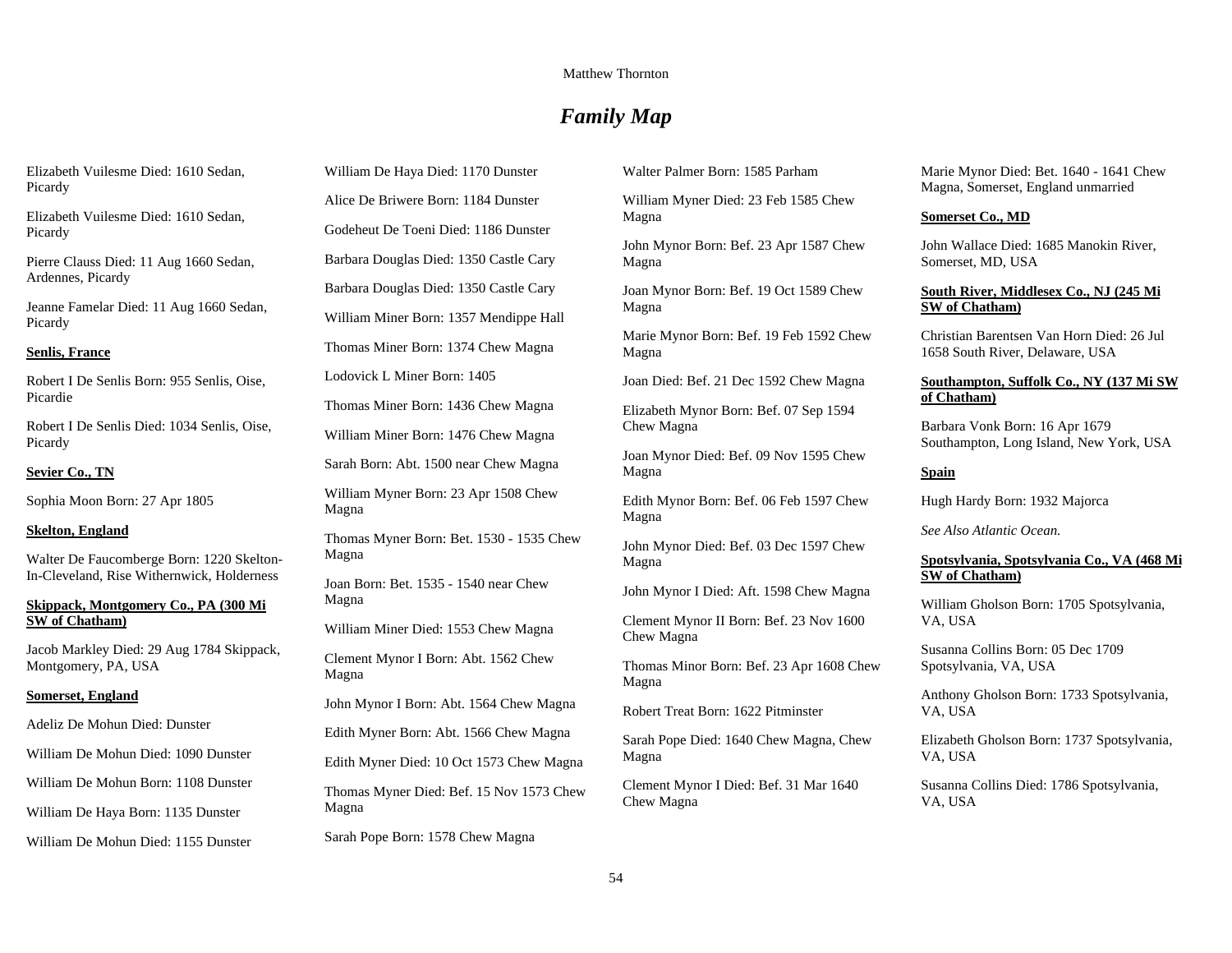# *Family Map*

William Gholson Died: 1795 Spotsylvania, VA, USA

#### **Staffordshire, England**

Cotton Gressley Died

Ms Nigel De Stafford Born: 1045

Aslen Swynnerton Born: 1050 Little Sugnall

Aslen Swynnerton Born: 1060 Little Sugnall, Eccleshall

Robert Swynnerton Born: 1100 Little Sugnall

Robert Swynnerton Born: 1102 Little Sugnall, Eccleshall

Ivo Pantulf Born: 1106 Coubbleston

Alice De Buci Died: 1107 Drayton Basset

Nigel Stafford Died: 1115 Drakelow

Hervey FitzBagot Born: 1119 Moiety, Kinfare

Robert Swynnerton Born: 1120 Sugnall Parva

Robert De Swynnerton Born: 1132 Little Sugnall, Eccleshall

William De Ferrers Born: 1140 Tutbury

Robert Swynnerton Born: 1150 Little Sugnall

Robert Swynnerton Born: 1152 Little Sugnall, Eccleshall

John Swynnerton Born: 1170 Sugnall Parva

John Swynnerton Born: 1176 Little Sugnall, Eccleshall

Robert Swynnerton Died: 1189 Swynnerton

| Lasceline De Clinton Died: 1193 Alveton<br>Castle |
|---------------------------------------------------|
| John Swynnerton Born: 1200 Little Sugnall         |

Margery Swynnerton Born: 1200 Little Sugnall

John Waure Born: 1200 Little Sugnall

Roger Waure Born: 1204 Eccleshall

Roger De Waure Born: 1212 Eccleshall

Auda De Vernon Born: 1228 Sandon

Stephen Swynnerton Born: 1230 Swynnerton

Joan Waure Born: 1230 Eccleshall

William De Wasteneys Born: 1244 Colton

Constance De Wasteneys Born: 1250 Colton

Gundreda Stafford Born: 1250 Anslow, Burton Upon Trent

Margery Swynnerton Died: 1257 Swynnerton

William De Stafford Died: 1258 Anslow, Burton Upon Trent

John De Wasteneys Born: 1271 Colton

Isabella Hay Born: 1274 Colton

Stephen Swynnerton Died: 1276 Isewall

Roger Swynnerton Born: 1290 Swynerton

William De Wasteneys Born: 1296 Colton

Johanna Hastings Died: 1299 Swynnerton

Nn Born: 1303 Swynnerton

Robert Stafford Died: 1303 Rolleston

Swynnerton Born: 1303 Swynnerton

Mrs (swynerton) Swynnerton Born: 1303 Swynnerton

Ms Roger Swynnerton Born: 1303 Swynnerton

Maud De Holand Born: 1319 Foxhall

Thomas Wasteneys Born: 1321 Colton

Alice De Swynnerton Born: 1325 Swynnerton

Hugh Stafford Born: 1334

Roger Swynnerton Died: 1338 Swynerton

Nicholas De Gresley Born: 1345 Colton

Thomasine De Wasteneys Born: 1345 Colton

Alice De Swynnerton Died: 1350 Swynnerton

Catharine Stafford Born: 1376

Elizabeth Gresslap Born: 1403 Cotton

Henry Squire Born: 1420 Handsworth

Henry Squire Born: 1424 Handsworth

Joan Squire Born: 1445 Handsworth

## **Stamford, Fairfield Co., CT**

Peter Ferris Born: 28 Sep 1636 Stamford, Fairfield, CT, USA

Mary Bell Born: 1646 Stamford, Fairfield, CT, USA

Lydia Knapp Born: 08 Jun 1647 Stamford, Fairfield, CT, USA

Sarah Chesterfield Died: 31 Aug 1657 Stamford, Fairfield, CT, USA

Jeffrey Ferris Born: 1658 Stamford, Fairfield, CT, USA

Jeffrey Ferris Died: 1658 Stamford, Fairfield, CT, USA

Thomas Pennoyer Born: 29 Mar 1658 Stamford, Fairfield, CT, USA

Peter Ferris Born: 20 Jun 1660 Stamford, Fairfield, CT, USA

Mary Ferris Born: 02 May 1662 Stamford, Fairfield, CT, USA

Elizabeth Ferris Born: 02 Jan 1664 Stamford, Fairfield, CT, USA

Mary Hoyt Born: 22 Dec 1664 Stamford, Fairfield, CT, USA

Hannah Ferris Born: 1666 Stamford, Fairfield, CT, USA

Samuel Ferris Born: 03 Jul 1678 Stamford, Fairfield, CT, USA

Joseph Ferris Born: 31 Mar 1688 Stamford, Fairfield, CT, USA

Elizabeth Ferris Died: 1690 Stamford, Fairfield, CT, USA

Joshua Hoyt Died: 09 Nov 1690 Stamford, Fairfield, CT, USA

Mary Ferris Born: 12 Dec 1690 Stamford, CT, USA

Nathan Ferris Born: 22 Oct 1694 Stamford, Fairfield, CT, USA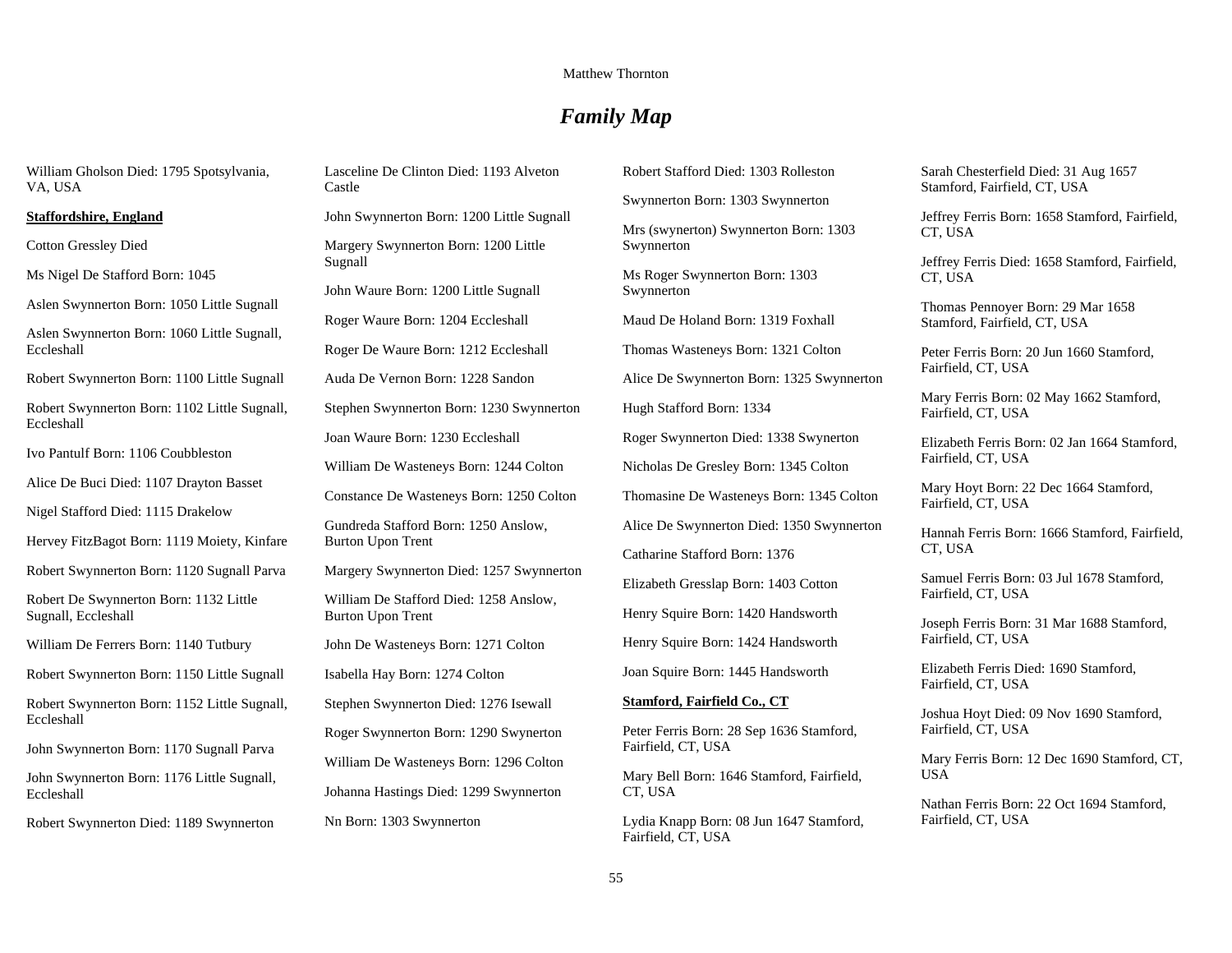# *Family Map*

Samuel Ferris Born: 05 Sep 1696 Stamford, Fairfield, CT, USA

John Pennoyer Born: 26 May 1698 Stamford, Fairfield, CT, USA

Elizabeth Ferris Born: 19 Mar 1699 Stamford, CT, USA

Elizabeth Reynolds Died: 1703 Stamford, Fairfield, CT, USA

Hannah Ferris Born: 20 Jun 1704 Stamford, Fairfield, CT, USA

Deborah Ferris Born: 27 Aug 1706 Stamford, Fairfield, CT, USA

Peter Ferris Died: 28 Sep 1706 Stamford, Fairfield, CT, USA

Thomas Pennoyer Died: 21 Nov 1723 Stamford, Fairfield, CT, USA

Mary Bell Died: 1724 Stamford, CT, USA

Hannah Ferris Died: 27 Sep 1724 Stamford, Fairfield, CT, USA

John Pennoyer Born: 19 Dec 1727 Stamford, Fairfield, CT, USA

Joseph Ferris Died: 07 Apr 1733 Stamford, Fairfield, CT, USA

Deborah Ferris Died: 1736 Stamford, Fairfield, CT, USA

Mary Ferris Died: May 1736 Stamford, CT, USA

Abigail Ferris Died: 1737 Stamford, Fairfield, CT, USA

Peter Ferris Died: 02 Jan 1737 Stamford, Fairfield, CT, USA

Samuel Ferris Died: 10 Aug 1738 Stamford, Fairfield, CT, USA

Mary Hoyt Died: 1739 Stamford, Fairfield, CT, USA

Abigail Pennoyer Born: 20 Jan 1752 Stamford, CT, USA

Joseph Ferris Died: Apr 1756 Stamford, Fairfield, CT, USA

John Pennoyer Died: 10 Dec 1775 Stamford, Fairfield, CT, USA

## **Staten Island, Richmond Co., NY (230 Mi SW of Chatham)**

Pierre Cresson Died: 13 Oct 1679 Staten Island, New York, USA

Rachel Clauss Died: 1692 Staten Island, New York, USA

Catherine Van Der Beek Died: 13 Dec 1724

#### **Stone, England**

Philippe Beauchamp Died: 1386

**Stratford, Fairfield Co., CT (167 Mi SW of Chatham)**

Lydia Knapp Died: 09 Dec 1716 Stratford, Fairfield, CT, USA

## **Suffolk, England**

Rudolph Ralph Died: 1026 Ixworth

Dulcia Le Taverner Born: 1234 Ipwich

Robert Le Taverner Died: 1280 Ipwich

William De La Pole Born: 16 Oct 1396 Cotton

Catharine Stafford Died: 08 Apr 1419 Wingfield

John De La Pole Died: 27 Oct 1492 Wingfield

Elizabeth Plantagenet Died: 1502 Wingfield

# **Suffolk Co., MA**

John Palmer Born: 1615 Charlestown, Suffolk, Massachusetts, USA

Elizabeth Palmer Born: 1619 Charleston, Suffolk, Massachusetts, USA

William Palmer Born: 1619 Charleston, Suffolk, Massachusetts, USA

Elizabeth Smith Brewster Died: 1633 Charlestown, Suffolk, Massachusetts, USA

John Miner Born: 30 Aug 1635 Charlestown, Suffolk, Massachusetts, USA

John Palmer Died: 24 Aug 1677 Charlestown, Suffolk, Massachusetts, USA

#### **Surrey, England**

Ada De Warenne Born: 1120

Peter De Wyckhurst Born: 1180 Hooley House, Coulsdon

Peter De Wyckhurst S Wife Born: 1184 Hooley House Coulsdon

Peter De Wyckhurst Born: 1195 Hooley House, Coulsdon

Peter De Wyckhurst Died: 1203 Coulsden

Peter De Wyckhurst Died: 1220 Coulsden

William Atte Wode Born: 1220 Hooley House, Coulsdon

Juliana Born: 1224 Hooley House, Coulsdon

Alice De Briwere Died: 1233 Sandown

Peter Atte Wode Born: 1245 Hooley House, Coulsdon

Alice Born: 1254 Hooley House, Coulsdon

William Atte Wode Born: 1270 Hooley House, Coulsdon

Juliana Born: 1274 Sanderstead

William Atte Wode Died: 1278 Coulsden

Geoffrey Atte Wode Born: 1297 Woods, Colsdon

Juliana Died: 1302 Coulsden

Peter Atte Wode Died: 1313 Coulsden

Peter Atte Wode Born: 1321 Sanderstead

Laurencia Born: 1324 Woods Place

William Atte Wode Died: 1345 Woods Place

Peter Atte Wode Born: 1360 Sanderstead

Petronilla Born: 1364 Sanderstead

Peter Atte Wode Died: 30 Nov 1382 Sanderstead

John Atte Wode Born: 1400 Sanderstead

Petronilla Died: 1401 Sanderstead

Peter Atte Wode Died: 1404 Coulsden

Isabell Surrey Born: 1405 Sanderstead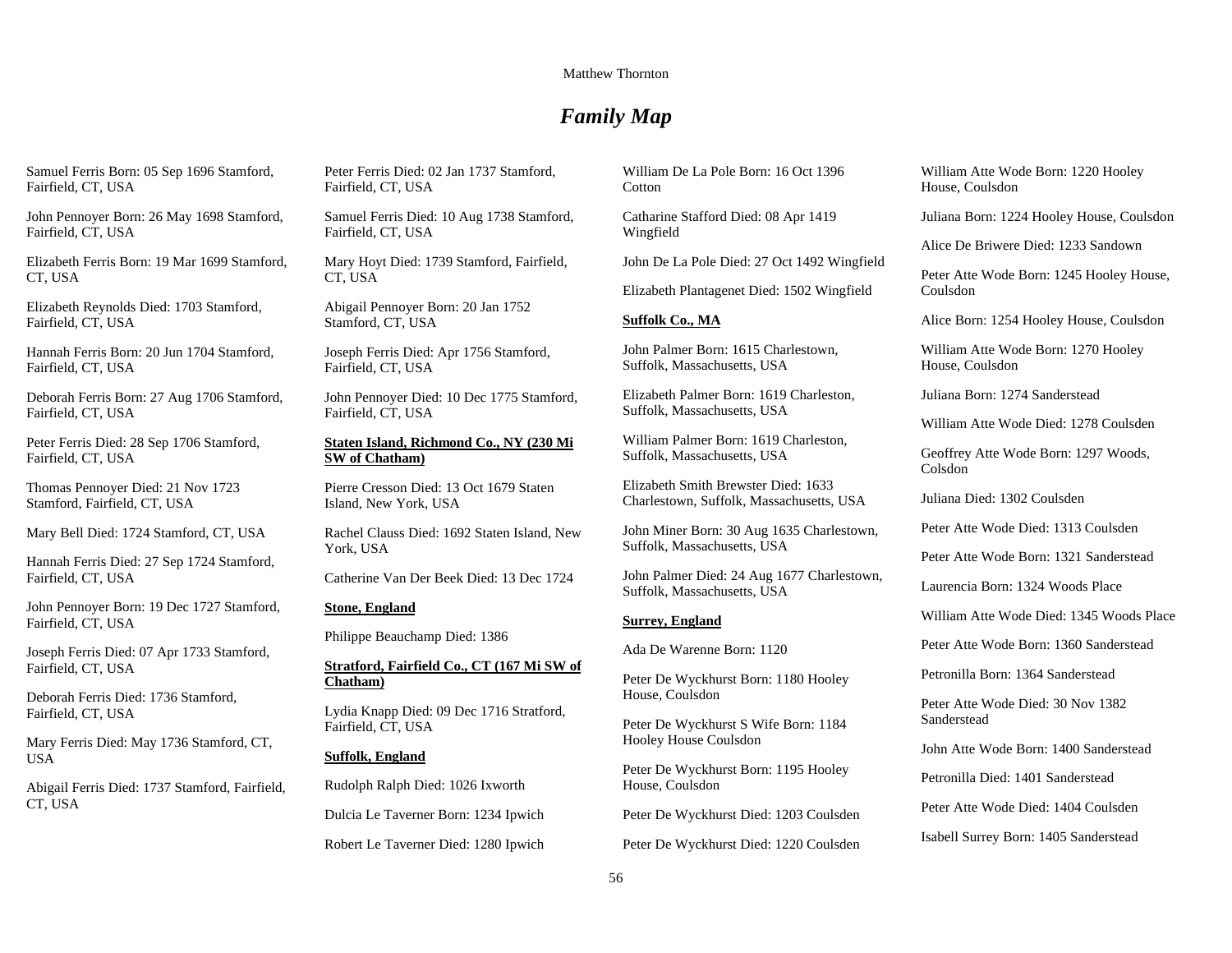# *Family Map*

Laurencia Died: 1419 Coulsden John Atwood Born: 1445 Sanderstead Denes Born: 1449 Sanderstead John Atte Wode Died: 1459 Sanderstead John Atwood Born: 1475 Sanderstead Henry Atwood Born: 1484 Sanderstead Peter Atwood Born: 1488 Sanderstead Richard Atwood Born: 1492 Sanderstead Edward Atwood Born: 1494 Sanderstead Agnes Atwood Born: 1496 Sanderstead Thomas Atwood Born: 1499 Sanderstead Nicholas Atwood Born: 1500 Sanderstead Isabell Surrey Died: 1500 Sanderstead John Hewson Atwood Born: 1509 Sanderstead John Atwood Died: 30 Jul 1525 Sanderstead John Atwood Died: 30 Jul 1525 Sanderstead Denes Died: 17 Mar 1531 Sanderstead Mildred Fortune Manning Born: 1560 Ockley John Whitfield Born: 1584 Ockley Bridget Whitfield Born: 1591 Ockley Frances Whitfield Born: 1595 Ockley Henry Whitfield Born: 1597 Mortlake Elizabeth Whitfield Born: 1599 Ockley

Katherine Whitfield Born: 1602 Ockley Lucy Whitfield Born: 1604 Ockley Sarah Whitfield Born: 01 Nov 1620 Ockley Abigail Whitfield Born: 01 Sep 1622 Ockley Thomas Whitfield Born: 1624 Ockley John Whitfield Born: 11 Feb 1627 Ockley Mary Whitfield Born: 1631 Ockley Henry Whitfield Died: 28 Feb 1634 Ockley Henry Whitfield Born: 09 Mar 1634 Ockley Rebecca Whitfield Born: 1635 Ockley Mary Whitfield Died: 1657 **Sussex, England** Jane Whitfield Died: Bayham Agnes De Saint Clare Died: 1080 Bramber, Sussexshire Daughter De Braose Born: 1102 Bramber NN De Braose Born: 1102 Bramber Bertha De Braose Born: 1109 Bramber De Braose Born: 1116 Bramber Maud De Braose Born: 1116 Bramber De Briwere Born: 1132 Bramber Sybil De Braose Born: 1157 Bramber Laurence Sanford Died: 1271 Wiston

Bartholomew Burghersh Born: 1287 Burghersh

William Atwood Born: 1500 Wadhurst

Agnes Atwood Born: 1502 Wadhurst Robert Whitfield Born: 1518 Wadhurst Robert Whitfield Died: 02 Jun 1541 Wadhurst Thomas Whitfield Born: 1545 Wadhurst Jane Whitfield Born: 1547 Wadhurst Joan Whitehead Born: 1550 Wadhurst William Whitfield Born: 1552 Wadhurst Frances Whitehead Born: 1554 Wadhurst Margret Whitfield Born: 1556 Wadhurst John Whitehead Born: 1558 Wadhurst John Whitfield Born: 1558 Wadhurst Sarah Whitehead Born: 1560 Wadhurst Annie Giles Died: 1567 Wadhurst Mary Reid Whitfield Born: 1570 Robert Whitfield Died: 09 Dec 1597 Worth Mildred Fortune Manning Died: 01 Sep 1627 Rowfant, Worth Thomas Whitfield Died: 01 May 1629 Rowfant, Worth John Whitfield Died: 20 Aug 1636 Worth **Sutton Coldfield, England**

William Harman Born: 1435 Moor Hall, Sutton Coldfield, Warwickshire

William Harman Died: 1470 Moor Hall, Sutton Coldfield, Warwaickshire

#### **Sweden (NE of Scotland)**

Jan Roeloff Born: 1602 Maesterland, Goteburg Och Bohus

Laurents Ackerman Born: 12 Jun 1650 Geffen, Nord Brabant, Dutch Republic

## **Syracuse, Onondaga Co., NY (329 Mi NW of Chatham)**

Mary Ruth White Died: 11 Oct 1988

**Tahlequah, Cherokee Co., OK**

Mary Clyde Buster Born: 12 Feb 1897

John Parker Buster Died: 10 Jan 1902

#### **Tampa, Hillsborough Co., FL**

Carlyle Edgar Sutphen Died: 30 May 1962 Tampa Beach

## **Tappan, Rockland Co., NY (211 Mi SW of Chatham)**

Jacob Banta Born: 04 Aug 1728 Tappan, NY, USA

Andries Van Orden Born: 28 Mar 1729 Tappan, Rockland, New Jersey, USA

#### **Tecumseh, Johnson Co., NE**

Riley Parker Died: 02 Jun 1894 Tecumseh, NE, USA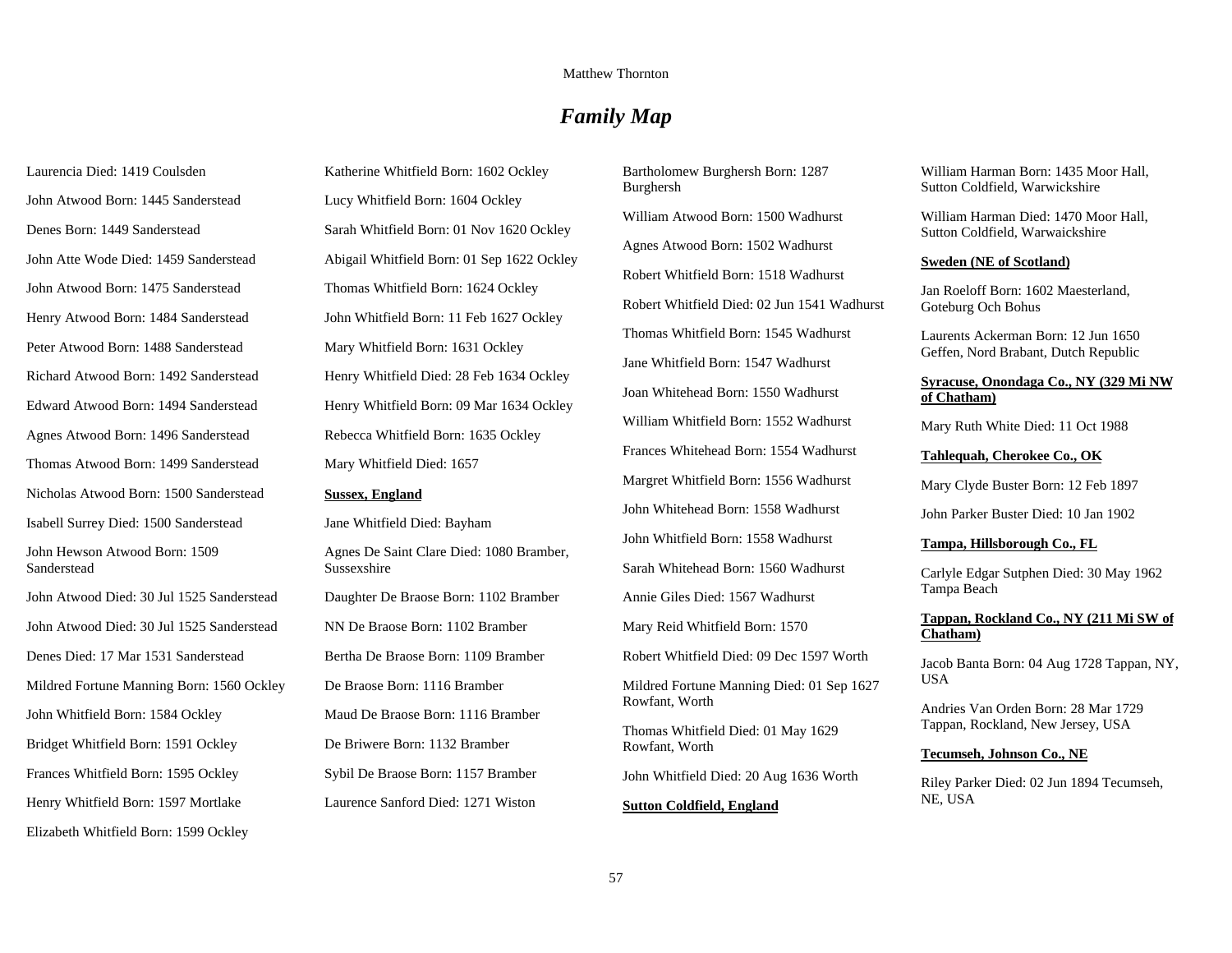# *Family Map*

#### **Tennessee**

Elizabeth Yarnell Copland Born: 22 Mar 1834

Barnes Vinson Born: 1843 Tennessee, USA

#### **Towanda, Bradford Co., PA**

Anna Mix Born: 21 Sep 1789 Towanda, Bradford, PA, USA

Sarah "Sally" Mix Born: 21 Dec 1791 Towanda Township

Sarah Sally Mix Born: 21 Dec 1791 Towanda, Bradford, PA, USA

Amelia Pennoyer Died: 18 Mar 1832 Towanda Township

Hiram Mix Died: 08 Sep 1847 Towanda Towhship, Bradford, PA, USA

Amos Mix Died: 16 Oct 1847 Towanda Township

Anna Mix Died: 01 Oct 1868 Towanda, Bradford, PA, USA

Sarah "Sally" Mix Died: 23 Sep 1881 Towanda Township

Sarah Sally Mix Died: 23 Sep 1881 Towanda, Bradford, PA, USA

## **Trenton, Fannin Co., TX**

Bartlett Cannon Vinson Died: 01 Sep 1919

## **Trenton, Mercer Co., NJ (269 Mi SW of Chatham)**

Andries Van Orden Died: 1768 Trenton, Mercer, New Jersey, USA

# **Troyes, France**

Yolande Chastillon Died: 1354

**Tyrone, Ulster, Northern Ireland**

James Thornton Born: Abt. 1684 Derry, Kilskerry Parish (

Matthew Thornton Born: 1714 Derry, Kilskerry Parish (

# **Ulster Co., NY**

Nicholas Lozier Born: 10 Jun 1668 Esopus, Ulster, NY, USA

Eva Albertse Bradt Died: 1689 Hurley, Ulster, NY, USA

Margaret Laroe Leroux Died: May 1773 Lloyd, Ulster, NY, USA

Lewis A. Alliger Born: 09 Sep 1874 Marbletown

## **United States**

Richard White Died: ,USA

## **Utrecht, Netherlands**

Jan Gijsbertsz Born: 1597 Utrecht, Utrecht, Netherlands

Tuman Jansen Jans Born: 1600 Utrecht, Holland

Neeltje Weber Born: 1604 Utrecht, Holland

Jannetje Jans Born: 1629 Utrecht, Netherlands

**Valence, France**

William De Valence Born: 1225 Cistercian Abbey, Valence, Charete

William De Valence Died: 18 May 1296 Valence, Charente, France

Joan Munchensy Died: 1307 Valence, Charente

## **Valenciennes, France**

Jean De La Vigne Born: 1550 Valenciennes, Nord

Guillaume Vigne Born: 1586 St Vaast, La Haute

Adrienne Cuvellier Born: 1590

# **Veurne, Belgium**

Heribert De Furnes Born: 1015 Veurne, Dunkerque

Mlle De Furnes Born: 1044 Veurne, Dunkerque

## **Virginia**

Matthew Whitfield Born: 1604 Isle Wright, VA, USA

Ralph Whitfield Born: 1606 Isle Wight, VA, USA

Robert Whitfield Born: 1608 Isle Wight, VA, USA

Adam Wallace Born: 1713 Rock Bridge, VA, USA

Peter Wallace Born: 1719 Rock Bridge, VA, USA

Mary Maria Chrisman Born: 1732

Sarah Chrisman Born: 23 Sep 1734

Isaac Chrisman Born: 09 Nov 1736

Johannes Peter Chrisman Died: 1740 VA, USA

Hans Jost Hite Died: 07 May 1760 Opequon Creek

Mary Gholson Born: 1766

William Wallace Died: 1766 Greenwood, Albermarle, VA, USA

Ephraim McDowell Died: 1770 RockRidge

Matilda Deforrest Lockett Born: 11 Jan 1803

Julia Chrisman Born: 05 Jan 1806 Loudon, VA, USA

Loretta W Perrin Born: 02 Sep 1806 Loudon, VA, USA

George Chrisman Died: 29 Aug 1816

## **Vitre, France**

Pierre Bellier Born: 1566 Vitre, Ille-Et-Vilaine

Mathurine Herce Born: 1570 Vitre, Ille Et Vilaine

## **Vlaardingen, Netherlands**

Adela Holland Born: 1061 Vlaardingen, Zuid Holland, Netherlands

## **Wales (NW of France)**

Ameria De Montgomery Born: 1025 Montgomery, Montgomeryshire

Fleance De Lochaber Died: 1045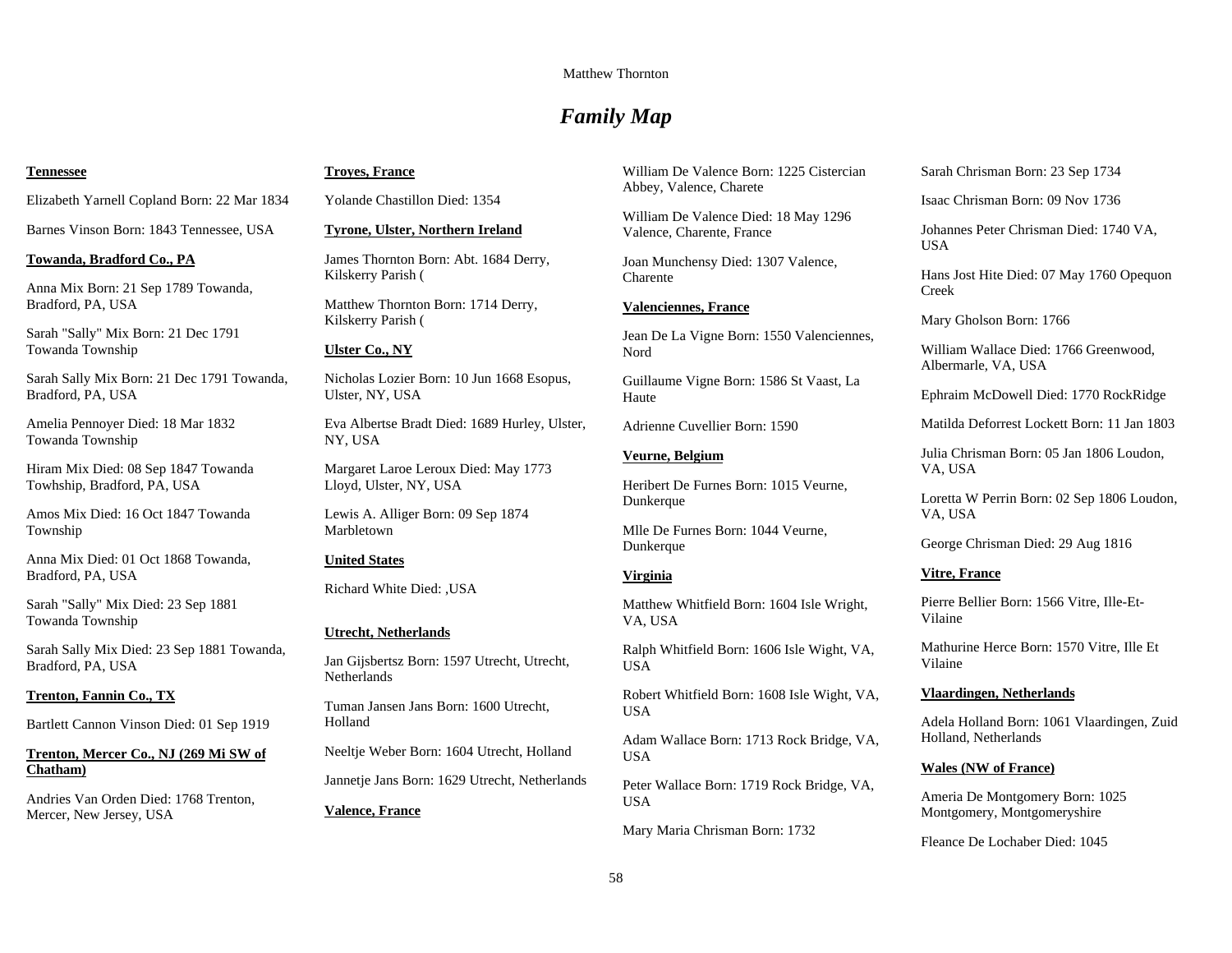# *Family Map*

Maud Braose Born: 1109 Gower, Glamorganshire

Ismania De Hanham Died: 09 Sep 1420 Coity, Glamorgan

## **Warwickshire, England**

Hodierne De Lucerne Born: 1150 Wormleighton

Hodierne De Lucerne Born: 1150 Wormleighton

Hodierne De Lucerne Born: 1150 Wormleighton

Lady Maud Fitzgeoffrey Born: 1250 Bernard Castle

Robert De Beauchamp Born: 1278 Earl

Joan Hastang Born: 1295 Leamington, Hastang

Johanna Hastang Born: 1295 Leamington, Hastang

## **Waterbury, New Haven Co., CT (159 Mi SW of Chatham)**

Margaret Warner Born: 16 Mar 1693 Waterbury, New Haven, CT, USA

Margaret Warner Died: 27 Jun 1749 Waterbury, New Haven, CT, USA

Ebenezer Richardson Died: 30 Jun 1772 Waterbury, New Haven, CT, USA

## **Watertown, Middlesex Co., MA (78 Mi NW of Chatham)**

Jonathan Reynolds Born: 1636 Watertown, Massachusetts, USA

# **Wayne Co., KY**

Joshua A. Buster Born: 08 Apr 1793

Anthony Gholson Died: 1813 Wayne, KY, USA

Elizabeth Gholson Died: 1817 Wayne, KY, USA

John William Parker Born: 12 Mar 1825 Wayne, KY, USA

Isaac Chrisman Died: 15 Apr 1829 Wayne, KY, USA

Elisha Franklin Parker Born: 03 Mar 1836 Wayne, KY, USA

Lucy Verlina Parker Born: 02 May 1845 Wayne, KY, USA

William Lockett Died: 26 Apr 1853 Fall Creek, Wayne, KY, USA

Polly Buster Died: 13 Dec 1855 Monticelo, Wayne, KY, USA

Charles Hayden Buster Died: 01 Jul 1869 Wayne, KY, USA

## **Wem, England**

William Pantulf Died: Wem, Shropshire

Robert Pantulf Born: 1085 Wem, Shropshire

Lesceline De Normandy Died: 21 Sep 1112 Wem, Shropshire

Ivo Pantolph Born: 1136 Wem, Shropshire

Ivo Pantolph Born: 1140 Wem, Shropshire

Emma Pantolph Born: 1162 Wem, Shropshire

Ivo Pantulf Died: 1175 Wem, Shropshire

Hugh Pantulf Died: 1224 Wem, Shropshire

## **Wenham, Essex Co., MA (79 Mi NW of Chatham)**

Josiah Bridges Died: 09 Feb 1715 Wenham, Essex, Massachusetts, USA

# **West Virginia**

Anna Maria Merkle Died: 1738 Long Meadows, H

## **Westchester Co., NY**

William Hopper Died: 1685 Philipsburgh Town, Westchester, NY, USA

Mynno Jemima Jurckxen Died: 1733 Philipsburg, Westchester, NY, USA

Samuel Ferris Died: 1736 North Castle, Westchester, NY, USA

#### **Westerly, Washington Co., RI (99 Mi SW of Chatham)**

Rebecca Chesebrough Died: 1751 Westerly, Washington, RI, USA

#### **Westmorland, England**

Gilbert Fitz Reinfride Born: 1169 Barton

#### **Wethersfield, Middlesex Co., CT (138 Mi W of Chatham)**

John Reynolds Born: 1639 Wethersfield, CT, USA

## **Williamsburg, Williamsburg Co., VA (470 Mi SW of Chatham)**

Louisa Deforest Born: 1764 Williamsburg, VA, USA

#### **Wiltshire, England**

Alice De Dunstanville Born: 1118 Castle Combe

Greeley Hobbs Born: 1376

#### **Windsor, England**

Thomas Sheafe Died: 12 Dec 1639 St Georges, Windsor, Berks

William Vincent Born: 1753

#### **Windsor, Hartford Co., CT (138 Mi NW of Chatham)**

Joshua Hoyt Born: 1641 Windsor, Hartford, CT, USA

## **Woburn, Middlesex Co., MA (82 Mi NW of Chatham)**

Eunice Brooks Born: 10 Oct 1655

## **Woodbury, Litchfield Co., CT (168 Mi SW of Chatham)**

John Miner Died: 17 Sep 1719 Woodbury, Litchfield, CT, USA

John Miner, Sr Died: 17 Sep 1719 Woodbury, Litchfield County, CT in his 85th year of age

#### **Worcestershire, England**

Bertha De Braose Died: Elmley Castle

Ada Corbet Born: 1200 Chaddesly Corbet

Maud Braose Died: 20 Mar 1201 Elmley Castle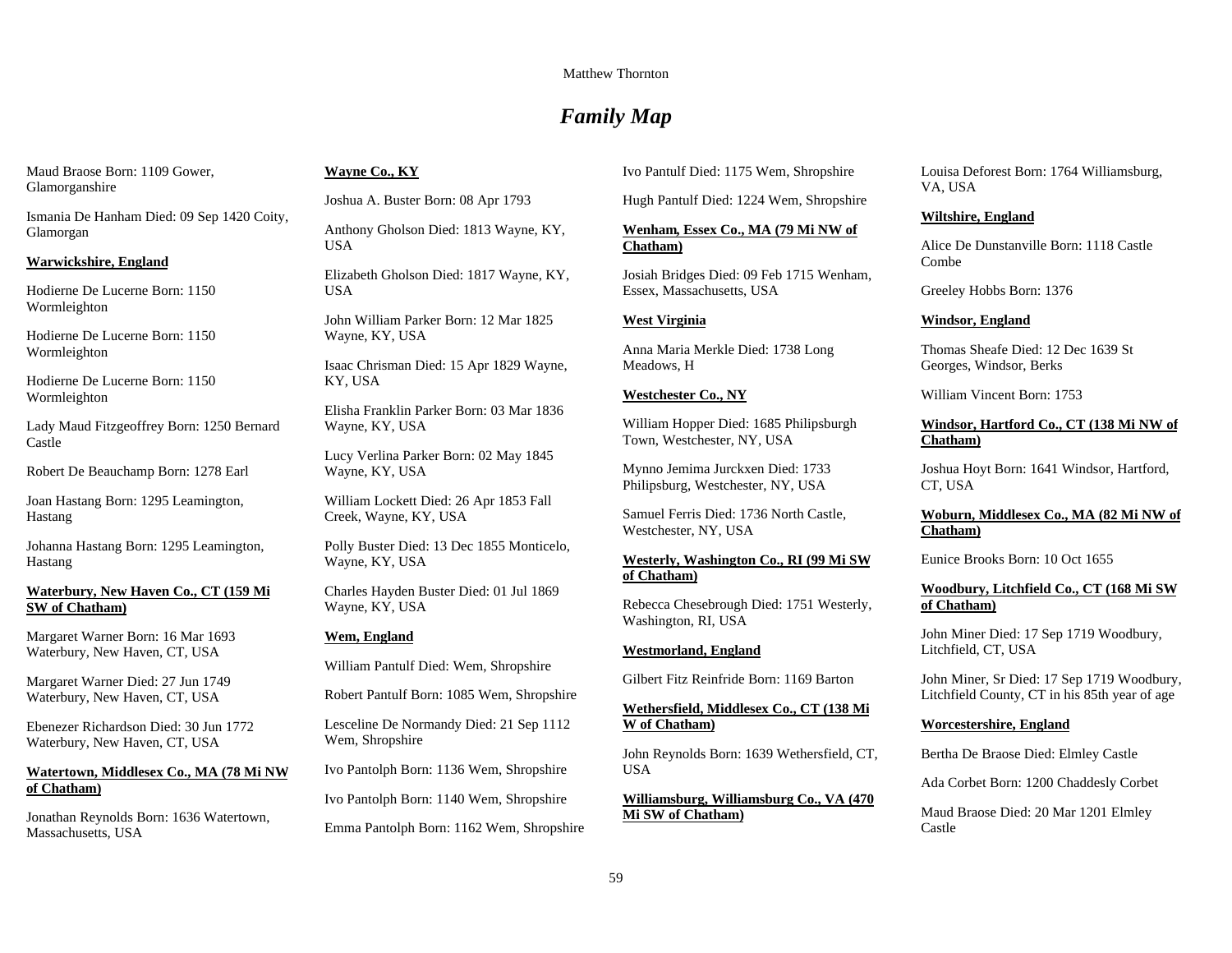# *Family Map*

Maud De Braose Died: 20 Mar 1201 Elmley Castle

Hawise Corbet Born: 1225 Chaddesly Corbet

William De Beauchamp Born: 1237 Elmley Castle

William Corbet Died: 1254 Chaddesley Corbet

William De Beauchamp Died: 05 Jun 1298 Elmley

Lady Maud Fitzgeoffrey Died: 16 Apr 1301 Grey Friars

#### **Worms, Germany**

Johannes Ackerman Born: 1582 Worms, Rheinh, Hessen

## **Wythe Co., VA**

Sarah Buster Born: 19 Apr 1775 Wythe, VA, USA

William Buster Died: 13 May 1795 Wythe, VA, USA

John Buster Born: 24 Jun 1800 Wythe, VA, USA

Jane Woods Died: 1812 Wythe, VA, USA

Sarah Buster Died: 19 Oct 1836 Smythe, Wythe, VA, USA

## **York Co., VA**

Matthew Wallace Born: 1717 York, VA, USA

## **Yorkshire, England**

Beatrice De Bolbec Died: 1071 Thorpe Arche

Richard De Beauffou Died: 1081 Lowdham

Aubrey De Lisoures Born: 1085 Sprotbrough

William D Arques Died: 1086 Thorpe Arche

De Bosville Born: 1091 Harthill

William De Waddon Born: 1091 Whatton

Elizabeth Gloucester Born: 1095 Talby

John Ingram Born: 1105 Ayresome

Adam De Novo De Newmarch Born: 1121 Newmarch

Richard De Engaine Born: 1127 Sprotboro, West Riding

Phillip DE Colville Born: 1130 Little Timble, West Ride

Walter De Faucomberge Born: 1140 Rise, **Holderness** 

Henry De Novo Mercato Born: 1151 Newmarch

Joan LE Grammarie Born: 1155 Knottington, West Riding

Joan Le Grammaire Born: 1160 Knottington, West Riding

Peter De Faucomberge Born: 1165 Rise, Holderness

Adam De Novo Foro Born: 1166 Newmarch

Phillip DE Colville Died: 1170 Sigston, North Ride

Joan Le Grammaire Born: 1172 Knottington

Robert Ingeram Born: 1174 Ingleby Arncliffe, North Riding

Robert Ingeram Born: 1178 Ingleby Arncliffe, North Riding

Engelise Ingeram Born: 1200

Walter De Faucomberge Died: 1216 Withenwick, Skirlaugh

Peter De Faucomberge Died: 1230 Withenwick, Skirlaugh

Adam De Newmarch Born: 1242 Newmarch

Margery De Newmarch Born: 1252 Wormersley

Anice De Faucomberge Born: 1275 Rise Withernwick, Holderness

Agnes De Brus Died: 1280 Rise, East Riding

Pernell Of England Died: 1293 Womersley

Michael De La Pole Born: 1361 Hull

James Thornton Born: 15 Nov 1648 Low Bentham, West Riding (

Nancy Smith Born: 1656 Low Bentham, West Riding (

#### **Zeeland, Netherlands**

Jacob Epkese Te Banta Born: 1600 Middleburg, Zeeland, Netherlands

Yellis Jansen De Mandeville Born: 1625 Garderen, Veluwe, Zeeland, Netherlands

Jean Des Marets Died: 1642 Middleburg, Zeeland, Holland

Reytske Sickedr Died: May 1652 Middleburg

#### **Zwickau, Germany**

Franziskus Marthinus Merkel Born: Gruenhain, Zwickau, Sachsen

Margaretha Ficker Born: 1551 Gruenhain, Zwickau, Sachsen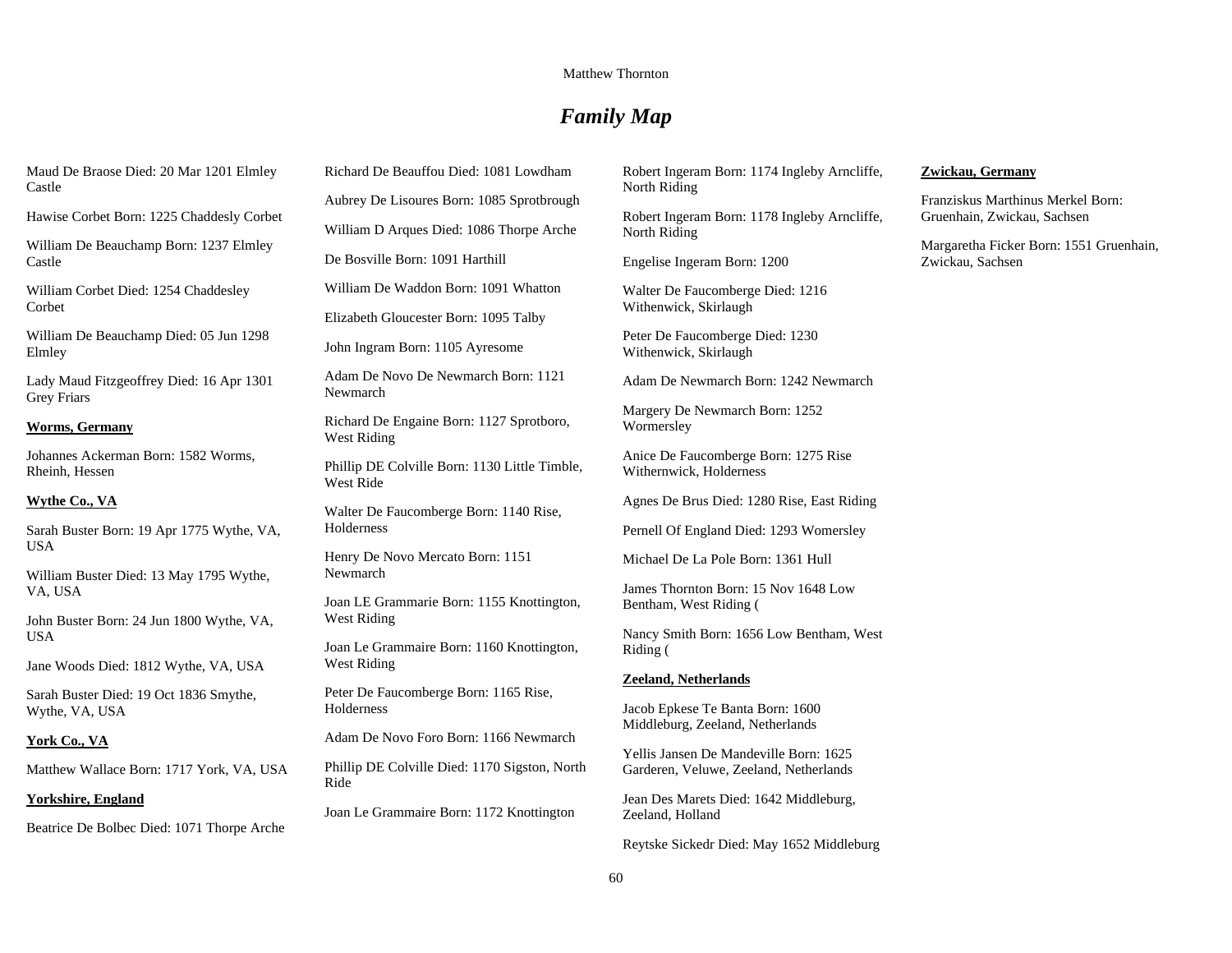# *Index of Individuals*

*Aberle -* Child 1: 4 Child 2: 4 Child 3: 4 Ruth: 4 Seymour: 4 Shalom: 4 Sharon: 4 *Ackerman -* Abraham: 32 Anneken: 13, 43 Antjen: 32 David: 43, 46 David: 29, 31 David: 43 David: 31 Gelyn: 30, 43 Gelyn: 31, 43 Hendri: 40 Hester: 32 Hillegond: 31 Johannes: 19, 60 Johannes: 13, 40 Johannes: 32, 43 Laurens: 29 Laurents: 41, 57 Lodowyck: 20, 31 Maritie: 31, 45 Marrityn: 41 Marytje: 16, 32 Nicolaes: 31, 46 Petrus: 15 Pieter: 15 Trientjen: 31 Tryntie: 31 *Adams -* Bryan Taylor: 33 Cecylia Grey: 33 *Adrianse -* Anneken: 16 *Albertssen -* Andries Alberts: 11 *Aldreda -* Emma: 26 *Alexander -* Marjory: 49 *Alice -* Unnamed: 15, 56 *Alliger -* Lewis A.: 39, 58 *Almour -* Mary: 13, 22 *Ames -* Albert B.: 35 Anna: 47 Caroline: 47 Clayton: 47 Delhia: 47 Edith: 47 Edwin: 47 Jane: 24 Jennie: 47

Laura: 47 Minnie Laura: 3, 39, 47 William: 24 William: 47 William: 47 *Andrew -* Jane: 39, 41 Samuel: 18 Samuel: 18, 39 *Andrewe -* Robert: 34 *Andrews -* Agnes: 34 Elizabeth: 34 Gyles: 34 *Ann -* (name: Elizabeth Smith Brewster): 21, 56 *Ardres -* Arnould D: 18 Arnould I D: 17 Christine D: 18 Elbodon D: 17 *Arques -* Godfrey Vicomte: 13 Gozeline Vicomte: 13, 26 Maud D: 13, 22 William D: 13, 60 *Atkins -* Henry: 38 Joseph: 38 *Atwood -* Agnes: 57 Agnes: 57 Agnes: 34 Edward: 57 Henry: 57 John: 57 John: 57 John Hewson: 37, 57 Nicholas: 57 Peter: 57 Richard: 57 Thomas: 57 William: 57 *Badie -* Maria Thomas: 40, 43 Thomas: 12, 46 Thomas: 13, 17 *Baerts -* Mary: 33 *Bakepuiz -* Elizabeth: 20 Mrs Ralph: 26 Ralph: 26, 36 Robert: 36 Robert: 20 Roesia: 20 *Baldwin -* Rebecca: 41 Sylvester: 41, 42 *Baliol -* Mathilda: 22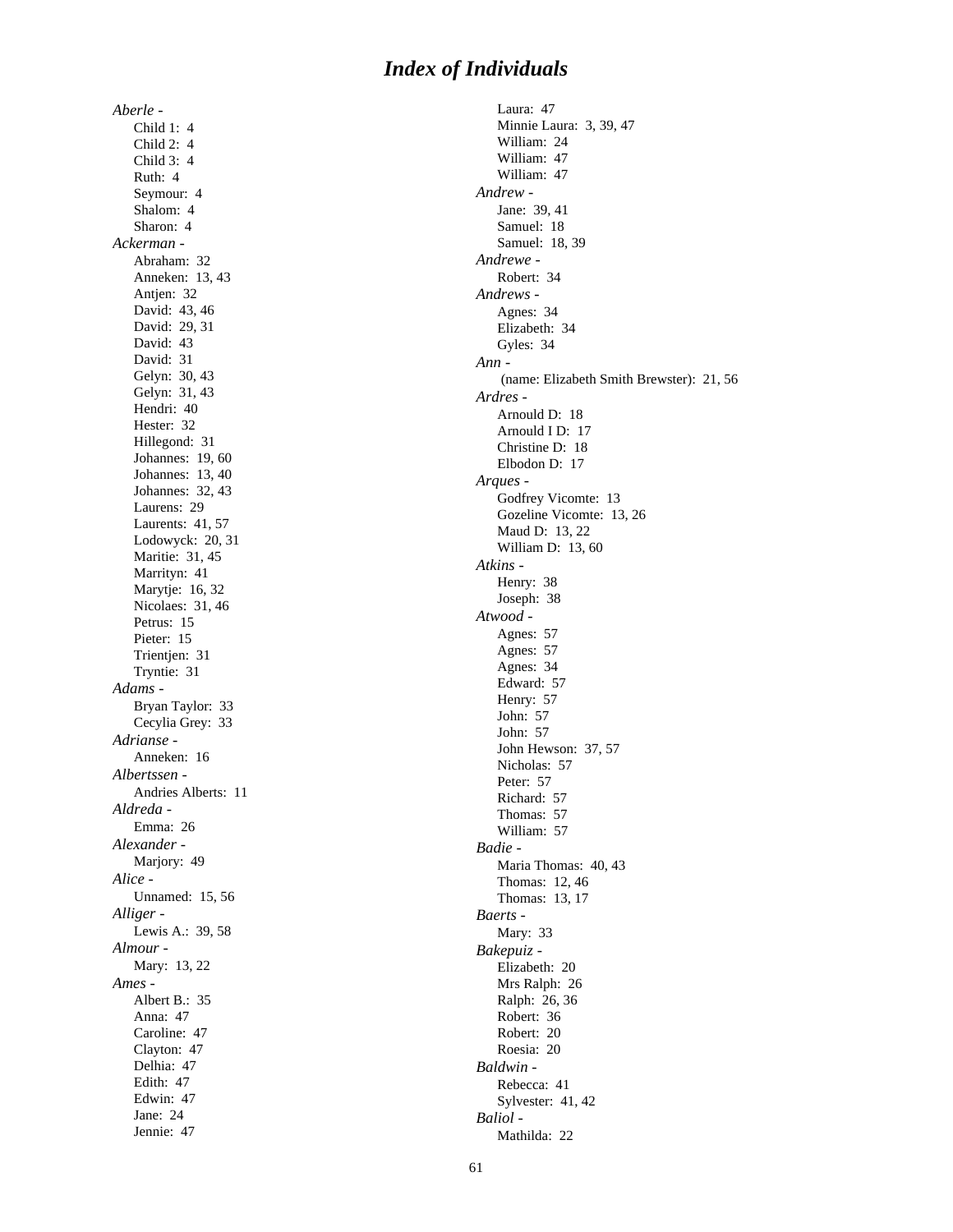*Banta -* Abram: 32 Annetcha Ann: 32 Cornelius Epkese: 31, 40 David: 31, 32 Derrick Epke: 31, 33 Elizabeth Alezbeth: 32 Elsie: 31 Epke Jacobse: 31, 33 Epke Luvese: 40 Geertie: 31 Hendrick: 30 Hendrick Epkese: 32, 40 Henricus: 16 Jacob: 31 Jacob: 16, 57 Jacob Epkese Te: 40, 60 Jannetje: 32 Johannes: 32, 41 Lieuwe Te: 40 Lydia: 31, 41 Mariah: 32 Rachel: 31 Rachel: 32 Seba Epkese: 31, 40 Weart Epkese: 31, 40 Wiert: 31 Wiert: 16, 32 Wiert Davidse: 32 Wiert Wiertse: 30, 32 *Bardolf -* Beatrice: 21 *Barents -* Barent: 40 *Basset -* Alice: 17 Ralph: 16, 26 Thomas: 45, 46 Thurston: 26, 45 *Bassett -* Alan: 46 Isabel: 24 *Bayeux -* Emma: 15 *Beatrice -* Unnamed: 27 *Beatrix -* Unnamed: 22 *Beauchamp -* Cambus Bellus: 25, 26 Philippe: 29, 56 *Beauclerc -* Henry I: 48 Maud: 23 *Beck -* Paulus Van Der: 17, 36 *Beek -* Abraham Van Der: 42 Aeltie Paulus Van Der: 37, 40 Catherine Van Der: 17, 56 Hester Van Der: 42 Mary Bush Van Der: 43 Paulus Van Der: 17, 35

*Bell -* Mary: 55, 56 Olive: 42 William: 34 *Bellier -* Elizabeth: 13, 42 Jean: 12 Pierre: 58 *Bennet -* Adrian: 25, 40 Marritje Willemse: 35 *Bennett -* Adrian: 40 Willem Adrianse: 35 *Berdan -* Sarah: 32 *Bertani -* Nick: 3 *Bierly -* Jeremy: 3 *Billung -* Matilda: 26 *Black -* Alan The: 15, 27 *Bogaardt -* Abigel Uyten: 11 *Borthwick -* Catherine: 53 Catherine: 22 Janet: 52 *Boulogne -* Enricule: 26 *Bournonville -* Hawise: 27 *Bowen -* Grace Aspinwall: 17, 19 *Boyd -* Margaret: 52 *Brackunell -* Aeltye: 28 *Braconie -* Aeltje: 12, 46 Eli: 12, 40 *Bradt -* Albert Andriessen: 11, 29 Andries: 11 Andries Arentse: 29, 48 Anna: 11, 12 Anna: 11 Anthony Barentse: 11, 12 Arent: 29, 45 Arent Andriessen: 29, 48 Barent Albertse: 11, 12 Daniel: 11, 12 Dirck: 11 Dirk: 11 Engeltje: 11 Enleltje Alberts: 11 Eva Albertse: 13, 58 Gessetie: 11 Gisseltje: 11 Hendrick Albertse: 11 Isaac: 11 Jacob: 11, 44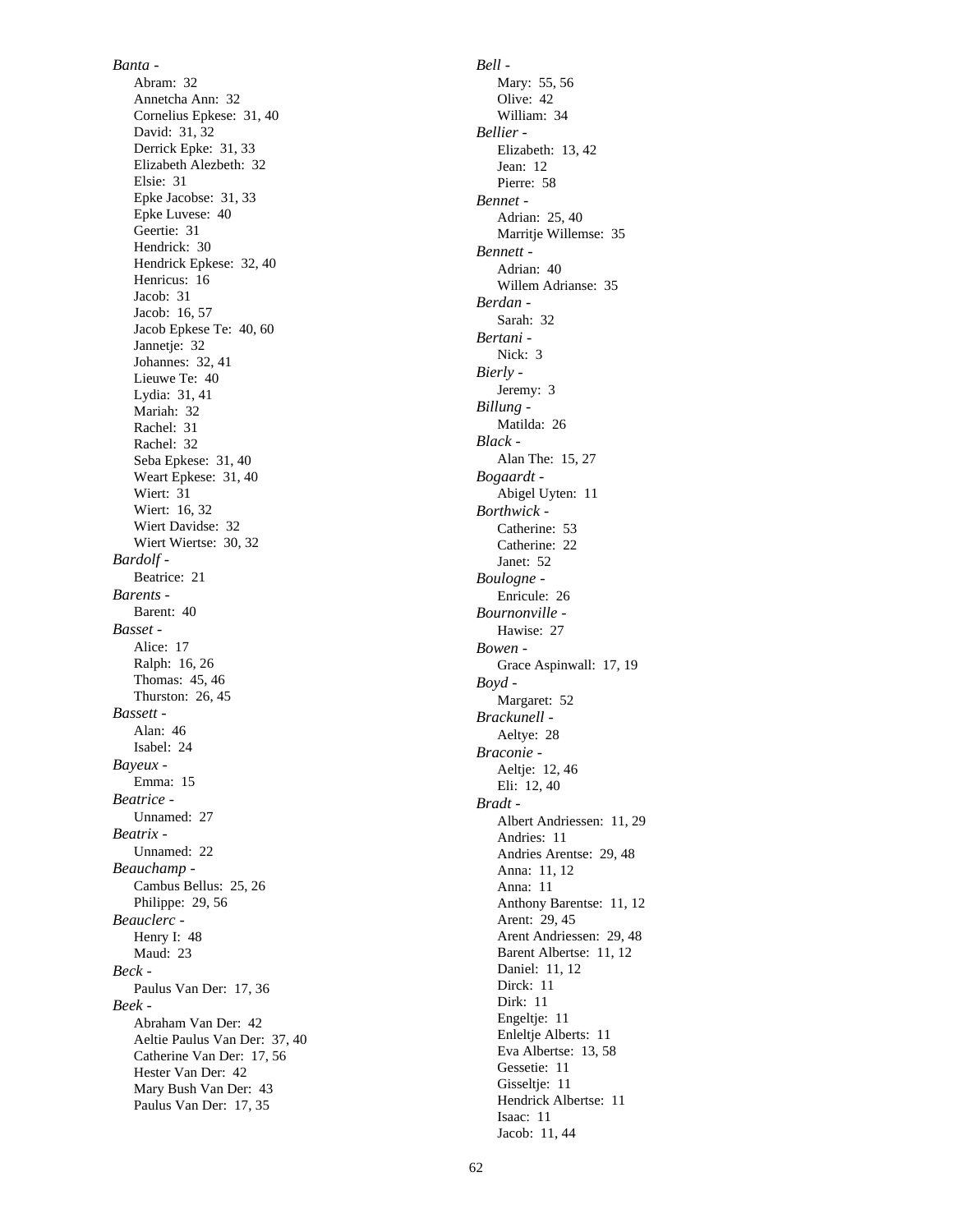Jan Albertse: 11, 12 Johannes: 11, 48 Maritje: 11 Rebecca: 11 Sara: 11, 12 Storm Albertse: 11 *Braose -* Maud: 59 *Brassart -* Sanctine: 28 *Bratt -* Gisseltje Albertse: 11 *Bret -* John: 25 *Brett -* Joanna: 25 John: 25 *Brewster -* Unnamed: 24 Elizabeth Smith (aka: Ann): 21, 56 *Bridges -* Edmund: 34, 38 Hephsibah: 17 Josiah: 48, 59 *Brittany -* Conan Le Grosse Of: 27 *Briwere -* Unnamed: 24 *Brooks -* Eunice: 59 *Bruce -* Christina: 29, 51 Femname: 24 Robert: 50, 51 Robert: 20, 51 *Brus -* Peter: 27 *Bryan -* Richard: 13 William Jennings: 39, 48 *Buckingham -* Margaret: 13, 14 *Burghersh -* Bartholomew: 37, 57 John: 46 *Burton -* Elizabeth: 17 *Busby -* Nicholas: 17, 24 *Bustard -* William Buster: 12, 21 *Buster -* Caswell: 45 Charles Hayden: 59 Charles L: 45 Claudius: 12, 30 Claudius: 30 David: 13, 30 David: 45, 48 Elizabeth: 45 Elizabeth: 38 Florence Belle: 19, 38 James B: 19 Jockey Bill: 37

John: 12, 21 John: 12, 30 John: 38, 60 John Parker: 39, 57 Joshua A.: 59 Lillian: 19 Lucy Amelia: 19 Mary: 35, 39 Mary Clyde: 19, 57 Michael: 48 Milton Pope: 28 Polly: 59 Sarah: 60 Sarah: 39 William: 12, 60 William Woods: 45, 48 *Bute -* Jean: 50, 51 *Campbell -* Andrew: 14 Andrew: 14, 52 Archibald: 26, 49 Archibald: 33, 49 Archibald: 50 Archibald: 50, 51 Archibald: 45, 53 Cailen Maol: 49 Colin Mor: 50, 51 Donald: 51 Duncan: 50 Duncan: 51 Duncan Mac Durine: 49 Elizabeth: 15 George: 14 George: 14 George: 15, 53 George: 14, 53 George: 14, 53 Helen: 15, 35 Hugh: 14 Hugh: 15, 53 Hugh: 15 Isabel: 53 Isabel: 53 Katherine: 14 Matthew: 14, 53 *Carolyn -* Unnamed: 4 *Carrick -* Errick: 51 Marjorie: 14, 51 Neil: 14, 51 *Carter -* Elizabeth: 24 *Cathcart -* Alan: 15, 52 Alan: 52 Elizabeth: 52 Janet: 13, 49 Mrs Alan: 52 *Chadwick -* Mary: 41 *Chastillon -* Yolande: 58 *Chaucer -*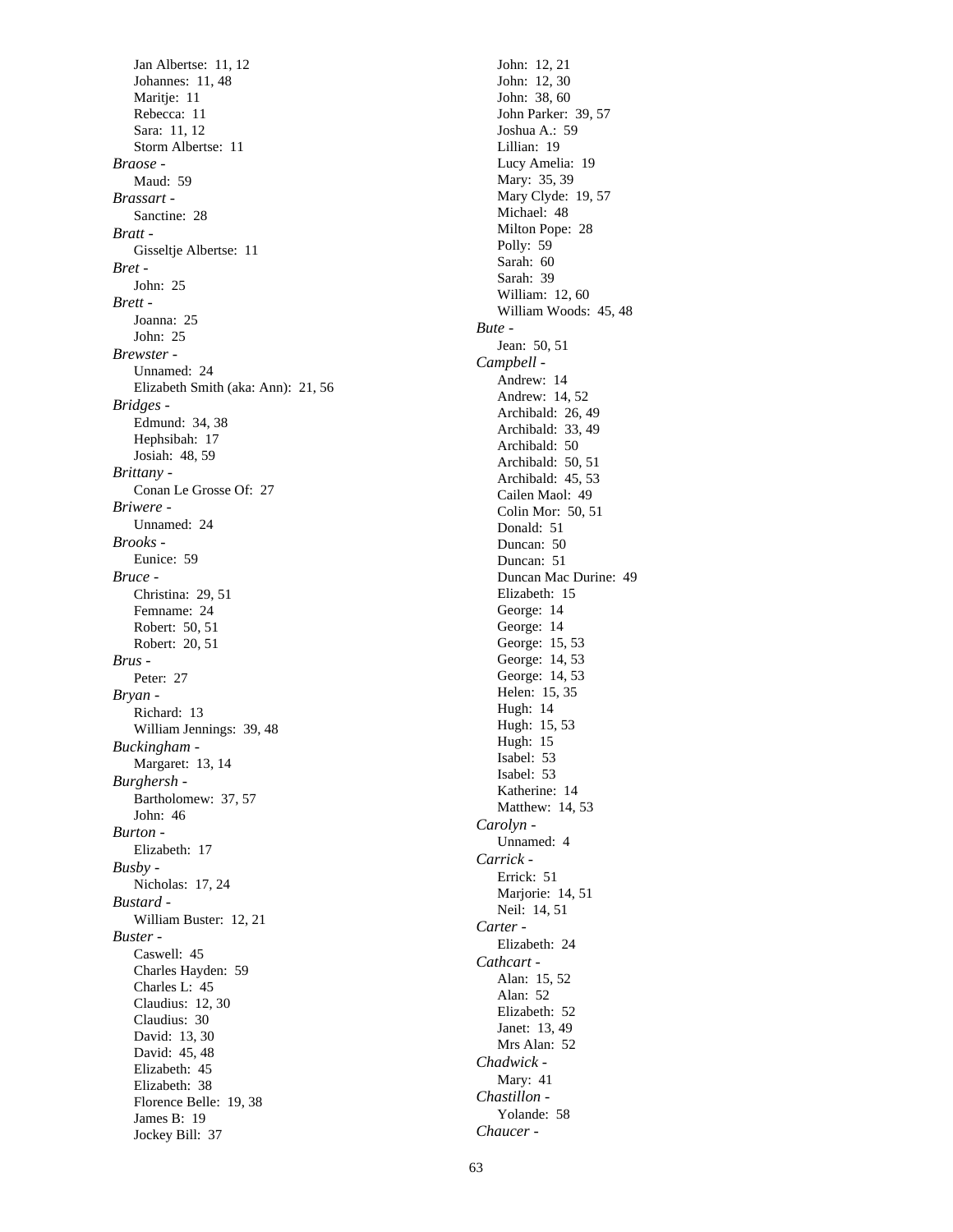Alice: 46 Geoffrey: 37 Thomas: 46 *Cheesbrough -* William: 37 *Chesebrough -* Elihu: 42 Elihu: 41, 42 Elisha: 17, 42 Elisha: 42 Hannah: 41, 42 Jabez: 17 John: 17, 42 Jonathan , (twin): 24 Joseph: 17, 42 Lydia: 41, 42 Nathaniel , Sr: 42 Peter: 38 Rebecca: 42, 59 Samuel , Sr: 42 Sarah: 38 Sarah: 42 William: 42 *Chesney -* Sara: 23 *Chesterfield -* Sarah: 55 *Chievers -* Heldiarde D De Mons: 15 *Chinnock -* Beatrice White: 41 Dorothy Bertha: 19, 39 Helen Raymond: 41 Robert Stevenson: 44 *Chrisman -* Abraham: 28 Ann Nancy: 39 Elizabeth: 39 George: 29 George: 28, 58 Isaac: 58 Isaac: 39, 59 Jacob: 29 Jacob: 29 Jacob: 33, 47 James Gholson: 19, 48 James Stone: 39 Johannes Peter: 29, 58 Jonathan: 39 Joseph: 39 Julia: 58 Lucy Dixie: 39 Mary: 39 Mary Maria: 58 Nathaniel: 17 Phoebe: 29, 34 Rebecca: 19, 39 Sarah: 58 *Chrystal -* Charles Anderson: 19, 39 Charles Anderson: 29 Diantha White: 29 Dorothy Allegra: 41, 44 Margot Chinnock: 29 Sarah Chadwick: 3, 41

*Church -* Christopher: 24 James: 34, 35 Robert: 34 Thomasyn: 34, 37 *Cinneadth -* Henry: 45 *Claus -* Hanry: 25, 53 *Clausen -* Elizabeth Janse: 43 *Clauss -* Pierre: 53, 54 Rachel: 28, 56 *Cocke -* Bridget: 17, 24 *Coke -* Margaret: 24 *Coleman -* Lydia: 19 *Collins -* Susanna: 54 *Colquhoun -* John: 29, 53 Margaret: 35 *Colvill -* Roger: 37 Walter: 37 *Colville -* Alice: 23, 24 *Comyn -* Elizabeth: 19 Idonea: 50 Idonea: 50 Idonea: 50 John: 25, 33 John: 21, 33 John The: 33 *Conan -* Bertha: 27 *Conqueror -* William The: 25, 48 *Cooper -* Sarah: 46 *Copland -* Elizabeth Yarnell: 18, 58 *Copton -* Agnes: 37 *Corbet -* Ada: 23, 59 Alice: 23 Hawise: 23, 60 Robert: 23 William: 23, 60 *Corbett -* Thomas: 23 *Cornelis -* Annatje: 43 Divertje: 40, 43 *Cornelisda -* Sil: 40 *Cornelius -* Divertje: 12, 40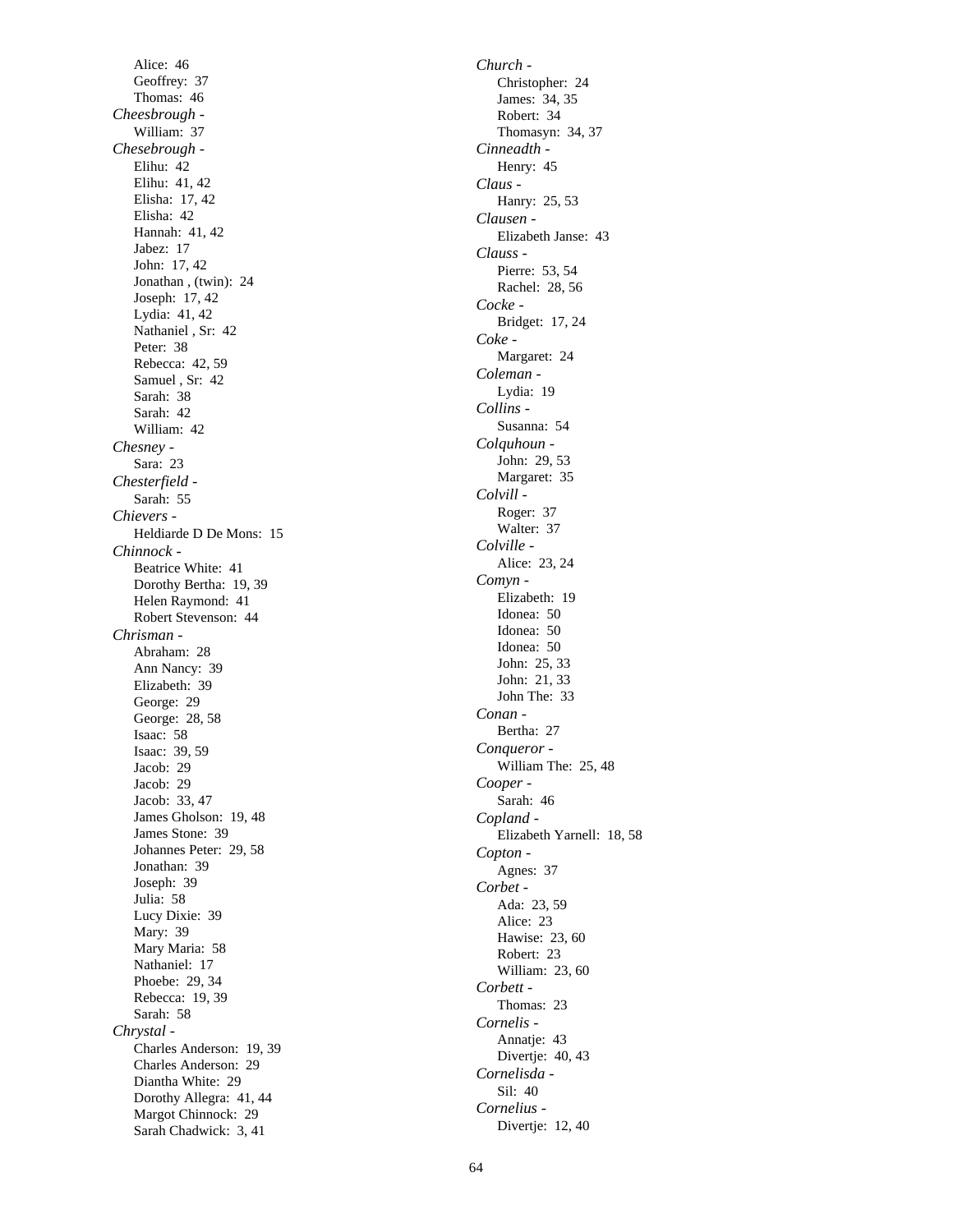Pieter: 12, 13 *Courthope -* Alexander: 34 Elizabeth: 34 Peter: 34 *Crauchan -* Dorothy: 49 Dugald: 49 *Crauford -* Reginald: 14 *Craufurd -* Hugh: 14 John: 14, 49 Margaret: 14 *Crawford -* Alan: 13 Beatrix: 15 Gualterus: 36 Hugh: 13 Hugh: 35 Isabel: 35 John: 36, 48 John: 30 Lawrence: 35 Malcolm: 30, 53 Malcolm: 15, 35 Margaret: 51 Mrs Hugh: 36 Reginald: 14 Reginald: 36, 51 Reginald: 14, 51 Robert: 35 Robert: 15 Roger: 30 Susanna: 14 Thomas: 15 *Crawfurd -* Margaret: 53 Marion: 53 *Cresson -* Pierre: 28, 53 Pierre: 11, 56 Rachel: 20, 31 *Crichton -* Eda: 50 Edward: 51 Edward: 21 Marion: 53 Robert: 52 Robert: 52, 53 Robert: 52, 53 Robert: 22, 53 Robert: 53 *Crommelin -* Anne: 40 *Crork -* Caroline: 47 *Cruachan -* Dugald: 49 *Ct -* Ardolph Le Blount: 25, 26 *Cumyn -* Margaret: 50, 51 *Cunningham -*

Alexander: 21, 53 Alexander: 22, 53 Catherine: 22 Cuthbert: 21, 53 Margaret: 22, 53 Robert: 14, 53 Robert: 14, 22 William: 22, 53 *Cuvellier -* Adrienne: 12, 58 Jean: 40 *Dammartin -* Agnes: 17, 27 *De Albini -* Matilda: 37 *De Albiniaco -* Isabella: 36, 37 *De Amiens -* Alaides: 25 *De Angus -* Beatrix: 25 *De Ardres -* Adelaide D: 18 *De Arques -* Emmaline: 48 *De Arsic -* Alexander: 46 Joan: 46 Manasser: 46 Robert: 46 Robert: 46 William: 46 *De Atholl -* Muldivana: 47 *De Aulney -* Fouque: 23 *De Avenel -* Avice: 20, 23 *De Bakepuiz -* John: 20 *De Baliol -* Unnamed: 44 Euphemia: 15, 51 John: 15, 22 Reginald: 44 *De Balliol -* Bernard: 45 Hugh: 15, 45 *De Bayeaux -* Nn: 26, 27 *De Bayeux -* Unnamed: 15 Emma: 15 Emme: 26 Emme: 15 Emme: 15 Emmeline: 15 *De Beauchamp -* Robert: 59 William: 60 *De Beauffou -* Alice: 26, 27 Raoul: 25 Raoul: 26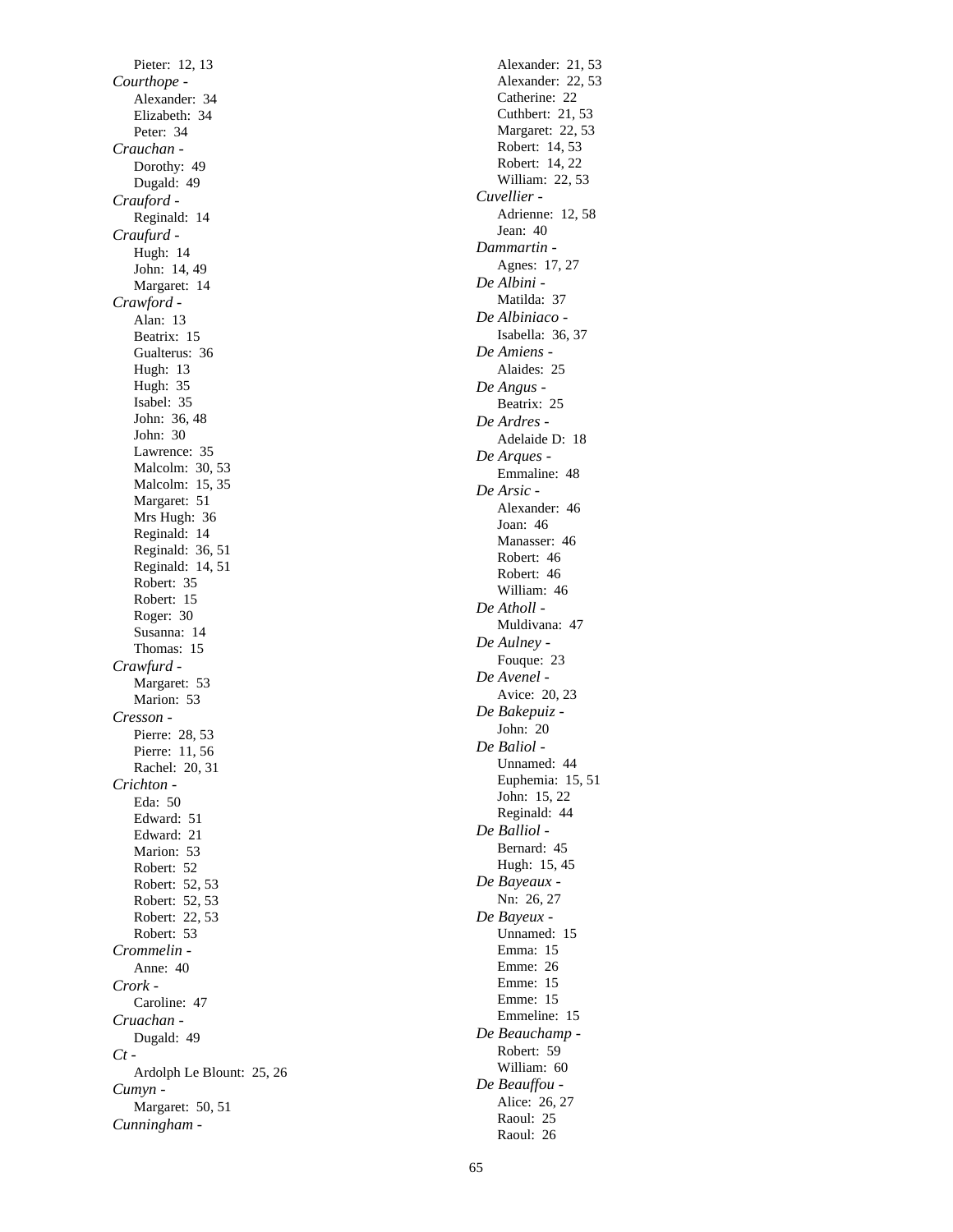Richard: 26, 60 *De Beaumont -* Agnes: 27 Ancelin: 22, 26 *De Beauvoise -* Melisande: 27 *De Bolbec -* Beatrice: 26, 60 *De Bolebec -* Osbern: 26, 27 *De Boog -* Annatje Barent: 43 Barent: 11 Hendricus: 12 Isaac Fredericks: 43 Salomon: 12 *De Boogh -* Abraham: 12 Fredrick Debow: 11, 29 Hendrick: 13, 42 Hendricks Henry: 12, 43 Jacob: 43 Marritie: 12, 43 Phillip: 12 Rebecca: 12, 43 Sara Fredrick: 43 Solomon: 43, 44 *De Bosville -* Unnamed: 60 Hugh: 27 *De Boulers -* Maud: 23 *De Boulogne -* Adeline Comtesse: 26, 27 Arnoul Comte: 25, 26 Mahaud: 25 Mrs Arnoul Comtesse: 25 *De Braose -* Unnamed: 57 Bertha: 57, 59 Daughter: 57 Margery: 34, 37 Maud: 57, 60 NN: 57 Sybil: 57 *De Bretagne -* Berthe: 27 Sporte: 25 *De Brienne -* Walter V: 28, 30 *De Brittany -* Emma: 26, 27 Matilda: 27 *De Briwere -* Unnamed: 57 Unnamed: 21, 37 Alice: 54, 56 Engelesia: 21 Nn: 24 *De Broyes -* Isabel: 26, 44 *De Bruce -* Martha: 50 Robert: 27, 36

*De Brus -* Agnes: 60 Peter: 27 Peter: 27 Peter: 27 Piers: 51 Piers: 45 *De Brusse -* Robert: 49 *De Buci -* Alice: 44, 55 *De Burghersh -* John: 46 Maud: 46 *De Cambrai -* Aleïdis: 18 *De Carrick -* Duncan: 14, 51 *De Cathcart -* Mrs Alan: 15, 52 *De Caux -* Erneberge Albreda: 26 *De Chaucer -* Andrew: 23, 34 *De Chaumont -* Ermengarde: 19 *De Clinton -* Geoffrey: 48 Lasceline: 55 *DE Colville -* Phillip: 60 Roger: 37 *De Cotentin -* Richard I: 45 *De Crawford -* Cecilia: 14 Galfridus: 35, 50 Galfridus: 36 Hugh: 36 Hugh: 14, 51 John: 35, 36 John: 36, 51 Malcolm: 30 Mrs John: 30 Mrs Roger: 30 Mrs Roger: 30 Reginald: 35, 49 Reginald: 13, 14 Roger: 14, 52 *De Crepon -* Avelina: 25, 47 Woerta: 26, 47 *De Crevecoeur -* Robert: 34 *De Crevequer -* Daniel: 36 Elias: 36 Hamo: 26 Robert: 36 *De Crichton -* Thomas: 50, 51 Thurstan: 49 Thurston: 50 William: 49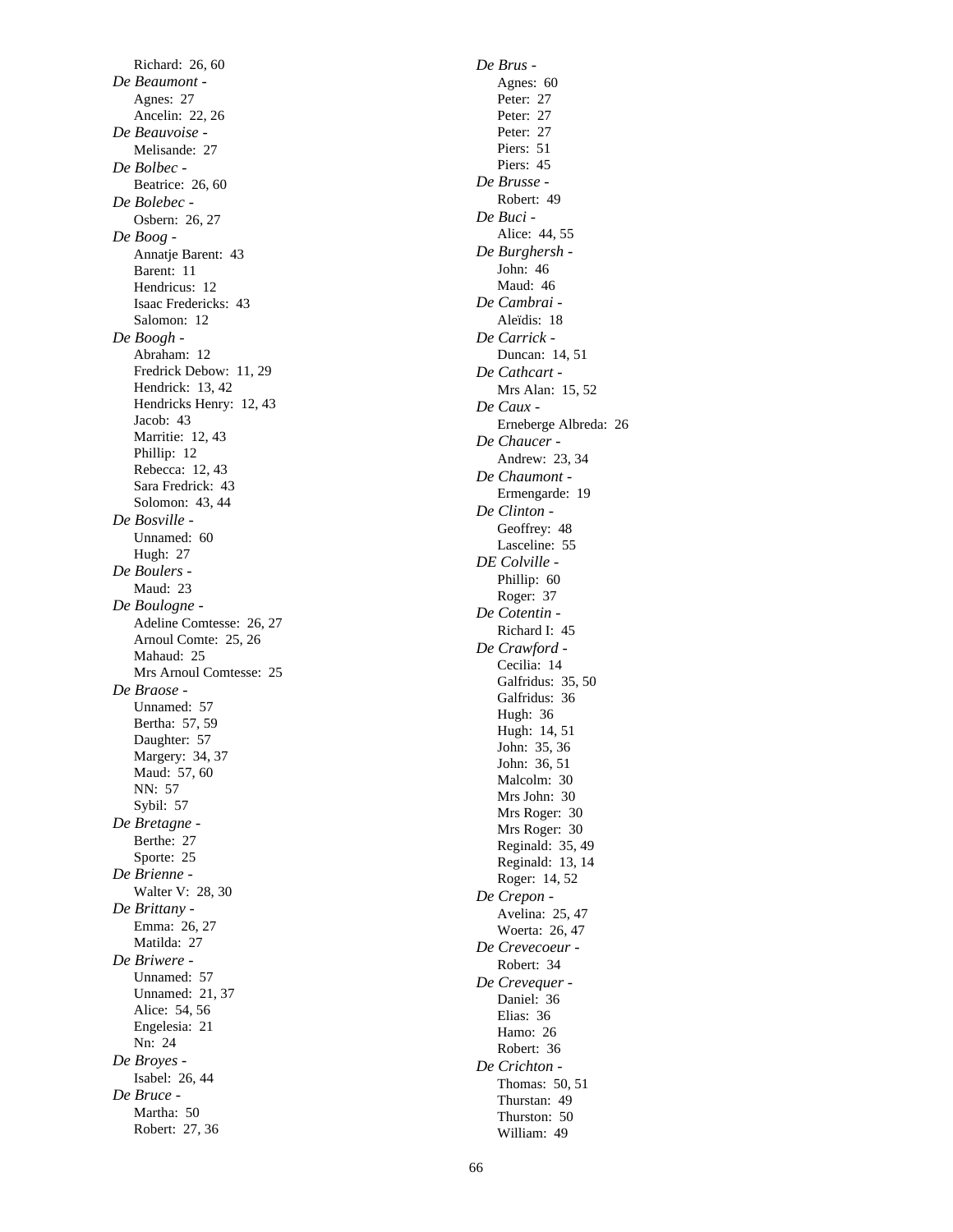William: 50 William: 51 *De Cuningesburgh -* Lora: 51 William: 51 *De Cunningesburgh -* William: 51 *De Dalsallock -* Alicia: 36 Alicia: 14, 36 *De Dol -* Tittensor: 26 *De Doreslowe -* Petronilla: 23 *De Douai -* Hugues: 21 *De Dunstanville -* Alice: 45, 59 *De Durham -* Emma: 22 *De Engaine -* John: 44 John: 44 Nicholas: 18 Richard: 60 Richard: 44 *De Enqaine -* Richard: 18, 22 *De Faucomberge -* Anice: 60 Peter: 60 Walter: 60 Walter: 23, 54 *De Ferrers -* Maud: 20, 23 William: 55 *De Fiennes -* Mahaut: 24 William: 17 *De Flanders -* Baudouin I: 15 Matilda: 17, 26 *De Forest -* Agnes: 28 *De Fortibus -* Agnes: 23 *De Furnes -* Herald: 25, 26 Heribert: 58 Mlle: 58 *De Galloway -* Dervorgilla: 15, 50 Gilbert: 14 Gilbert: 49 Margaret: 14 *De Gand -* Beatrix: 25 Folcard: 15 Gilbert: 15, 37 Lambert: 15 Wenemar: 40 *De Gaunt -* Agnes: 22, 37 Walter: 36, 37

*De Gay -* Aline: 17 *De Gent -* Arnould: 15 Geyla: 15 *De Gernon -* Ralph: 24 William: 24, 25 *De Gramines -* Siher: 25, 26 Susanne: 17, 27 *De Greinville -* Eustace: 36 Gilbert: 36 Joan: 36 *De Gresley -* Geoffrey: 20 John: 20 Nicholas: 20, 55 *De Guines -* Baldwin I: 17, 18 Gisele: 18, 25 *De Guisnes -* Eustace: 17, 26 *De Hainault -* Regnier I: 25, 29 *De Hames -* Guiote: 27, 28 Walter: 25, 27 *De Hanham -* Ismania: 29, 59 *De Haughton -* Matilda Margaret: 19 *De Haya -* Gilbert: 50, 51 Gilbert: 47, 52 Gilbert: 30 John: 47 Mrs Eva: 50 Nicholas: 47 Nicolas: 47, 51 Thomas: 30 William: 54 William: 47 William: 30 William: 30 *De Heriez -* William: 50 *De Heriz -* Henry: 21 Nigel: 21 William: 21 *De Herries -* Robert: 21 *De Herville -* Marguerite: 16, 28 *De Holand -* Maud: 24, 55 *De Huntingdon -* Henry: 45 Marjory: 25 *De Islay -* Unnamed: 23 *De Ivry -*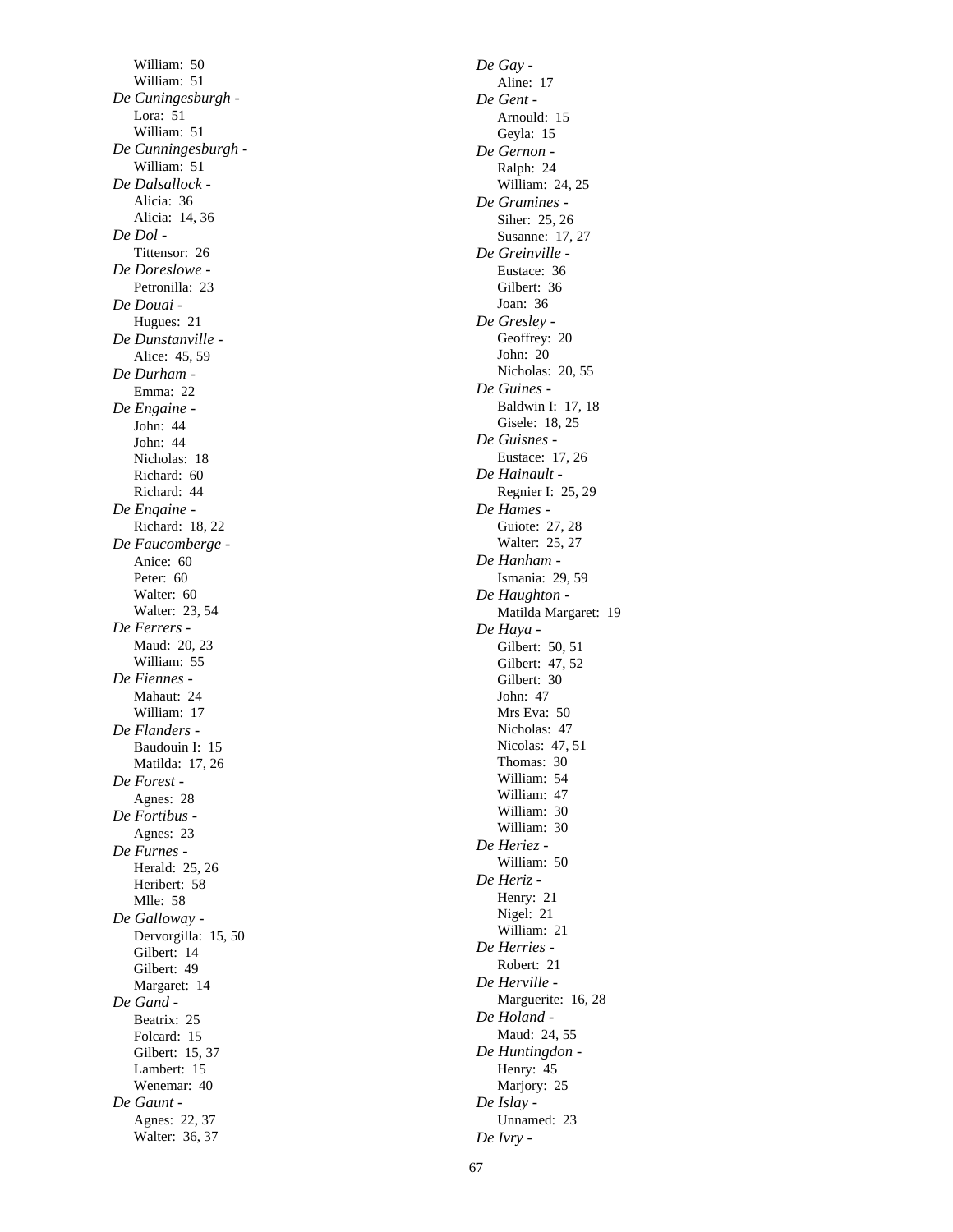Emma: 26 Emma: 26 *De Jauche -* Reniee Bodival: 27 Simon: 27 *De Jouche -* Gillette: 27 *De Keith -* Hervey: 50 John: 50, 51 Margaret: 49 Philip: 50 *De Keth -* Herveus: 49, 50 Hervey: 23, 50 Malcolm: 49, 50 *De Licques -* Adele: 18 Eustace: 17 *De Lindsay -* Alexander: 14, 36 Beatrice: 24, 36 Margaret: 51 Margaret: 14 *De Lisoures -* Aubrey: 60 *De Lisure -* Alice: 23 *De Lochaber -* Fleance: 58 Margaret: 49 Walter: 49 *De Lomegau -* Alpaïs: 25 *De Loudoun -* James: 13 James St Lord: 14, 45 Lambinus Laird: 14, 49 Margaret: 13, 14 Margaret: 14 *De Louvain -* Landrade: 15 *De Lucerne -* Hodierne: 14, 59 Hodierne: 14, 59 Hodierne: 14, 59 *De Lyne -* Margaret: 30, 47 *De Mandeville -* Dionysia: 23 Giles Jansen: 40 Joannes: 44 Michael Johannis: 36, 44 Yellis Jansen: 60 *De Mar -* Ellen: 51, 52 *De Marcq -* Arnould Vicomte: 18 Elembert Vicomte: 18 *De Mares -* Godwin: 27 Hugo: 27 *De Maxwell -* Aymer: 50, 51

68

Herbert: 50 Herbert: 21, 25 John: 21, 50 John: 21 *De Mearns -* Nicholas: 50 Roland: 49, 50 *De Mohun -* Adeliz: 23, 54 William: 48, 54 William: 54 *De Mons -* Alberade: 25 Gossuin: 39 Gossuin: 39 Gossuin I: 39 *De Montfichet -* Margaret: 24 *De Montfort -* Alice: 26, 36 Hugh: 26, 27 Hugh I: 26 Mrs Hugh I: 26 Thurston: 25, 26 *De Montgomerie -* Anne Lady: 13, 52 *De Montgomery -* Ameria: 58 Robert: 20 *De Moray -* Unnamed: 47, 49 *De Mowbray -* Elizabeth: 24, 37 *De Namur -* Ida Countess: 39 *De Neuville -* Emma: 28 *De Newmarch -* Adam: 60 Adam De Novo: 47, 60 Margery: 44, 60 *De Normandy -* Adeliza: 26, 36 Emmaline: 26 Lesceline: 27, 59 *De Peronne -* Adelaide: 47 Adelise: 47 Robert: 47 *De Picquigny -* Melisinde: 21 *De Ponthieu -* Elisenda: 26, 27 Enguerrand: 13, 26 *De Raede -* Aegidius Van: 15, 40 Maria Van: 36, 44 *De Rambures -* Ermegarde: 27, 28 Jean: 27 *De Ranchicourt -* Jacqueline: 28 *De Roet -* Phillipa: 28, 37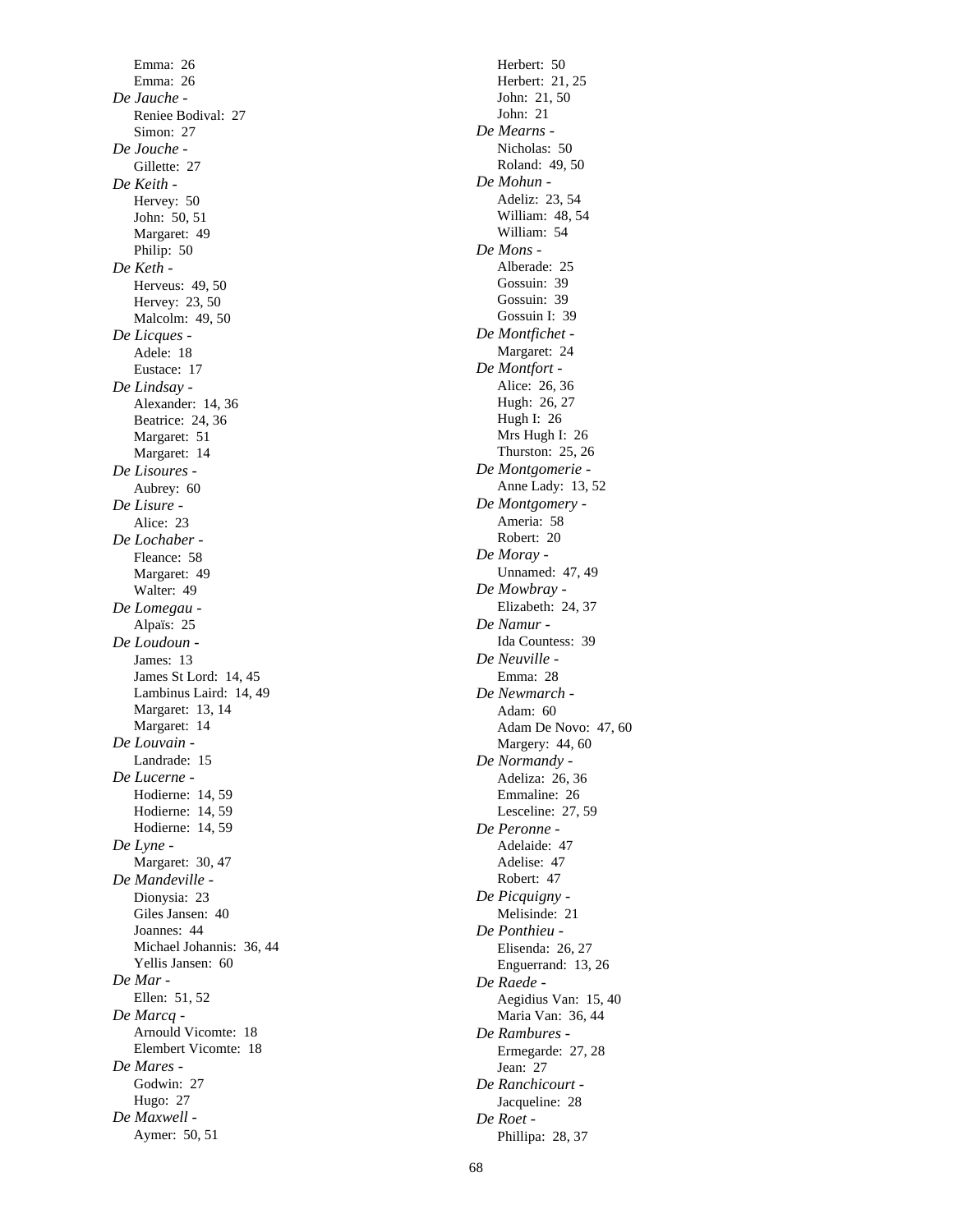*De Ross -* William: 51, 52 *De Roucy -* Avise: 23, 26 Gisèle: 22, 26 *De Rouen -* Amelie: 26, 48 Gozelin: 48 *De Rumigny -* Arnoul: 26 Aude: 26 Beatrice: 27 Godfrey I: 25 Tilbert: 25 Tilbert: 25 *De Sackville -* Hodierna: 24 *De Selvesle -* Adelle: 25, 26 Adelle: 25, 26 *De Senlis -* Robert I: 54 *De Seton -* Janet: 52 Janet: 52 *De Solenbi -* Emma: 46 *De Solomnes -* Guillemette: 18, 28 *De Sordis -* Juliana: 49 *De Soules -* Unnamed: 51 Juliana: 49 *De Stafford -* Elena: 20 Ms Nigel: 55 William: 55 William Fitz: 20 *De Stuteville -* Daughter Robert: 36 Margery: 44 *De Swynnerton -* Alice: 55 Matilda: 22 Robert: 55 *De Tankerville -* William: 27, 36 *De Theydon -* Beatrix: 20 Henry: 20 *De Tilli -* Denise: 23 Otes: 27 William Fitzjohn: 23 *De Tilney -* Agnes: 44 Isabella: 23, 24 Walter: 23 *De Toeni -* Alice: 33 Godeheut: 33, 54 Godeheut: 27 Godehold: 18, 23

*De Toni -* Goda: 20 *De Tyrel -* Alice: 27 *De Valence -* Joan: 24, 33 William: 58 *De Valletort -* Roger: 21, 23 *De Vaudreuil -* Asperling: 23, 25 *De Vaux -* Beatrice: 52 *De Verdun -* Alice: 23 Alicia: 23 Alicia: 23 Bertram: 17, 25 Elizabeth: 37 Godfrey: 17 Norman: 17, 25 *De Vere -* Eleanor: 18, 24 Rohese: 24 *De Vermandois -* Eudes: 26, 27 *De Vernon -* Auda: 55 Warin: 19 Warin: 17 Warine: 19 *De Vos -* Catalyntje: 11, 48 *De Waddon -* William: 60 *De Warenne -* Ada: 56 *De Wasteneys -* Constance: 55 John: 55 Thomasine: 24, 55 William: 55 William: 55 *De Waure -* Roger: 55 *De Wyckhurst -* Peter: 56 Peter: 56 *Deason -* Laura Lee: 19 *Deboogh -* Frederick Hendricks: 13, 43 *Debow -* Frederick: 11, 29 *Deforest -* Louisa: 35, 59 *Demarest -* Benjamin: 16, 32 Daniel: 16, 41 David: 32, 42 Jacomina: 31, 41 Lydia: 16, 41 Mary: 16 Rachel: 16, 30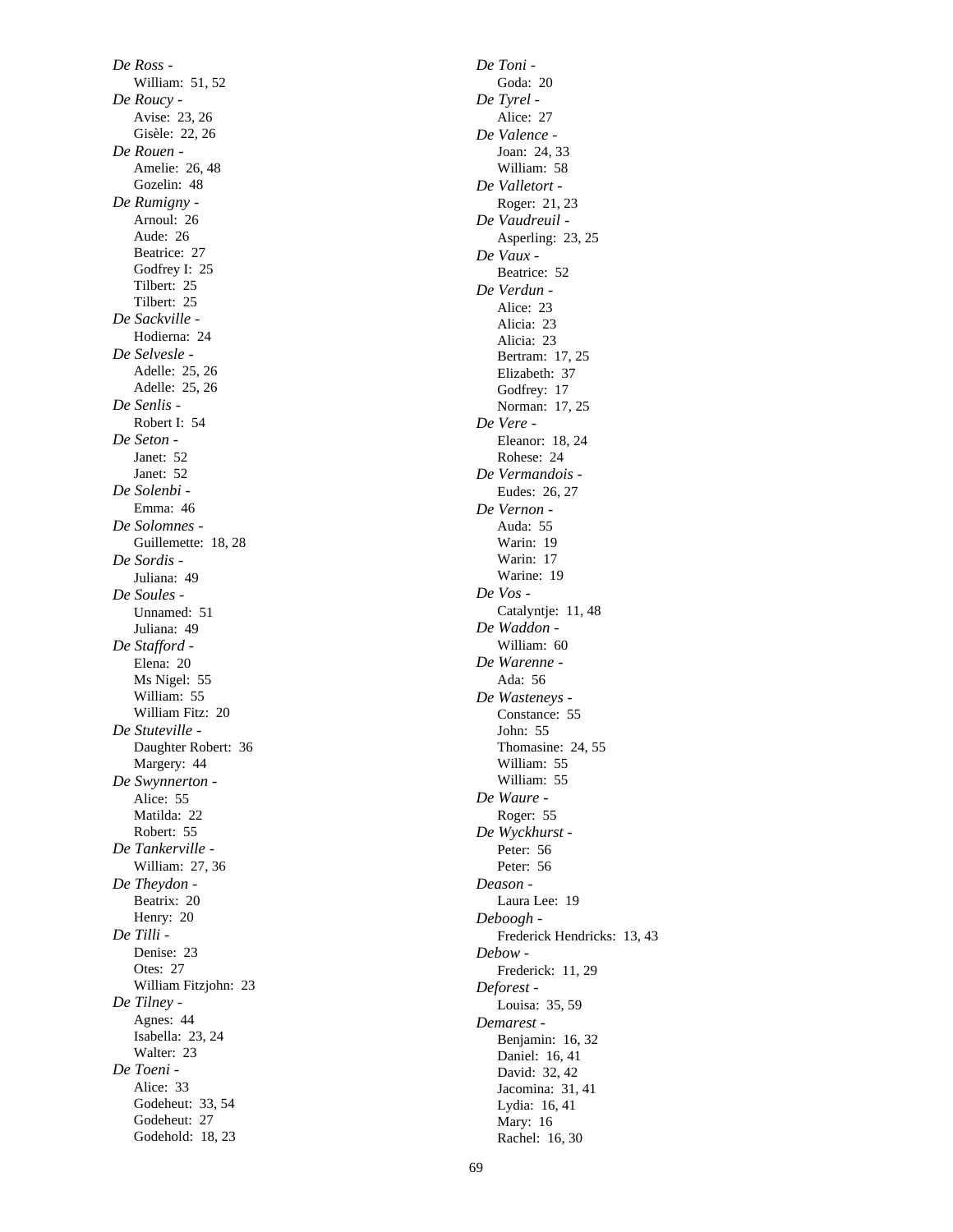Samuel: 32, 38 Samuel: 16 *Denes -* Unnamed: 57 *Derg -* Dwbhn: 49 Dwbhn: 49 *Deruine -* Maria: 16, 43 *Des Mares -* Gansemond: 26 *Des Marest -* Jacobus D: 16, 35 Lea: 30 Peter: 42 Samuel: 16, 25 *Des Marests -* Pierre: 28 *Des Marets -* Alix: 27 Baldwin: 27 Baldwin: 27 Baldwin: 27 Baldwin: 27, 28 Baldwin: 28 Baldwin: 28 Baldwin: 28 Baldwin: 28 Baldwin: 28 Baldwin I: 27 David: 15, 42 David: 16, 42 Francois: 18 Goswin: 27 Hugo: 27 Hugo: 27 Hugo: 28 Jacques: 18, 28 Jacques: 28, 45 Jacques: 18 Jean: 26, 27 Jean: 27 Jean: 28 Jean: 28 Jean: 13, 28 Jean: 28 Jean: 28, 60 Pierre: 28 Pierre: 28, 45 Reginald: 27 Reginald: 28 William: 27, 28 *Desmarets -* David: 31, 38 Jaques: 25, 28 Pierre: 28 *Dewees -* Adrian Hendricks: 13 Garrett Hendricks: 13, 47 Hendrick: 13 Wilhelmina: 40, 47 *Dingle -* Barry: 4 Scott: 4 *Dircksda -*

Sitske: 30, 33 *Dixon -* Jane: 13, 46 *Doolittle -* Christopher Scott: 3 Jake: 3 Lauren Elizabeth: 3 Robert Scott: 3 *Douglas -* Archibald: 36, 45 Barbara: 54 Barbara: 54 Catherine: 47 Eleanor: 36, 52 George: 36, 52 James: 20 Jane: 20 Margaret: 49 Margaret: 20 Margaret: 52 Marjory: 15, 53 William: 50, 51 William: 36, 37 William: 36 William: 52, 53 *Doun -* Dubhn: 49 Dubhn: 49 *Downs -* John: 39 *Draffen -* Alicia: 36 *Drummond -* Isabell: 47 *Du Bois -* Sarrentje De Croix: 13, 28 *Dumond -* Antoinette D: 12, 28 *Dunbar -* Agnes: 22 Agnes: 22, 52 Agnes: 20, 52 Beatrice: 22 Beatrix: 22 George: 24, 52 Janet: 48, 52 Mariot: 53 *Durand -* Andrew: 41 Charles Jerome: 18 Charles See: 17, 48 Frank Parker: 19 Harry Whitney: 17, 18 Harry Whitney: 18, 19 Harry Whitney: 3, 19 Harry Whitney: 3, 19 James Thornton: 3, 19 John: 35, 41 John: 39 John Jerome: 18 John Jerome: 19 Katherina: 18, 38 Laura Ames: 3, 19 Meritt Knapp: 33, 39 Michael Chadwick: 3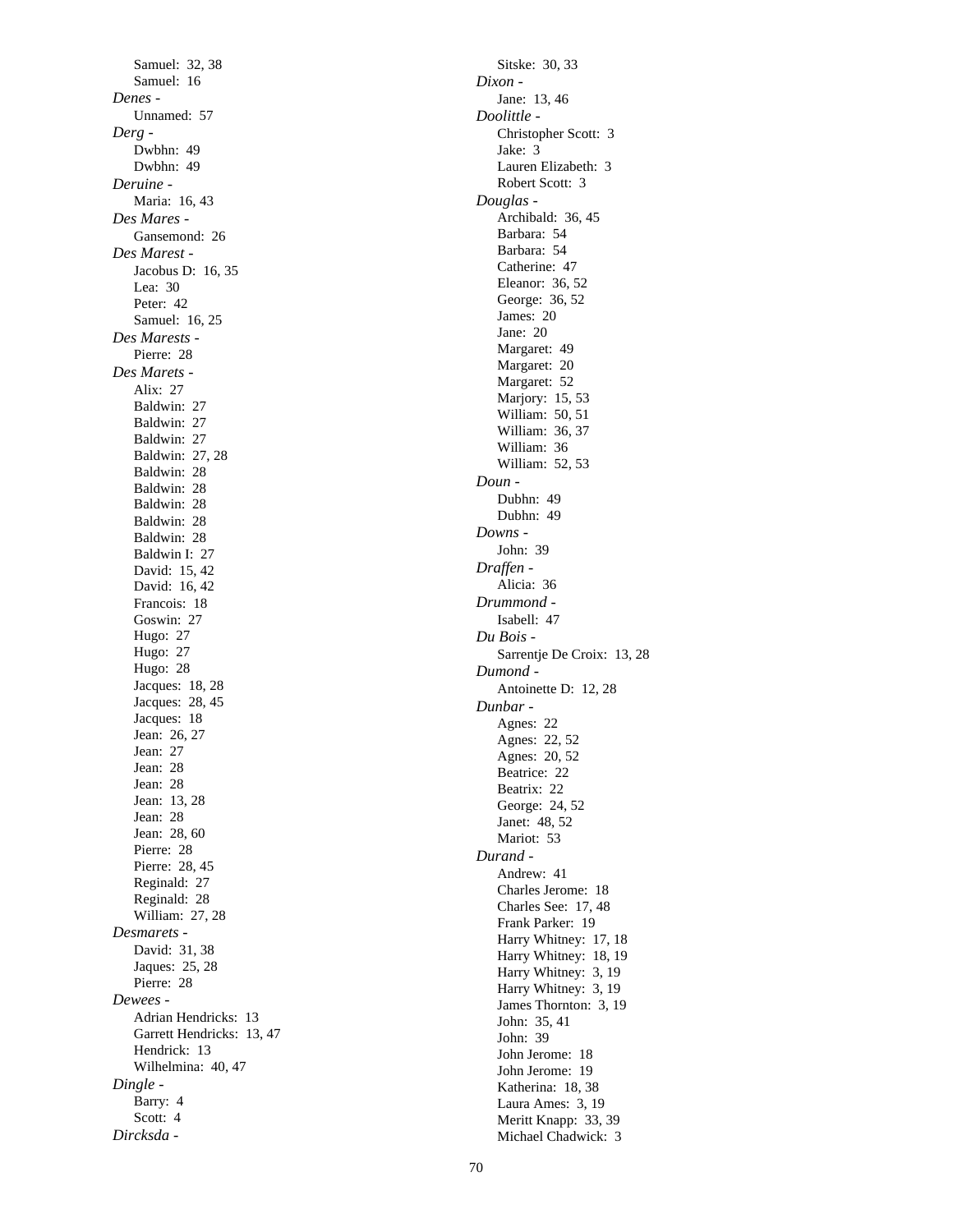Sarah Whitney: 3, 19 Stephen Chrystal: 3, 19 *Dyer -* Anna: 37 *Eile -* Ferither: 21 Ferither: 49 *Eke -* Jane: 19, 24 *Elizabeth -* Unnamed: 3 *Ellsworth -* Judith: 12, 43 *Engaine -* Richard: 44 Richard: 44 Richard: 44 Richard: 44 Richard: 44 Richard D: 23, 44 Richard D: 44 Viel: 44 Viel: 44 Viel: 44 Viel: 44 Viel: 44 *Engayne -* Richard D: 44 *England -* Pernell Of: 20, 60 *Enne -* Gertrude D: 27 *Erroll -* David De La Hay Lord: 50 *Erskine -* Christina: 52 Elizabeth: 52 Elizabeth: 52, 53 Henry: 24, 50 John: 24 John: 24 Robert: 24 William: 24, 52 William John: 52 *Everts -* Clerke: 40 *Eysteinsson -* Malahule: 45 *Famelar -* Jeanne: 53, 54 *Ferrieres -* Adelucie De Torote: 23 *Ferris -* Abigail: 30, 56 Deborah: 56 Elizabeth: 55 Elizabeth: 56 Hannah: 55, 56 Hannah: 56 Jeffery: 30 Jeffrey: 55 Joseph: 30, 56 Joseph: 55, 56 Mary: 55

Mary: 55, 56 Nathan: 55 Peter: 55, 56 Peter: 55, 56 Samuel: 55, 56 Samuel: 56, 59 *Ficker -* Margaretha: 60 *Finruo -* Ferither: 49 Ferither: 49 *Fitch -* Hannah: 45 Rev. James: 25, 41 *Fitzalan -* Alan: 21, 34 Christian: 46 Christina: 23 Christina: 23 Christina: 23 Christina: 23 Eupheme: 51 Euphemia: 50 *FitzBagot -* Hervey: 55 *Fitzforne -* Edith: 19, 46 *Fitzgeoffrey -* Lady Maud: 59, 60 *FitzHerice -* Ivo: 45 *Fitzurse -* Margery: 44 Margery: 36, 44 Margery: 23 Richard: 36, 44 *Fitzwalter -* Alan: 13, 46 Avelina: 23, 46 Avelina: 23, 46 Avelina: 50 *Fleming -* Michael: 19, 36 William: 19, 20 William: 17 *Florid -* Elva: 4 *Foliot -* Jordan: 37 Jordan: 44 Jordan I: 37 Walter: 21 *Folliott -* Mary: 23 *Foro -* Adam De Novo: 23, 60 De Novo: 45 Ralph De Novo: 45 *Forrester -* Adam: 23, 52 Janet: 24 John: 23 Margaret: 23 Margaret: 24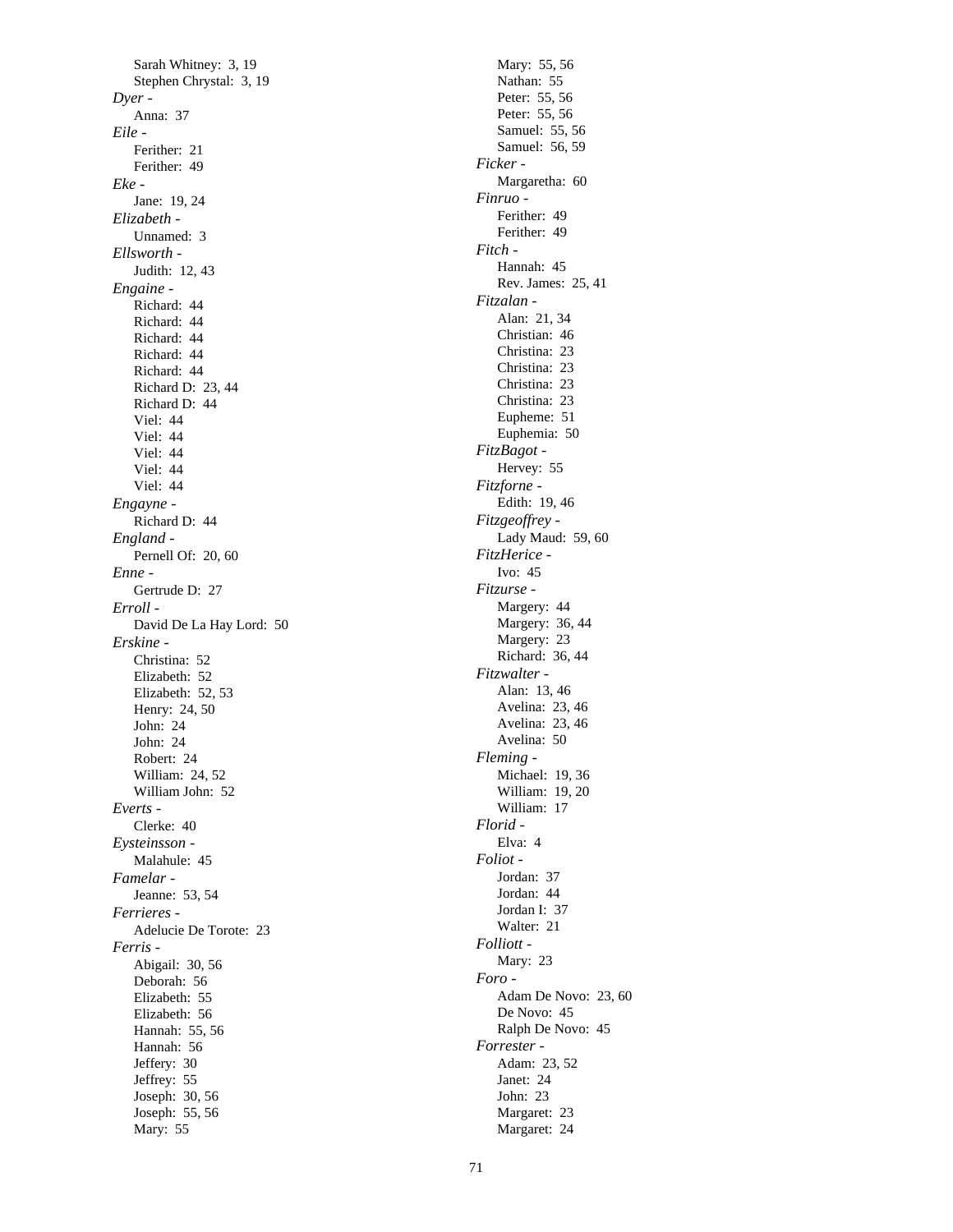*Foster -* Katherine: 34 Robert: 34 *France -* Judith Princess Of: 25 *Fraser -* Finetta: 49, 50 Gilbert: 49 John: 49 Margaret: 47 Margaret: 47 Margaret: 47, 51 Margaret: 47, 51 Mary: 32, 48 Mary: 33, 49 Mary: 47 Mary Margaret: 34 Mrs Gilbert: 49 Simon: 49 *Frye -* Elizabeth: 24 John: 24 *Gailbraith -* Unnamed: 30 *Galloway -* Alexander: 50 Alexander: 50 M: 14 *Gand -* Baudouin Ii De Gant: 15 *Gansemond -* Eulalie: 26 *Gerardel -* Catherine: 28 *Gernon -* John: 25, 46 Margaret: 20, 46 Matthew: 24, 27 Ralph: 18, 24 Ralph: 18, 20 William: 20, 24 *Gerritzen -* Jannetje: 16, 40 *Gholson -* Anthony: 54, 59 Elizabeth: 54, 59 Julia (Kitty): 39 Mary: 58 William: 54, 55 *Gifford -* Johanna: 52 *Gijsbertsz -* Jan: 58 *Giles -* Annie: 37, 57 John: 34 *Glendinwyn -* Margaret: 53 *Gloucester -* Elizabeth: 22, 60 *Godfrey -* Marion: 49 *Goewey -* Elizabeth Solomon: 42

Jan Salomonse: 12, 13 Salomon Abelse: 19 *Gordon -* Alexander: 51 *Govaerts -* Hillegont: 13, 16 *Gowey -* Abel Poppese: 13, 18 *Graham -* Catherine: 52 *Greenough -* Beulah Ashley: 3 *Greenslade -* Ruth: 13, 34 Thomas: 48 *Grener -* Agnes: 27 Eustace: 27 *Gresley -* Basilia: 20 Basilia: 20 Geoffrey: 20 Geoffrey: 20 Ms Agnes: 20 Peter: 20 Robert: 20 William: 20 William: 20 *Gresslap -* Elizabeth: 22, 55 *Gressley -* Cotton: 55 *Grimbald -* Alice: 36 *Gruffydd -* Nest Verch: 25, 33 *Guerin -* Jeanne: 28, 38 *Hamilton -* Janet: 53 Jean: 14, 21 *Haraldsson -* Godfrey: 49 *Hardy -* Alison: 4 Alpheus: 17, 18 Amelia: 4 Arthur Sherburne: 3, 13, 19 Blaise Courtenay: 4, 18 Cavan: 4, 47 Courtenay: 4 Evelyn: 3 Gelston: 3 Hugh: 3, 54 Isaac: 18 Lester F.: 4, 48 Malcolm: 4 Patricia Elizabeth: 3, 11, 19 Robin: 4 Rosamond: 3, 37, 39 Sherburne: 3, 33 Sherburne: 4, 33 Thornton Sherburne: 3, 33 *Harman -*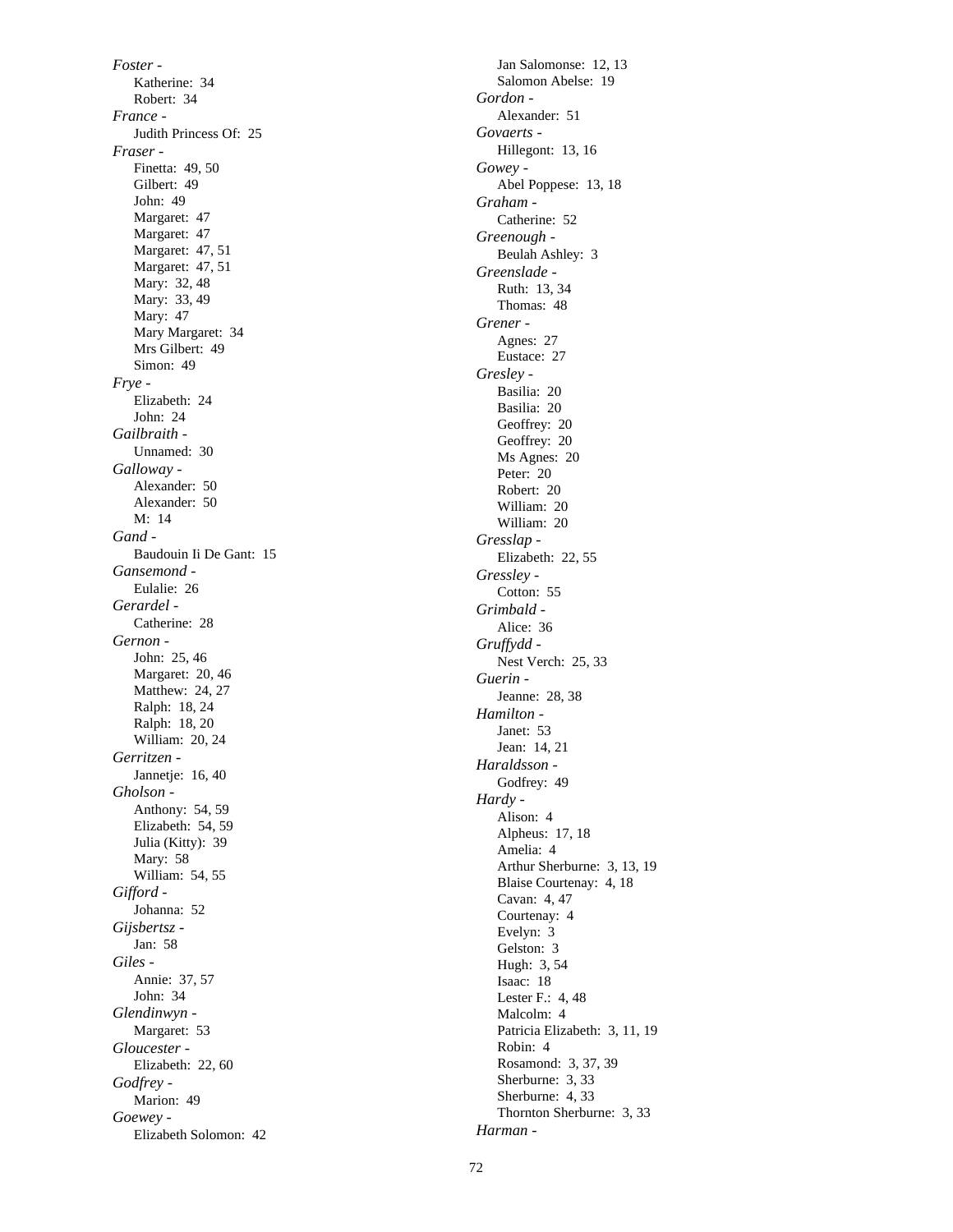John: 34 John: 34 Thomas: 34 William: 57 *Harmon -* Mary: 34, 35 *Harvey -* John: 15, 44 *Hastang -* Joan: 24, 59 Johanna: 59 *Hastings -* Johanna: 23, 55 *Haughton -* Margaret: 23 *Hay -* Alicia: 47, 53 Beatrice: 52 David: 51, 52 Isabella: 55 Margaret: 52, 53 Thomas: 47, 52 William: 52, 53 *Haya -* Thomas: 30, 52 *Haye -* Joan: 51 Joan: 51 *Heiress -* Wallace: 46 *Helling -* Wybrogh: 16, 30 *Hendley -* Unnamed: 34 Alice: 34 John: 34 John: 34 Thomas: 34 *Hendricks -* Geertje: 43 *Hendrickse -* Belitje Arabella: 13, 43 *Hepburn -* Adam: 52 Adam: 52, 53 Agnes: 52 Margaret: 15, 53 Patrick: 52 Patrick: 45, 52 Robert: 50 *Herbecq -* Elizabeth: 18, 37 *Herce -* Mathurine: 58 *Heriz -* Joan: 23 *Herque -* Catherine: 21 *Herries -* Herbert: 21, 53 Janet: 21, 36 John: 21, 52 John: 21 *Hervey -*

John Lawyer: 15 William: 15 *Hervie -* Bridget: 38 George: 24 *Heydt -* Johannes Hans: 29 *Heyrown -* Mary: 23, 34 *Hine -* Ann: 39 *Hite -* Hans Jost: 29, 58 Magdalena: 29, 35 *Hobbs -* Greeley: 22, 59 *Holland -* Adela: 58 *Holmes -* Charles: 17 *Hopkins -* Giles: 38 Stephen: 22, 47 *Hopper -* Andries: 12, 13 Andries: 30, 46 Catharina: 16, 43 Catherine: 16 Geertje: 31, 46 Gerret: 31, 32 Hendrick: 12, 32 Hendrickje: 43 Jan Hendrickse: 16, 30 Leah: 31, 32 Matthys: 43 Rachel: 30 Tryntje: 30 Tryntje Hoppe: 12, 16 Willem: 40 Willem: 16 William: 43, 59 *Howes -* Hope: 38 Captain Samuel: 38 Thomas: 38 *Howland -* Abigail: 38, 47 Henry: 38 *Hoyt -* Joshua: 55, 59 Mary: 55, 56 *Hughes -* Jane: 17 *Hunter -* Jane: 34 *Huntingdon -* David: 50 *Ingeram -* Engelise: 60 Robert: 60 Robert: 60 *Ingham -* Richard D: 44 *Ingram -*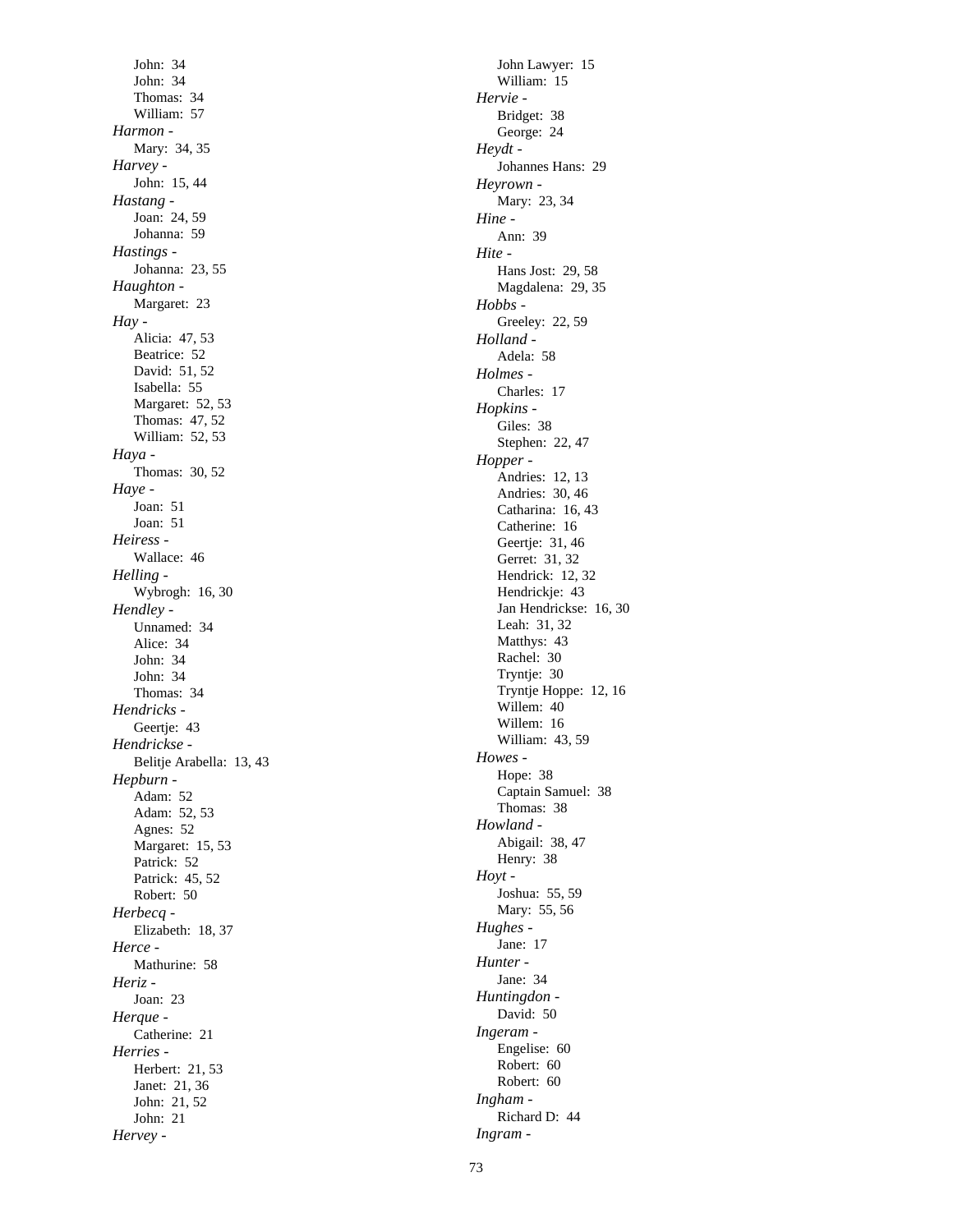John: 60 *Irmengarde -* Jeanne: 26 *Irvine -* Margaret: 34 *Ivry -* Emma Of: 26 *Jack -* Andrew: 5 Hannah: 3, 5, 8 *Jacobs -* Tryntje: 34, 40 *Jacobse -* Anne: 30, 40 *Janns -* Abram: 12, 39 *Jans -* Adriaentje: 13, 36 Aechtje: 31, 44 Aeltie: 13 Celtje: 12, 43 Engeltje: 40 Jannetje: 16, 58 Leysebert: 37 Tuman Jansen: 40, 58 *Janse -* Lysbeth: 37 *Jarnigan -* Pearl: 4 *Jean -* Unnamed: 26 *Jenkins -* Elizabeth: 2, 5, 8, 20, 34 *Jenkinson -* Margaret: 37 *Jenszen -* Jan Jans: 42 *Joan -* Unnamed: 34 Unnamed: 54 *Johnston -* Margaret: 52 *Johnstone -* Adam: 21 John: 21 *Jones -* Dorothy: 22, 38 Elizabeth: 18, 38 Sarah Jane: 37 Sarah Jane: 37 *Jr -* William Moon: 17 *Juliana -* Unnamed: 56 Unnamed: 56 *Jurckxen -* Mynno Jemima: 11, 59 *Kaple -* Dimmis: 20 John: 42 Thomas: 35, 46 *Keegan -* Lillian E.: 41

*Keith -* John: 52 Margaret: 51 Robert: 22, 51 William: 50, 51 *Kennedy -* Alexander: 15, 53 Gilbert: 52 Gilbert: 15, 53 James: 14 Katherine: 38 Margery Sophia: 15, 22 Thomas: 52 Thomas: 15, 49 *Kerdeston -* Maud: 44 *Kilbane -* Christine: 13, 14 *Kinetis -* Aefje Eva: 29 Pieter: 45 *Kitchen -* Henry S. I.: 3 *Knapp -* Lydia: 55, 56 *La Pole -* John De: 37, 56 Michael De: 24, 60 William De: 56 *La Roe -* Jannetje: 30 Mary: 31 Peter: 30, 31 *La Saulx -* Agnes De: 28 *La Vigne -* Jean De: 13, 58 Wife De: 28 *La Vinje -* Chriatina De: 28, 37 *Lambertszyn -* Aechtje: 12, 44 *Laroe -* Antie: 31, 32 Jacques: 32, 38 Samuel: 16, 31 Susanna: 31, 38 *Laroux -* Hendrik Larue: 16, 31 *Laurencia -* Unnamed: 56, 57 *Le Breton -* Geoffrey: 27 *Le Brett -* Roger: 21 *Le Chaucer -* John: 37 Robert: 23, 44 *Le Grammaire -* Joan: 60 Joan: 60 *LE Grammarie -* Joan: 60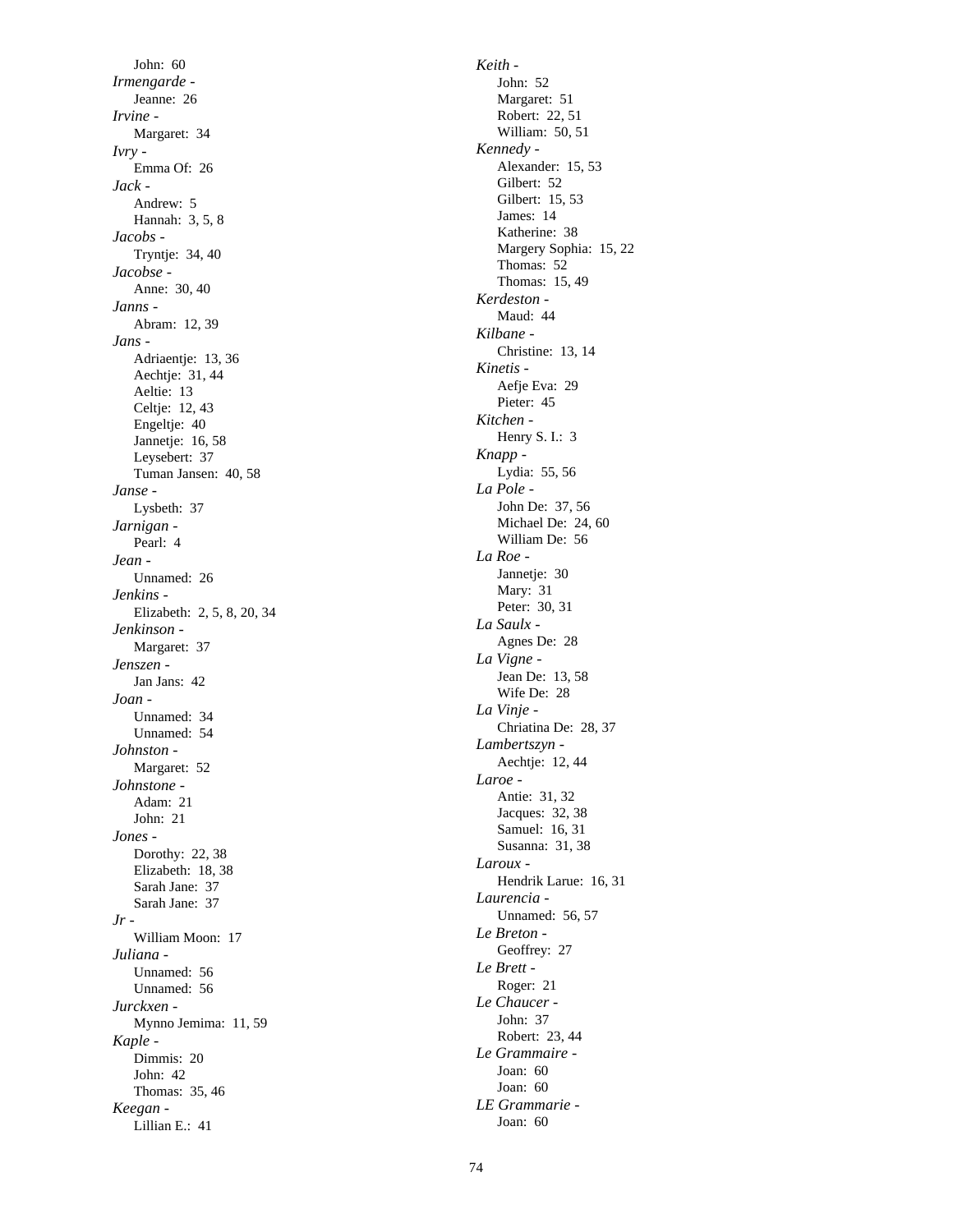*Le Grand -* Peter: 33, 36 *Le Roux -* Anne: 38 Marie: 38 Pierre: 18, 24 *Le Scot -* Unnamed: 49 Isobella: 23, 29 *Le Stewart -* Walter: 14, 51 *Le Sueur -* Francois: 21, 42 Hillebrandt: 35 Jacob: 35 John: 35 *Le Taverner -* Dulcia: 24, 56 Robert: 56 *Leachland -* Margaret: 24 *Legrand -* Jean Pierre: 13, 30 *Leroux -* Abraham: 31 Agenitie LaRue: 31 Jacob: 38 Johannes: 31 Margaret Laroe: 31, 58 Marqaret: 31 Rachel: 31 Susanna LaRue: 31 *Leseur -* Jeanne: 43 *Lindsay -* Christian: 22, 33 Eufemia: 36 *Lindsey -* John H: 14 *Liuwes -* Zytian: 36, 47 *Llewelyn -* Elen Verch: 17 *Lockett -* Matilda Deforrest: 48, 58 Richard: 19 William: 19, 59 *Logwood -* Edmund: 15, 19 Mary: 15, 19 *Long -* Elizabeth: 30, 33 *Lord -* Fergus: 14, 22 *Lorens -* Eda: 50 *Losier -* Antie: 16, 31 *Lozier -* Anthony: 31 Benjamin: 31 Hillebrant: 31, 32 Jacobus: 16, 31 Jannetje: 35

Jannetje: 16, 31 Johannes: 31, 32 Lucas: 22, 31 Maritie: 31, 41 Nicholas: 32, 58 Petrus: 31 Tryrntie: 42 *Lubbertse -* Matthew: 16 Tryntje: 16 *Lubbertsen -* Gerret: 37 Gysbert: 40, 43 Thys: 40, 43 *Mabille -* Sargaent Gaspard: 12, 13 Seigneur Pierre: 28, 39 *Mac Diubhn -* Duina: 49 *Mac Dwbhn -* Arthur Oig: 21 *Mac Gillivrail -* Naughton: 50 *Mac Gilmory -* Findoig Finval: 50 *Mac Gilronan -* Unnamed: 51 *Mac Kennedy -* Marcow: 50 Marthout: 50 Marthout: 50 *MacDowall -* Joseph "The Calvinist": 45, 53 *Macduibhn -* Arthur Armberg: 27, 49 Arthur Oig: 21 Diarmid: 49 Duina: 33, 49 Eva Na: 49 Malcolm: 27, 49 Paul: 33, 49 *Macgillivail -* Naughton: 50 *MacGillivrail -* Finlay: 50, 51 *MacGilmory -* Nachtan: 50 *Macgilronan -* Unnamed: 51 *Mackennedy -* Macrow: 50 *Macrory -* Jean: 14, 50 *Magdalena -* Anna Marie: 29 *Mailly -* Fere D: 28 Il Le Catherine: 28 Jean D: 28, 48 *Malapert -* Antoinette: 28 *Manderville -* Gerritje Jillisae: 43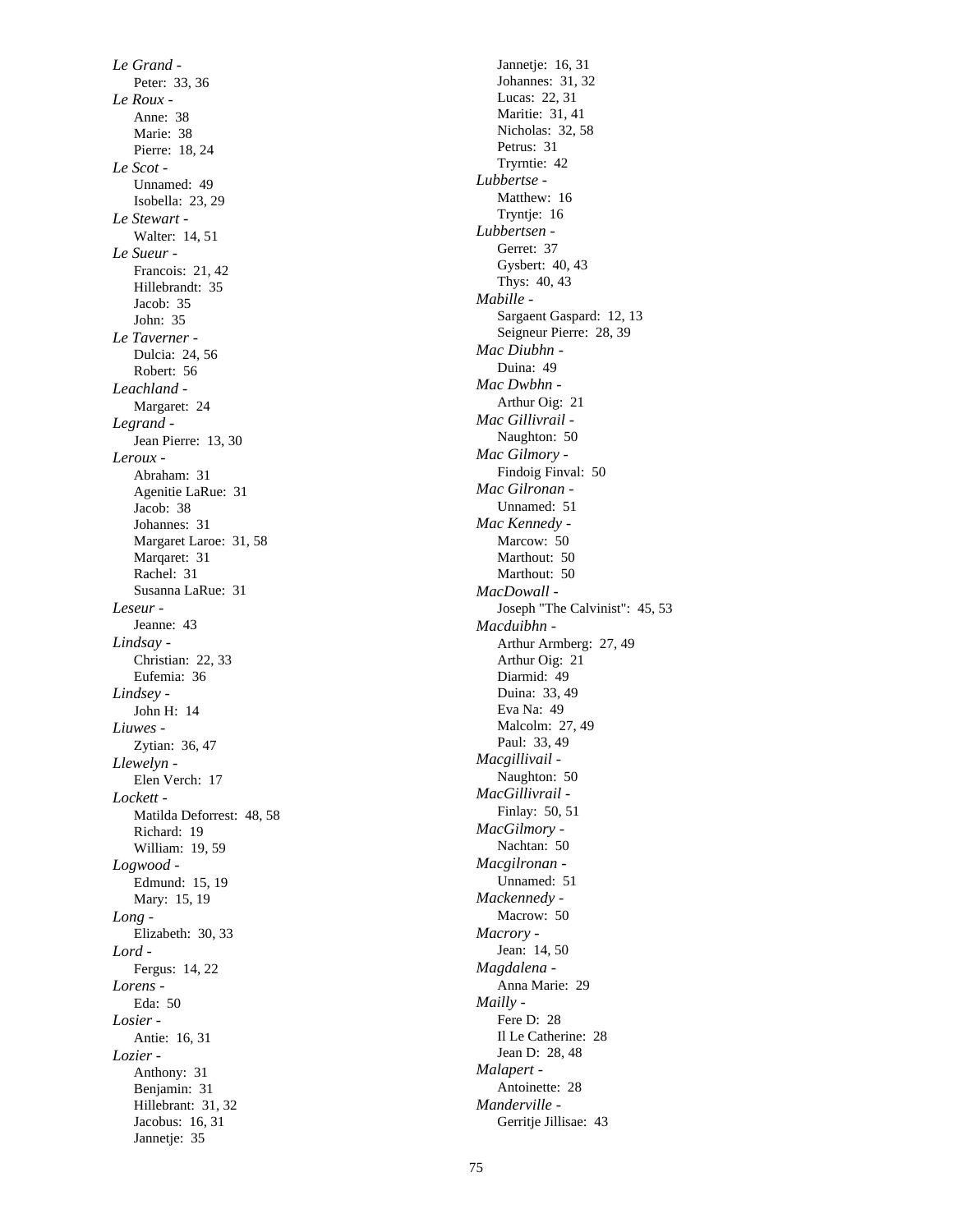*Mandeville -* Aegidius Jansz: 12 David: 43 Hendrick: 40, 41 Jan: 40, 47 Johannes Michaelsz: 40 Margaret: 39 Tryntje: 35, 40 Tryntje: 36, 40 William: 35, 37 William: 43 Yellis Giles: 12, 21 *Manning -* Mildred Fortune: 57 *Manwaring -* Elizabeth: 34, 48 *Mar -* Donald: 50, 51 Gratney: 51 *Mardgallach -* Unnamed: 49 *Margaret -* Unnamed: 25 *Markle -* Catharina: 29 Georgius: 29 Maria: 29 Phillip: 29 *Markley -* Jacob: 20, 54 *Matthews -* James: 38 Sarah: 18, 38 *Maxwell -* Agnes: 49, 51 Agnes: 22 Catherine: 14, 37 Christian: 21 Herbert: 21 Herbert: 21 John: 21, 37 John: 36 John: 21 Robert: 21 *Mayer -* Susanna Dirkse: 11, 12 *Mayo -* Nathaniel: 22, 38 *McClung -* James: 53 James: 36, 53 Mary: 34, 38 William: 13, 48 *McDowell -* Abraham: 45, 53 Ephraim: 34, 58 Captain John: 48 Samuel: 38, 47 *McGaw -* Harriet Frances: 3, 41, 47 Jacob: 34 John: 3, 41 *McGeachan -* Mary: 50

Roland: 50 *McNabb -* Caroline E.: 18 *Meekes -* Daniel: 37 Daniel: 24 *Menteith -* Christian: 52 John: 51, 52 John: 51 Mary: 14, 47 *Mercato -* Henry De Novo: 23, 60 *Mercaton -* Adam: 20 *Merckle -* Anna Katherine: 29 Anna Veronica: 29 Anna Veronica: 29 Isaac: 29 Jeremias Andreas: 29, 33 Jorg: 29 Otila: 22 Regina Christine: 29 *Merkel -* Franziskus Marthinus: 60 Johann Marthin: 22 *Merkle -* Abraham: 29, 47 Andreas Jermias: 29 Anna Maria: 29, 59 Eva: 29 *Meyer -* Dirck: 12, 45 *Millon -* Agnes: 34 Robert: 34 *Miner -* Elizabeth: 42 Elnathan , Sr: 41, 42 Lieut. Ephraim , Sr: 33, 42 Hannah: 41, 42 Hannah: 41, 42 John: 56, 59 Capt. John , Sr: 17, 59 Judah: 33 Lodovick L: 24, 54 Lydia: 41, 42 Deacon Manasseh: 41, 42 Maria: 41, 42 Samuel: 42 Samuel: 41 Thomas: 54 Thomas: 54 Thomas: 44, 47 Deacon Thomas , Sr: 41, 42 William: 54 William: 54 *Minor -* Ann: 41 Lieut. Clement: 33, 41 Eunice: 41 Dr. Joseph: 33, 42 Judah: 33, 38

Lieutenant Thomas: 42, 54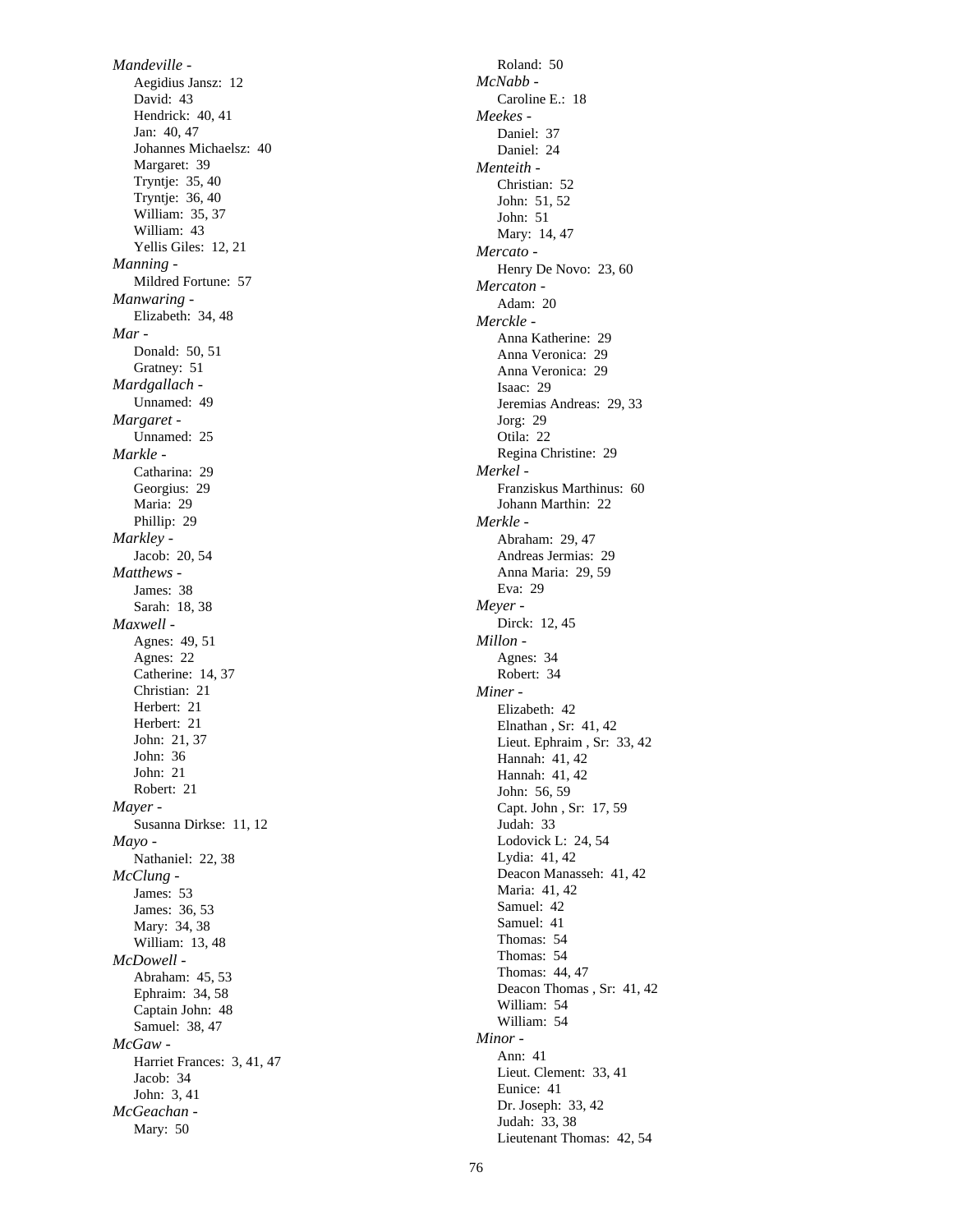*Mitchell -* Melodie Kay: 24 *Mix -* Abigail: 45 Amelia: 37 Amos: 42 Amos: 38, 58 Ann: 41 Anna: 42 Anna: 58 Deborah: 45 Dorothy: 41, 45 Elizabeth: 25, 45 Ephraim: 39 George A: 43 Hannah: 42 Hiram: 17, 41 Hiram: 37, 58 Ichabod A: 37 James: 41 John: 39 Joseph: 41 Julianne Margaret: 13 Lydia: 42 Molly: 39 Olive: 37 Rebecca: 45 Rebecca: 42 Sarah: 42 Sarah: 39 Sarah "Sally": 58 Sarah Sally: 58 Silas St John: 17, 18 Thomas: 41, 45 Thomas: 39 Thomas , Sr: 37, 41 William: 38 William: 39 William Palmer: 36, 43 Zebediah: 42 Zebediah: 38 Zebediah: 38 Zebediah "Zed": 19, 41 *Mockers -* Claretje Clara: 16 *Montdidier -* Hildoin I: 25 *Montgomery -* Betty Jo: 19 Frank Boyd: 38 Gene C.: 15 Rohese: 44 *Montmorency -* Guilliame D: 28 Louise D: 28 *Moon -* Jonas Posey: 33, 47 Sophia: 54 *Moore -* Lydia: 41 *Morand -* Anne: 35 *More -* Duibhn: 21 *Morrison -*

John: 11, 40 Mary: 5, 34, 40 *Munchensy -* Joan: 47, 58 *Myner -* Edith: 54 Thomas: 54 William: 54 *Mynor -* Clement I: 54 Clement II: 54 Edith: 54 Elizabeth: 54 Joan: 54 John: 54 John I: 54 Marie: 54 *N -* N: 49 Sara: 15, 40 *Nash -* Lucy: 36 *Neville -* Baron Robert: 28 Jacquine D: 28 *Newell -* Susan: 39 *Newland -* Mary: 22, 38 *Nickerson -* Elizabeth: 18, 22 *Niece -* Cambus Bellus: 49 *Niel -* Grain O: 21, 49 *Nn -* Unnamed: 55 *Norbert -* Sylvia: 17 *Normandy -* Adeliza Of: 25, 27 *Norseman -* Undweyn The: 49 *Ogilvy -* Isobel: 25 *Oise -* Marta D: 28 *Oisy -* Hugues I D: 18 *Ossolinski -* Elizabeth: 3 Harry: 3 Robert: 3 *Our -* Ferither: 49 *Pagano -* Janet: 4 *Palmer -* Elizabeth: 19, 56 Grace: 21, 42 John: 56 Jonah: 17 Rebecca: 41, 42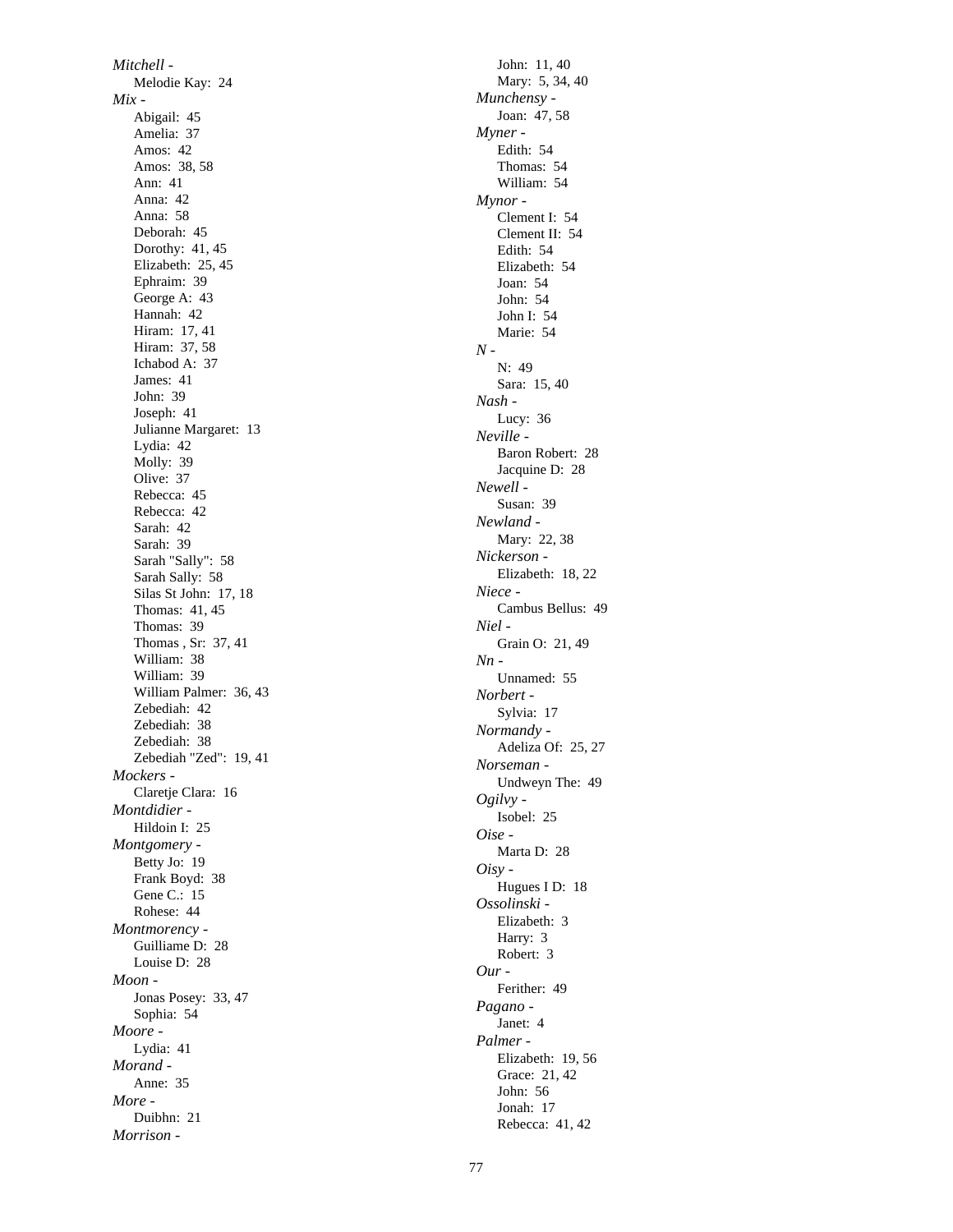Walter: 24 Walter: 42, 54 Walter: 39 William: 38, 56 *Pantolph -* Emma: 23, 59 Ivo: 23, 59 Ivo: 59 *Pantulf -* Hugh: 23, 59 Ivo: 55, 59 Robert: 23 Robert: 59 William: 26, 59 William: 23 *Parker -* Anne: 24 Artemus: 45 Capt. James: 25, 30 Charles: 45 Elisha Franklin: 22, 59 Jane Keaple: 35 John: 24, 25 John: 25 John: 25 John: 43, 45 John William: 35, 59 Lemuel Deforrest: 35 Lewis Rousseau: 35 Louis: 44 Louisa Rachel: 35, 48 Lucy Verlina: 59 Marshall Emory: 35 Mary: 24 Mary E: 35 Otis: 43 Ransom: 29 Riley: 45, 57 Sanford: 45 Sarah M: 35 Stiles: 20, 44 Stiles J: 45 Thomas: 21 Thomas: 24 Zenas Dean: 33, 39 *Parles -* Margaret: 15 Ralph: 15 *Pease -* Martha: 22, 38 *Pennoyer -* Abigail: 46, 56 Amelia: 37, 58 John: 56 John: 44, 56 Thomas: 55, 56 *Perrin -* Loretta W: 58 *Petkitis -* Child 2: 4 Gabriel: 4 Peter: 4 *Petronilla -* Unnamed: 56 *Peverel -*

Joan: 36, 44 *Pfost -* Jim: 4 *Phillips -* Barber: 13 *Picquiguy -* Eulalie: 26 Gansemond: 26 *Piers -* Unnamed: 27 *Pieters -* Geertruid Kersten: 47 *Pietersen -* Hildebrand: 13, 43 Hildebrand: 13 Jannatie Hildebrand: 13, 35 *Planck -* Abigail Ver: 15, 42 Abram Abraham Ver: 11 Ariaantje Ver: 11 Catalyn Ver: 11, 43 Guleyn Ver: 11, 43 Isaac Ver: 22, 40 Isaac Ver: 11, 12 Jacomyntje Ver: 11, 42 Susanna Ver: 11, 20 *Plantagenet -* Elizabeth: 48, 56 *Poindexter -* Thomas: 24 *Pole -* Isabella: 22, 24 *Pond -* Peter: 21, 41 Peter: 39 *Ponthieu -* Enguerrand I: 26 *Pope -* Sarah: 54 *Post -* Adriaen: 16 Maritje: 11 *Poynter -* Ann Poindexter: 24, 48 *Prence -* Hannah: 38, 47 *Quimby -* Anna: 19 *Ralph -* Rudolph: 26, 56 *Raoul -* Rudolf: 25 *Rees -* Andries: 35, 37 *Reinfride -* Gilbert Fitz: 59 *Rettinghausen -* Georgius: 29, 39 *Reynolds -* Elizabeth: 30, 56 George: 34, 37 John: 30, 59 Jonathan: 30, 59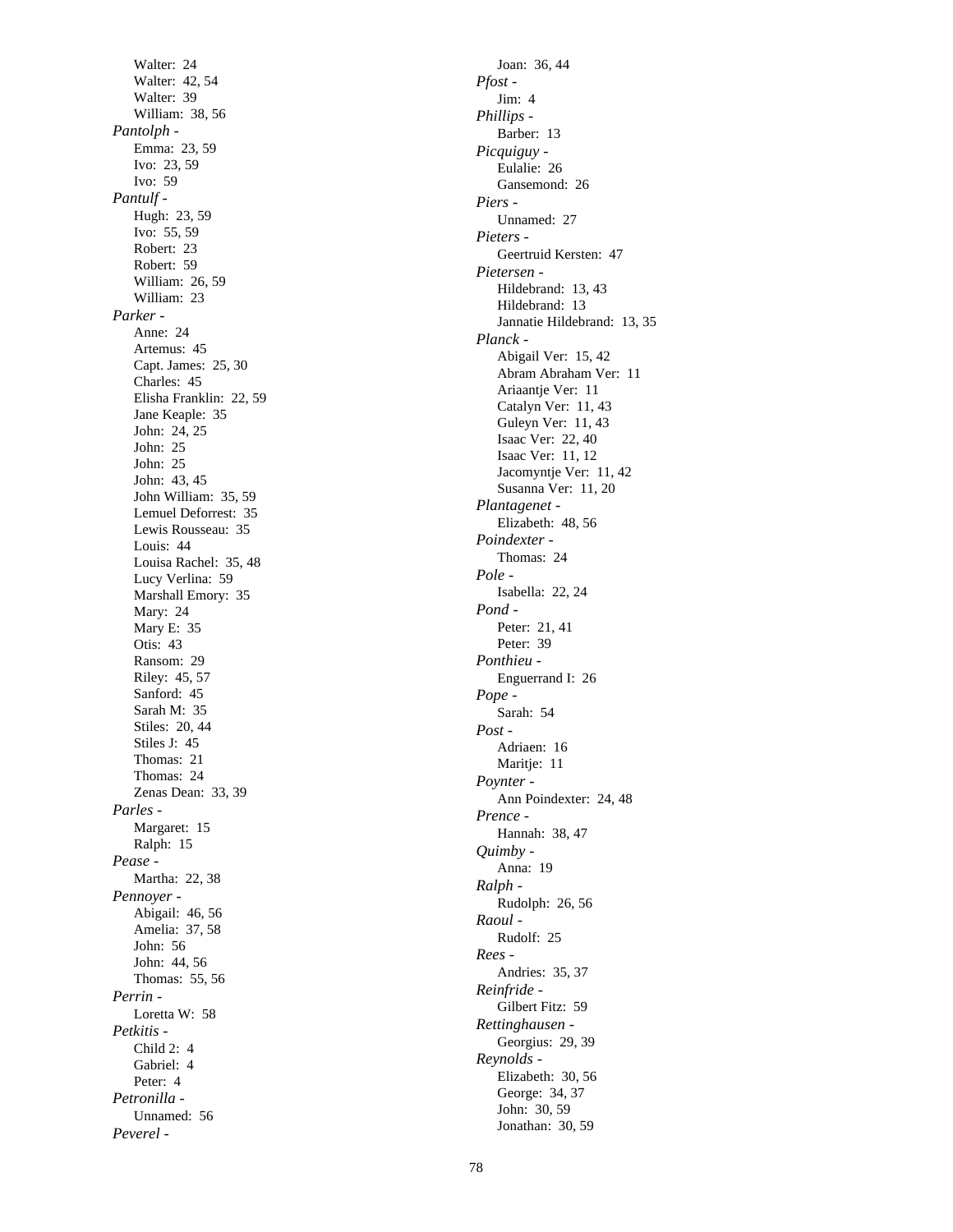*Richard -* Unnamed I: 44 *Richardson -* Ebenezer: 33, 59 Joseph: 33 Sarah: 42, 43 *Rittenhouse -* Heinrich George: 39 Maria Christina: 29, 47 Nicholas: 39, 47 William: 47 *Rocca -* Christopher Blaise Della: 4 Stephen Della: 4 *Roeloff -* Jan: 12, 57 *Roodman -* Helen: 48, 53 *Ross -* Isabel: 51 *Rumigny -* Godefroi Seigneur: 23 Godfrey: 26 Hawise: 25 *Sagan -* Alan: 4 *Saint Clare -* Agnes De: 57 *Saint Omer -* Guillaume De: 48 *Saint Pol -* Hugues De: 18, 27 Rosetta De: 26, 27 *Sanders -* Sarah Frances: 39 *Sandra -* Unnamed: 3 *Sanford -* Ada: 21 John: 21, 33 Laurence: 21, 57 *Sarah -* Unnamed: 54 Unnamed: 17 *Schaers -* Aaltje: 35 Johannes Christoffel: 35 Maria Johannes: 35 Stoffel Johannes: 43 *Schaw -* Janet: 13, 22 *Schofield -* Susanna: 24 *Scotland -* Daughter David I Of: 33 *Sears -* Captain Paul: 38 Richard: 18, 38 *See -* Martha: 35 *Semple -* Margaret: 53 *Seton -*

Barbara: 50, 51 Christina: 52 Christina: 52 Christina: 52 Christina: 22, 52 Janet: 52 *Sharrock -* Marguerite M.: 3 *Sheafe -* Dorothy: 35 Richard: 34 Thomas: 34 Thomas: 34 Thomas: 34, 35 Thomas: 34, 59 *Sickedr -* Reytske: 33, 60 *Sinclair -* Elizabeth: 49, 53 *Sitricsson -* Harald: 36 *Slingerland -* Engeltie Bradt: 11 *Sloat -* Jan Jansen: 13, 43 Jan Pietersen: 12, 40 Jan Pietersen: 16, 43 Jonas: 35, 44 *Slot -* Aeltje: 35 Antie: 16, 31 Jacobus: 16, 32 Marretie VanWinckell: 33 Peter Jansen: 13, 43 Tryntie: 31, 35 *Smith -* Elizabeth: 24 Nancy: 2, 8, 20, 60 Samuel: 38 *Sohier -* David: 40 Francois: 35, 44 Hugues: 26, 27 Jean: 15 Marie: 30, 44 Martin: 28 *Somervile -* Margaret: 36 *Squire -* Henry: 55 Henry: 55 Joan: 24, 55 *St Clair -* Unnamed: 50, 51 *St Florent -* Alan De: 21 *St John -* Anne: 19, 48 Ezra: 45 Mary Mercy: 37 *St Omer -* Guillaume De: 48 Mahaut De: 48 *St Pol -*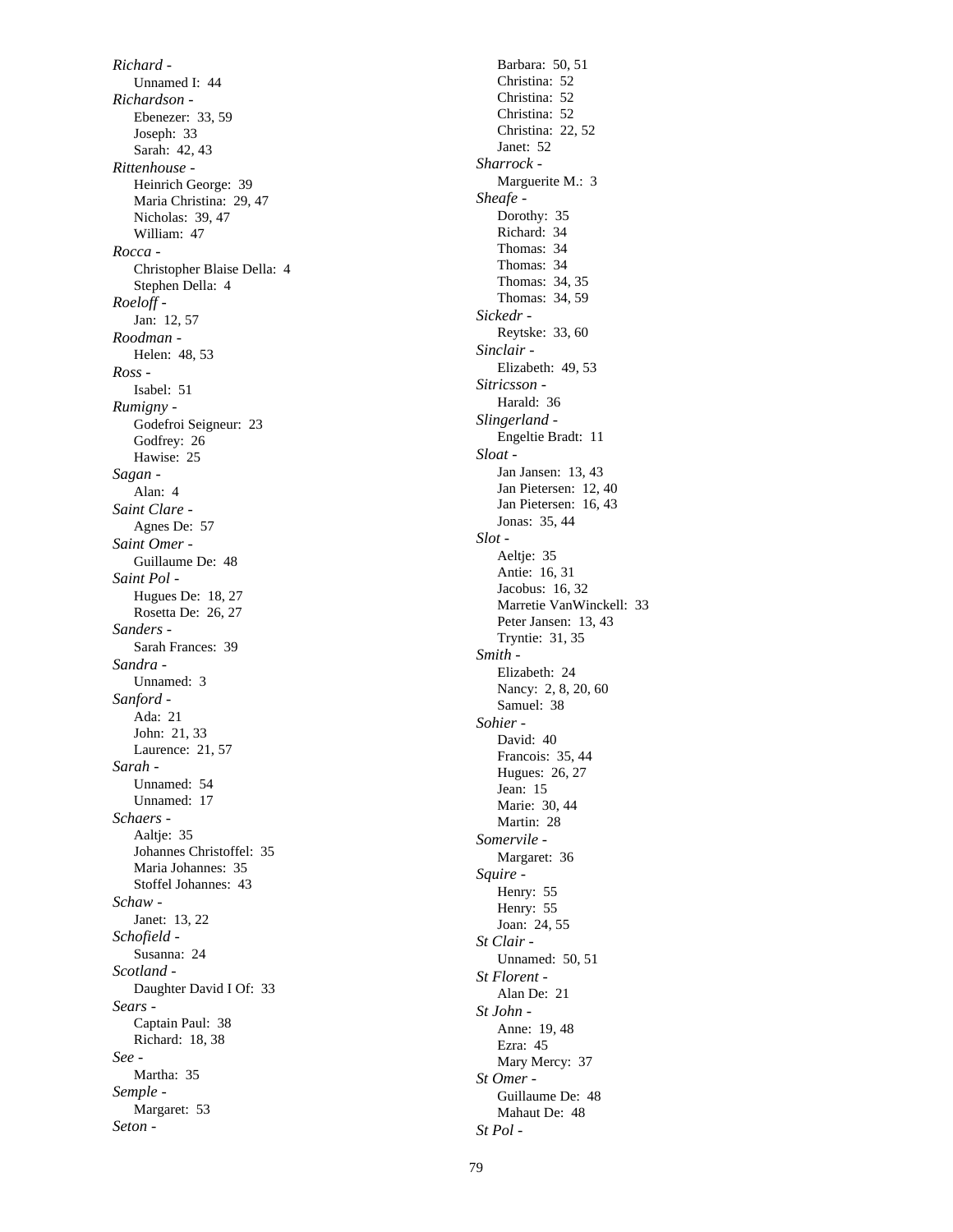Adelaide De: 18 Beatrice De: 27 Hugh De: 18 Maud De: 25, 45 *Staats -* Elsje Jans: 17, 43 *Stacker -* Ruth: 4 *Stafford -* Catharine: 55, 56 Gundreda: 20, 55 Hugh: 55 Johanna: 20, 24 Nigel: 26, 55 Robert: 20, 55 *Steele -* Jane: 34 *Stephens -* Keziah: 13, 39 Peter: 28 Samuel: 44 William: 29, 44 *Stevenson -* Anna: 42 Mary: 46, 53 *Stewart -* Unnamed: 51 Alexander: 14 Alexander: 36 Alice: 14 Elizabeth: 14, 47 Elizabeth: 53 Elizabeth: 53 Eupheme: 32, 51 Euphemia: 14, 51 Euphemia: 14, 51 Euphemia: 14, 51 Euphemia: 14, 51 Katherine: 21 Margaret: 14, 51 Margaret: 36, 53 Margaret: 52, 53 Marion: 53 Mary: 22, 53 Walter: 14 *Stigand -* Agnes: 27 Eudes: 26, 27 Odon: 22, 26 *Storm -* Hester: 29 *Streetinge -* Alyce: 34, 35 John: 34 *Suceur -* Antoinette: 18, 45 *Surrey -* Isabell: 56, 57 *Susan -* Unnamed: 4 Unnamed: 17 *Sutphen -* III Carlyle Edgar: 48, 57 Jr Kenneth Carlyle: 44, 45

Mary "Jane": 47 *Swane -* Unnamed: 49 *Swanson -* James Kevin: 38 John Eric: 35 Robert Montgomery: 19 Robert Paul: 19 Sheila Grey: 35 Stephanie Morgan: 40 *Sweinsdotter -* Unknown Swane: 36 *Swynnerton -* Unnamed: 55 Aslen: 55 Aslen: 55 John: 55 John: 55 John: 23, 55 Margery: 55 Mrs (swynerton): 55 Ms Roger: 55 Robert: 55 Robert: 55 Robert: 55 Robert: 55 Robert: 55 Roger: 55 Stephen: 55 *Talbot -* Joan: 21, 22 Richard: 19, 33 *Tankerville -* Renebault: 46 *Tapp -* Jane: 24, 39 *Thane -* Banquo: 33 Gilchrist Ogilvie: 25 *Theunis -* Magdaleentje: 16, 40 *Thornton -* Hannah: 3, 41 James: 2, 8, 60 James: 2, 5, 8, 20, 58 Matthew: 2, 3, 5, 8, 44, 58 *Titziana -* Unnamed: 3 *Toly -* Joan: 37 *Treat -* Abigail: 39 Robert: 39, 54 *Tregoze -* Hawise: 20 *Turner -* Nathaniel: 13, 41 Rebecca: 41 *Undweysson -* Maccus: 49 *Uytenbogart -* Abigail: 11 *Valletort -* Alesia: 23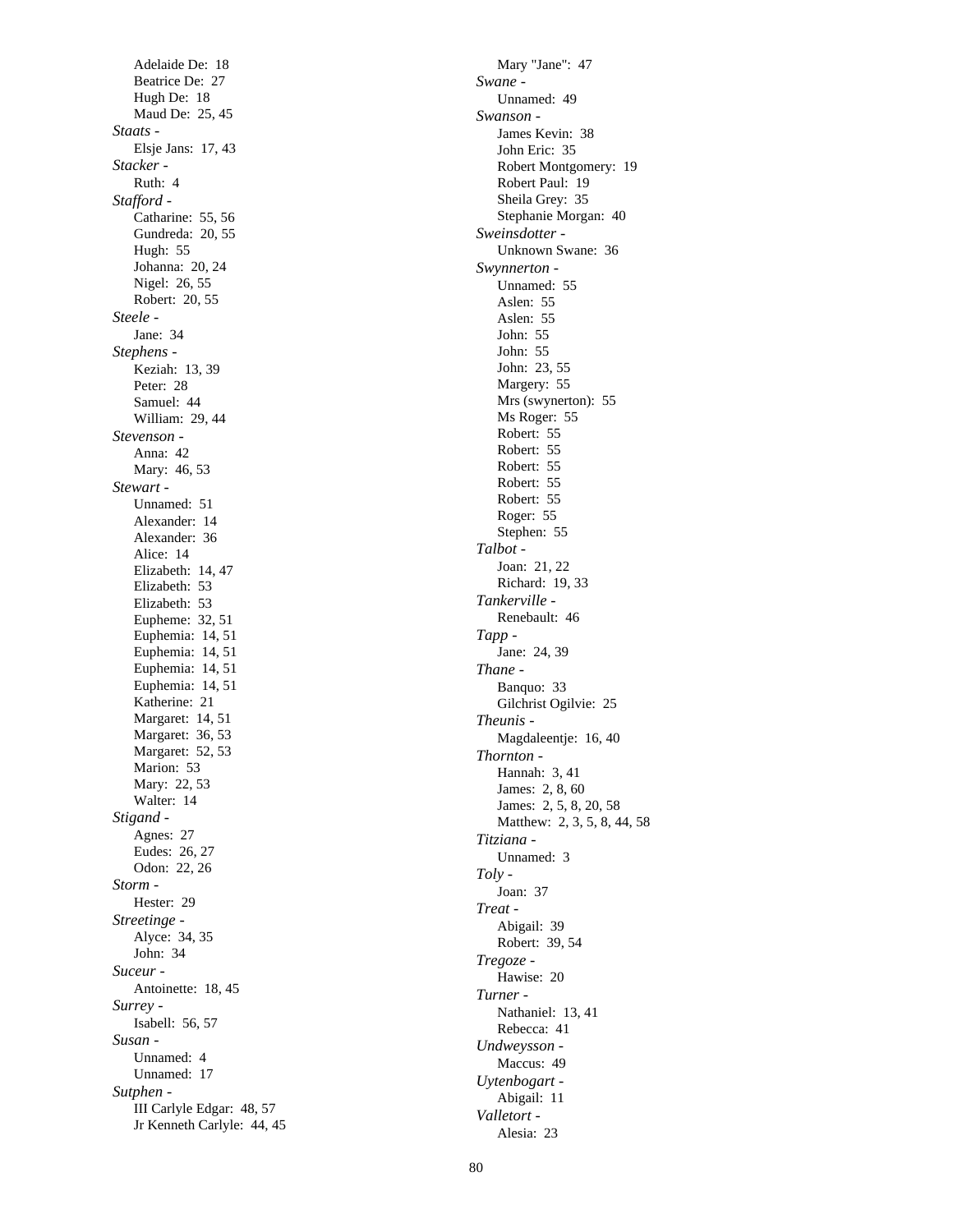Isabell: 23 *Van Aalst -* Gertrud: 11 *Van Blarcom -* Cathlyntje: 16, 30 Divertje Jans: 16 Eybertie Lubberts: 45, 46 Eybetie Lubberts: 46 Gysbert: 11, 40 Gysbert: 40, 43 Gysbert Janse: 16, 32 Jan Lubbertsen: 16, 22 Johannes: 16, 31 Lubbert Gysbertsen: 16 Marritje Janse: 30, 32 Thuys Lubberts: 40 *Van Hoorn -* Cornelius: 16, 31 *Van Horn -* Andries: 32 Christian Barentsen: 33, 54 Cornelis Christiansen: 12, 32 Cornelius: 16 Cornelius: 32 Elizabeth: 32 Jacomyntje: 32 James: 32 Jannetje: 32 Rachel: 32 *Van Lipstradt -* Lysbet Roos: 12, 32 *Van Naarden -* Jan Pieterse: 32, 43 *Van Naerden -* Pieter Casparszen: 12, 13 *Van Orden -* Andries: 43, 58 Andries: 57 Elizabeth: 30, 31 Elizabeth: 31 Jacobus: 31, 32 Margarita: 31, 44 Metty: 32, 43 Wybrege: 16 *Van Rotmers -* Annetie Barentse: 11, 33 Barent: 33, 42 *Van Voorhees -* Hendrik: 37 *Van Winkle -* Grietje: 18, 34 Jacob: 25, 41 Marretje Jacobs: 16 *VandeBong -* Isaac Salomon: 42 *Vanderbeck -* Ann: 32 Christiana: 32 Conrad: 42 Eliza Catherine: 32, 39 Hendrick Junior: 32 Henry: 32 Jacob: 42 Jamina Jamime: 32

Powles: 32 Sarah: 32 *Vanderbeek -* Adeltie: 35 Anna Margariet: 43 Conrad: 43 Hendrick: 32 Jacob: 32 Jannetje: 32 Paulus: 17 Paulus: 16, 35 Salomon: 32 *Vanderburgh -* Dirck: 12 Lucas Dirckszen: 43 Margrietje: 43 *Vernon -* Alditha: 19 *Veronica -* Anna: 29 *Verplanck -* Catharina Abrahamse: 12, 13 Hillegont: 12, 31 *Vigne -* Gudyen: 12, 42 Guillaume: 12, 58 Jan: 12, 42 Maria: 11, 12 Rachel: 12 *Vincent -* William: 59 *Vinson -* Adam Crittenden: 19 Anderson A.: 19, 44 Anderson Dudley: 19 Andrew George: 19 Barnes: 58 Bartlett Cannon: 48, 58 Carrie DeLain: 18 Charles Washington: 19, 48 Franklin Anderson: 18 James A.: 47, 48 Jessie Lee: 19 Martha Howard: 48 Mary Sample: 48 William: 20, 44 William: 48 *Von Brugge -* Aganitrude: 17 *Vonk -* Barbara: 54 *Vuilesme -* Elizabeth: 53 Elizabeth: 53, 54 Elizabeth: 53, 54 *Walichs -* Dirck: 40 Jacob: 40 Jan Pieter: 40 Marritje Jacobse: 40 Pieter: 40 Pieter Jans: 40 *Walkelyn -*

Ermentrude Emma Fitz: 20, 23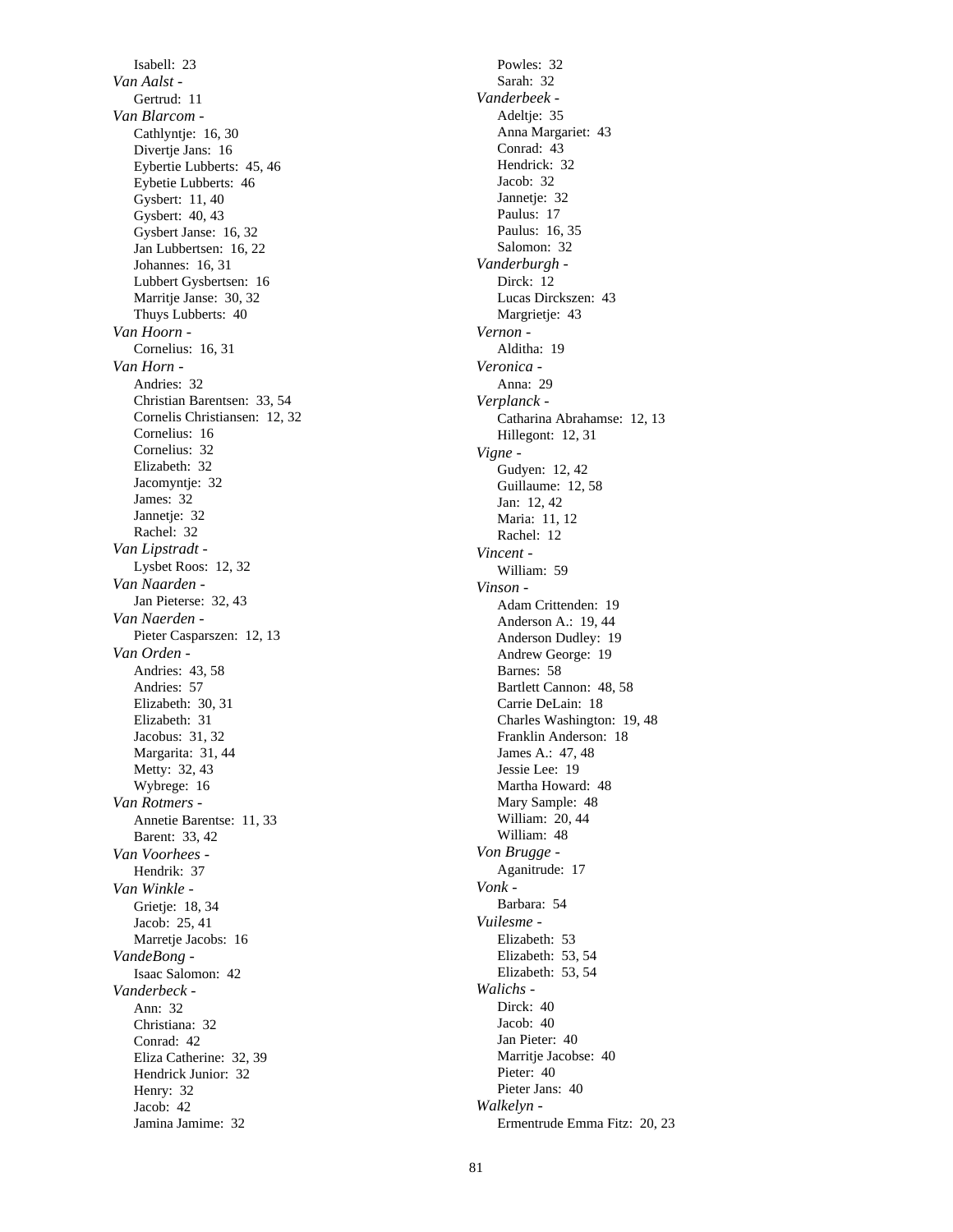*Wallace -* Adam: 13, 14 Adam: 14, 33 Adam: 14 Adam: 14 Adam: 47, 58 Andrew: 12 David: 48 Elizabeth: 12, 38 George: 22 Isabel: 14, 15 James: 14 James John: 14 Janet: 48, 49 John: 37 John: 14 John: 14, 33 John: 14, 33 John: 22 John: 15 John: 15 John: 15 John: 22 John: 14, 53 John: 14 John: 14, 54 Malcolm: 14 Matthew: 60 Michael: 48 Patrick: 22 Patrick: 22 Peter: 34, 53 Peter: 48, 58 Richard: 14 Richard: 14 Robert: 53 Robert: 15, 53 Samuel: 53 Samuel: 35, 48 Susannah: 30, 34 William: 15 William: 22 William: 15, 53 William: 22 William: 53 William: 14 William: 38, 58 *Wallense -* Richard: 13, 14 *Walton -* Barbara Bonestell: 3 *Warner -* Margaret: 59 *Wasteneys -* Thomas: 55 *Waure -* Joan: 55 John: 55 Roger: 55 *Webber -* Anetzie: 11, 40 *Weber -* Neeltje: 40, 58 *Wells -* Esabella: 24

*Wheatley -* John: 45 *Whelden -* Gabriel: 22, 38 *White -* Ada B: 46 Alice Beatrice: 46 Amelia: 46 Andrew Jackson: 46 Bertha: 41, 46 Catherine: 46 Eliza C (Elizabeth): 46 Elizabeth: 18 Elsie: 46 Elsie Joy: 46 Esther: 46 Esther Christine: 30 Florence Mabel: 47 Hannah: 41, 46 Helen Myrick: 46, 47 Henry Chadwick: 19, 46 James Hunter: 46, 47 II James Hunter: 41, 46 John Edward: 41 John Henry: 41, 46 Joseph: 47 Leonora: 47 Louise Carolyn: 38 Mary Evelyn: 46 Mary Ruth: 46, 57 Mary Stevenson "Mamie": 46 Richard: 58 Richard: 46 Richard Andrew: 46 Sara Jane: 46 Sarah "Sadie": 46 Thomas: 46 William: 18, 41 William: 18, 46 William: 46 William Alexander: 46 William Alexander: 47 *Whitehead -* Frances: 57 Joan: 57 John: 57 Sarah: 57 *Whitfield -* Abigail: 45, 57 Bridget: 24, 57 Elizabeth: 24, 57 Frances: 57 Henry: 57 Henry: 57 Henry: 57 Jane: 57 John: 57 John: 57 John: 22, 57 Katherine: 57 Lucy: 22, 57 Margret: 57 Mary: 57 Mary Reid: 57 Matthew: 41